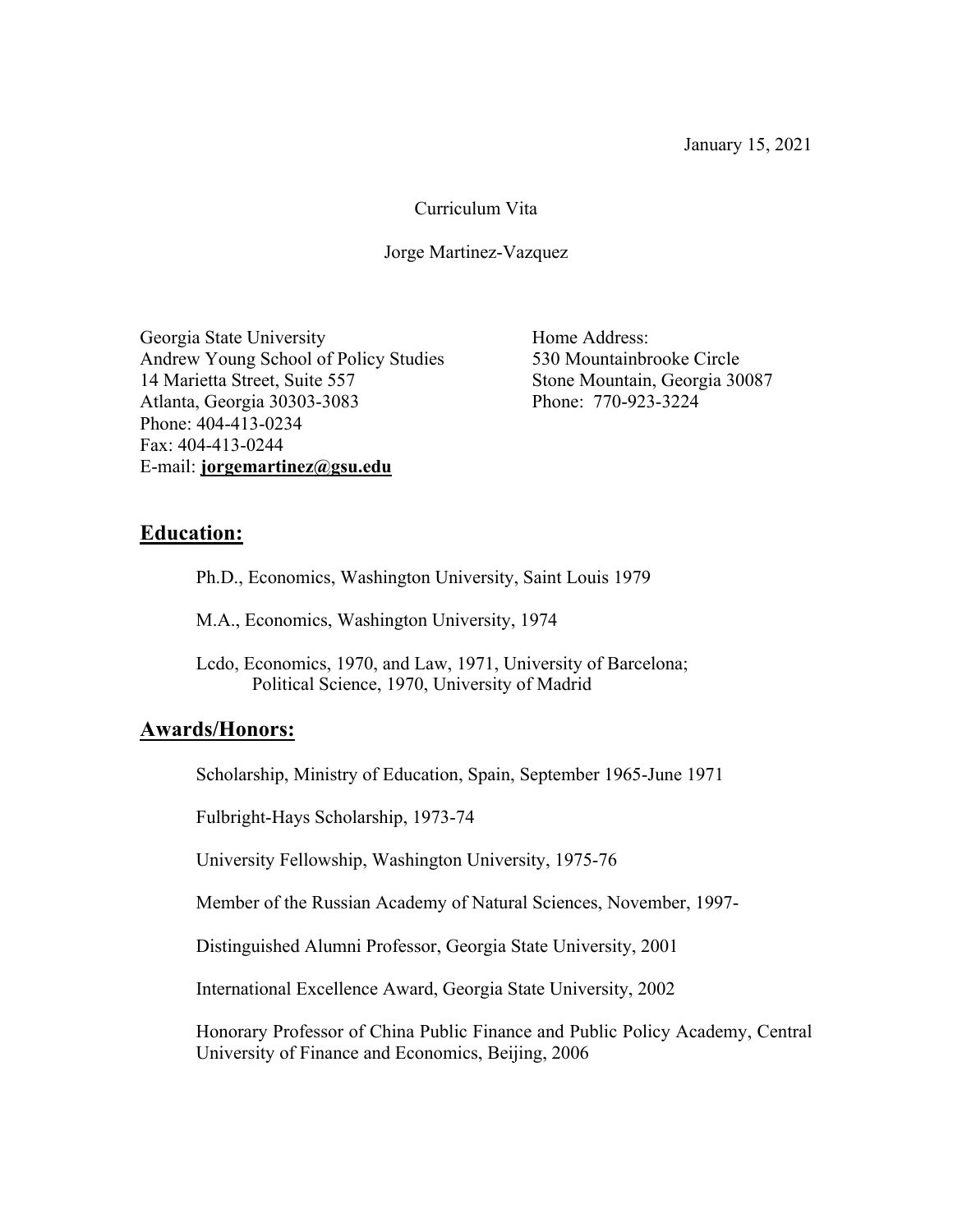Appointed Regents Professor by the University System of the State of Georgia, 2008-

Russian Federation National Prize in Economics for 2007-2009 (with Yuriy Gorodnichenko and Klara Sabirianova Peter)

2010 Public Policy Award of the German Development Cooperation from the International Institute of Public Finance. The award is granted to scholars who contribute to the better understanding of public policy, good governance, and institutional change and their influence on economic, social and ecological development.

Doctor Honoris Causa, University of Vigo, Spain, 2011

Raja Chelliah Memorial Lecturer, National Institute of Public Finance and Policy, New Delhi, India, 2012

Best Paper Award American Political Science Association Federalism Section Deil Wright, 2012.

Distinguished Academic Visitor, Lee Kuan Yew School of Public Policy , National University of Singapore, October 2018

Georgia State University Sheth Distinguished Faculty Award for International Achievement, 2020.

#### **Professional Experience:**

Regents Professor of Economics, Georgia State University, Andrew Young School of Policy Studies, 2008-

Director, Public Finance Research Cluster Center for State and Local Finance | Fiscal Research Center | International Center for Public Policy, Andrew Young School of Policy Studies | Georgia State University 2018---

Director of International Center for Public Policy (ICePP) (formerly International Studies Program), Georgia State University, Andrew Young School of Policy Studies, 1996 - present.

Professor of Economics, Georgia State University, Andrew Young School of Policy Studies, 1989 – 2007.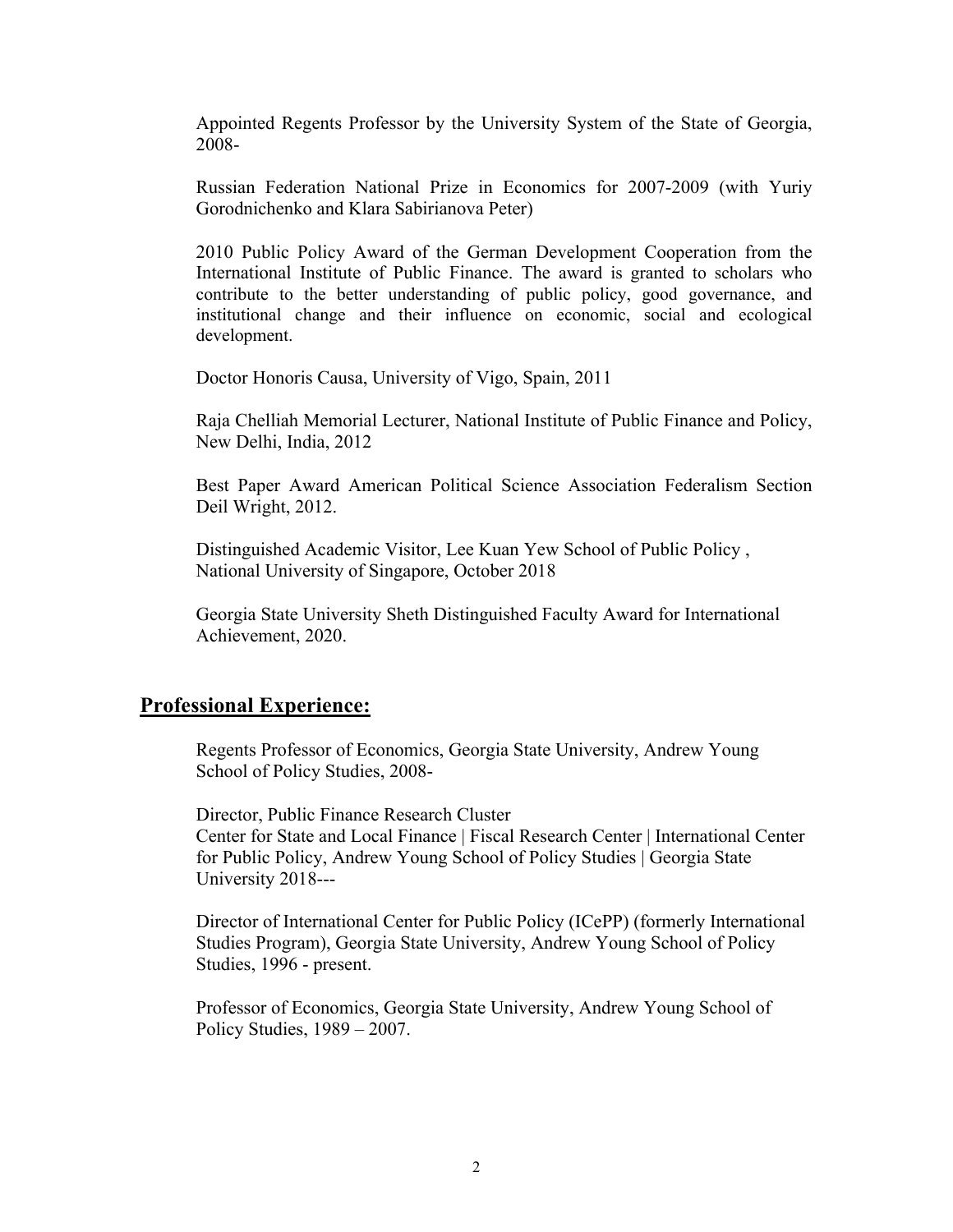Chair of the Scientific Committee of the 69th Annual Congress of the International Institute of Public Finance: The Role of the State in Growth and Development, August 22-25, 2013 Taormina/Sicily, Italy.

Guest Editor, Regional Studies, 2018-19

Member of the Scientific Committee of the 74<sup>th</sup> Annual Congress of the International Institute of Public Finance, 2018, Tampere, Finland.

Miembro del Consejo Asesor de la Cátedra Iberoamericana, Universidad de Santiago de Compostela, Spain 2018-

Director, Summer School in Public Economics at the Andrew Young School of Policy Studies, Georgia State University, 2004-2017

Editor of Studies in Fiscal Federalism and State-local Finance book series, Edward Elgar Publishing, 2016-

Director, Indonesia Tax Revenue Administration Modernization and Policy Improvement in Local Governments Project (TRAMPIL), the Asian Development Bank (ADB) in collaboration with LPEM, University of Indonesia, Jakarta, 2016-1018.

Executive Editor, Hacienda Pública Española/ Public Economics Review 2012- 2018

Guest Editor, International Tax and Public Finance 2013-14

Guest Lecturer in PREM Week at the World Bank, May 2012

Guest Lecturer in Public Finance, IMF Institute, June 2011

Director, Cambodia Fiscal Decentralization reform Project, ADB and Government of Cambodia 2014-2016.

Director, International Studies Program Annual Summer Training Program (Tax Policy & Revenue Forecasting, Fiscal Decentralization & Local Governance, Public Budgeting & Fiscal Management), 1999 – present.

Co-Chair and Scientific Coordinator for United Cities and Local Government Second Global Report on Local Public Finance 2009-10

Advisory Council of the Center for International Business Education and Research (CIBER) at Georgia State University 2009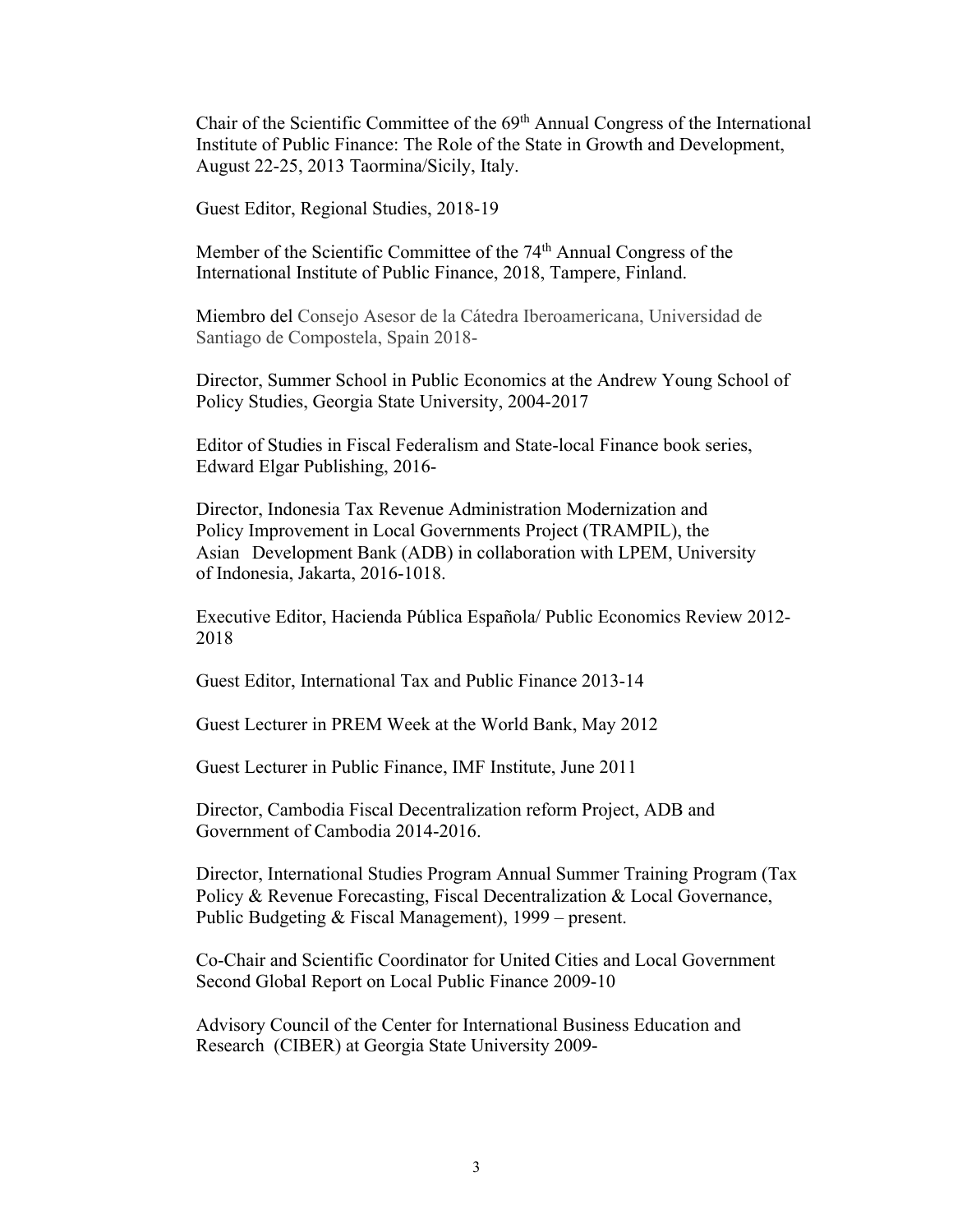Director, for the Peru study of the "Subnational Revenue Mobilization in Latin America and the Caribbean" of the Inter-American Development Bank," 2011.

Director, Pakistan Tax Policy Review 2007-2008. Central Board of Revenue of Pakistan and the World Bank

Advisor to the Government of South Africa, Financial and Fiscal Commission 2008

Director, Fiscal Decentralization Initiative in Peru, Confederacion Andina de Fomento (CAF) 2007-2010

Director, Egypt Decentralization Policy Initiative, GSU-AECOM for USAID 2007-2011

Director of RIFDE (Red de Investigadores en Financiación Autonómica y Descentralización Financiera en España) 2006--

Director, Macedonia Decentralization Policy Review, GSU-UNDP, 2007-11

Fellow of "rede "(Research in Economics, Business and the Environment) Universidad de Vigo. 2005

Director, Technical Support for Decentralization in Indonesia, SUM IQC Task Order, 2003-2005

Visiting Professor, Department of Economics, Universidad Carlos III, Spain, 2003-2004

Visiting Fellow, Instituto de Estudios Fiscales, Ministry of Finance, Spain, 2003- 2004

Advisor to the Government of Romania, Bucharest, 2005-2006

Advisor to the Government of the Republic of Georgia, Tbilisi 2004-2005

Member Panel of Experts of the Fiscal Reform in Support of Trade Liberalization, DAI-USAID 2003-

Consultant European Union (EU) 2005-

Consultant United Nations Development Fund (UNDP) 2003-

Director, Design and Implementation of the Intergovernmental Fiscal Transfers System in Tanzania, DANIDA, 2003-2004.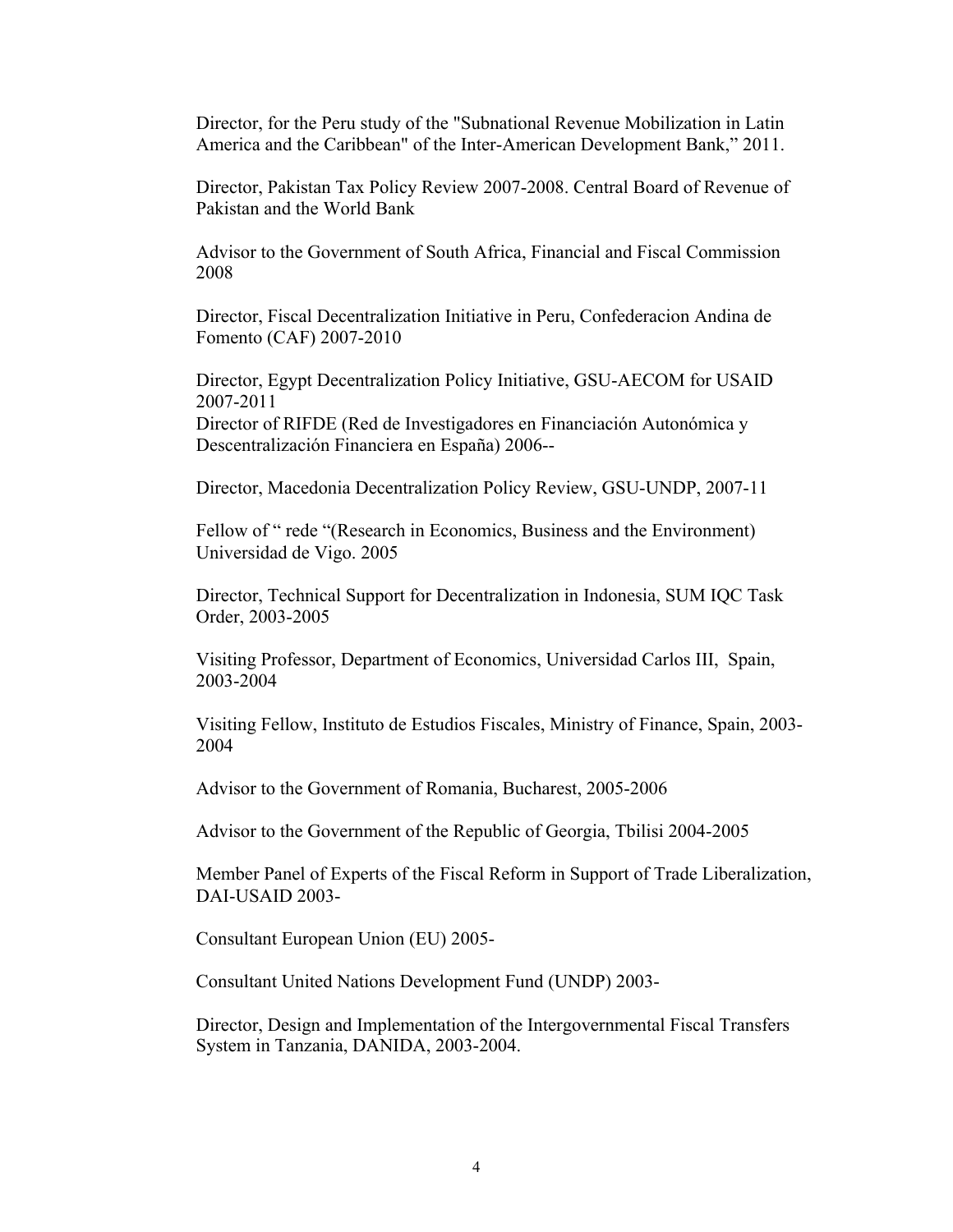Director, Development of Federal and Regional Legislation on Inter-budgetary Relations and Sub-Federal Finances, World Bank, Russian Federation Ministry of Finance, 2001-2004

Director, Indonesia Foundation Set for Rapid Economic Growth (Indonesia Masters Program), 2001-2003.

Director, India Fiscal Reform Assessment, Ministry of Finance-USAID 2001.

Peer Reviewer, The Fiscal Federalism and Regional Fiscal Reform Loan, World Bank, 2002-2003.

Research Fellow, Instituto de Estudios Fiscales, Madrid, 2002-

Member, International Panel of Experts for the Dutch Trust Fund for Indonesia Decentralization, 2002-2004

Member, International Advisory Panel, Fiscal Decentralization, World Bank, 2002-

Member, International Advisory Panel, Equalization Transfer System, Government of Indonesia, 2001-04.

Peer Reviewer, for The Fiscal Federalism & Regional Fiscal Reform Loan team, OECD, 2001

Consultant for the International Monetary Fund, 1999-

Consultant for the Inter-American Development Bank, 1999-

Director, Uganda Intergovernmental Transfers Training Program, October-November 1999.

Director, Sri Lanka Tax Policy Analysis Training, July-August 1999.

Director, Palestinian Training Program in Local Government Finance, May 1999.

Director Cooperation Project with An-Najah National University, Palestine 2001- 2003

Member of the Tax Administration and Policy Thematic Group, The World Bank, 1998-

Member, Russia Sub-national Fiscal Reform Advisory Board, The World Bank, 1998-99.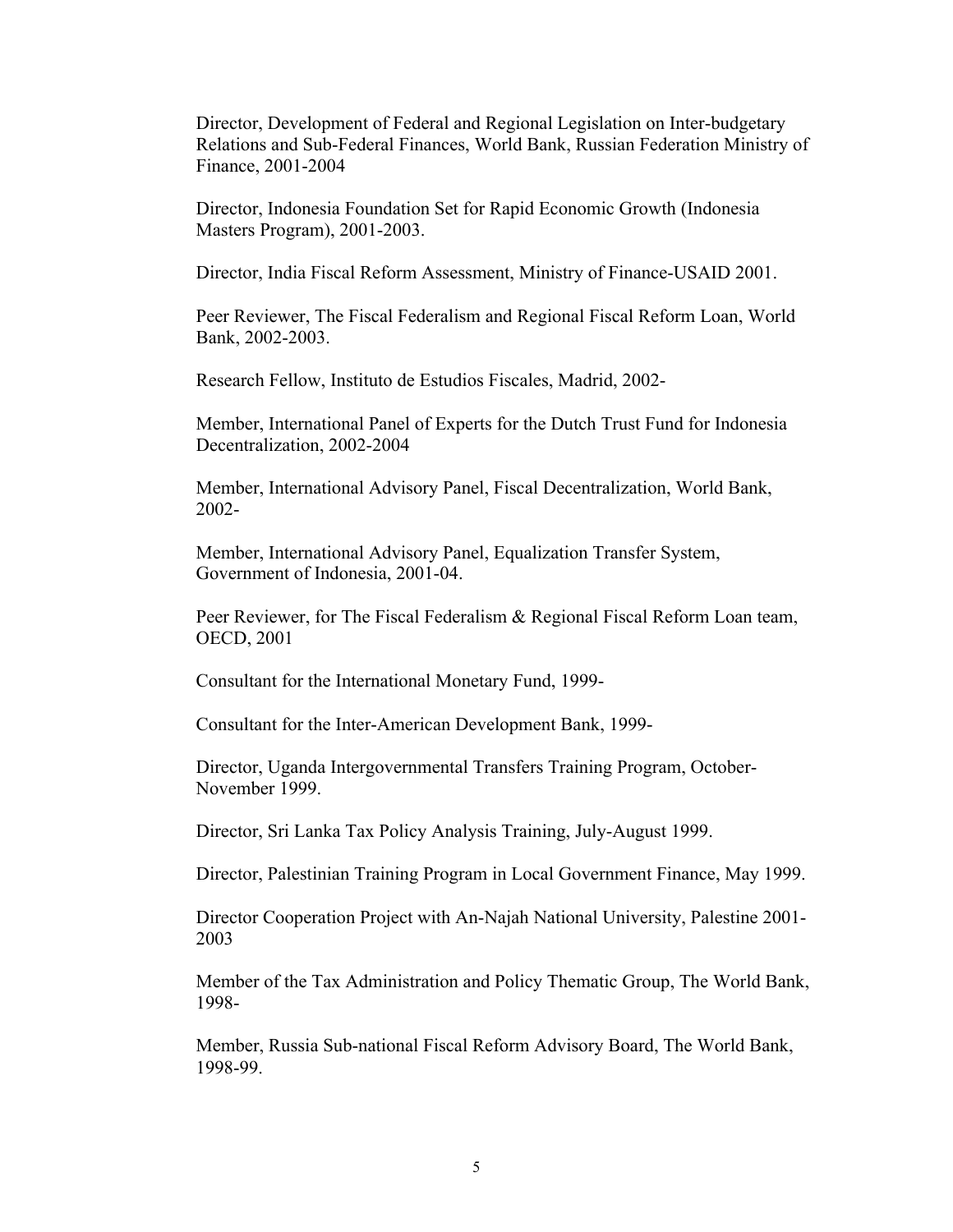Director of the Russian Federation Fiscal Reform Project, Moscow, December 1997 – July 2000 (GSU/USAID).

Advisor to Moldova's Ministry of Finance, 2001-02

Advisor, Member of the World Bank East Asia Decentralization Panel 2001-02

Consultant for the Asian Development Bank, 1996-

Advisor to Croatia's Ministry of Finance, 1995-96

Director of the USAID Moscow State Tax Inspectorate Project, 1994-97

Coordinator for the World Bank of Madagascar Fiscal Reform Project, 1994-96

Tax Advisor to the Government of Honduras, 1994-96

Member of the International Monetary Fund's Panel of Fiscal Experts, 1994-

Senior Advisor, Ohio Tax Reform Committee, 1994

Senior Advisor, Georgia Tax Reform Committee, 1993

Associate Director, Policy Research Center, Georgia State University, 1992-96

Faculty Associate, Lincoln Institute of Land Policy, 1991-92, 1994, 2006-08

Member of the International Fiscal Advisory Board, KPMG Peat Marwick PEG, 1990-94

Co-Director of the Guatemala Fiscal Administration Project, Peat Marwick Maine and Georgia State University, 1989-91

Consultant for the World Bank, 1988-

Senior Associate, Policy Research Center, Georgia State University, 1988-92

Senior Staff Economist, Bolivia Economic Policy Project, Harvard Institute for International Development, 1987

Consultant for USAID, 1984 -

Senior Staff Member, Jamaica Tax Structure Examination Project, Syracuse University, 1984-1986

Associate Professor Economics, Georgia State University, 1983-1989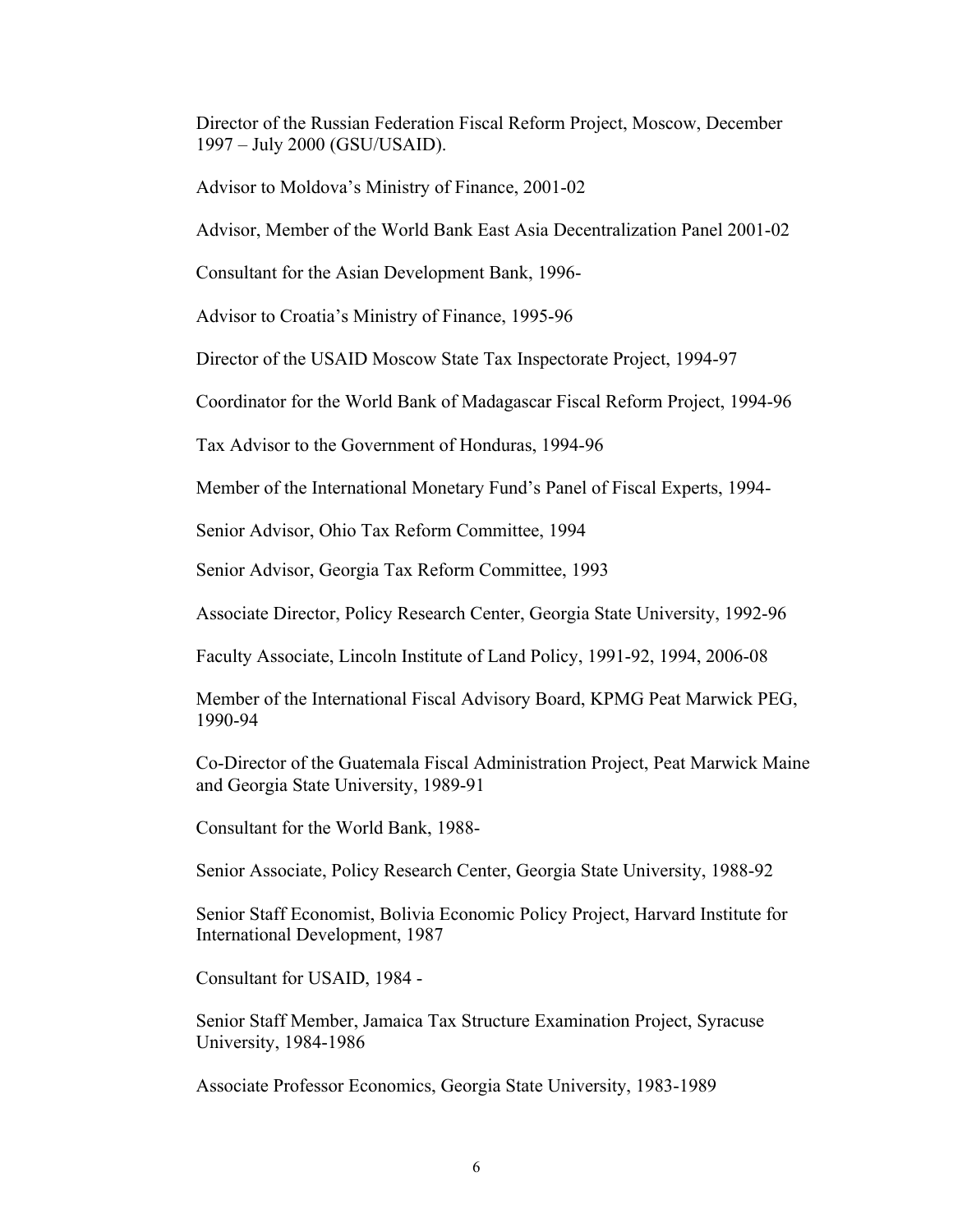Visiting Professor, Washington University, Fall Semester, 1983

Assistant Professor, Georgia State University, 1977-1983

Instructor, St. Louis Community College, 1975-77

Teaching Assistant and Instructor, Washington University, 1974-77

Teaching Assistant, University of Barcelona, 1971-73

#### **Fields of Interest and Teaching:**

Economics of the Public Sector

I have taught Ph.D. and undergraduate courses in public finance and microeconomic theory; undergraduate courses in macroeconomic theory, microeconomic theory, public finance, econometrics, money and banking; M.B.A. courses in microeconomics and macroeconomics, reading courses in microeconomics and public finance, and dissertation workshop courses.

#### **Publications:**

- "Selfish Preferences vs. Public Regardingness in Voting Behavior." *Journal of Public Economics* 15 (1981):349-361.
- "Fiscal Incidence at the Local Level." *Econometrica* 50, no. 5 (September 1982):1207-1218.
- "El << Free Rider>> Maximizador de Utilidad." (The Utility Maximizing Free Rider). *Hacienda Pública Española*, no. 79 (1982): 29-31.
- "Renter's Illusion or Savvy?" *Public Finance Quarterly* 11, no. 2 (April 1983): 237-247.
- "Private Schooling and the Tiebout Hypothesis," with Bruce Seaman. *Public Finance Quarterly* 13, no. 3 (July 1985): 293-318.
- "The Taxation of Financial Institutions in Jamaica." In *The Jamaican Tax Reform*, edited by Roy Bahl, 339-370. Cambridge, Massachusetts: Lincoln Institute of Land Policy, 1991. Originally published in Staff Paper No. 23 of the Jamaica Tax Structure Examination Project, Syracuse University Maxwell School of Citizenship and Public Affairs (October 1985).
- "Sensitivity Analysis and Evaluation of the Ecuadorian Income Tax." Staff Paper No. 1 of the Ecuador Tax Reform Project, Syracuse University Maxwell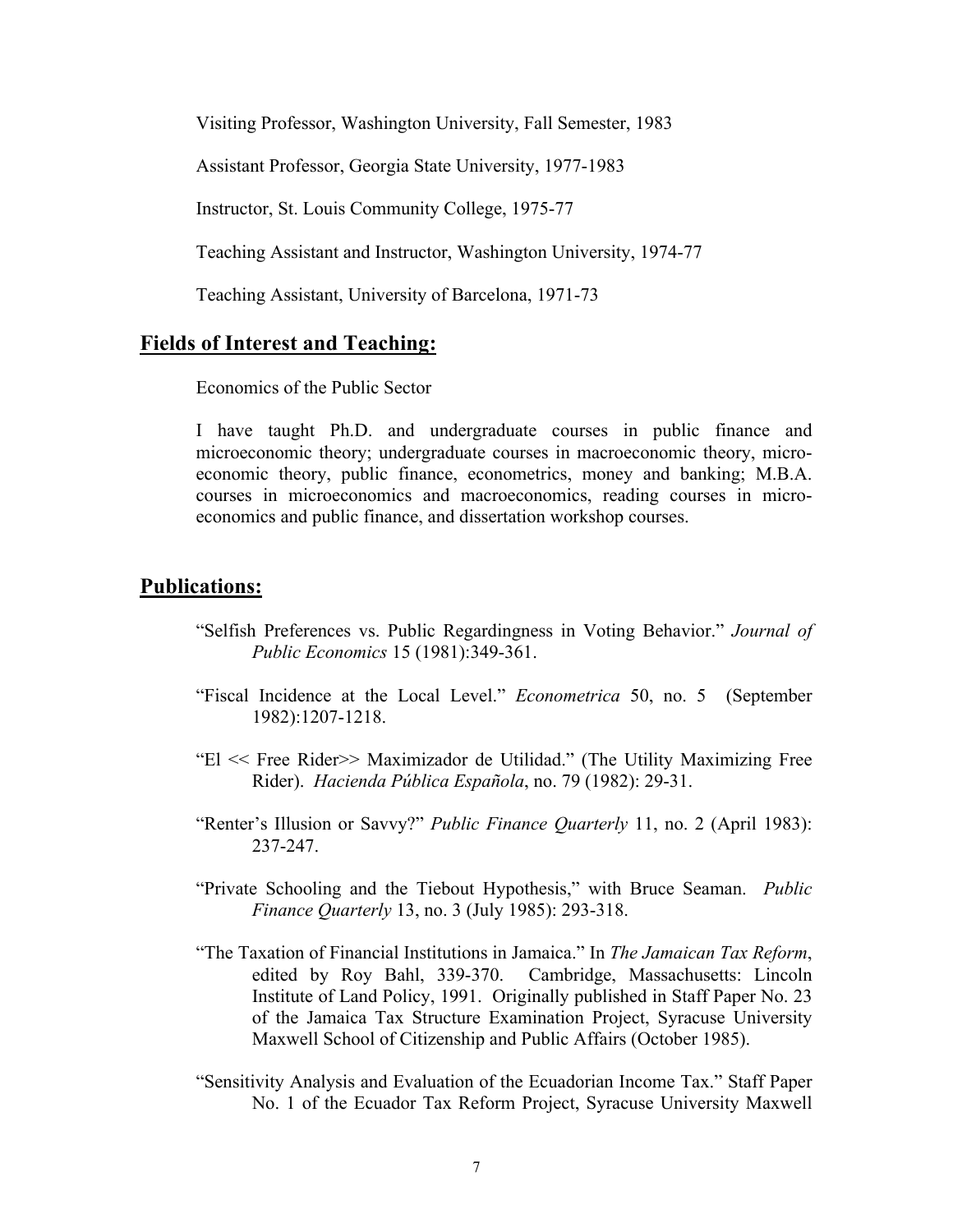School of Citizenship and Public Affairs (March 1986). Translated into Spanish by Angel Santiago under the title of Estudios de Administracion Fiscal del Ecuador.

- "Tax Policy for Life Insurance Companies and Individual Retirement Accounts in Jamaica," with G. Brannon. Staff Paper no. 32 of the Jamaican Tax Structure Examination Project, Syracuse University Maxwell School of Citizenship and Public Affairs (December 1986).
- "Alternative Value Estimates of Owner-Occupied Housing: Evidence on Sample Selection Bias and Systematic Errors," with K. Ihlanfeldt. *Journal of Urban Economics* 20 (1986): 356-369.
- "The Ross-Dunlop Debate and Union Wage Concessions: A Median Voter Analysis," with Bruce Kaufman. *Journal of Labor Research* 8, no. 3 (summer 1987): 291-305.
- "Why Property Tax Capitalization Rates Differ: A Critical Analysis," with K. Ihlanfeldt. HUD Grant H-5632SG. *Perspectives on Local Public Finance and Public Policy* 3 (1987): 127-156.
- "Voting for Wage Concessions: The Case of the 1982 GM-UAW Negotiations," with Bruce Kaufman. *Industrial and Labor Relations Review* 41, no. 2 (January 1988): 183-194.
- "Property Tax Financing, Renting, and the Level of Local Expenditures," with D. Sjoquist. *Southern Economic Journal* 55, no. 2 (October 1988): 424-431. Reprint Series No. 2, Georgia State University Policy Research Center.
- "Multiple Modes of Tax Evasion with Differential Penalties and Probabilities of Detection." Research Paper No. 2, Georgia State University Policy Research Center (August 1989).
- "The Professional Tax Preparer's Role in Income Tax Compliance: Some Randomized Response Evidence from Tax Preparers," with H. Harwood and E. Larkins. Research Paper No. 4, Georgia State University Policy Research Center (January 1990).
- "A Contagion Model of Underclass Neighborhoods," with R. Saposnik. Research Paper No. 6, Georgia State University Policy Research Center (April 1990).
- "Inflation and the Real Growth of State and Local Government Expenditures," with R. Bahl. *American Economic Review* 80, no. 2 (May 1990): 166-170. Reprint Series No. 13, Georgia State University Policy Research Center.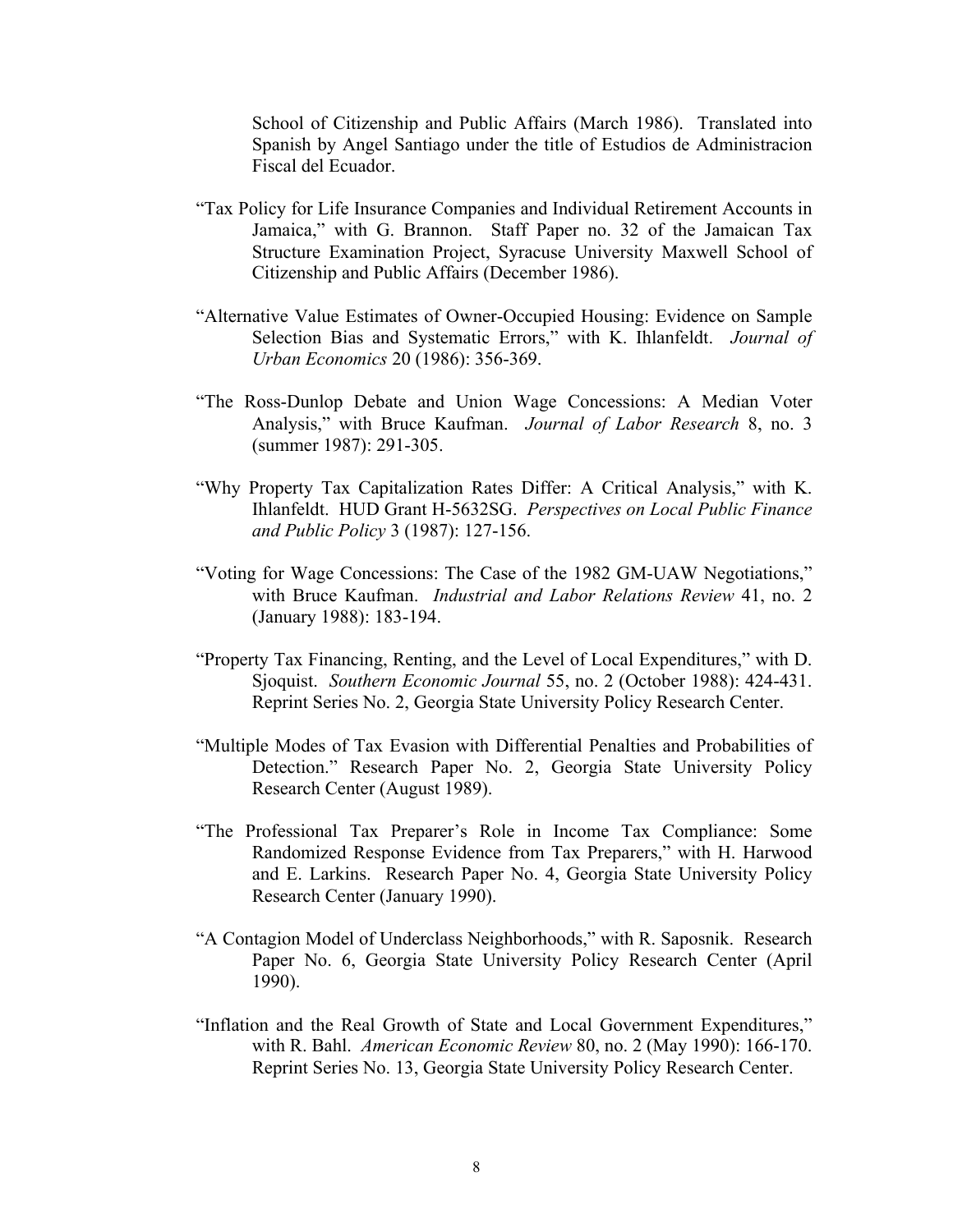- "A Disequilibrium Approach to the Demand and Supply for State and Local Government: A Time Series Analysis," with R. Bahl and M. Jordan. Research Paper No. 13, Georgia State University Policy Research Center (November 1990). Paper presented at the Annual Meeting of the Southern Economics Association, New Orleans, LA, 1990.
- "Municipal Capital Maintenance and Fiscal Distress," with M. Bumgarner and D. Sjoquist. *The Review of Economics and Statistics* 23, no. 1 (February 1991): 33-39. Reprint Series No. 34, Georgia State University Policy Research Center.
- "The Fiscal Conditions of U.S. Cities at the Beginning of the 1990s," with R. Bahl and D. Sjoquist. *City Governance and Fiscal Choices*. Washington, D.C.: The Urban Institute of Economics, 1991.
- "Withholding Position and Income Tax Compliance: Some Experimental Evidence," with G. Harwood and E. Larkins. *Public Finance Quarterly* 20, no. 2 (April 1992): 152-174. Originally published in Research Paper No. 17, Georgia State University Policy Research Center (August 1991). Reprint Series No. 38, Georgia State University Policy Research Center.
- "City Finances and the National Economy," with R. Bahl and D. Sjoquist. *Publius, The Journal of Federalism* 22, no. 3 (summer 1992): 49-66. Reprint Series No. 41, Georgia State University Policy Research Center.
- "Central City-Suburban Fiscal Disparities," with R. Bahl and D. Sjoquist. *Public Finance Quarterly* 20, no. 4 (October 1992): 420-432. Reprint Series No. 42, Georgia State University Policy Research Center.
- "Trade and Tax Policy in Egypt." Research Paper No. 25, Georgia State University Policy Research Center (December 1992).
- "The Nexus of Tax Administration and Tax Policy in Jamaica and Guatemala," with R. Bahl. In *Improving Tax Administration in Developing Countries*, edited by R. Bird and M. Casanegra, 66-110. Washington, D.C.: International Monetary Fund, 1992. Translated into Spanish under the title of *La Relacion Entre La Admistacion Tributaria y La Politica Impositva en Jamaica y Guatemala* (Madrid, Spain: La Administracion Tributaria en Los Paises del CIAT, Instituto de Estudios Fiscales, 1992). Originally publishing in Research Paper No. 21, Georgia State University, (October 1991).
- "Privatization of Tax Administration: A Comment." In *Improving Tax Administration in Developing Countries*, edited by R. Bird and M. Casanegra, 396-403. Washington, D.C.: International Monetary Fund, 1992. Translated into Spanish under the title of *Commentarios al Articulo*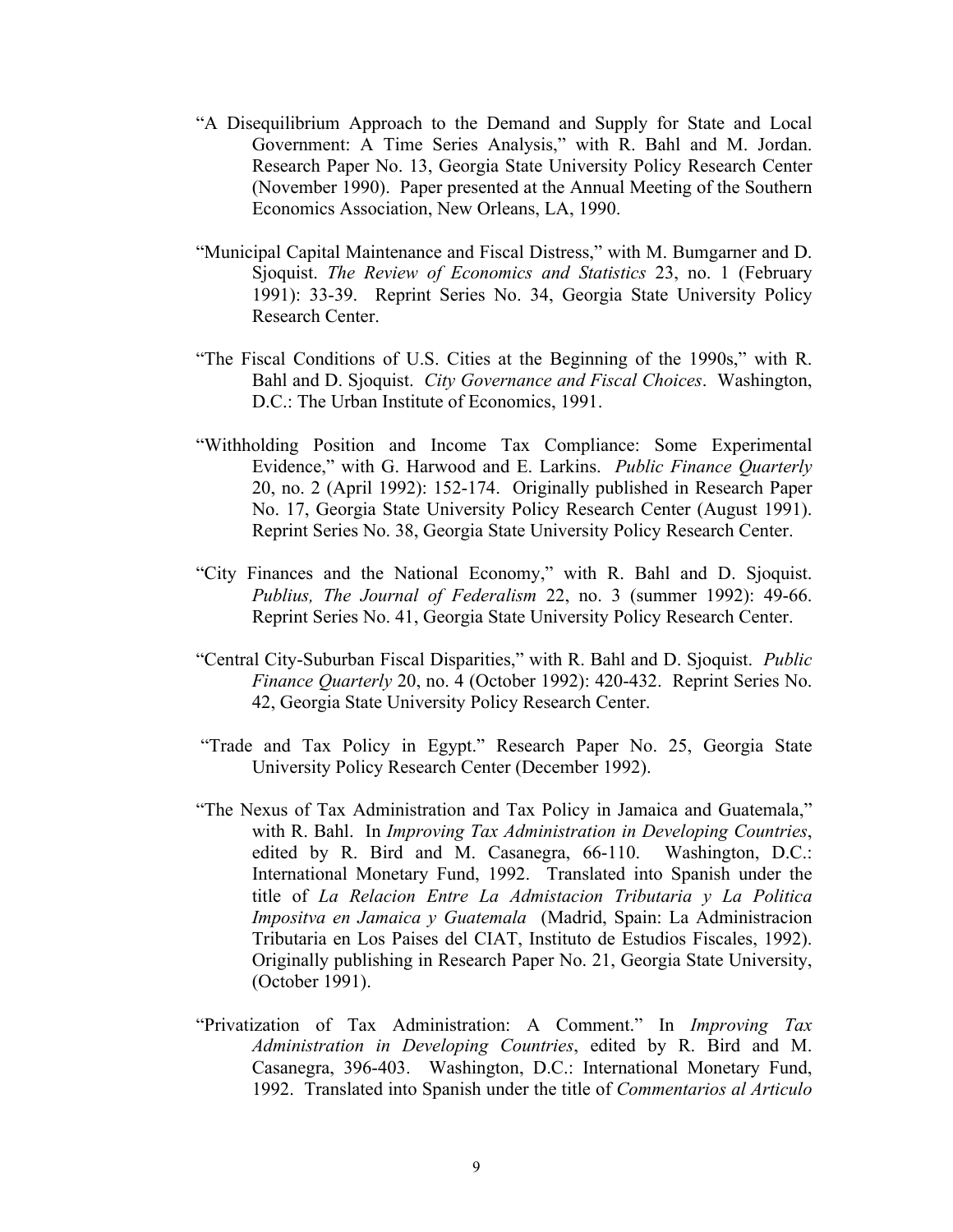*de Luis Fernando Ramirez Acuña* (Madrid, Spain: La Administracion Tributaria en Los Paises del CIAT, Instituto de Estudios Fiscales, 1992).

- "Local Governments and the Current Recession," with R. Bahl and D. Sjoquist. In *1991 Proceedings of the Eighty-Fourth Annual Conference on Taxation*  (Williamsburg, Virginia), edited by F.D. Stocker, 10-17. Columbus, Ohio: National Tax Association Tax Institute of America, 1992. Reprint Series No. 43, Georgia State University Policy Research Center.
- "Using a Randomized Response Methodology to Collect Data for Tax Compliance Research," with G. Harwood and E. Larkins. *Journal of the American Taxation Association* 15, no. 2 (fall 1993): 79-92. Originally published in Research Paper No. 23, Georgia State University Policy Research Center (February 1992).
- "Using Peer-Related Non-Sensitive Questions to Attain Equality of Means in the Randomized Response," with G. Harwood and E. Larkins. *Southern Business and Economic Journal*, vol. 17 (January 1994). Originally published in Research Paper No. 33, Georgia State University Policy Research Center (December 1992).
- "Intergovernmental Fiscal Relations in Bulgaria." In *Decentralization of the Socialist State: Intergovernmental Finance in Transition Economies*, edited by R.M. Bird, R.D. Ebel, and C.I. Wallich, 183-222. Washington, D.C.: The World Bank, 1995. Originally published in Research Paper No. 38, Georgia State University Policy Research Center (July 1993).
- "Progressive Income Taxation, Intertemporal Elasticity of Substitution and Aggregation Bias," with H. Bastin. Research Paper No. 43, Georgia State University Policy Research Center (June 1994).
- "Intergovernmental Fiscal Relations in Russia," with R. Bahl and S. Wallace. In *1993 Proceedings of the Eighty-Sixth Annual Conference on Taxation* (St. Paul, Minnesota), edited by F.D. Stocker, 78-86. Columbus, Ohio: National Tax Association Tax Institute of America, 1994. Reprint Series No. 63, Georgia State University Policy Research Center.
- "Metropolitan Fiscal Disparities," with R. Bahl and D. Sjoquist. In *1993 Proceedings of the Eighty-Sixth Annual Conference on Taxation* (St. Paul, Minnesota), edited by F.D. Stocker, 186-192. Columbus, Ohio: National Tax Association Tax Institute of America, 1994. Reprint Series No. 62, Georgia State University Policy Research Center.
- "Expenditures and Expenditure Assignment." In *Russia and the Challenge of Fiscal Federalism*, edited by C.I. Wallich, 96-128. Washington, D.C.: The World Bank, 1994.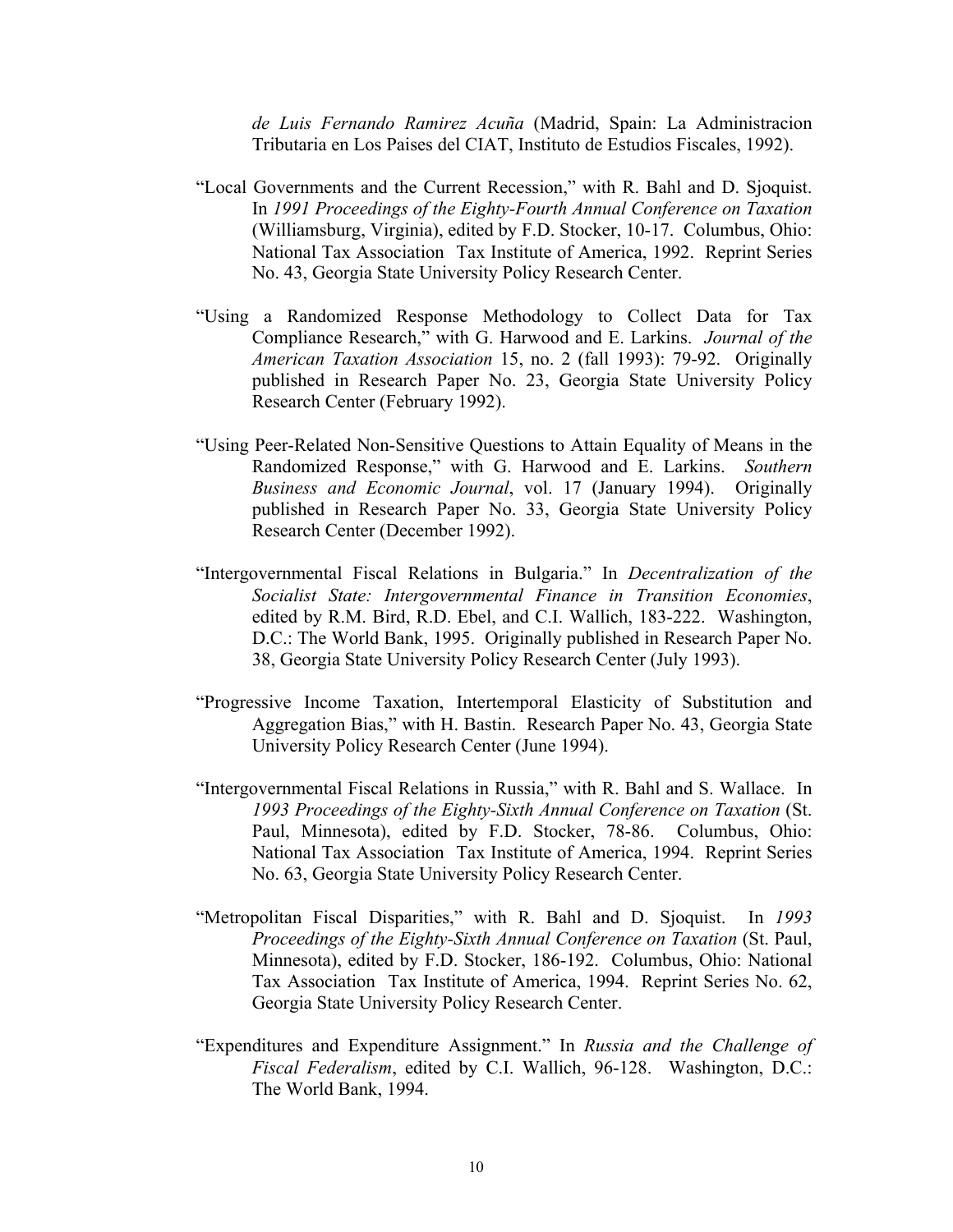- "The Challenge of Expenditure Assignment Reform in Russia." *Environment and Planning C: Government and Policy* (Working Papers of the Lincoln Institute of Land Policy) 12 (1994): 277-292. Originally published in Research Paper No. 41, Georgia State University Policy Research Center, 1994.
- "Subnational Fiscal Decentralization in Ukraine," with C. McLure and S. Wallace. In *Decentralization of the Socialist State: Intergovernmental Finance in Transition Economies*, edited by R.M. Bird, R.D. Ebel, and C.I. Wallich, 321-378. Washington, D.C.: The World Bank, 1995.
- "Central and Local Government Tax Relations." In *Financing Government in the Transition: Bulgaria*, edited by Z. Bogeti and A. Hillman, 137-157. Washington, D.C.: The World Bank, 1995.
- "State and Local Government Choices in Fiscal Redistribution," with R. Bahl and S. Wallace. Research Paper No. 58, Georgia State University Policy Research Center (January 1996).
- "Madagascar: Overview of the Tax System and Recent Reforms," with J. Boex. *Bulletin for International Fiscal Documentation* 50, no. 1 (January 1996): 8-15.
- "Croatia Adapts Tax System to Market Economy," with J. Boex. *Tax Notes International* 13 (September 9, 1996): 839-843. Reprint Series #87, Georgia State University School of Policy Studies.
- "A Revelation Approach to Optimal Taxation," with M. Rider. *Public Finance Quarterly* 24, no. 4 (October 1996): 439-463.
- "The Structure of School Districts in Georgia: Developments from 1977-1995 and the Scope for Consolidation," with J. Boex. Research Paper #63, Georgia State University School of Policy Studies (October 1996).
- "Lessons in Fiscal Decentralization," with R. Bahl and S. Wallace. In *Economists' Training Workshop Sponsored by USAID* (Annapolis, Maryland), 78-83. Cambridge, MA: Associates for International Resources and Development (December 1996).
- "Who Benefits from Tax Evasion: The Incidence of Tax Evasion." *Public Economics Review* 1, no. 2 (December 1996).
- "The Ohio Corporate Income Franchise Tax: Issues and Reform," with M. Grace. In *Taxation and Economic Development: A Blueprint for Tax Reform in*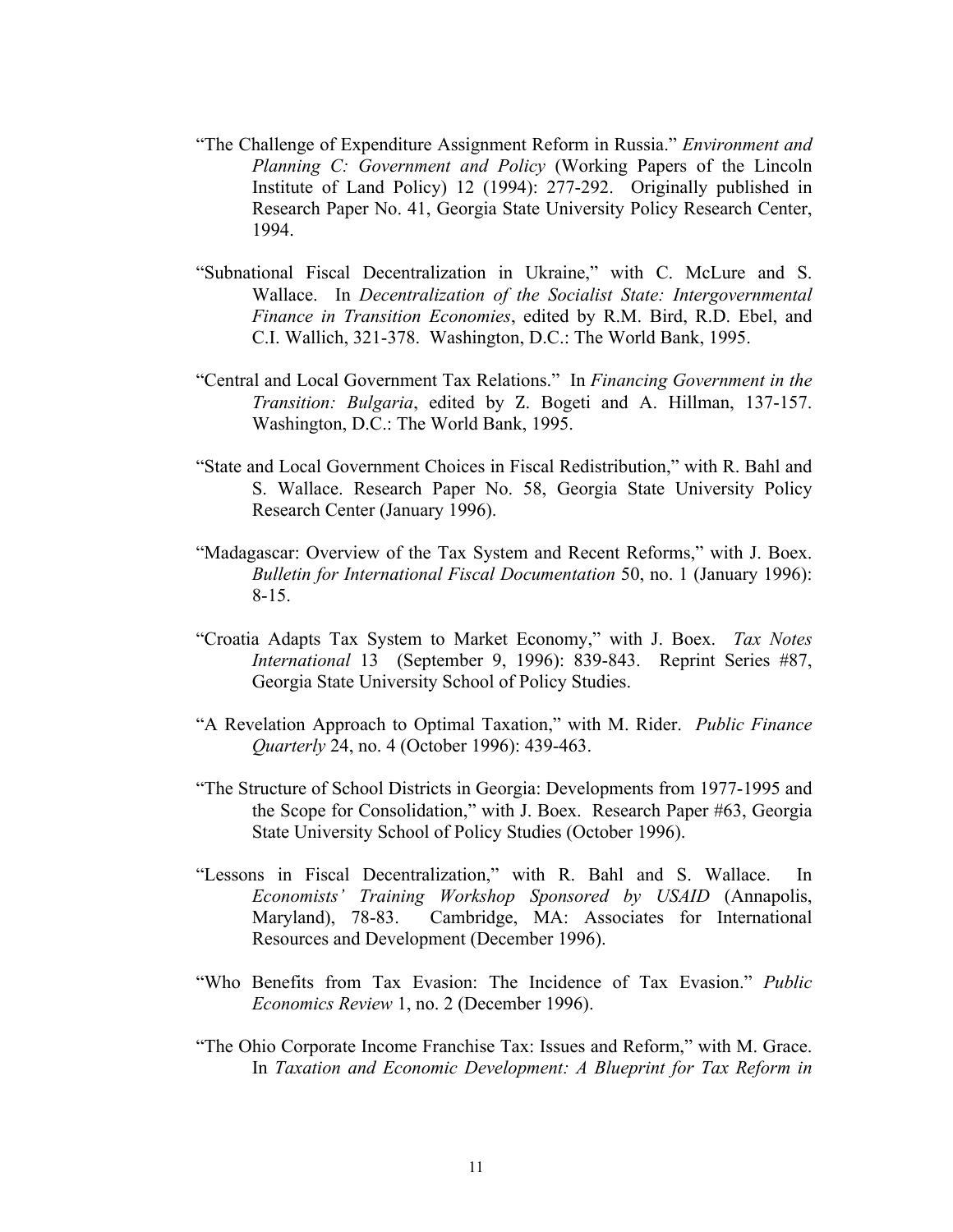*Ohio*, edited by R. Bahl, 511-577. Columbus, Ohio: Batelle Memorial Institute: 1996.

- "Taxation of the Financial Services Industry," with M. Grace. In *Taxation and Economic Development: A Blueprint for Tax Reform in Ohio*, edited by R. Bahl, 579-590. Columbus, Ohio: Batelle Memorial Institute: 1996.
- "Taxation of the Insurance Industry," with M. Grace. In *Taxation and Economic Development: A Blueprint for Tax Reform in Ohio*, edited by R. Bahl, 591- 625. Columbus, Ohio: Batelle Memorial Institute: 1996.
- "An Overview of Intergovernmental Fiscal Relations in the Baltic States," with J. Boex. In *1995 Proceedings of the Eighty-Fourth Annual Conference on Taxation (San Diego)*, edited by R.D. Ebel, 98-104. Columbus, Ohio: National Tax Association Tax Institute of America, 1996. Originally Published in Research Paper No. 56, Georgia State University Policy Research Center (October 1995).
- *The Guatemalan Tax Reform.* With R. Bahl and S. Wallace. Boulder, Colorado: Westview Press, 1996.
- "Tax Systems in Transition Economies." With R. McNab. SPS Report # 65, Georgia State University School of Policy Studies (January 1997). Translated into Russian by Yelena Nikolayenko.
- "Race and the Structure of School Districts in the United States,"with M. Rider and M.B.Walker. *Journal of Urban Economics* 41, no. 2 (March 1997): 281-300. Originally published in Research Paper No. 42, Georgia State University Policy Research Center (May 1994). Reprint Series #84, Georgia State University School of Policy Studies.
- "The Challenge of Design of Intergovernmental Fiscal Relations in Economies in Transition," with S. Wallace. *International Journal of Public Administration* 20, no. 3 (March 1997): 735-769.
- "Fiscal Decentralization: A Methodology for Case Studies," with G. Guess and B. Loehr. (Cambridge, MA: Harvard Institute for International Development) *CAER Consulting Assistance on Economic Reform II: Discussion Papers*, no. 3 (May 1997).
- "A Comparative Analysis of Southeastern States' Income Tax Treatment of Exporters," with E. Larkins and J. Masselli. *Maryland Journal of International Law and Trade* 21, no. 1 (Spring 1997).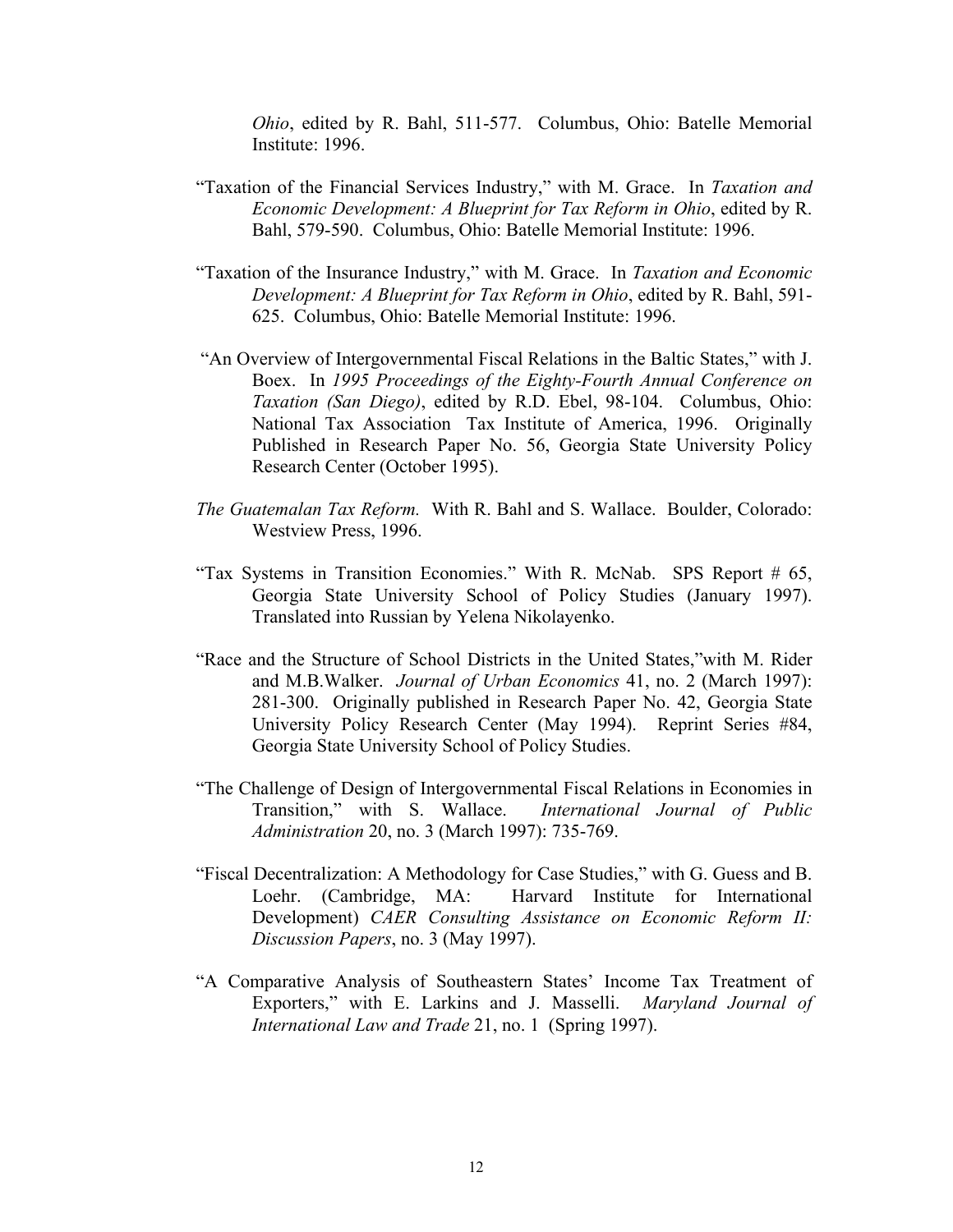- "Tax Reform in Transition Economies: Experience and Lessons," with R. McNab. Paper presented at the International Seminar in Public Economics, Tokyo, Japan, August 1997.
- "Criminal Behavior in General Equilibrium: Who Benefits from Crime?" With B. Seaman. *Journal of Socio-Economics* 26, no. 3 (1997): 303-324.
- "An Evaluation of the Formulary Apportionment System." With Salvador Lopez. *State Tax Notes* 14, no. 2 (January 12, 1998): 129-135 and *Proceedings of the Ninetieth Annual Conference of the National Tax Association*, Washington, D.C.: National Tax Association, 1998.
- "Tax Systems in Transition Economies," with Robert McNab.*Handbook on Taxation*, W. Bartley Hildreth and John Richardson (eds.), New York: Dekker Publishing, Chapter 36 (November 1998), pp.911-963.
- "Fiscal Decentralization in Lithuania," in *Lithuania: An Opportunity for Economic Success*, Marcelo Giugale (ed.) World Bank, Vol. I, Main Report, 1998.
- "Foreign Direct Investment and Tax Competition in Southeast Asia,"with Sally Wallace and Shinemay Chen. *The Welfare State, Public Investment and Growth*, H. Shibata and T. Ihori (eds.), Tokyo: Springer-Verlag, Chapter 10, pp.169-197, 1998.
- "Intergovernmental Fiscal Relations in Vietnam." with Charles E. McLure, Jr. Georgia State University School of Policy Studies, ISP paper #4, (February 1998), and from *Asia-Pacific Tax Bulletin* 5, no. 1 (January 1999): 17-32.
- "The Ups and Downs of Comprehensive Tax Reform in Russia," with Sally Wallace. *Proceedings of the Ninety-first Annual Conference of the National Tax Association*, Washington, D.C.: National Tax Association, *1999* and *Tax Notes International* December 13 1999: 2261-2274.
- *Fiscal Transition in Kazakhstan.* With C. McLure and S. Wallace. Manila: Asian Development Bank and Oxford University Press, 1999.
- "The Tax Reform Experiment in Transitional Countries," with R. McNab, *National Tax Journal* 53, no. 2 (June 2000).
- "Multi-Year Budgeting and its Application to Developing and Transitional Countries," with J. Boex and R. McNab, *Journal of Budgeting and Finance*, Summer, 2000.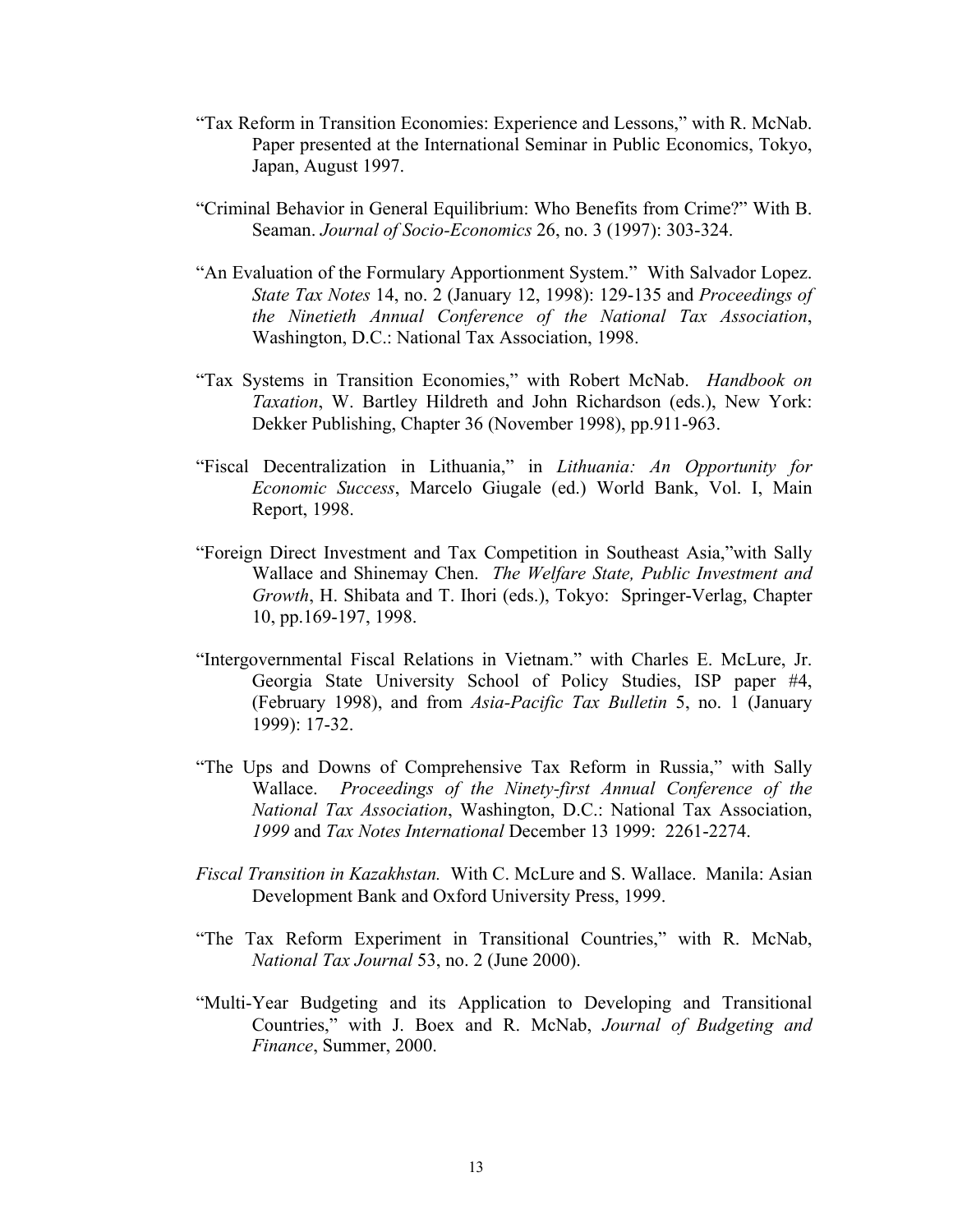- "Fiscal Decentralization in the Russian Federation," with L. F. Jameson Boex. Prepared for the *World Development Report 2000*. Washington, DC: World Bank, 2000.
- "Fiscal Decentralization in Russia: Economic Performance and Reform Issues," with E. Dabla-Norris and J. Norregaard. In *Investment Climate and Russia's Economic Strategy*, edited by Y. Yasin and S. Aleksashenko, Moscow, 2000.
- "The Use of Gross Regional Product in the Federal Fund for the support of the Regions," with G. Kourliandskaia and S. Wallace, *Finance* (Russia), 2000.
- "Tax Amnesties and Tax Collections in the Russian Federation," with James Alm and Sally Wallace. *Proceedings of the Ninety-third Annual Conference on Taxation*, National Tax Association, Santa Fe, N.M., pp. 239-247, 2000.
- "Principles of Decentralization," with Thomas Courchene, Charles McLure, and Steve Webb in *Achievements and Challenges of Fiscal Decentralization: Lessons from Mexico*. Marcelo Giugale and Steve Webb (eds.), World Bank: Washington, D.C, 2000.
- "Assignment of Spending Responsibilities and Service Delivery in Mexico," with Enrique Cabrero Mendoza in *Achievements and Challenges of Fiscal Decentralization: Lessons from Mexico*. Marcelo Giugale and Steve Webb (eds.), World Bank: Washington, D.C, 2000.
- "The Assignment of Revenues and Expenditures in Intergovernmental Fiscal Relations," with McLure, Charles. Paper prepared for the core course on Intergovernmental Relations and Local Financial Management, World Bank Institute, Washington, DC: World Bank, 2000.
- *Comparisons in Transition: The Cases Kazakhstan, the Russian Federation, and the Ukraine*, with John Norregarrd and Era Dabla-Norris. Washington, D.C.: International Monetary Fund, 2000.
- "Making Decentralization Work: The Case of Russia, Ukraine and Kazakhstan," with Era Dabla-Norris and John Norregaard in *Issues in Fiscal Decentralization*, Etisham Ahmad and Vito Tanzi (eds.) Washington D.C.: Routledge, 2000.
- "IMF Conditionality and Objections: The Russian Case" with Felix Rioja, Samuel Skogstad and Neven Valev, *American Journal of Economics and Sociology* 60, no. 2, April 2001.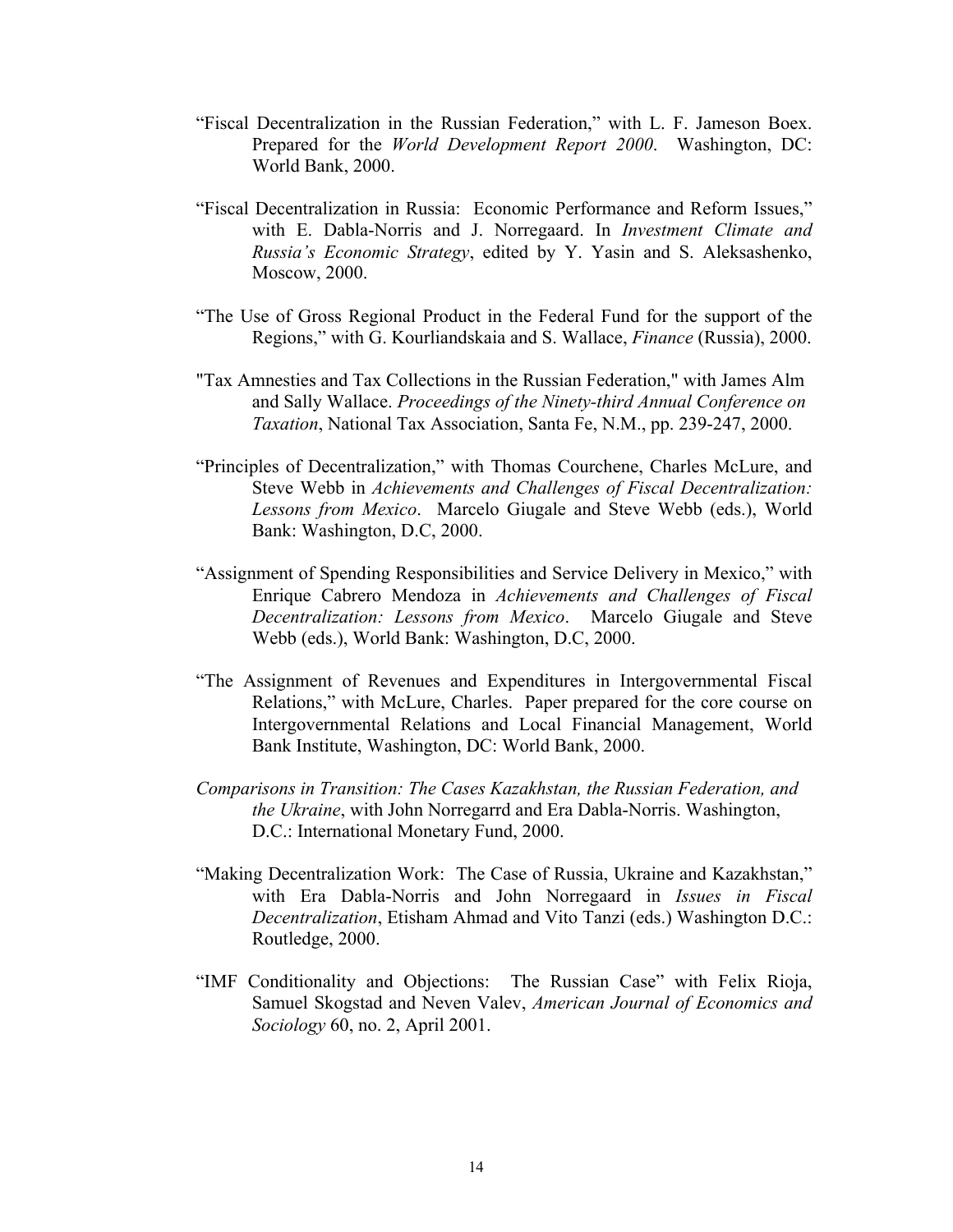"The Impact of NAFTA and Options for Tax Reform in Mexico," with Duanjie Chen, *World Bank Policy Research Working Paper* No. 2669, August 2001.

"Mexico: An Evaluation of the Main Features of the Tax System." Annex 1 of *Mexico: Country Economic Memorandum. Challenges and Prospects for Tax Reform,* Washington D.C.: World Bank 2001.

- "Symposium on Fiscal Management in Transition Economies, Introduction" *Journal of Budgeting, Accounting, and Financial Management* 13, no. 3, 2001.
- *Russia's Transition to a New Federalism*, with Jameson Boex, World Bank Institute Learning Resources Series, Washington D.C.: The World Bank, 2001. Translated into Russian 2002. Translated into Chinese 2003.
- "Fiscal Management in Transition Economies," with J. Boex, *Journal of Budgeting, Accounting, and Financial Management* 13, no. 3, 2001.
- *Methods and Modeling Tools in Tax Administration*. Edited with Dmitri Chernik, Moscow: Unity Press, 2001.
- "The Multilevel Fiscal System of the Russian Federation: A Comment on Basic Issues in a Constitutional Perspective," in Bird, Richard and Thomas Stauffer (eds.). *Intergovernmental Fiscal Relations in Fragmented Societies.* Bâle; Genéve; Munich: Helbing & Lichtenhahn. 2001.
- "Intergovernmental Fiscal Relations in the Transition: Czech Republic," with Joao Oliveira, *World Bank Technical Paper* no. 517. Washington D.C.: The World Bank, 2001.
- "Aspectos Fundamentales de la Descentralizacion," Descentralizacion, Estabilidad y Desarrollo Economico: La Experiencia Internacional. Banco Central de Reserva del Peru: 2001.
- "Monopoly, Efficient Contract, and Median Voter Models of Union Wage Determination: A Critical Comparison," With Bruce Kaufmann, reprinted in *Foundations of Labor and Employment Law*, Samuel Estreicher and Stewart Schwab (eds.), New York: Foundation Press, 2001.
- "Cross-Country Evidence on the Relationship between Fiscal Decentralization, Inflation, and Growth," with Robert M. McNab. *Proceedings of the Ninety-third Annual Conference on Taxation*, National Tax Association, Baltimore, Maryland, pp. 42-47, 2001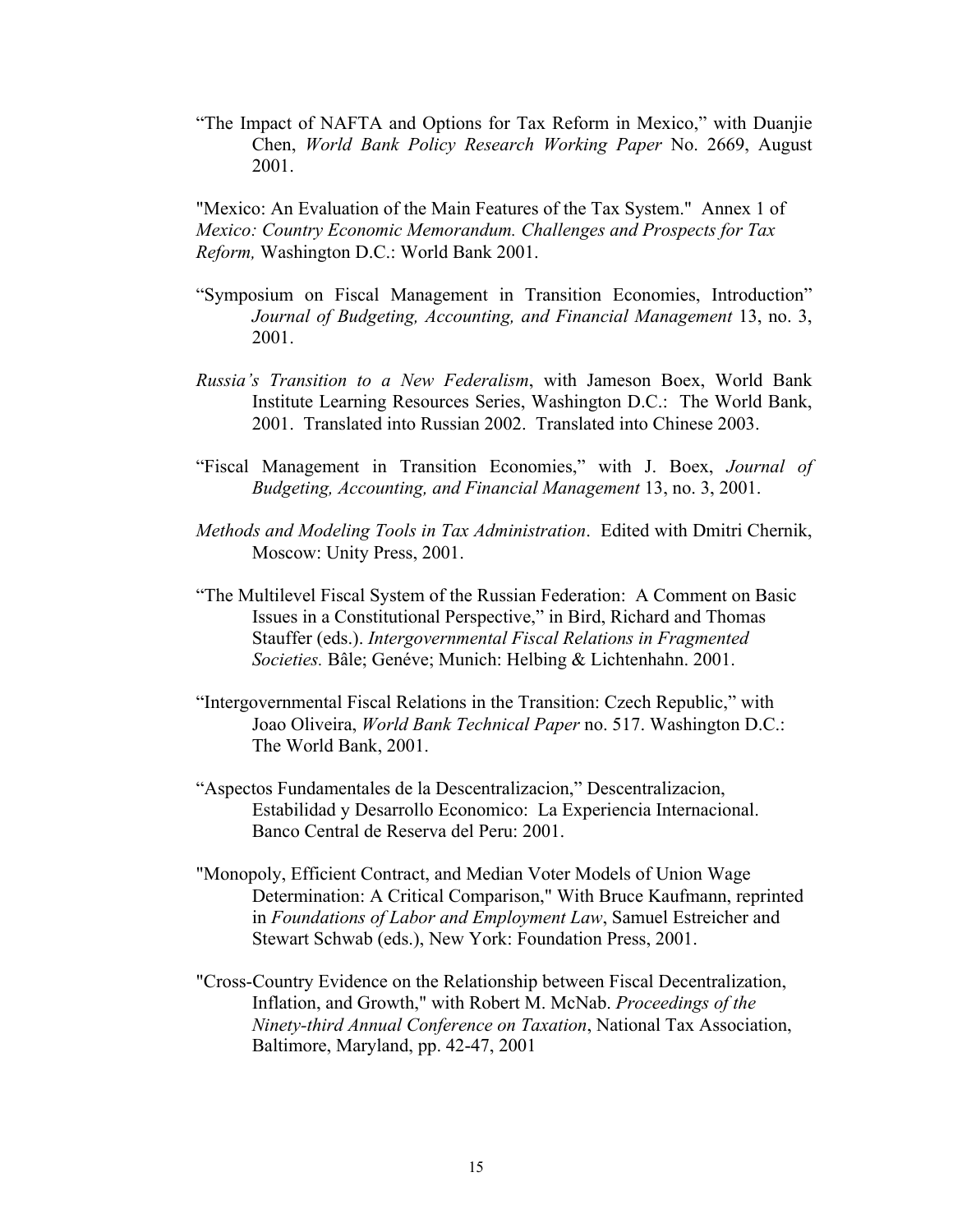- "Fiscal Management and Revenue Assignments in China" in *China: National Development and Subnational Finance: a Review of Provincial Expenditures*, World Bank, April 2002.
- "Toward and Integrated Approach to Reforming Intergovernmental Fiscal Relations in China: A Policy Note." With Christine Wong. Washington, D.C.: World Bank, May 2002.
- "The System of Equalization Transfers in China." With Zhihua Zhang. Ministry of Finance, China, 2002.
- "On the Use of Budgetary Norms as a Tool for Fiscal Management." With James Alm. *Public Finance and Management*. Harrisburg, Pennsylvania: www.spaef.com, vol. 2, no.3, 387-435, 2002.
- "State and Local Government Choices in Fiscal Redistribution," with Roy Bahl and Sally Wallace, *National Tax Journal*, LV (4), March 2002.
- "The Impact of Budgets on the Poor: Tax and Benefit Incidence." World Bank Institute, 2002.
- "Growth and Equity Tradeoff in Decentralization Policy: China's Experience." With Baoyun Qiao and Yongsheng Xu. International Studies Program Working Paper 02-16. Atlanta, Georgia: Andrew Young School of Policy Studies, July 2002.
- "Efficiency Effects of Mexico's Tax Reform on Corporate Investment," with Duanje Chen. *Tax Notes International* February 17, 2003: 695-705.
- "Some Effects of IMF Lending Programs in the MENA Countries," with W. Mina, *Topics in Middle Eastern and North African Economies*, vol 5 2003.
- "Institutions, Paradigms, and Tax Evasion in Developing and Transition Countries." With James Alm. *Public Finance in Developing and Transition Countries*, eds. J. Martinez-Vazquez and J. Alm, Edgar Elgar, 2003.
- *Public Finance in Developing and Transition Countries*, editor with J. Alm, Edgar Elgar, 2003 (translated to Chinese, Russian, and Ukrainian)
- "Fiscal Decentralization and Economic Growth." With Robert McNab. *World Development*. Great Britain: Elsevier Science Ltd., August 2003.
- "Corruption, Investment, and Growth in Developing Countries," with S. Everhart and R. M. McNab in *National Tax Association Proceedings*, 2003. Chicago. Illinois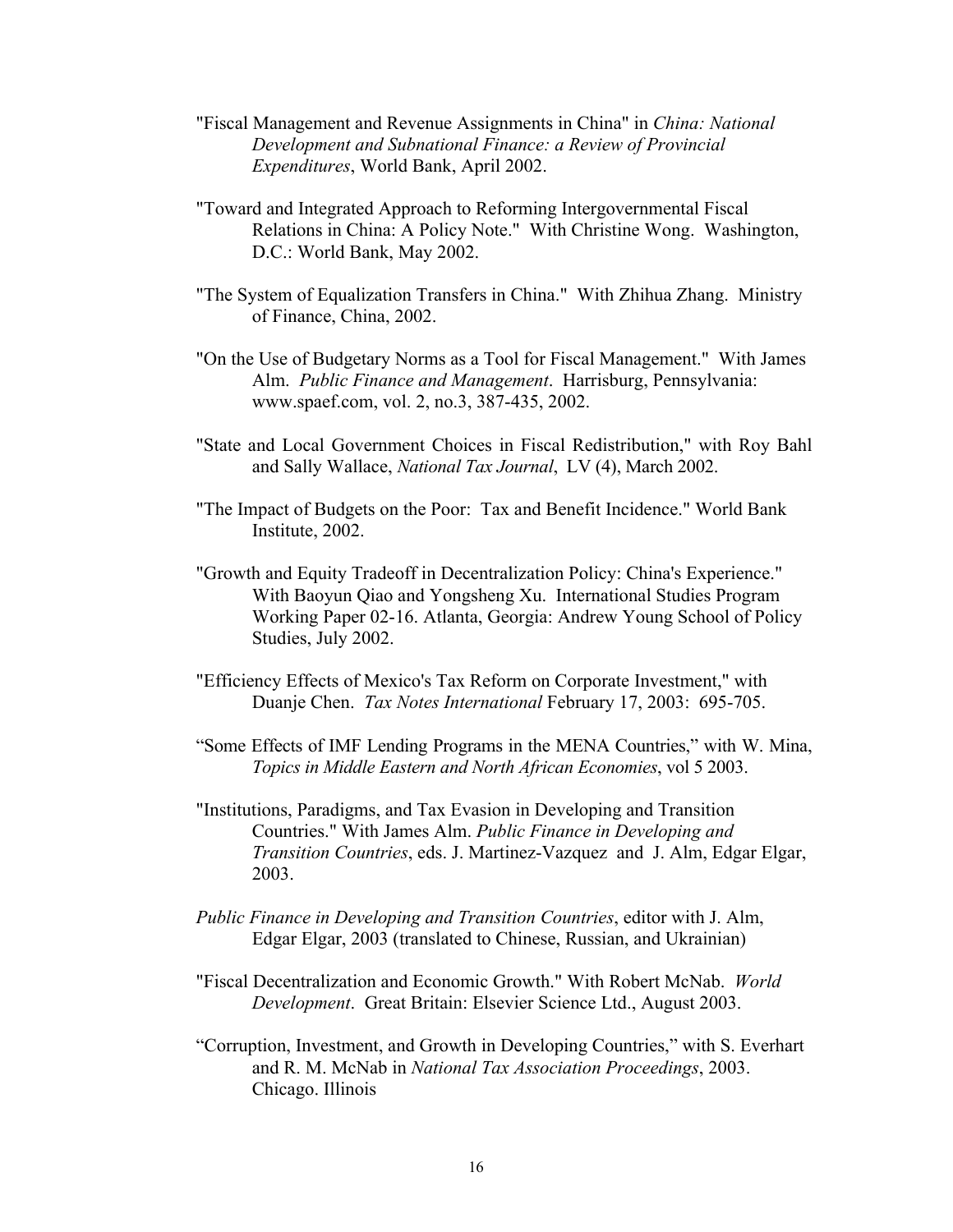- "An Analysis of Indonesia's Transfer System: Recent Performance and Future Prospects," with Bambang Brodjonegoro. In *Reforming Intergovernmental Fiscal Relations and the Rebuilding of Indonesia: The 'Big Bang' Program and its Economic Consequences.* Eds. J. Martinez-Vazquez and J. Alm. Edgar-Elgar, 2003.
- "Some Effects of IMF Lending Programs in the MENA Countries." With Wasseem Mina. Topics in Middle Eastern and North African Economies, electronic journal, Volume 5, Middle East Economic Association and Loyola University, Chicago. September 2003.
- "The Impact of Globalization on Fiscal Policy: A Comment", *Moneda y Credito*, Winter 2003
- "Reforming Intergovernmental Fiscal Relations in the Czech Republic" With Joao Do Carmo Oliviera, World Bank, PREM Notes 80, 2003
- " La Asignacion de las Responsabilidades de Gasto y el Suministro de Servicios," with Enrique Cabrero Mendoza, *Trimestre Fiscal*, no. 14, 2003.
- "Descentralización en Latinoamérica," L. Sour (ed.) *Nuevos Retos de la Descentralización Fiscal en América Latina*, CIDE, Mexico, 2003.
- *Reforming Intergovernmental Fiscal Relations and the Rebuilding of Indonesia: The 'Big Bang' Program and its Economic Consequences,* (Eds) with J. Alm Sri Muliani Indrawati . London: Edgar Elgar, 2004
- "The Determinants of the Incidence of Intergovernmental Grants: A Survey of the International Experience" With Jameson Boex, *Public Finance and Management,* 2004.
- "The MCA and the IFIs: A Change in Aid Paradigm? With S. Everhart and R. McNab, *Proceedings of the Annual Conference on Taxation*, National Tax Association, 2004.
- "Transition and the Recent Reform of Intergovernmental Fiscal Relations in the Czech Republic" with Joao Oliveira, Journal for Institutional Comparisons, vol.2, no.1, Winter 2004
- "Sizing the Problem of the Hard to Tax" with James Alm and Friedrich Schneider in *Taxing the Hard-to-Tax: Lessons from Theory and Practice.* in J. Alm, J. Martinez-Vazquez and S. Wallace (eds.). The Netherlands: Elsevier, 2004.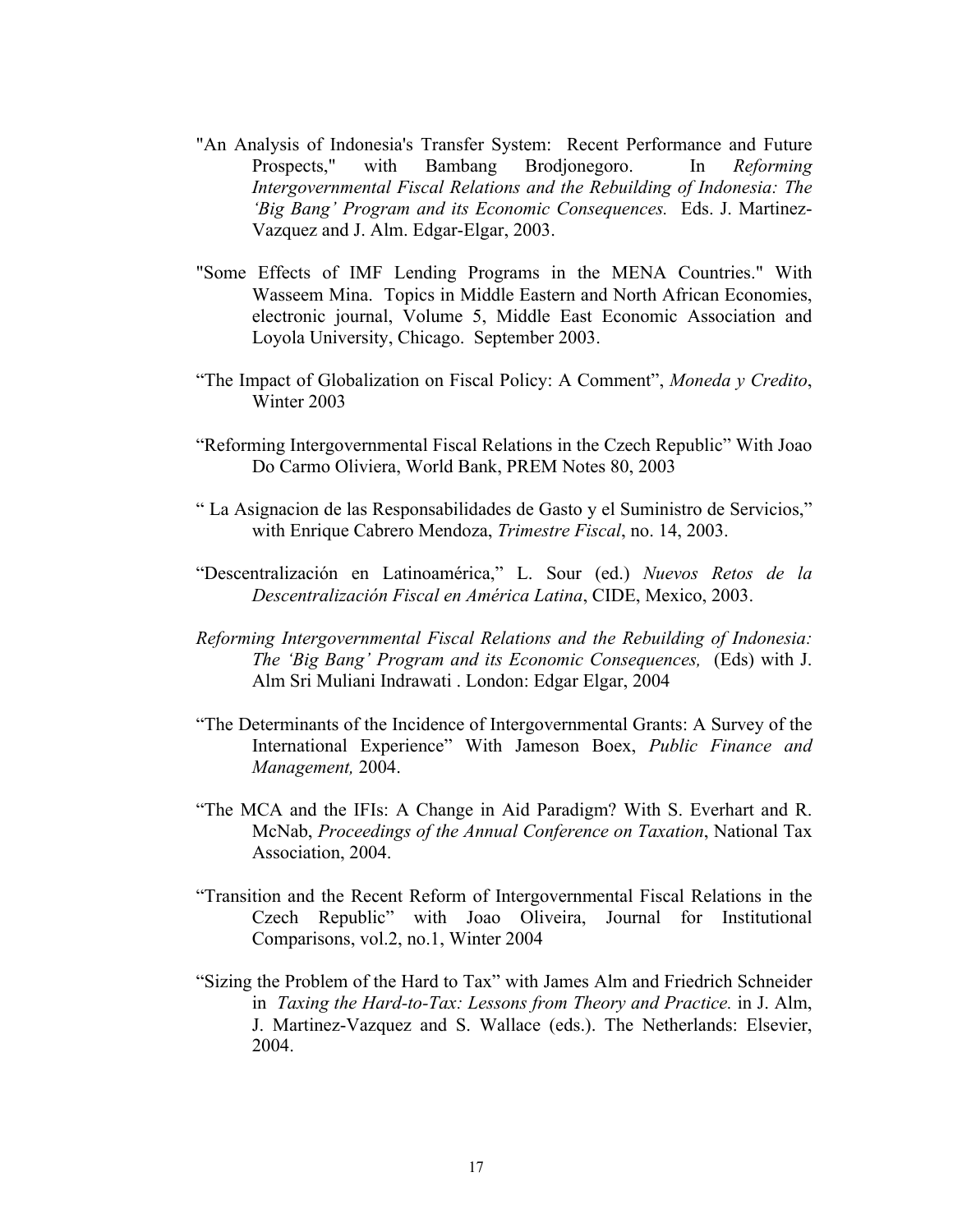- *Subnational Finance in the Russian Federation: Continuing Transition Toward a New Federalism*, with A. Timofeev and J. Boex, World Bank Institute Learning Resources Series, Washington D.C. 2004.
- "Subnational Government Borrowing in the Czech Republic" with Joao Oliveira in *Subnational Capital Markets in Developing Countries: From Theory to Practice*, Mila Freire and John Petersen (eds.), Oxford Press/World Bank, 2004.
- *Corruption, Fiscal Policy and Fiscal Management,* with Javier Arze and Jameson Boex*.* United States Agency for International Development: Washington D.C, 2004.
- "Transition and the Recent Reforms in Intergovernmental Fiscal relations in the Czech Republic," with J. Oliveira. *Journal of Institutional Comparisons*, vol.2 , no.1 Spring 2004.
- "Descentralización desde la Perspectiva de Países Pequeños: Bolivia, El Salvador, Ecuador y Nicaragua," with Javier Arze. *Gestión y Política Pública*, vol.13, no. 3, 2004.
- "Tax Discipline and Tax Reform in the Russian Federation before 1998," with M. Rider and S. Wallace, *Transition*, World Bank vol. 3, 2004.
- "An Assessment of Recent Sub-federal Fiscal Reforms in the Russian Federation," (with J. Boex and A. Timofeev), *Proceedings of the National Tax Association*, 2004.
- "The Determinants of the Incidence of Intergovernmental Grants: A Survey of the International Experience" with Jamie Boex, *Public Finance and Management*, Vol 4, No 4, 2004.

*Taxing the Hard-to-Tax: Lessons from Theory and Practice.* Eds. J. Alm, J. Martinez-Vazquez and S. Wallace. The Netherlands: Elsevier, 2004.

- "Las Claves de la Futura Reforma Fiscal" with José Félix Sanz, *Expansión,* January 4-5, 2005.
- "Tax Performance in Developing Countries: The Role of Demand Factors." (with R. Bird and B. Torgler), *Proceedings of the National Tax Association*, 2005.
- "Russian Tax Morale in the 1990s," with J. Alm and B. Torgler, *Proceedings of the National Tax Association*, 2005.
- "Effective Fiscal decentralization in Vietnam," with J.L. Gomez, *Proceedings of the National Tax Association*, 2005.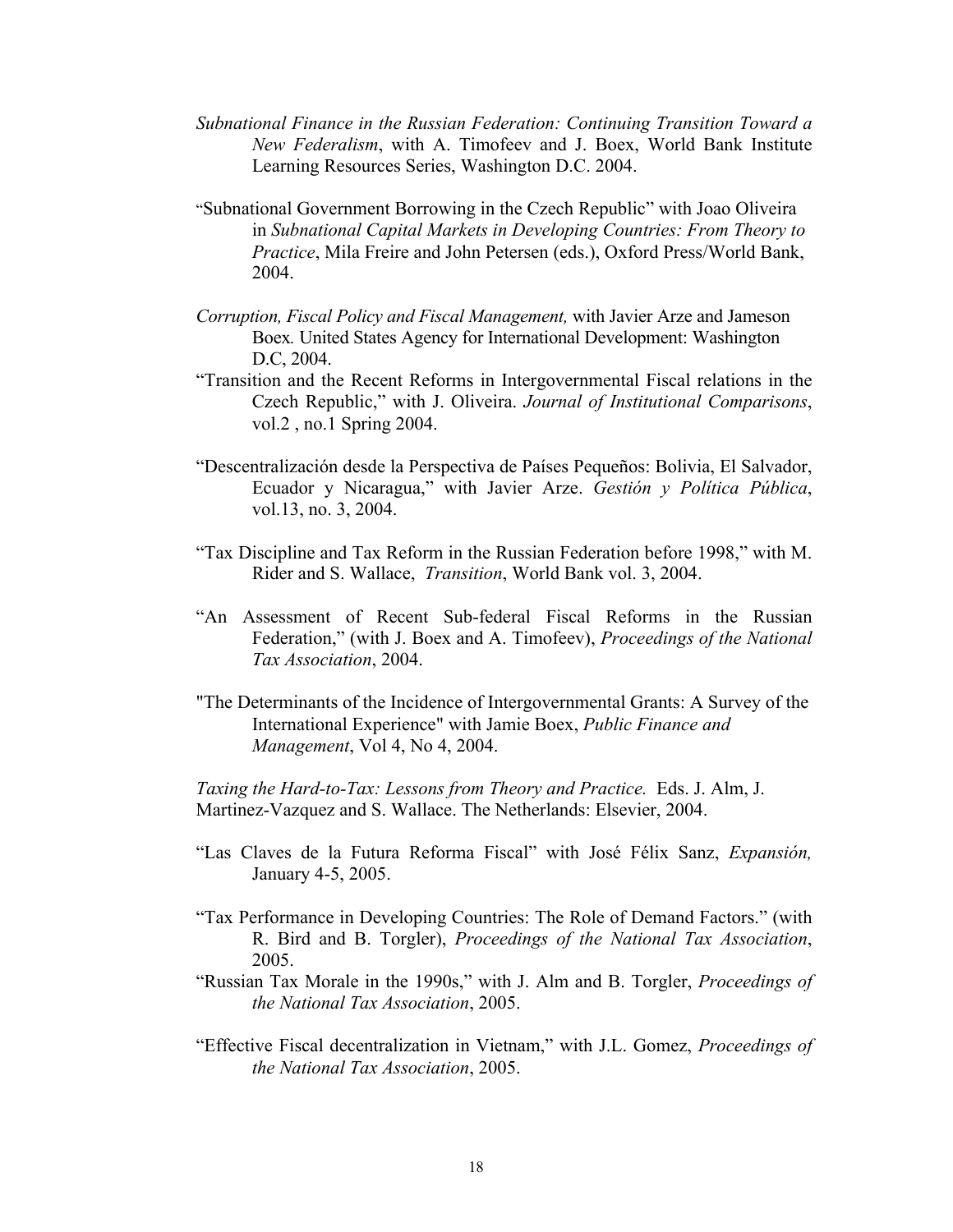- "Revenues and Expenditures in an Intergovernmental Framework," with Charles McLure and Francois Vaillancourt in *Intergovernmental Reform in Russia from a Comparative Perspective*, R. Bird and F, Vaillancourt eds. The World Bank Insititute Learning Series, Washington D.C. 2005
- "Multiple Modes of Tax Evasion: Theory and Evidence," with M. Rider, *National Tax Journal*, 58 (1), March 2005.
- "Choosing between Centralized and Decentralized Models of Tax Administration," with Andrey Timofeev in *Financiacion, Solidaridad interterritorial y Politicas Tributarias de las Comunidades Autonomas*, N. Bosch and J.M. Duran (eds.) Edicions I Publicacions de la Universitat de Barcelona : Barcelona ,2005 (in Spanish) and Internacional Studies Working Paper #05-2, Andrew Young School of Policy Studies, Georgia State University, Atlanta (in English).
- "India: An Assessment of the Fiscal Condition of the States and their Relations with the Union Government," with R. Bahl and M. Rider, Working Paper 2005-22, International Studies Program, Andrew Young School of Policy Studies, Georgia State University
- *The Challenge of Tax Reform in the Global Economy* (editor with J. Alm amd M. Rider ) Springer-Verlag, 2005.
- *Reforming Regional-Local Fiscal Relations in Russia.* (with J. Boex and A, Timofeev). The World Bank Institute Learning Series. 2006. Washington D.C.
- "Fiscal Federalism and Economic Reform in China," with R. Bahl in J.S. Wallack and T.S. Srinivasan(eds.) *Federalism and Economic Reform: International Perspectives*, Cambridge University Press, 2006.
- "Societal Institutions and Tax Effort in Developing Countries," with R. Bird and B. Torgler, in *The Challenges of Tax Reform in the Global Economy*, edited with J. Alm and M. Rider, Springer Verlag, 2006. Also in *Annals of Economics and Finance*, Society for AEF, vol. 15(1), pages 301-351, 2014.
- *The Challenges in the Design of Fiscal Equalization and Intergovernmental Transfers*, edited with R. Searle, Springer Verlag, 2006
- "Designing Intergovernmental Equalization Transfers with Imperfect Data: Concepts, Practices, and Lessons," with Jamie Boex in *The Challenges in the Design of Fiscal Equalization and Intergovernmental Transfers*, edited with R. Searle, Springer Verlag 2006.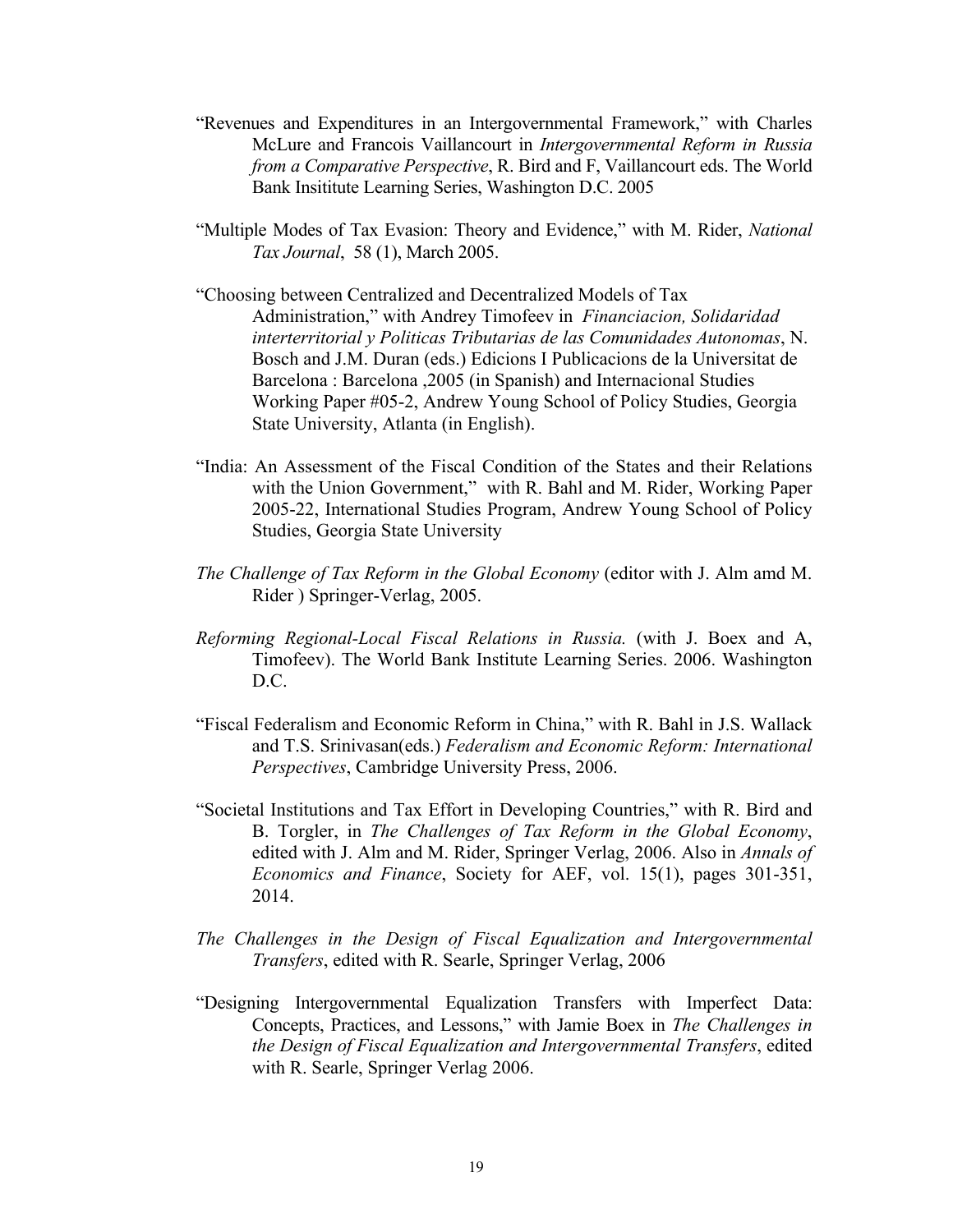- "The Design of Conditional Grants" with R. Searle in *The Challenges in the Design of Fiscal Equalization and Intergovernmental Transfers*, edited with R. Searle, Springer Verlag 2006.
- "Governance and Decentralization," with R. Mcnab in *Decentralization in Asia and Latin America: Towards a Comparative Interdisciplinary Perspective.*  E. Gomez, G. Peterson, and P. Smoke (Eds.),London: Edward Elgar, 2006.
- "China's Long March to Decentralization," in *Decentralization in Asia and Latin America: Towards a Comparative Interdisciplinary Perspective.* E. Gomez, G. Peterson, and P. Smoke (Eds.),London: Edward Elgar, 2006.
- "Thinking about Tax Reform in the Emerging Global Economy," in *The Challenges of Tax Reform in a Global Economy*. J. Alm, J. Martinez-Vazquez, and M. Rider, eds., (New York, NY: Springer Science+Business Media, Inc.), 2006, pp. 3-10. (co-authored with J. Alm and M. Rider).

"Running with the Decentralization 'Bahl'," *Tax Notes*, 2006

"Fiscal Decentralization and Economic Growth: A Comparative Study of China and India," with M. Rider, *The Journal of Indian Economics and Business, Special Issue,* 2006. Reprinted in *Economic Development in India and China*. Penelope B. Prime and Kishore G. Kulkarni, eds., New Delhi, India: Serials Publications, pp. 269-92.

*Local Government Finance Reform in Developing Countries,* with Jamie Boex. Palgrave, 2006

"Fiscal Decentralization, Macroeconomic Stability, and Economic Growth." with Robert McNab *Hacienda Publica Española-Revista de Economía Publica*, no. 179, 2006

"Revenues and Expenditures in an Intergovernmental Framework" with Charles McLure and Francois Vaillancourt in *Perspectives on Fiscal Federalism,* R. Bird and F. Vaillancourt (eds.). The World Bank, 2006.

"Russian attitudes toward paying taxes—before, during and after the transition," with J. Alm and B. Torgler, *International Journal of Social Economics*, vol. 33 no.12 , 2006

'Experimental Evidence on Mixing Modes in Income Tax Evasion" with R. Cummings and M. Mckee, *Public Finance Review,* vol. 34, no. 5, 2006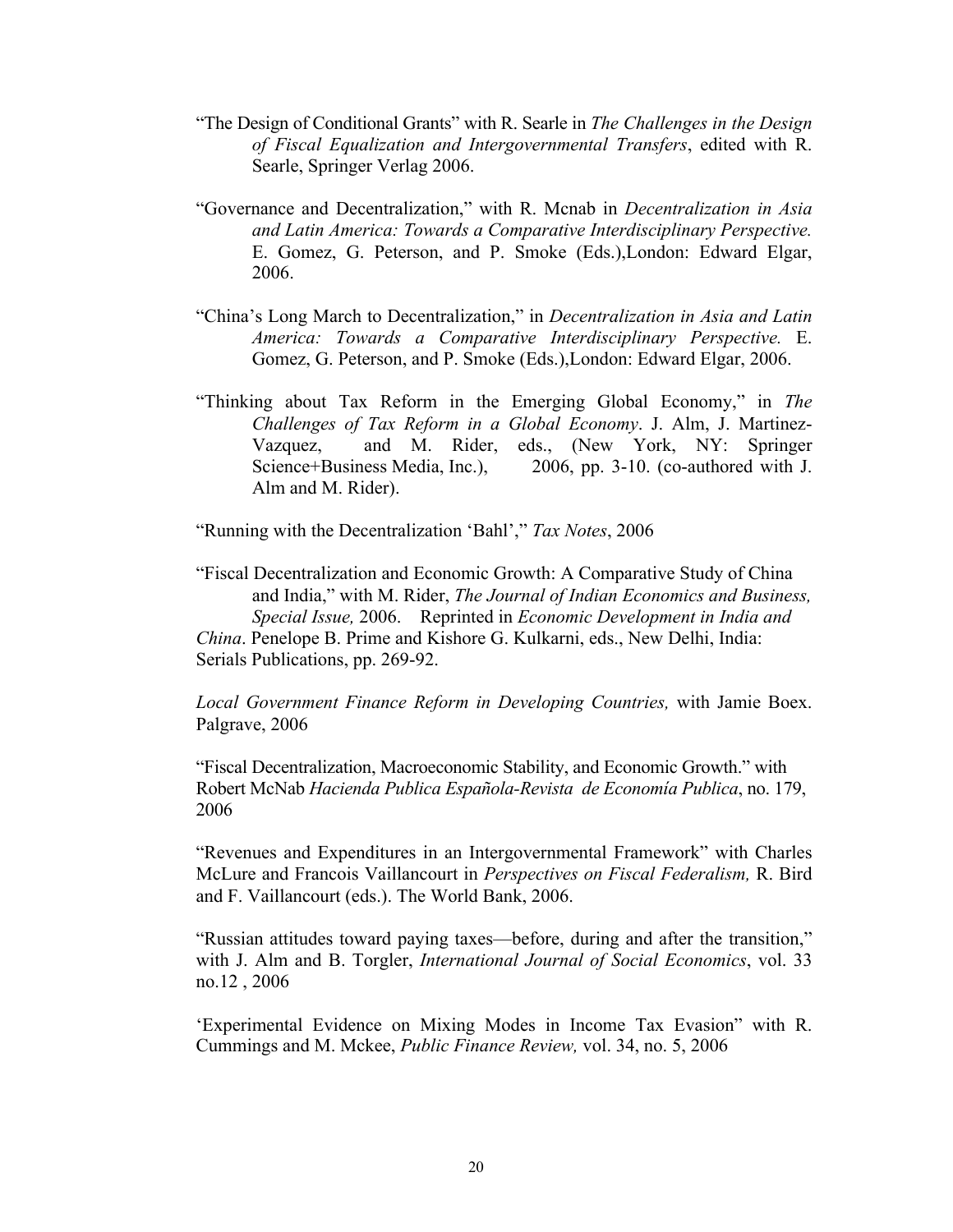"Sequencing Fiscal Decentralization Reform" with R. Bahl in R. Ebel and G. Peteri (eds.) *Decentralization Briefing Notes* . Open Society Institute. Budapest, 2006.

"Sequencing Decentralization," with R. Bahl, World Bank Policy Research Working Paper. 3914, May 2006.

"An Assessment of Fiscal Decentralization Reform in Armenia" with J. Boex and A, Timofeev, *Problems of Economic Transition*, 49(1), 5-50, 2006.

"An Assessment of Fiscal Decentralization Reform in Georgia", with J. Boex and M. Schaeffer, *Problems of Economic Transition*, 49(1), 51-93, 2006.

"Fiscal Federalism and Economic Reform in China," with Roy Bahl in T.S. Srinivasan and Jessica S. Wallack (eds.) Fiscal Federalism in a Global Environment. Cambridge University Press, 2006.

"Voting on Tax Policy Design: A test of the Selfish versus Social Preferences Hypotheses" with L. Ackert, A. Gillette and M. Rider, *Public Finance Review,*  vol. 35, no. 2, 2007.

"Using Human-Capital Theory to Establish a Potential Income Tax," with D. Faulk and S. Wallace, *Finanzarchiv*, Vol. 63 (September) 2007.

"Corruption, governance, investment and growth in emerging markets," with S. Everhart and R. McNab, *Applied Economics*, 2007, 1-16.

*Fiscal Reform in Spain* (edited with Jose Felix Sanz) Edward Elgar. 2007

*Fighting Corruption in the Public Sector*, with Javier Arze and Jamie Boex, Elsevier, 2007

"Tax Policy Design in the Presence of Social Preferences: Some Experimental Evidence," with Lucy Ackert and Mark Rider *Economic Inquiry*, Vol. 45, No. 3, 2007

*"*The Practice of Fiscal federalism in Spain" with J. Lopez Laborda and C. Monasterio, in *The Practice of Fiscal federalism: Comparative Perspectives,* A. Shah (ed.) The Forum of Federations. McGill-Queen's University Press, 2007.

"Asymmetric Federalism in the Russian Federation: Cure of Poison," in R. Bird, R. Ebel (eds.) *Fiscal Fragmentation in Decentralized Countries: Subsidiarity, Solidarity and Asymmetry* Edward Elgar, 2007.

"La gestión tributaria en los países federales: reflexiones sobre el proceso de reforma abierto en España," with Jorge Onrubia, in *La Financiación del Estado*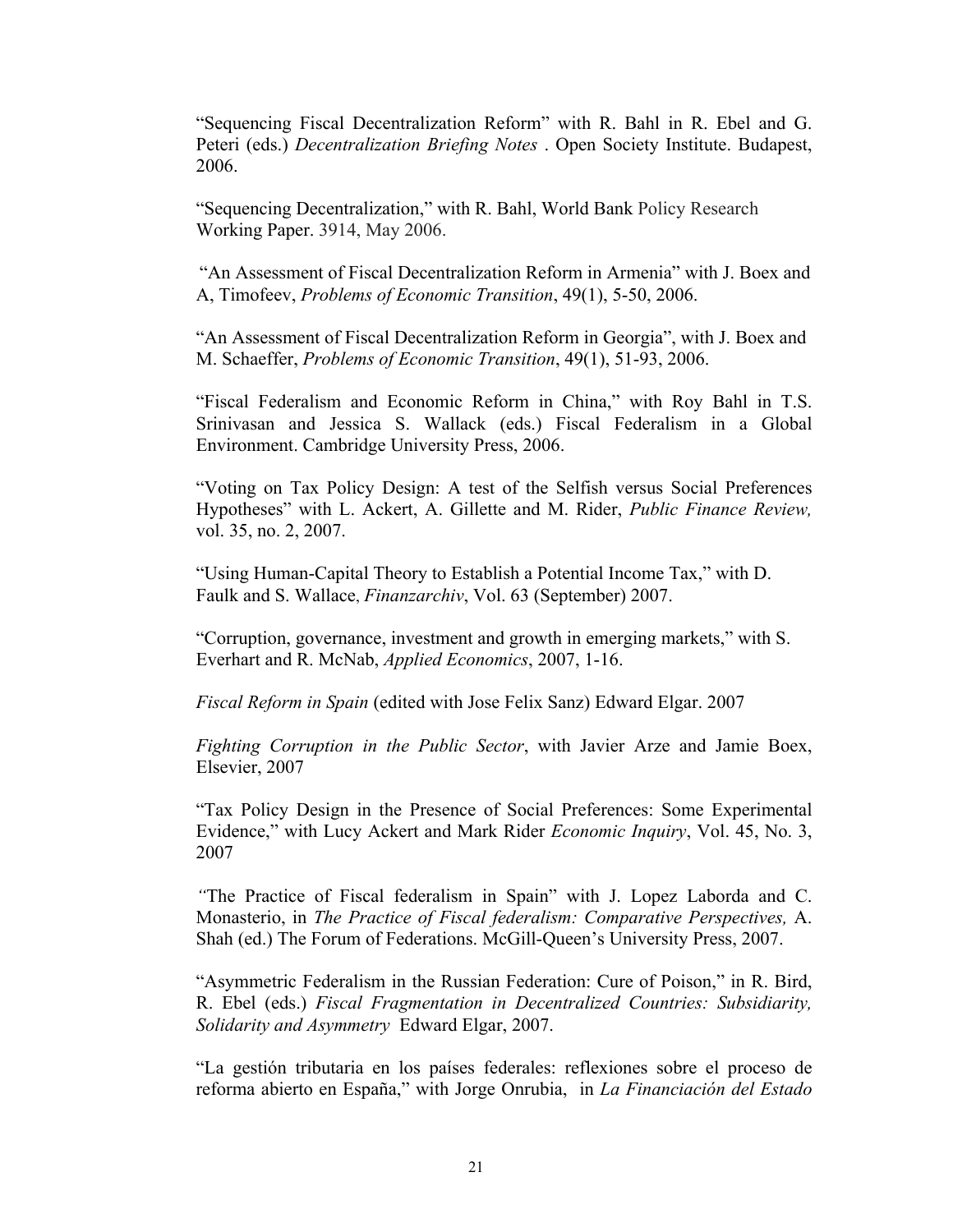*de las Autonomias: Perspectivas de Futuro*, S. Lago (ed.) Instituto de Estudios Fiscales, Madrid, 2007

*Making the Property Tax Work: Experiences in Developing and Transitional Countries*(editor with Roy Bahl and Joan Youngman). Cambridge MA: Lincoln Institute, 2008

"The Property Tax in Developing Countries: Current Practices and Prospects" with Roy Bahl in *Making the Property Tax Work: Experiences in Developing and Transitional Countries,* (R, Bahl, J. Martinez-Vazquez, and J. Youngman (eds.), Lincoln Institute, 2008

*The Role of Government in Regional Economic Development*, edited with Francois Vaillancourt, Routledge 2008

"Attracting FDI: Further Evidence on Infrastructure, Corruption, and Taxes from Panel Data," with T. Goodspeed and L. Zhang in *The Role of Government in Regional Economic Development*, edited with Francois Vaillancourt, Routledge 2008

*Tax Reform in Russia*, with M. Rider and S. Wallace Edward Elgar. 2008.

"The Tradeoff between Growth and Equity in Decentralization Policy: China's Experience" with B. Qiao and Y. Xu, *Journal of Development Economics*, Vol 86, No. , 2008.

"Revenue Assignments in the Practice of Fiscal Federalism", *Fiscal Federalism and Political Decentralization*. Nuria Bosh and Jose M. Duran (eds.) Edward Elgar, 2008.

"The Role of Provincial Policies in Fiscal Equalization Outcomes in China" with B. Qiao and L. Zhang, *The China Review*, vol. 8, No.2 (Fall 2008)

"Budget Policy and Income Distribution," in *Effectiveness in Addressing Policy Concerns*, A. Estache (ed). The World Bank, 2008.

"Expenditure Assignments in China: Challenges and Policy Options," with B. Qiao in *Public Finance in China: reform and Growth for a Harmonious Society*, Lou Jiwei and Shuilin Wang (eds), The World Bank, 2008.

"Tax Effort in developing Countries and High Income Countries: The Impact of Corruption, Voice and Accountability," with Richard Bird and Benno Torgler, *Economic Analysis and Policy*, Vol.38, No. 1, 2008

"The Impact of Budgets on the Poor: Tax and Expenditure Benefit Incidence Analysis", in *Public Finance for Poverty Reduction,* Blanca Moreno-Dodson and Quentin Wodon (eds.) World Bank, 2008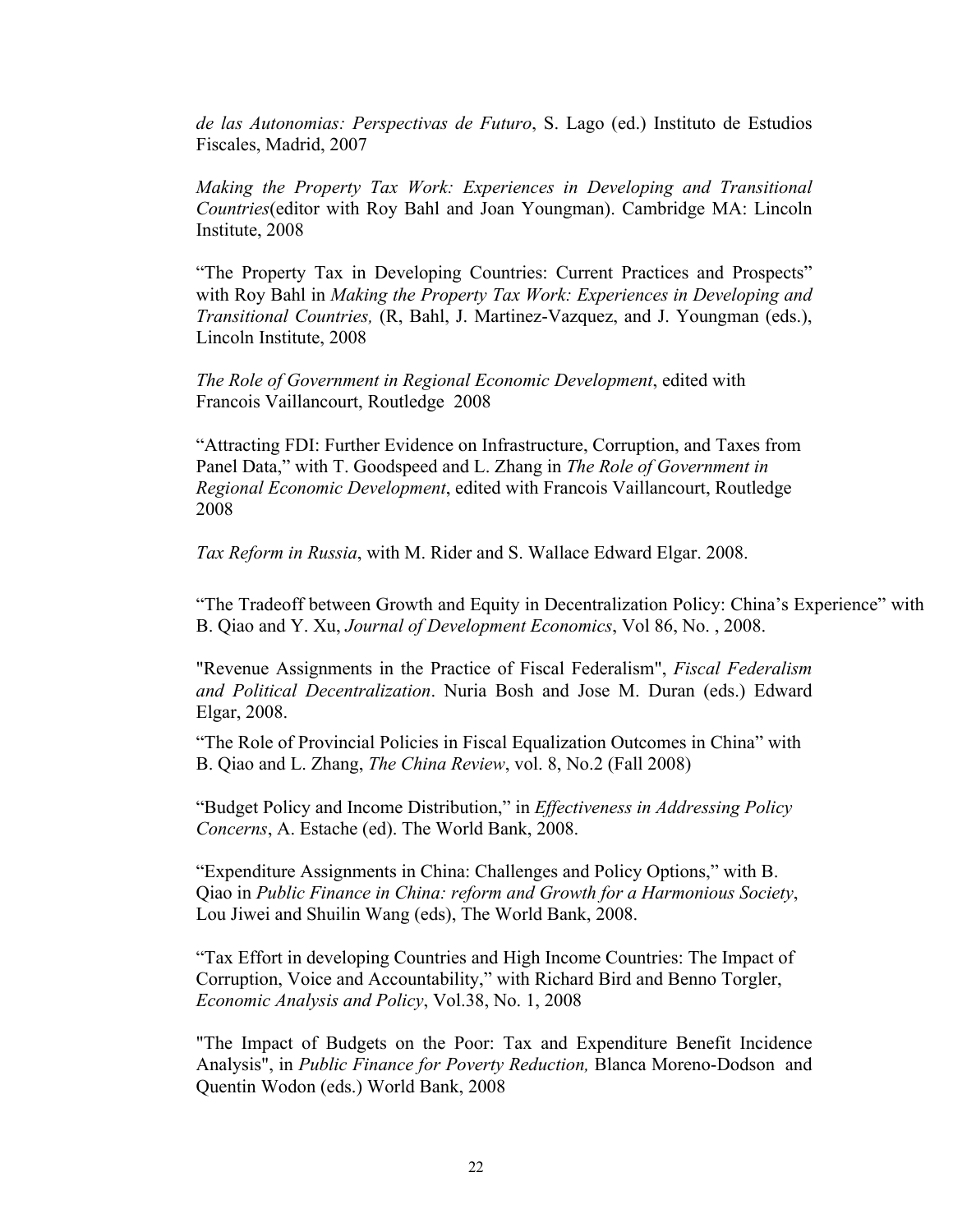"Evaluating Mexico's Tax System," in *Public Finance for Poverty Reduction,* Blanca Moreno-Dodson and Quentin Wodon (eds.) World Bank, 2008

"La Programación Presupuestaria Plurianual con referencia a su práctica en el Reino Unido y Dinamarca," with Juan Luis Gomez, *Presupuesto y Gasto Público*, Vol. 2, no.51, 2008.

Practical Guide and Decentralization Manua, with A. Timofeev, United Nations Development Program, Bratislava, 2008.

"Local Government Fiscal Competition in Developing Countries: The Case of Indonesia," with J. Arze and R. Puwanti, *Urban Public Economics Review*, No.8 , 2008, pp.13-45

"The Impact of Fiscal Decentralization on Income Distribution," with C. Sepulveda in *Land Policies and Fiscal Decentralization*, G. Ingram and Y.H, Hong. Lincoln Institute of Land Policy. Cambridge, MA 2008.

*Tax Compliance and Tax Morale*, edited with J. Alm and B. Torgler, Routledge, 2008.

"Regional-Local Dimension of Russia's Fiscal Equalization" with A. Timofeev, *Journal of Comparative Economics* Vol. 36 (2008)

"The Evolution of Tax Morale in Modern Spain" with B. Torgler, *Journal of Economic Issues*, Vol 43, No 1 (March) 2009

"A Fiscal Perspective of the Re-Scaling of the State," with A. Timofeev, *Cambridge Journal of Regions, Economy and Society* (forthcoming) 2009

"Tax Amnesties in the Russian Federation," with J. Alm and S. Wallace, *Economic Analysis and Policy*, Vol. 39, No. 2 (September 2009), 235-253.

"Myth and Reality of Flat Tax Reform: Micro Estimates of Tax Evasion response and Welfare Effects in Russia," with Y. Gorodnichenko and K.S. Peter, *Journal of Political Economy,* 117 (June 2009): 504-554.

"Fiscal decentralization and Public Sector Employment: A Cross-Country Analysis" with M.H Yao, *Public Finance Review*, 37 (September 2009): 539-571.

"Tax morale affects tax compliance: Evidence from surveys and an artefactual field experiment," with R. Cummings, M. McKee, and B. Torgler, *Journal of Economic Behavior & Organization,* 70(3) (June 2009): 447-457.

*Reforming Regional Tax Assignments in Spain,* (in Spanish) co-editor with Santiago Lago, Instituto de Estudios Fiscales, Madrid, 2009.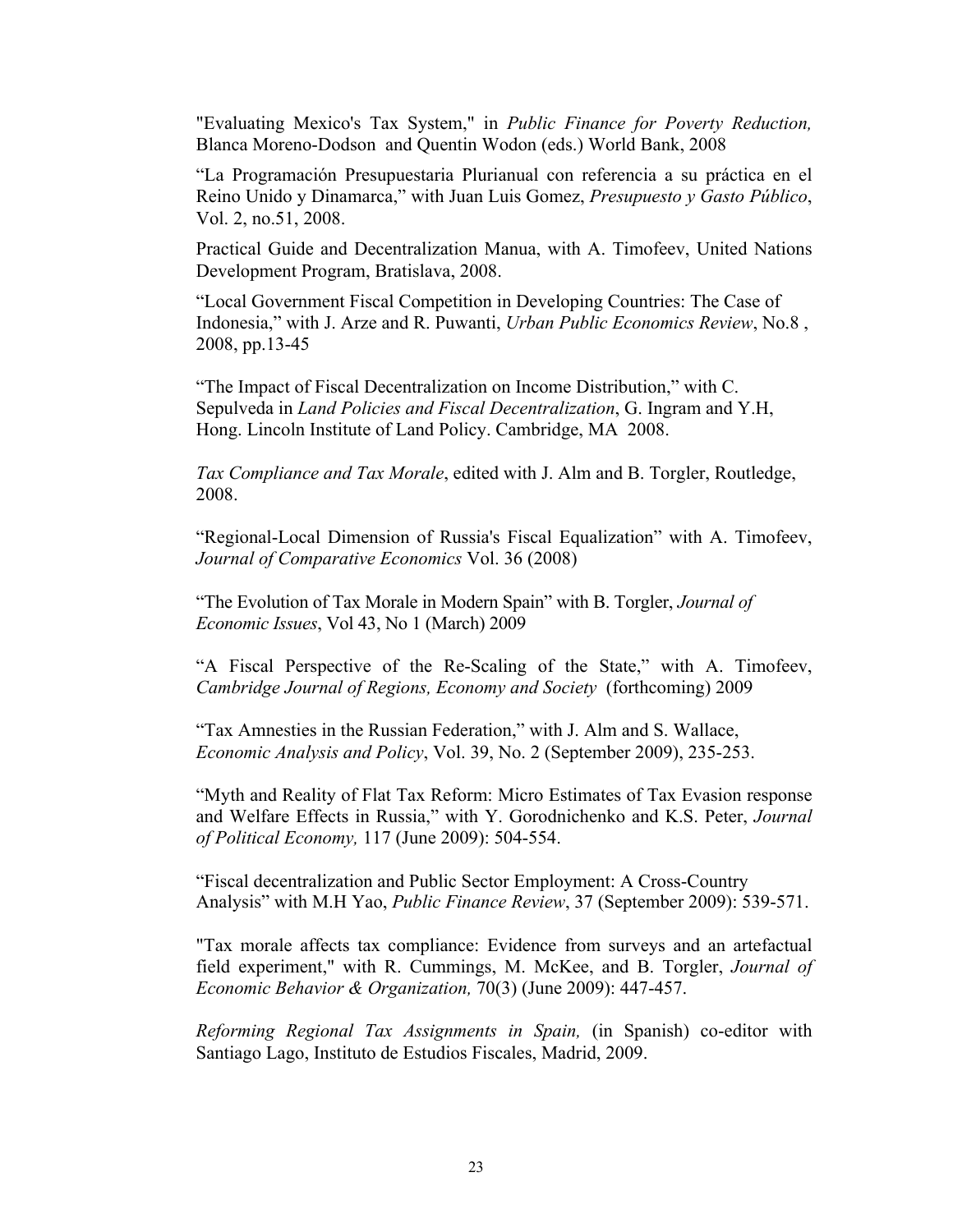"La Descentralización Tributaria en las Comunidades Autónomas: Un Proceso Inacabado," with Santiago Lago, *Hacienda Pública Española: Revista de Economía Pública* No.192-(1/2010).

"El tamaño importa: La estructura vertical de gobierno y la gestión del gasto público loca." *Perspectivas*. CAF (Confederación Andina de Fomento), Vol. 7. No.1, pp. 41-72. 2010

*Challenging the Conventional Wisdom on the Property Tax*, co-editor with R. Bahl and J. Youngman. Lincoln Institute, Cambridge, MA., 2010.

'Decentralization Measures Revisited," with A. Timofeev, *Public Finance and Management*, Volume 10, Number 1, pp. 13-47. 2010

"Choosing between Centralized and Decentralized Models of Tax Administration," with A. Timofeev, *International Journal of Public Administration,*33, 601-619, 2010*.*

*Understanding Sub-National Government Proliferation in Indonesia*, with Muhammad Handry, Asian Development Bank, Manila, 2010.

"Expenditures Assignments in China" with Baoyun Qiao in Yu-Hung Hong and Joyce Man (eds.) *China's Local Public Finance in Transition*. The Lincoln Institute of Land Policy, 2010.

Introduction and Conclusion (with Paul Smoke) of *Local Government Finance: The Challenges of the 21st Century***.** United Cities and Local Governments' Second Global Report on Decentralization and Local Democracy. Barcelona 2010.

"Local Finance in Latin America" in *Local Government Finance: The Challenges of the 21st Century***.** United Cities and Local Governments' Second Global Report on Decentralization and Local Democracy. Barcelona 2010.

"Imposición directa *versus* imposición indirecta: Tendencias, teoría e importancia económica," with Violeta Vulovic and Yongzheng Liu in *Papeles de Economía Española*, vol 125-126, pp. 77-111, 2010.

"El Impuesto sobre el Valor Añadido: ¿Hacia delante y hacia arriba?," with Richard Bird in *Papeles de Economía Española*, vol 125-126, 2010, pp. 223-261.

*Fiscal Decentralization in Developing Countries: Global Perspectives on the Obstacles to Political and Economic Devolution, co-editor with* François Vaillancourt, Edward Elgar. 2010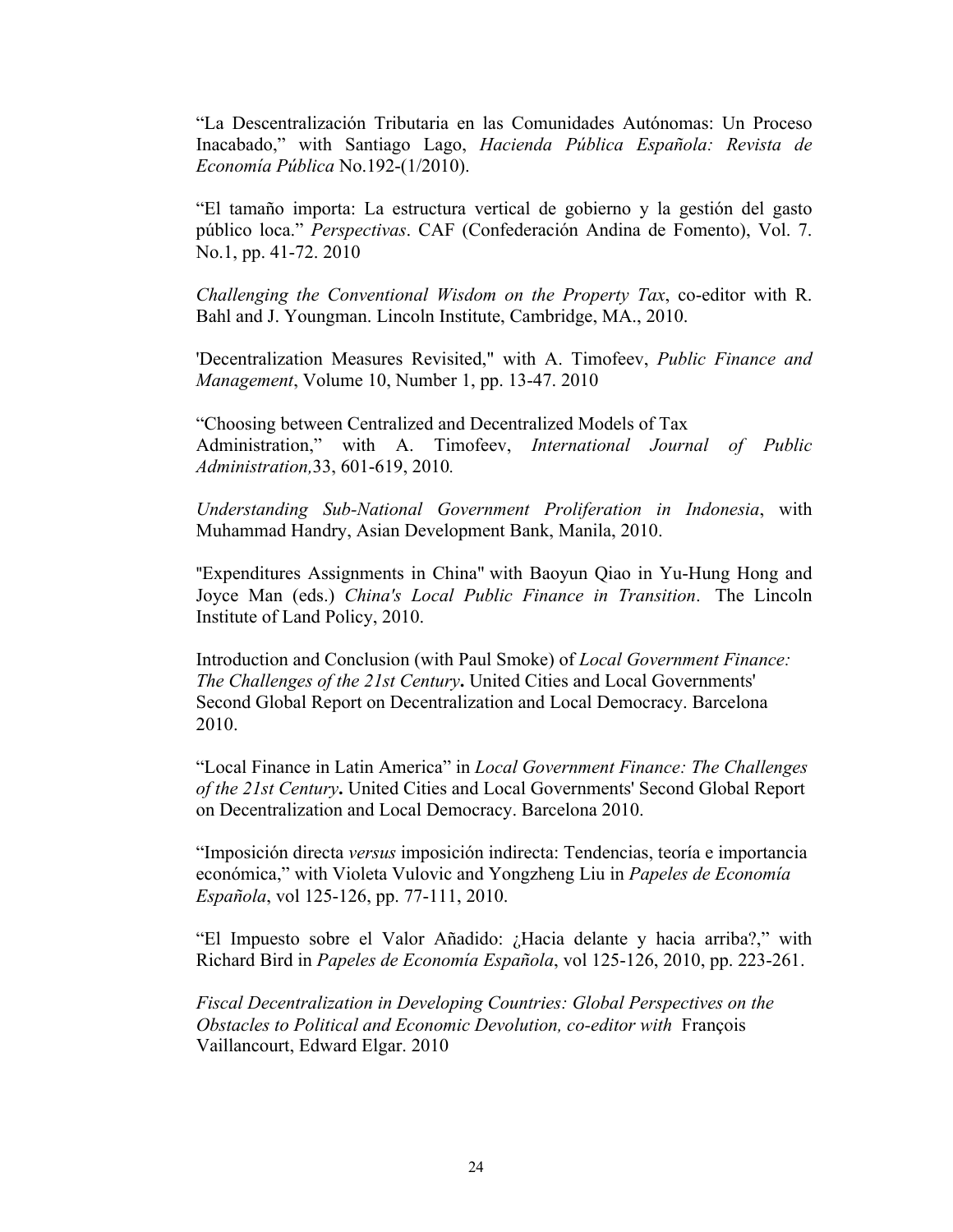"An Overview of the Main Obstacles to Decentralization" with François Vaillancourt in *Fiscal Decentralization in Developing Countries: Global Perspectives on the Obstacles to Political and Economic Devolution,* Jorge Martinez-Vazquez and François Vaillancourt (eds.), Edward Elgar. 2010

"Reining in Provincial Fiscal 'Owners': Decentralization in Lao PDR" with Juan Luis Gomez and Cristian Sepúlveda in *Fiscal Decentralization in Developing Countries: Global Perspectives on the Obstacles to Political and Economic Devolution,* Jorge Martinez-Vazquez and François Vaillancourt (eds.), Edward Elgar. 2010

"Decentralizing Egypt: Not Just *Another* Economic Reform" with Andrey Timofeev in *Fiscal Decentralization in Developing Countries: Global Perspectives on the Obstacles to Political and Economic Devolution,* Jorge Martinez-Vazquez and François Vaillancourt (eds.), Edward Elgar. 2010

"The Political and Economic Consequences of Decentralization: Guest editorial" with Ignacio Lago and Santiago Lago. *Environment and Planning C: Government and Policy*, vol. 29, pp.197-203. 2011

"Public Policies and FDI Location: Differences between Developing and Developed Countries," with T. Goodspeed and L. Zhang. *Finanzarchiv/Public Finance Analysis,* volume 67, no.2. 2011.

"Are Benevolent Dictators Altruistic in Groups? A Within-Subject Design," with Lucy Ackers, Ann Gillette and Mark Rider. *Experimental Economics*, volume 14, No. 3, September 2011, pp.307-321. 2011.

"The Consequences of Fiscal Decentralization on Poverty and Income Inequality," with Cristian Sepulveda. *Environment & Planning C: Government & Policy*, vol. 29. 2011.

*Fiscal Decentralization in Ukraine: Accomplishments and Challenges in the Transition,* with Wayne Thirsk, Nova Science Publishers, Hauppauge, NY 2011

*The Elgar Guide to Tax Systems* edited with Emilio Albi. Edward Elgar. 2011.

"Direct versus indirect taxation: trends, theory and economic significance," with V. Vulovic and Y. Liu in *The Elgar Guide to Tax Systems,* E. Albi and J. Martinez-Vazquez (eds.). Edward Elgar. 2011.

"Value-added tax: onward and upward?" with R. Bird in *The Elgar Guide to Tax Systems,* E. Albi and J. Martinez-Vazquez (eds.). Edward Elgar. 2011.

"The Challenge of Designing Capital Equalization Transfers: An Application to Spanish Regions," with Ana Herrero and Encarnacion Murillo in *Publius: The*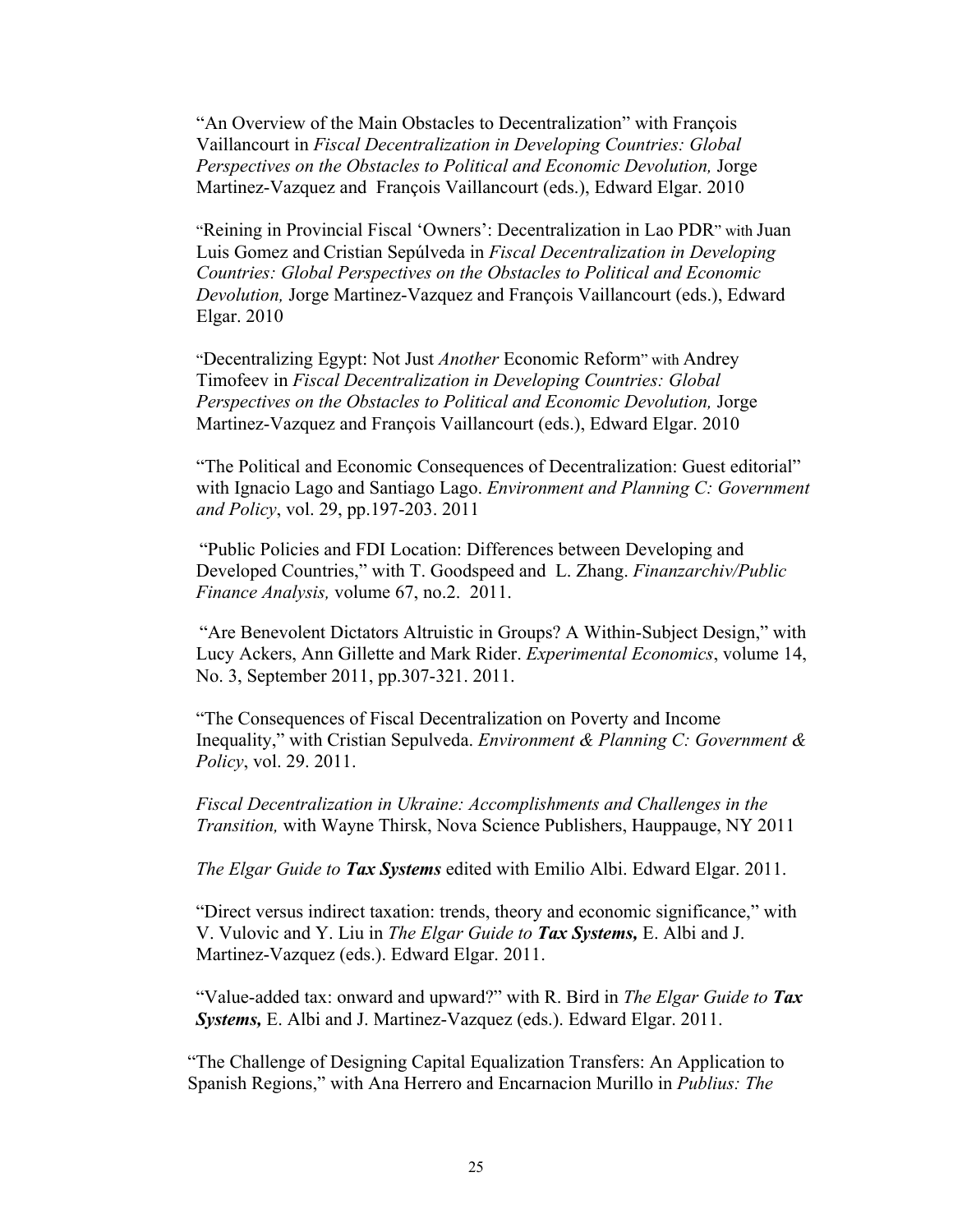*Journal of Federalism*. (2011) doi: 10.1093/publius/pjr034 First published online: August 22, 2011.

"Tax Reform and Revenue Assignments in Vietnam," with Minh Van Nguyen in *Tax Reform in Vietnam: Toward a More Efficient and Equitable System*, G.P. Shukla. D.M. Pham. M. Engelschalk, and T,M. Le (eds.). The World Bank, September 2011.

Las Transferencias Fiscales en España: Análisis y Propuestas de Reforma, edited with Santiago Lago, Instituto de Estudios Fiscales, Madrid, February 2011.

"Las transferencias de capital y la nivelación interterritorial" with A. Herrero and E. Murillo, in Lago Peñas, S. y Martínez-Vázquez, J. (eds.), *Las transferencias intergubernamentales en España. Análisis y propuesta de reforma*, Madrid: Instituto de Estudios Fiscales. February 2011.

"Designing a Local Government Enhancement Fund," with Y. Liu. *ADB Southeast Asia Working Paper Series* , No.7, October 2011. Manila.

"Taxation in Asia" *ADB Southeast Asia Working Paper Series* , 2011. Manila.

"The Impact of Fiscal Decentrailzation: Issues in Theory and Challenges in Practice." *ADB Southeast Asia Working Paper Series*, 2011. Manila

"Fiscal Decentrilzation in Asia: Challenges and Opprotunities "*ADB Southeast Asia Working Paper Series*, 2011. Manila.

"The Evolution of Fiscal Decentralization in China and India: A Comparative Study of Design and Performance," *Journal of Emerging Knowledge on Emerging Markets* 3, November 2011, pp. 553-81. (co-authored with Mark Rider).

"The Impact of Tax and Expenditure Policies on Income Distribution: Evidence from a large Panel of Countries," with B. Moreno-Dodson and V. Vulovic, *Hacienda Pública Española/Review of Public Economics*, 200-(1/2012), pp. 95- 130.

"Managing Pressures for Jurisdictional Fragmentation in Indonesia" in *Fiscal Decentralization in Indonesia a Decade after the 'Big Bang'* Edited by the Directorate General of Fiscal Balance, Ministry of Finance of the Republic of Indonesia, University of Indonesia Press, Jakarta, 2012.

*Fiscal Decentralization in Macedonia: A Strategy for Local Development*, with M. Cyan and A. Timofeev. Ministry of Finance of the Republic of Macedonia. Skopje, Macedonia, 2012.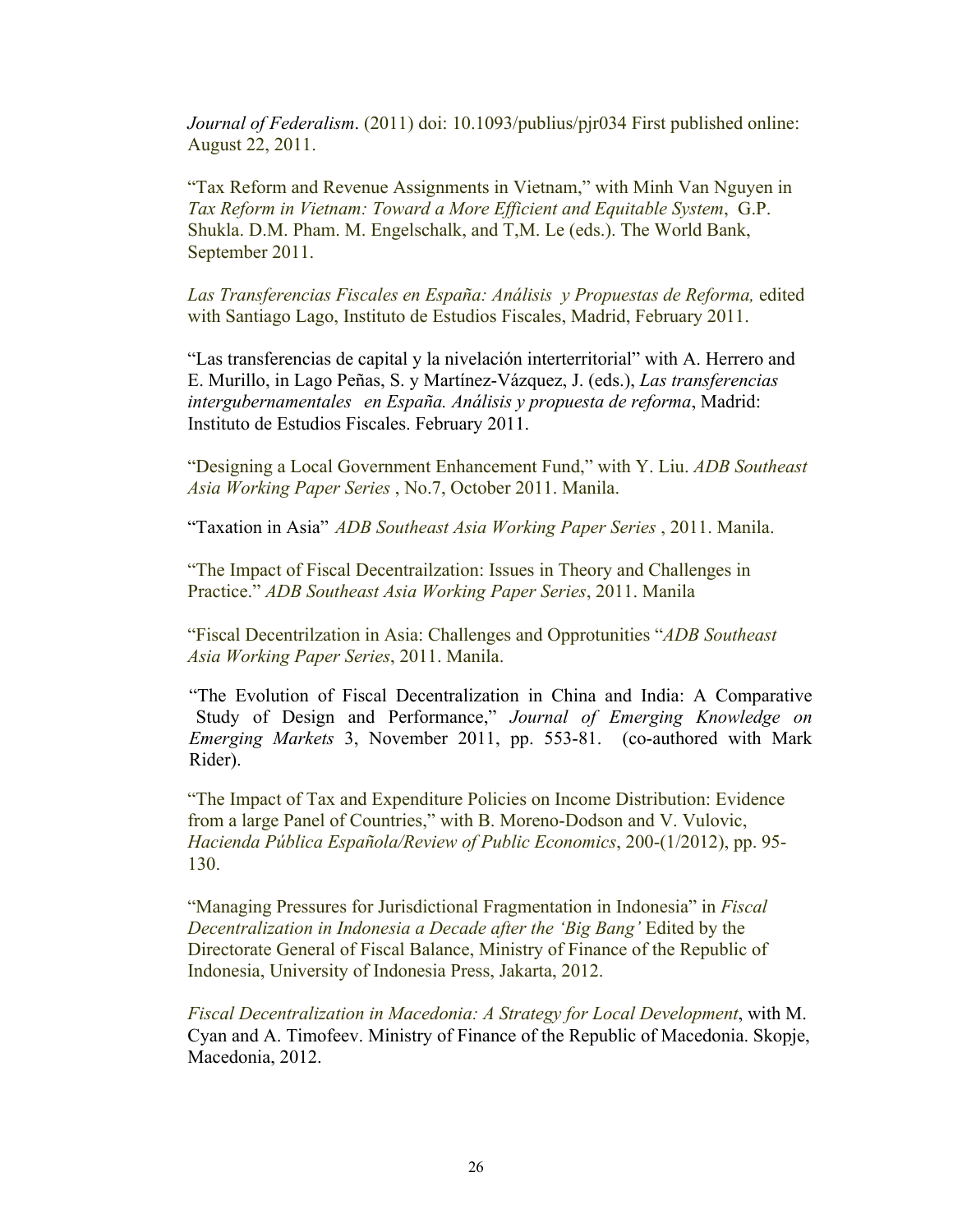*"*Analyzing the Distributive Effects of Fiscal Policies: How to Prepare (Analytically) for the Next Crisis" with J. Cuesta in B. Moreno-Dodson (ed.) *Is Fiscal Policy the Answer? A Developing Country Perspective.* The World Bank. Washington, D.C. 2012.

"Explaining property tax collections in developing countries: the case of Latin America" with Cristian Sepulveda in G. Brosio and J.P. Jimenez (eds.) *Decentralization and Reformin Latin America: Improving Intergovernmental relations.* Chetelham: Edward Elgar. 2012

"Intergovernmental transfers: a policy perspective," with Cristian Sepulveda in G. Brosio and J.P. Jimenez (eds.) *Decentralization and Reformin Latin America: Improving Intergovernmental relations.* Chetelham: Edward Elgar. 2012

"Government Fiscal Policies and Redistribution in Asian Countries." With Iris Claus and Violeta Vulovic. ADB Economics Working Paper Series No. 310. Manila: Asian Development Bank. 2012.

"Subnational Revenue Mobilization in Peru" with G. Canavire-Bacarreza and C. Sepulveda, Inter-American Development Bank Working Paper Series No. IDB-WP-299. Washington, D.C. March 2012.

"Economic Crisis and Fiscal Recentralization," with G. Canavire-Bacarreza, *IEB's Report on Fiscal Federalism'12*, Institut d'Economia de Barcelona. 2012.

"Do Companies View Bribes as a Tax? Evidence on the Trade-off between Corporate Taxes and Corruption in the Location of FDI," with Timothy Goodspeed and Li Zhang in George Zodrow and Clemens Fuest (eds.) *Critical Issues in Taxation and Development*, MIT Press, April 2013

*The Challenge of Local Government Size: Theoretical Perspectives, International Experience and Policy Reform*, edited with S. Lago-Peñas. Cheltham: Edward Elgar 2013.

"An international perspective on the determinants of local government fragmentation" with J. L. Gómez-Reino in *The Challenge of Local Government Size: Theoretical Perspectives, International Experience and Policy Reform*, J. Martinez-Vazquez and S Lago-Peñas (eds.). Cheltham: Edward Elgar (2013).

"Coping with rising inequality in Asia: how effective are fiscal policies? With Iris Claus and Violeta Vulovic, *Asian Economic Papers*: 12:3, 1-33, 2013.

"Sequencing Fiscal Decentralization" with R. Bahl in *Annals of Economics and Finance* 14-2(B), 623-670. 2013

"Local Non-Property Tax Revenues in Metropolitan Areas" in *Metropolitan*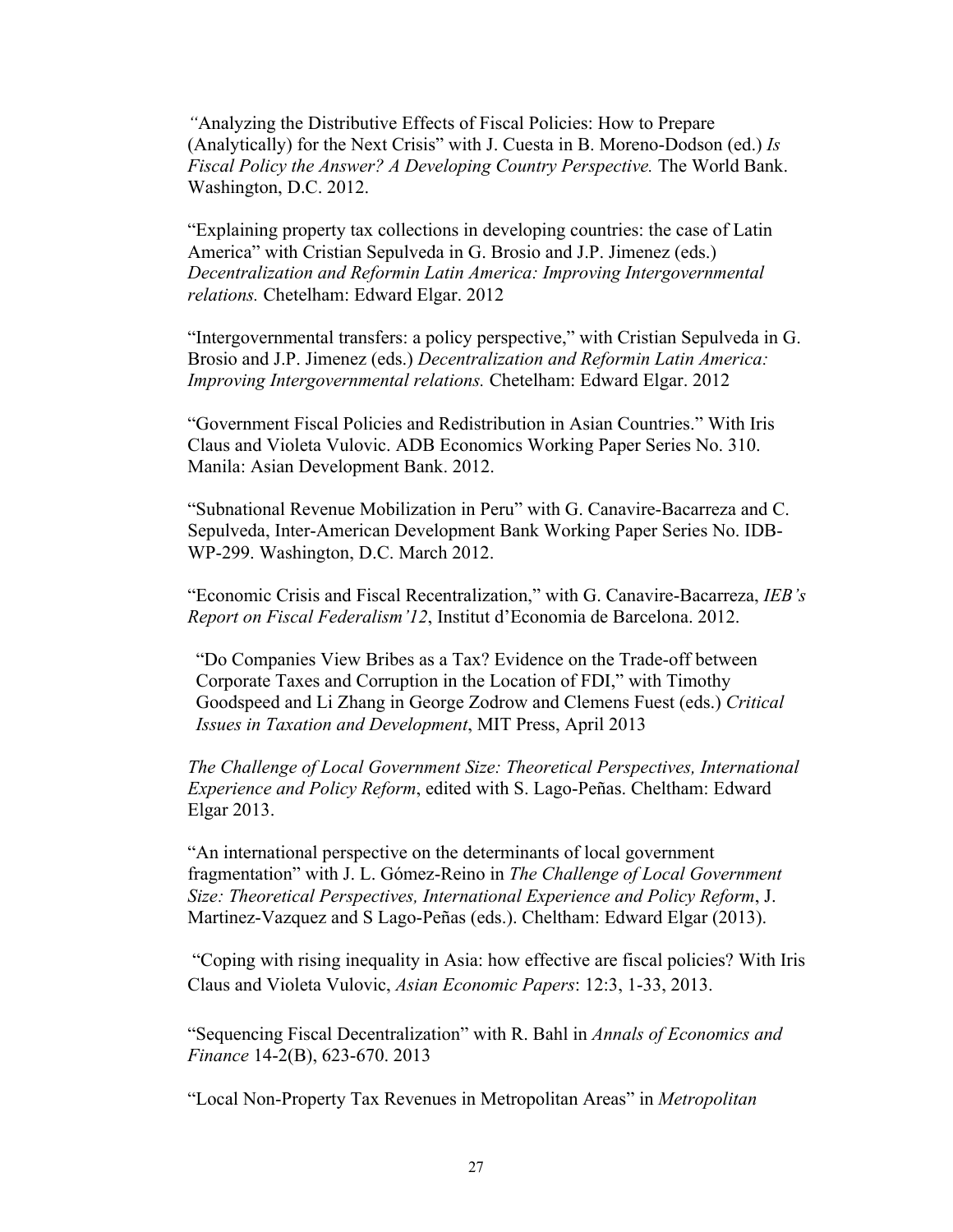*Government Finances in Developing Countries*, R. Bahl, J. Linn, and D. Wetzel (eds). The Brookings Institution and the Lincoln Institute. 2013.

"Measuring the Extent of Fiscal Decentralization: An Application to the United States" with A. Timofeev and Y. Liu in *Measuring Fiscal Decentralization: Concepts and Policies,* J. Kim, J. Lotz and H. Blochliger (eds.), OECD Fiscal Federalism Studies. Paris 2013.

*La Consolidación Fiscal en España* edited with S. Lago, Estudios de Hacienda Pública, Spain Institute of Fiscal Studies, Madrid 2013.

"Autonomía Tributaria y Presencia de una Restricción Presupuestaria Blanda" with R. F. Llera and S. Lago in *La Consolidación Fiscal en España,* S. Lago and J. Martinez-Vazquez (eds.), Estudios de Hacienda Pública, Spain Institute of Fiscal Studies, Madrid 2013.

"Taxation and Economic Growth in Latin America" with G. Canavire and V. Vulovic, IDB Working Paper Series No. IDB-WP-431, August 2013.

"An Essay on Public Finance in China" with B. Qiao, S. Wang, L. Zhang and H. Zou in *Annals of Economics and Finance* 15-1, 289-405, 2014.

"The Role of the State in growth and Development: Introduction to the Special Issue" *International Tax and Public Finance*, vol. 21, issue 4 (531-535) June 2014.

"La política tributaria y las corporaciones locales: elementos de análisis y discusión" with S. Lago in *Papeles de Economía Española,* no. 139, 2014.

"Tax structure in Latin American: its impact on the real economy", with V. Vulovic *Revista de Economia Mundial*, vol. 37, 2014.

*Coercion and Social Welfare in Public Finance: Economic and Political Perspectives*, edited with S. Winer. Cambridge University Press 2014.

"Coercion, Welfare, and the Study of Public Finance" with Stan Winer in *Coercion and Social Welfare in Public Finance: Economic and Political Perspective*, Jorge Martinez-Vazquez and Stan Winer (eds.). Cambridge University Press 2014

"Lindahl Net Fiscal Incidence and the Measurement of Coercion," with S. Sehili in *Coercion and Social Welfare in Public Finance: Economic and Political Perspectives*, Jorge Martinez-Vazquez and Stan Winer (eds.). Cambridge University Press 2014

"La Descentralización Tributaria a las Comunidades Autónomas en España: Desafíos y Soluciones" in J. Duran and A. Esteller-Moré (eds.) *Por una verdadera reforma fiscal*. Editorial Ariel 2014.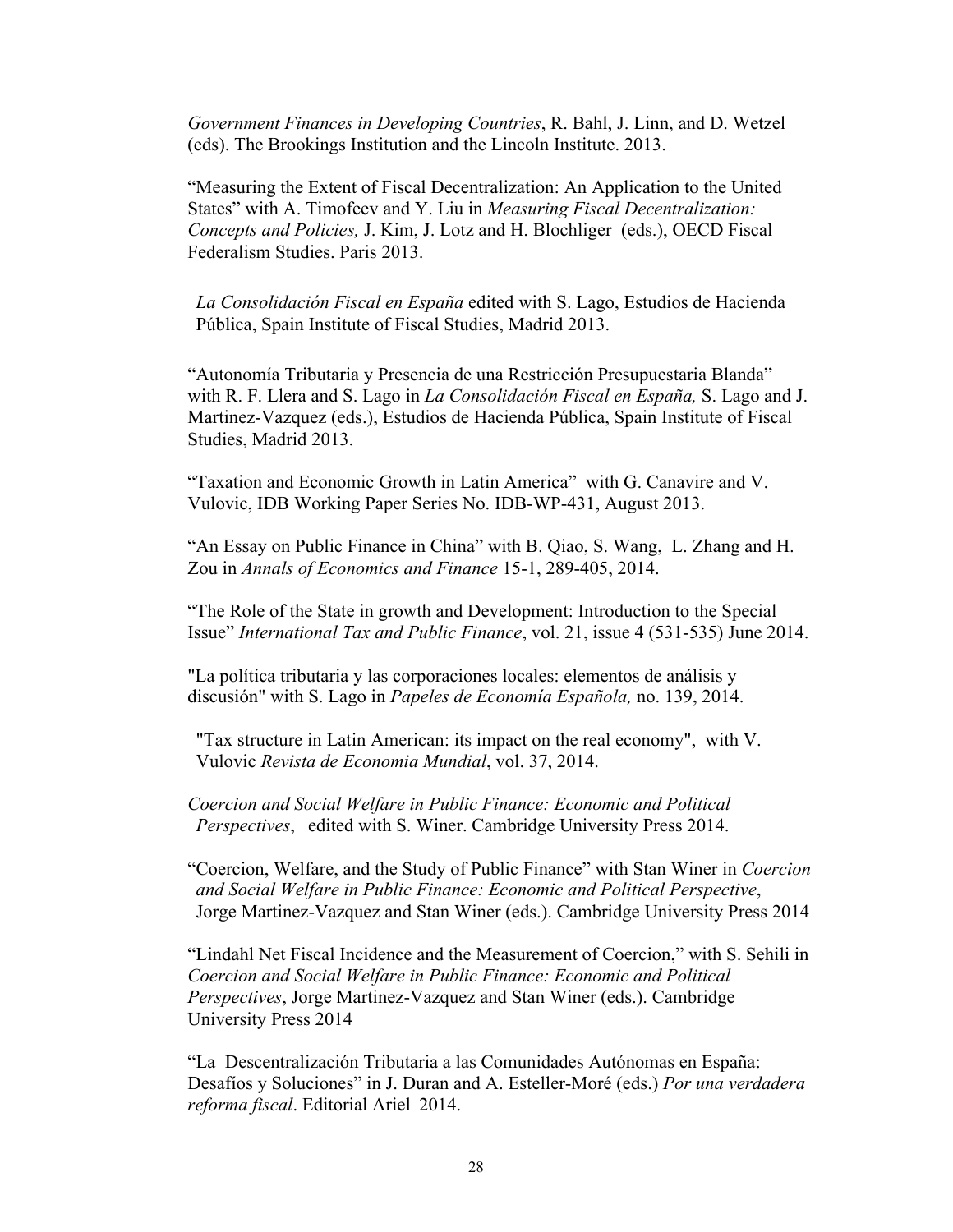*Taxation and Development: The Weakest Link?* Edited with R. Bird. Cheltham: Edward Elgar, 2014.

"Sustainable development and tax systems" with R. Bird in *Taxation and Development: The Weakest Link?* R. Bird and J. Martinez-Vazquez (eds.) Cheltham: Edward Elgar, 2014.

"Government Fiscal Policies and Redistribution in Asian Countries," with I. Claus and V. Vulovic in R. Kanbur, C. Rhee and J. Zhuang (eds.) *Inequality in Asia and the Pacific: Trends, Drivers and Policy Implications* Routledge and Asian Development Bank, 2014.

"New Approaches to Measuring Tax Effort" with M. Cyan and V. Vulovic in *Taxation and Development: The Weakest Link?* R. Bird and J. Martinez-Vazquez (eds.) Cheltham: Edward Elgar, 2014.

"Falling Short: Intergovernmental Transfers in China" with Y. Liu and B. Qiao, *Public Finance and Management* vol.14, no.4 (374-398), 2014.

"Fiscal Competition versus Fiscal Harmonization: A Review of the Arguments" with K. Karmakar in *Papeles de Economia Española* no. 141, 2014, (86-98).

"Intra-regional Equalization and Growth in Russia" with A. Timofeev. *Comparative Economic Studies*, 2014, (1–21).

"Interjurisdictional Tax Competition in China" with Yongzheng Liu, *Journal of Regional Science*; Volume 54, Issue 4, pages 606–628, September 2014. (1–23).

"Urbanization and the poverty level" with P. Panudulkitti and A. Timofeev in *Revista de Estudios Regionales*, Issue 100, pp. 19-46, 2014.

"Government Fiscal Policies and Redistribution in Asian Countries" with I. Claus and V. Vulovic in R. Kanbur , C. Rhee and J. Zhuang (eds.) Inequality in Asia and the Pacific: Trends, drivers, and policy implications. Routledge, 2014.

"Re-designing Equalization Transfers: An Application to South Africa's Provincial Equitable Share" with J. Alm. *The Journal of Developing Areas* 01/2015; 49(1):1-22.

"Fiscal Surf and Turf: Peru's Efficiency and Equity in Revenue Mobilization" with G. Canavire and C. Sepulveda in *Decentralizing Revenue in Latin America: Why and How*, V. Fretes and T. Ter-Minasian (eds.) Inter-American Development Bank, Washington, D.C. 2015.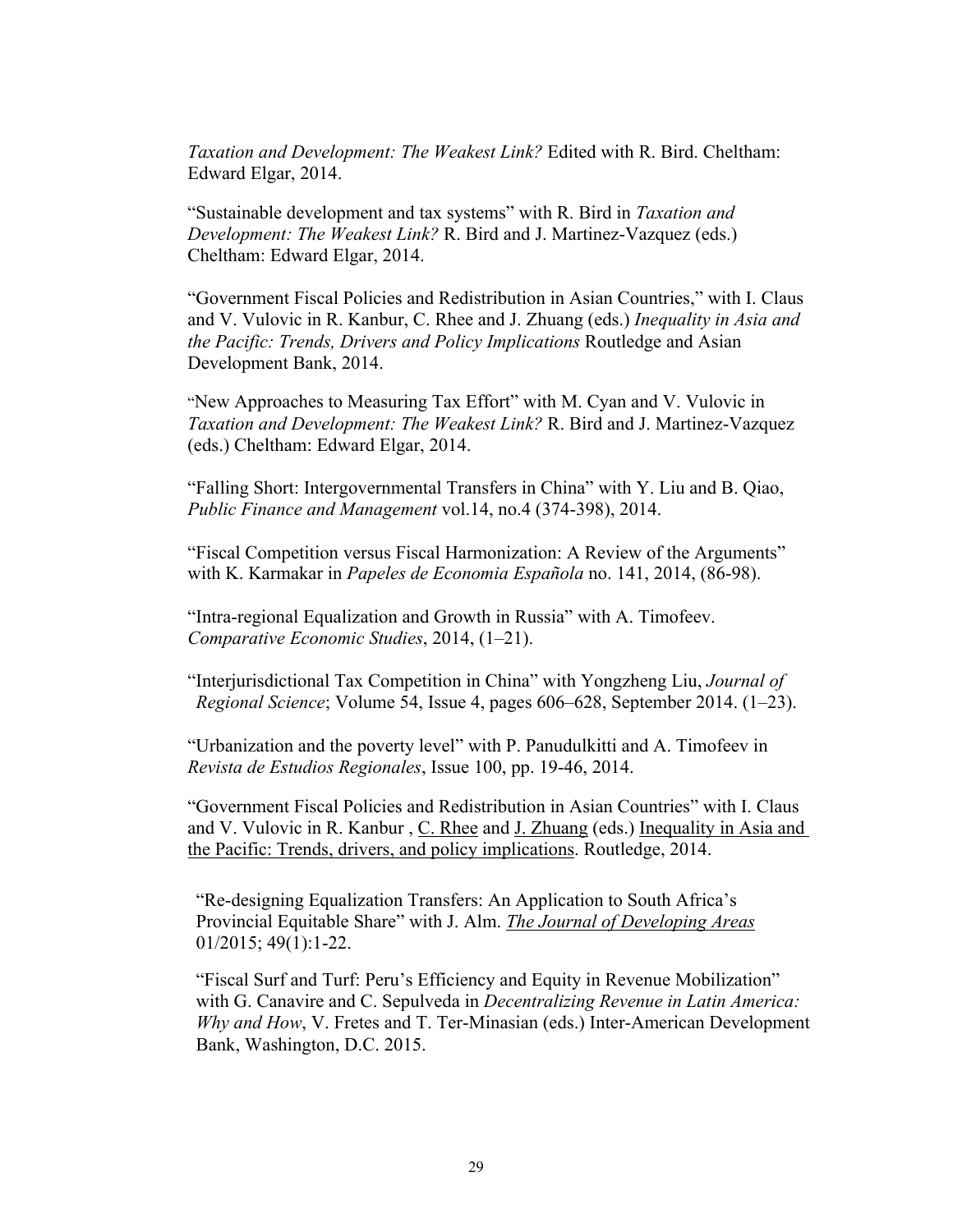"The Growth-Inequality Tradeoff in the Design of Tax Structure: Evidence from a Large Panel of Countries" with Y. Liu in *Pacific Economic Review*, Volume 20, Issue 2, pages 223–364, 2015.

*La Nueva Reforma de la Financiación Autonómica: Análisis y Propuesta*. Edited with S. Lago. Papeles de Economia Española, FUNCAS, Madrid, 2015.

"El Sistema de Financiación Autonómica: Quo Vadis?" with S.Lago in *La Nueva Reforma de la Financiación Autonómica: Análisis y Propuesta*. Edited with S. Lago. Papeles de Economia Española, FUNCAS, Madrid, 2015.

*Tax Policy in Developing Countries*, edited with J. Alm. Cheltham: Edward Elgar. 2015.

*The Role of Taxation in Pakistan's Revival*, edited with M. Cyan. Oxford University Press. 2015.

*Decentralization and Infrastructure: From Gaps to Solutions* edited with Jonas Frank, Routledge. 2015.

"Mobilizing financial resources for public service delivery and urban development" in *The Challenge of Local Government Financing in Developing Countries.* UN-Habitat, Nairobi, 2015

"Decentralization and Infrastructure: From Gaps to Solutions" with J. Frank in J. Frank and J. Martinez-Vazquez (eds.) *Decentralization and Infrastructure: From Gaps to Solutions* Routledge 2015.

"Capital Infrastructure and Equity Objectives" with Andrey Timofeev in J. Frank and J. Martinez-Vazquez (eds.) *Decentralization and Infrastructure: From Gaps to Solutions* Routledge 2015.

"Tax Assignments at the Regional and Local Levels," in E. Ahmad and G. Brosio (eds.) *Handbook of Fiscal Federalism and Multilevel Finance*, Edward Elgar, Chetehalm 2015.

"The Future of Spain's System of Regional Public Finances" in *IEB's Report on Fiscal Federalism and Public Finance*. Institut d'Eeconomia de Barcelona, Barcelona 2015.

"Corruption and Firm Tax Evasion," with J. Alm and C. McClellan, *Journal of Economic Behavior & Organization* 2015.

"Frozen in time: The much needed reform of expenditures assignments in China", with Y. Liu and B. Qiao. *Public Finance and Management.* 2015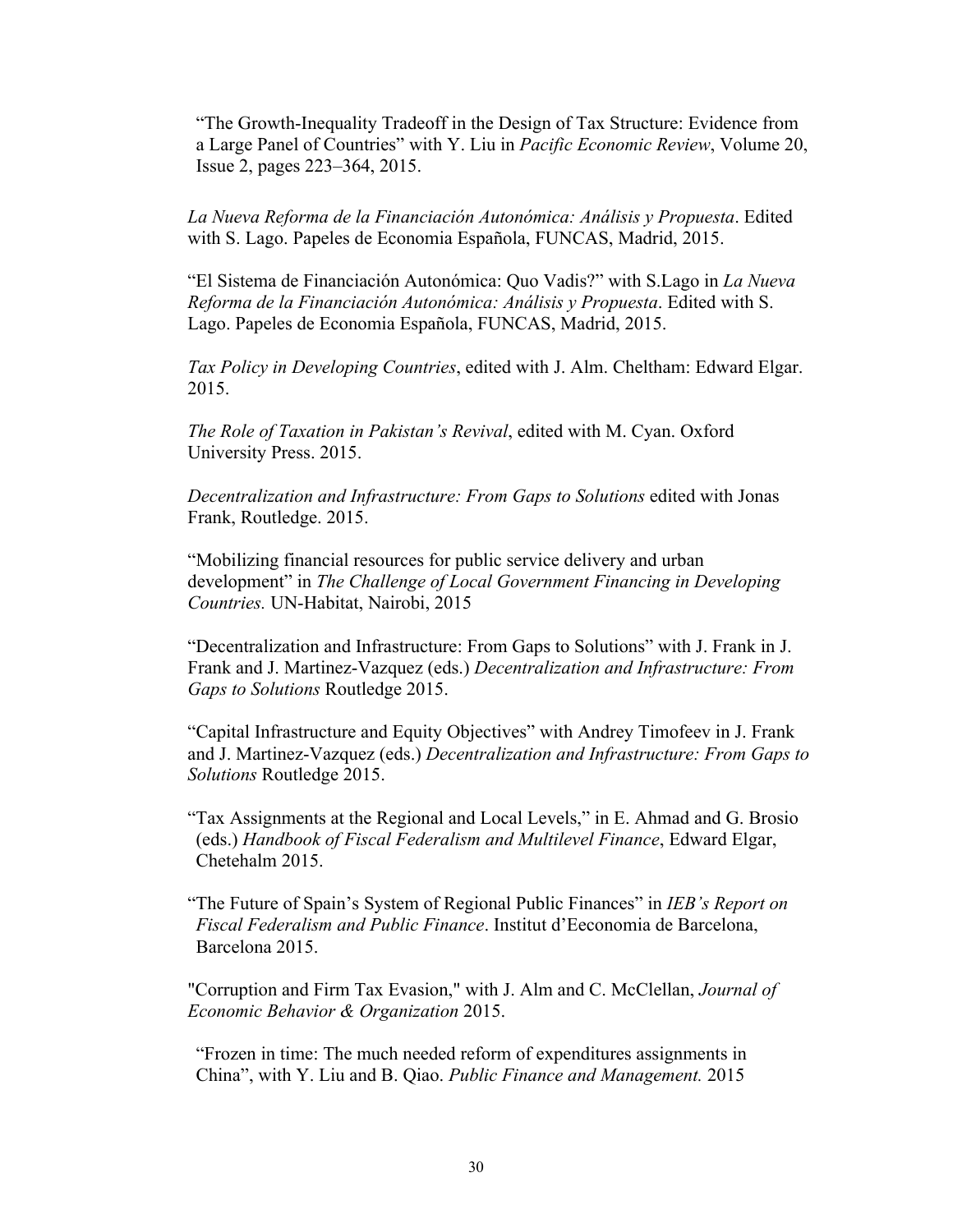"How Well Do Subnational Borrowing Regulations Work?" with V. Vulovic, *Asian Development Bank Institute Working Paper* No.563, March 2016

"Una estructura más eficiente y equitativa de gobierno en el marco de la Administración Pública multinivel" with J. Onrubia, *Revista de Economia: Información Comercial Española*. No. 891, July 2016.

"El papel de los impuestos propios en la financiación autonómica: Lecciones de la experiencia internacional" in Financiación autonómica: problemas del modelo y propuestas de reforma, A. de la Fuente and J. López Laborda (eds.). *Mediterráneo Económico*, vol. 30, Octubre 2016.

"Decentralized Governance, Expenditure Composition and Preferences for Public Goods", with J. Arze and R. McNab, *Public Finance Review*, 2016.

" Federation of Bosnia and Herzegovina: Improving the Intergovernmental Revenue Allocation and Public Financial Management System in the Federation," IMF Technical Assistance Report with J. Escolano, J. Gottschalk, H. Jin, L. Fisher, and F, Conway. April 2016.

"The Determinants of Tax Morale in Pakistan" with A. Koumpias and M. Cyan, *Journal of Asian Economics*, 2016.

"Una estructura más eficiente y equitativa de gobierno en el marco de la administración pública multinivel" with J. Onrubia, *Información Comercial Española,* July 2016; no. 891, pp. 97-115.

"Reexamining the determinants of fiscal decentralization: What is the role of geography?" with G. Canavire and B. Yedgenov, *Journal of Economic Geography*, Volume 17, Issue 6, November 2017, Pages 1209–1249

"The Impact of Fiscal Decentralization: A Survey" with S. Lago and A. Sachi, *Journal of Economic Surveys*, Volume 31, Issue 4, September 2017; pp 1095– 1129.

"Fiscal Decentralization, Equalization, and Intra-Provincial Inequality in China" with Y. Liu and A. Wu, *International Tax and Public Finance* April 2017, Volume 24, Issue 2, pp 248–281.

"How well do subnational borrowing regulations work?" with V. Vulovic in *Central and Local Government Relations in Asia* eds. Naoyuki Yoshino and Peter J. Morgan, Cheltenham, Edward Elgar, UK Northampton, MA, USA. 2017.

Descentralización en República Dominicana: Desempeño actual y perspectivas de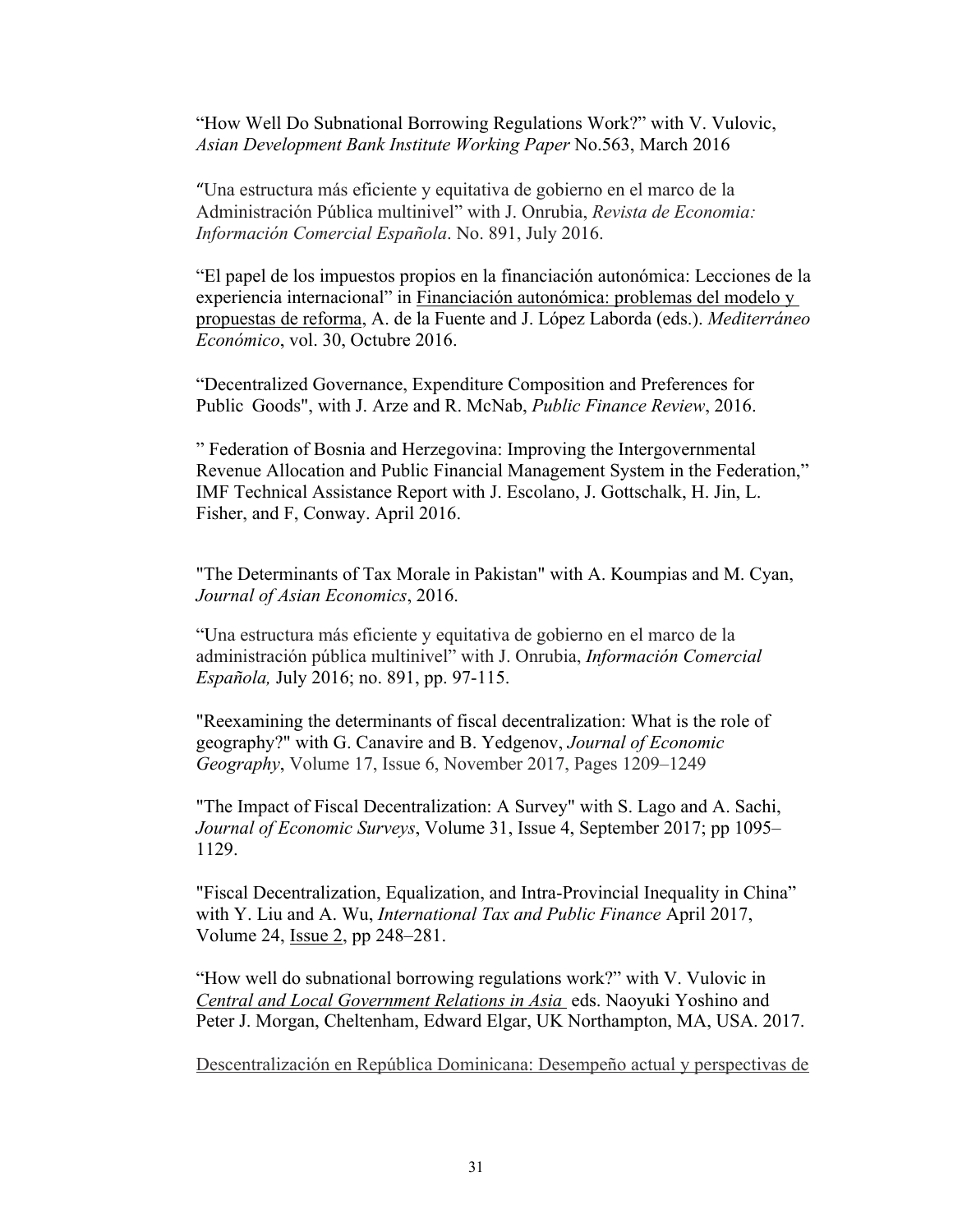Reforma. Banco Interamericano de Desarrollo, División de Gestión Fiscal. Documento para discusión nº IDB-DP-522, June 2017 with A. Radics and B. Perez Rincon.

"A problem with observational equivalence: Disentangling the renter illusion hypothesis" with R. Dell'Anno, *Urban Studies*, July 2017.

"The Effects of Mass Media Campaigns on Individual Attitudes towards Tax Compliance; Quasi-experimental Evidence from Survey Data in Pakistan" with M. Cyan and A. Koumpias, *Journal of Behavioral and Experimental Economics* 70, 2017, 10-22.

"Metodología para el cálculo de la Disparidad Fiscal Sub-nacional" (2017) in *Descentralización fiscal y disparidades regionales en América Latina: El potencial de las transferencias de igualación*. A. Muñoz, E. Pineda and y A. Radics (Eds.). Banco Inter-Americano de Desarrollo. Washington, D.C.

"Perspectives on the last quarter century of research in public economics." *Revista de Economía Aplicada, No.76 (vol. XXVI), 2018, pp. 1-25*

"Rethinking the Political Economy of Decentralization: How Elections and Parties Shape the Provision of Local Public Goods" with R.Ponce, C. Hankla and E.Heredia, *Publius: The Journal of Federalism*, Volume 48, Issue 4, 1 September 2018, Pages 523–558,

"Economía sumergida y fraude fiscal en España: ¿Qué sabemos? Una panorámica de la literatura" with S. Lago; X. Leiceaga and A. Vaquero in S. Lago Peñas (editor*), Economía sumergida y fraude fiscal en España: ¿qué sabemos? ¿qué podemos hacer?* FUNCAS, Spain. 2018

"Addiction to debt forgiveness in developing countries: Consequences and who gets picked?", with Leanora Brown, *Review of Development Economics*. 2018;1– 20.

"Metropolitan Financing in Brazil: Current Trends and Lessons from International Experience" with Andrés Muñoz. Fiscal Management Division; Discussion Paper Nº IDB-DP-645. Inter-American Development Bank. December 2018.

"The Impact of Media Campaigns on Tax Filing; Quasi-Experimental Evidence from Pakistan" with Antonios Koumpias, *Journal of Asian Economics* 63, 33-43. August 2019.

"Fiscal stability during the Great Recession: Putting decentralization design to the test" with Santiago Lago and Agnese Sachi in *Regional Studies*, Vol 54, Issue 7, 2020.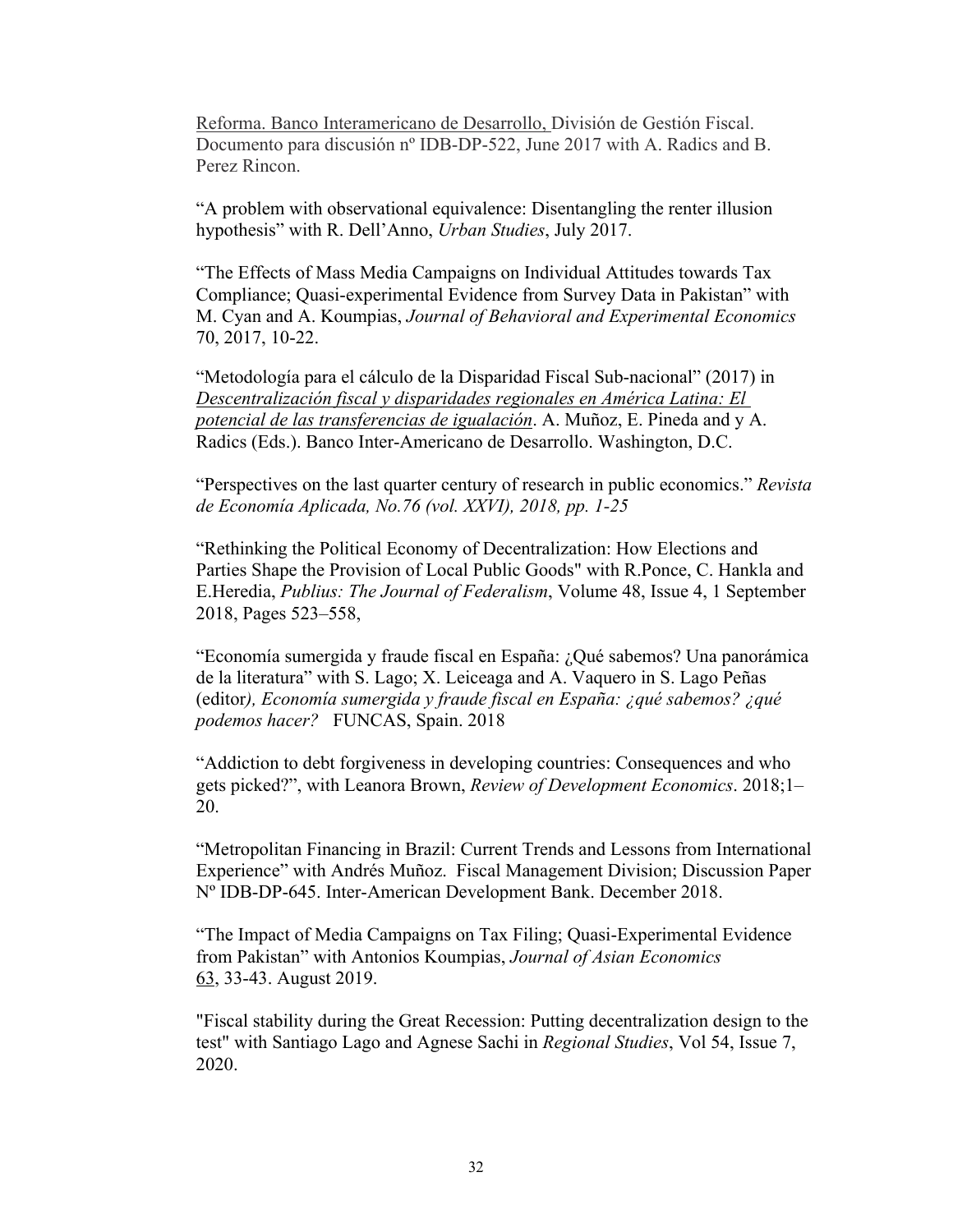"El diseño de la política tributaria: Balance y desafíos futuros", in El futuro del Sector Público, Javier Loscos, Rosa Martínez y Luis Ayala (Eds.): Instituto de Estudios Fiscales. Madrid 2019.

*Local Accountability and National Coordination in Fiscally Decentralized Countries: A Fine Balance* with Charles Hankla and Raul Ponce, Cheltham: Edgar Elwar Publishing, 2019.

"Emerging trends in fiscal transfer systems in selected federations: Implications for India", chapter 14 in Farah Zahir and Serdar Yilmaz (eds.) *Intergovernmental Transfers in Federations,* Cheltenham, Edward Elgar, UK Northampton, MA, USA 2019.

"A Theoretical Rationale for the Fiscal Gap Model of Equalization Transfers" with C. Sepulveda, *FinanzArchiv/Public Finance Analysis* 76 (2019), 1–28.

"Identifying and Disentangling the Impact of Fiscal Decentralization on Economic Growth" with G. Canavire-Bacarreza and B. Yedgenov, *World Development*, Volume 127, March 2020, 104742

"Fiscal decentralization and public investment in innovation policy: A country panel analysis" with Daniel Colombo, *Publius: The Journal of Federalism* pp.1- 26; doi:10.1093/publius/pjz033. 2019.

"A propósito del Informe de la Comisión de Expertos para la revisión del modelo de financiación autonómica: oportunidades para un sistema más eficiente", with J.M. Tránchez-Martín & E. Sanz-Arcega, Eduardo *Presupuesto y Gasto Público*, 96: 89-106, 2019.

"Diagnóstico y propuestas para la modernización del sistema de transferencias en Uruguay" with Axel Radics and Hernán Viscarra. Uruguay Ministry of Finance: dirección de descentralización e inversión pública – OPP. Serie: Notas para la discusión de políticas Primera edición: febrero 2020 isbn: 978-9974-742-50-5 Montevideo, Uruguay

"Fiscal Federalism: Comparative Experiences and Challenges, The Case of Spain,*"* in J-F. Tremblay (ed.) *Fiscal Federalism: Comparative Experiences and Challenges* with J. Lopez-Laborda and C. Monasterio (forthcoming 2020).

"Reformas económicas en China y el desempeño de su federalismo fiscal" *Journal of Local Public Economics* /*Revista de Economía Pública Local,* Vol.3 (1), 14-64. 2020.

"Can Prepopulated Tax Returns enhance Tax Compliance? The effects of the Spanish Renta Web Initiative from a Sociology of Taxation Perspective" with E.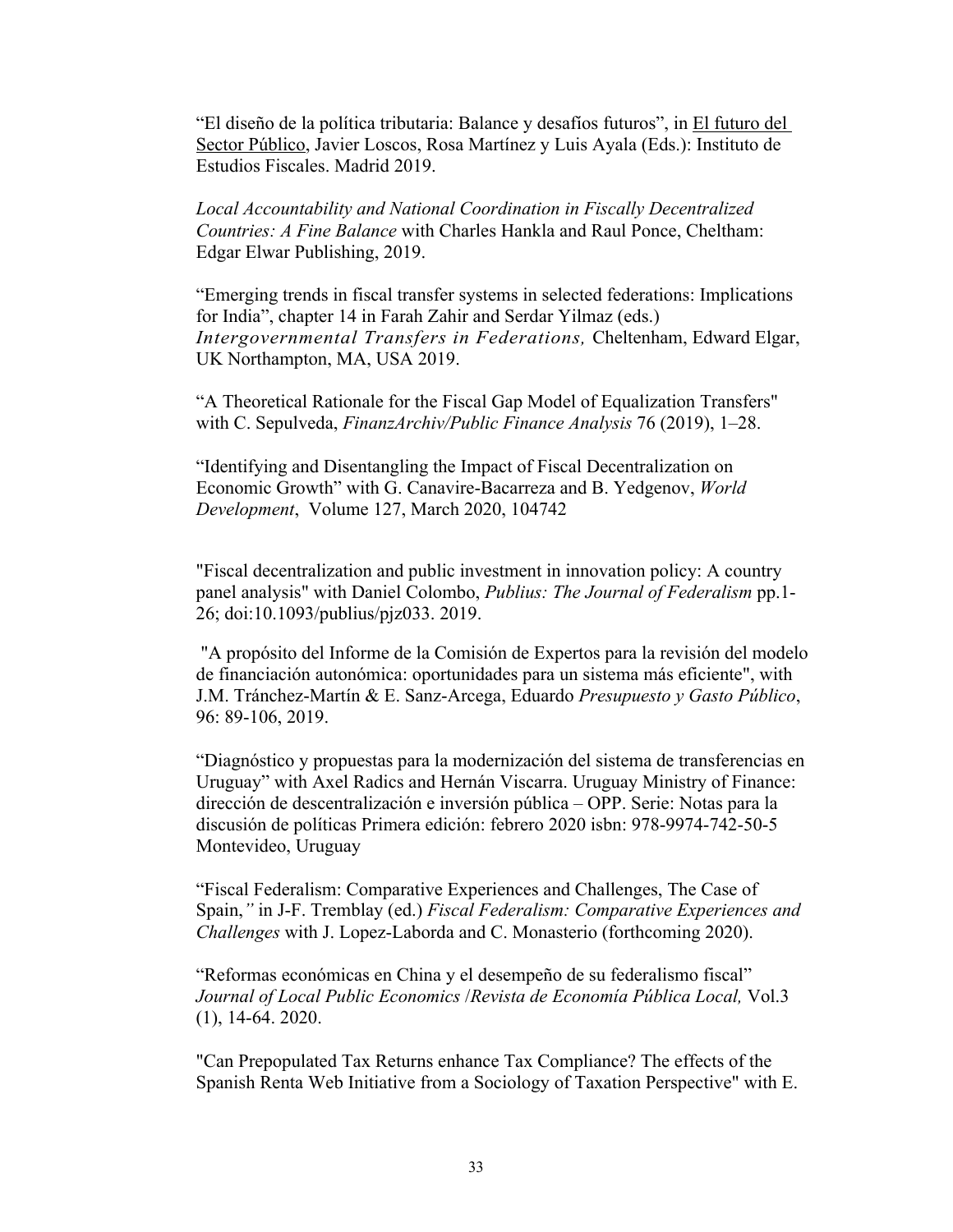Sanz in *Revista Española de Investigaciones Sociologicas*, 172 (Octubre-Diciembre) pp. 81-100. 2020.

*Desafíos pendientes de la descentralización en España: Suficiencia y autonomía tributaria*, edited with S. Lago, Instituto de Estudios Fiscales, Madrid, 2020. https://lnkd.in/gRDfyVe.

"The Politics of Fiscal Federalism: Building a Stronger Decentralization Theorem" with C. Hankla and R Ponce, *Journal of Theoretical Politics* 2020, Vol. 32(4) 605–639.

"The Impact of Plastic Money Use on VAT Compliance: Evidence from EU countries" with A. Alognon and A. Koumpias, *Hacienda Publica Española/Review of Public Economics* (forthcoming).

"Vertical Fiscal Imbalance and Local Fiscal Indiscipline: Empirical Evidence from China" with J. Jia, Y. Liu, and K. Zhang, *European Journal of Political Economy* (forthcoming).

*Tools for Fiscal Management at the State and Local Level*, edited with Alex Hathaway. Cheltenham, Edward Elgar, UK Northampton, MA, USA (forthcoming).

"Estructura territorial y reforma institucional del estado autonómico" with J.M. Tranchez and E. Sanz in *Papeles de Economía Española* (fothcoming 2021)

## **Current Research:**

"Welfare Benefits in Highly Decentralized Fiscal Systems: Evidence on Interregional Mimicking" with Ana Herrero and Luis Ayala in R&R at *Papers in Regional Science*

"Fiscal decentralization and interregional capital misallocation: Evidence from China" with Zheng Li.

"Trust in Government Institutions and Tax Morale" with Antonios M. Koumpias, Gabriel Leonardo in R&R at *FinazArchiv*.

"Housing Bubbles and Land Planning Corruption: Evidence from Spain's Largest Municipalities" with Antonios Koumpias and Eduardo Sanz-Arceaga.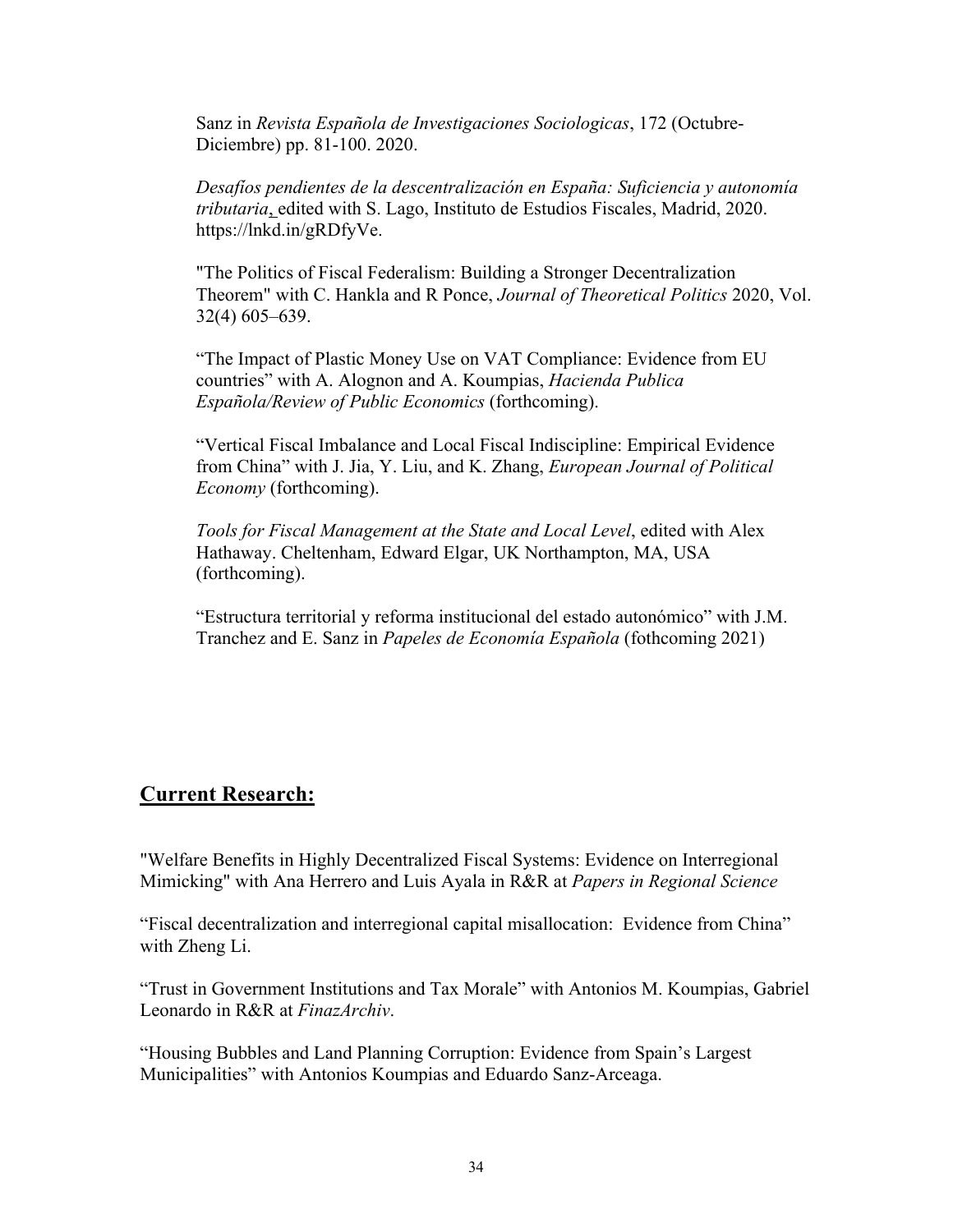"The unintended distributional costs of devolution in the U.S. welfare reform" with Luis Ayala and Elena Bárcena-Martín in R&R at *Journal of Economic Inequality*.

"Penny wise, pound wiser: Can incentives work at subnational level?" with Gustavo Canavire-Bacarreza and Kenyi A. Cansino.

"Sustainable development and the optimal fiscal expenditure decentralization" with Jin Hui

"The effect of fiscal crises on fiscal and political re-centralization: Evidence form a large panel of countries" with Gustavo Canavire-Bacarreza and Pablo Evia Salas.

"Efficiency Cost of Fiscal Equalization: The case of Belarus" with S. Eckardt and A. Timofeev

"The Twisted Path to Fiscal Equity in the United States: A Fifty Year Retrospective" with Andrey Timofeev.

"Pocketing and Deceiving: The Behavior of the Delivery Agency in a Donor-Delivery Agency-Recipient Organization," under review, with Baoyun Qiao and Yongsheng Xu

"Governance, Economic Growth and the Composition of Public Expenditures," with P. Kagundu

# **Editorial Board and Referee for:**

American Economic Journal: Economic Policy American Journal of Economics and Sociology American Journal of Agricultural Economics American Political Science Review Annals of Regional Science Applied Econometrics and International Development, Member Editorial Board 2001- Applied Economics Acta Oeconomica Brookings Institution Press Canadian Journal of Economics China Economic Review Comparative Economic Studies Criminology and Public Policy Development Policy Review Econometrica Economía, Sociedad y Territorio Economia Internazionale/International Economics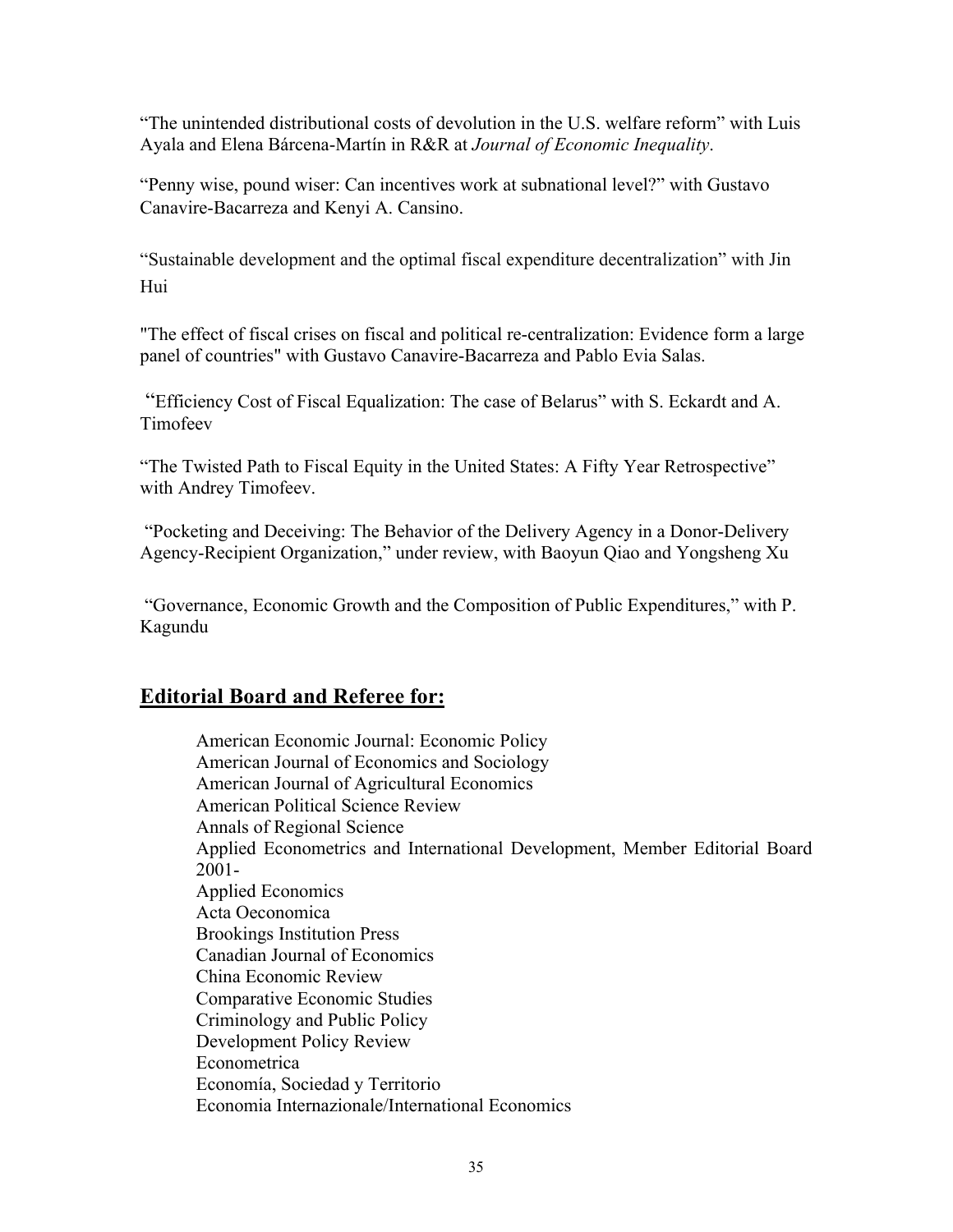Economic Analysis and Policy Economic Development and Cultural Change Economics and Governance Economics-ejournal Economic Inquiry Economic Issues Economic Letters Economics Bulletin Ecos de Economía (Journal of Economics and Finance), Member Editorial Board 2012- Emerging Markets Finance and Trade Empirical Economics Environment and Planning: C, Guest Editor 2010 European Journal of Government and Economics, Member Editorial Board 2012- European Journal of Political Economy Finance India Financial Theory and Practice Finanzarchiv, Guest Editor 2006-2007 Hacienda Pública Española, Member Editorial Board 2004-2011.Executive Editor 2011-2018 International Economic Review International Journal of Economic Policy in Emergent Economies International Journal of Education Policy International Journal of Public Administration International Tax and Public Finance IMF Staff Papers Israel Science Foundation Journal of Applied Economics Journal of Applied Economics and Finance , Member Advisory Board 2015- Journal of the Asia Pacific Economy Journal of Budgeting, Accounting and Financial Management Journal of Comparative Economics Journal of Development Economics Journal of Development Studies Journal of Economic Education Journal of Economic Psychology Journal of Economic Surveys Journal of Evolutionary Economics Journal of Globalization and Development Journal of Institutional Economics Journal of Policy Analysis and Management Journal of Public Economics Journal of Urban Economics MIT Press National Tax Journal National Science Foundation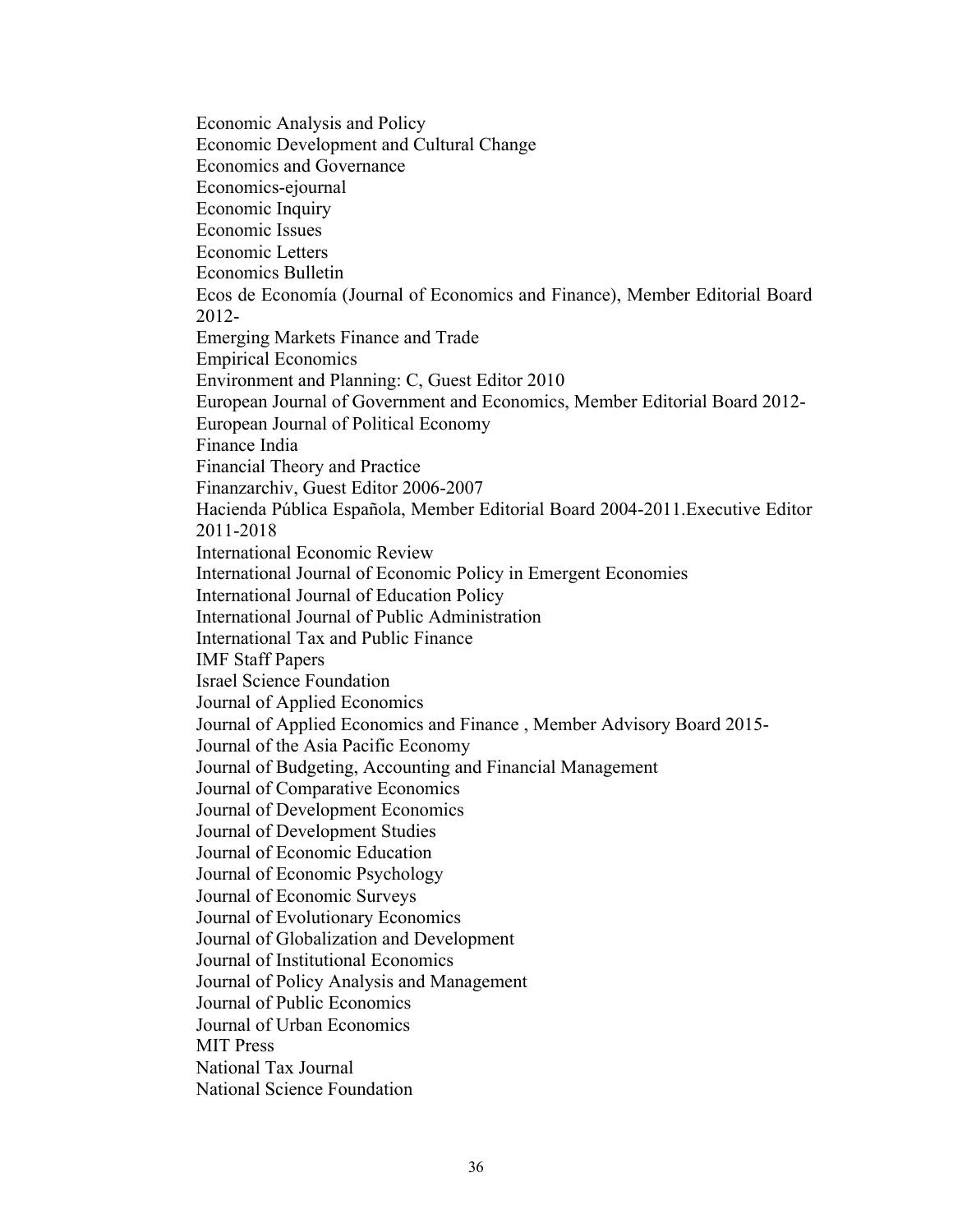Netherlands Organization for International Cooperation OECD Peer Reviewer Palgrave-Macmillan Press Political Science Quarterly Public Administration and Development Public Administration Review Public Choice Public Finance Review, Guest Editor 2007, 2010 Public Finance and Management Public Budgeting and Finance, Member Editorial Board 2003-2014 Publius Regional Studies, Guest Editor 2019 Regional Science and Urban Economics Review of Economics and Statistics Review of Income and Wealth Revista de Estudios Regionales, Member Editorial Board 2007- Revista de Cuadernos de Economía Scandinavian Journal of Economics Southern Economic Journal Spatial Economic Analysis Springer books Urban Studies Urban Public Economics Review, Member Editorial Board 2004- World Bank Peer Reviewer World Development

# **Papers Presented:**

I have presented numerous papers at meetings of the Econometric Society, American Economic Association, International Institute of Public Finance, Public Choice Society, Southern Economic Association, Western Economic Association, Eastern Economic Association, Regional Science Association, National Tax Association, APPAM, Middle-Easter Economic Association, and American Accounting Association, in several U.S. universities and in Spain and the universities of Malaga, Bilbao, Autonoma de Barcelona, Central de Barcelona, Vigo, Santiago, Zaragoza, Rey Juan Carlos University of Madrid, Universidad Complutense of Madrid, Universidad Carlos III of Madrid, Universidad de Oviedo, and Institut d'Economia de Barcelona. I have served as a discussant at meetings of the American Economic Association, National Tax Association, Public Choice, Western Economic Association and the Southern Economic Association.

# **Selected Invited Conferences and Presentations in Recent Years:**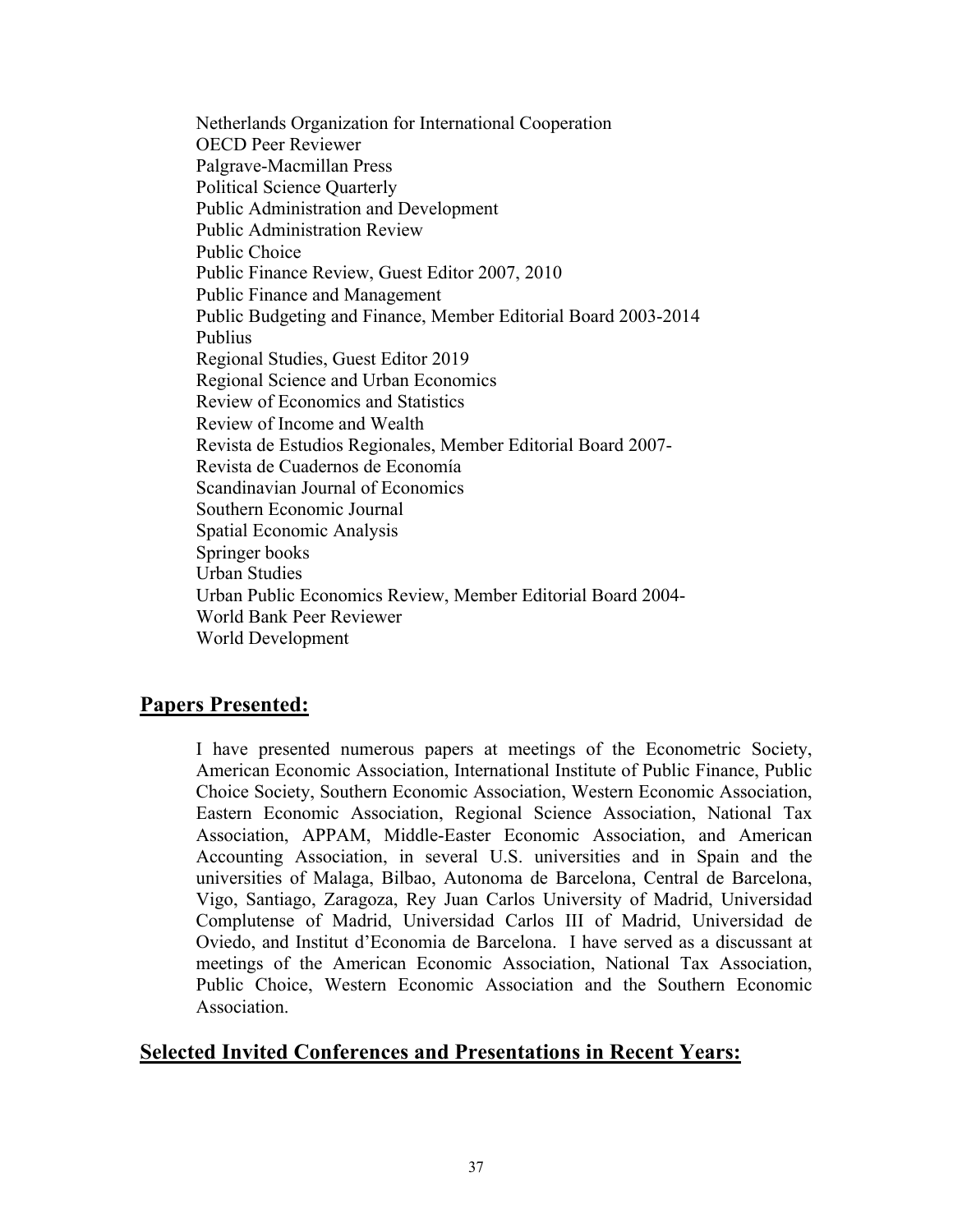XII Seminario Internacional de Economía Pública Local, Michoacán, México, 12- 14 November 2020. Keynote lecture on the mediation effects of political decentralization for fiscal and administrative decentralization.

IX Jornadas Iberoamericanas de Financiación Local, Universidad del Pacifico, Lima, Perú. Panelist on the possible reform of the decentralization system in Peru. October 27, 2020.

XXIII Seminario de Federalismo Fiscal, Buenos Aires, Argentina October 22, 2020. Delivered the keynote lecture on the intersection and relevance of the intersection of political and fiscal decentralization, building a "strong decentralization theorem."

South Africa National Treasury Workshop on Transfers and Incentives in Intergovernmental Fiscal Relations. Gave the keynote presentation on conceptual design and international experiences in the design of incentive compatible systems of transfers. Johannesburg, July 17, 2020.

InterAmerican Development Bank Webinar on Prospects for the Reform of the System of Transfers in Uruguay. June 17, 2020.

InterAmerican Development Bank Webinar on Fiscal Coordination in Times of Crisis. May 13, 2020.

Kathmandu, Nepal: Conference on Fiscal Federalism in Nepal. International Monetary Fund, Feb 26-28, 2020. Delivered two lectures on developing fiscal accountability frameworks and transfers design.

Montevideo, Uruguay: Conference on Fiscal Transfers, Equity and Regional Development. September 13, 2018.Inter-Amercan Development Bank and Office of Presidency of Uruguay. Keynote Lecture: Role of Fiscal Transfers in Fiscal Equalization and Regional Development.

Cusco, Peru. II Cumbre de la Descentralización. National Assembly of Regional Governments and Ministry of Finance. July 21-22, 2018. Keynote lecture on the fiscal architecture of fiscal decentralization.

Brasilia, Brazil. Joint Workshop on Fiscal Federalism. University of Alberta, Universidade de Brasilia, and Universidade Catolica de Brasilia. May 10-11, 2018. Keynote Lecture: Rethinking the Political Economu of Decentralization.

Montevideo, Government of Uruguay and Inter-American Development Bank, Keynote presenter at the Conference on the Role of Regional Governments to Promote Equity and Development, September13th, 2018.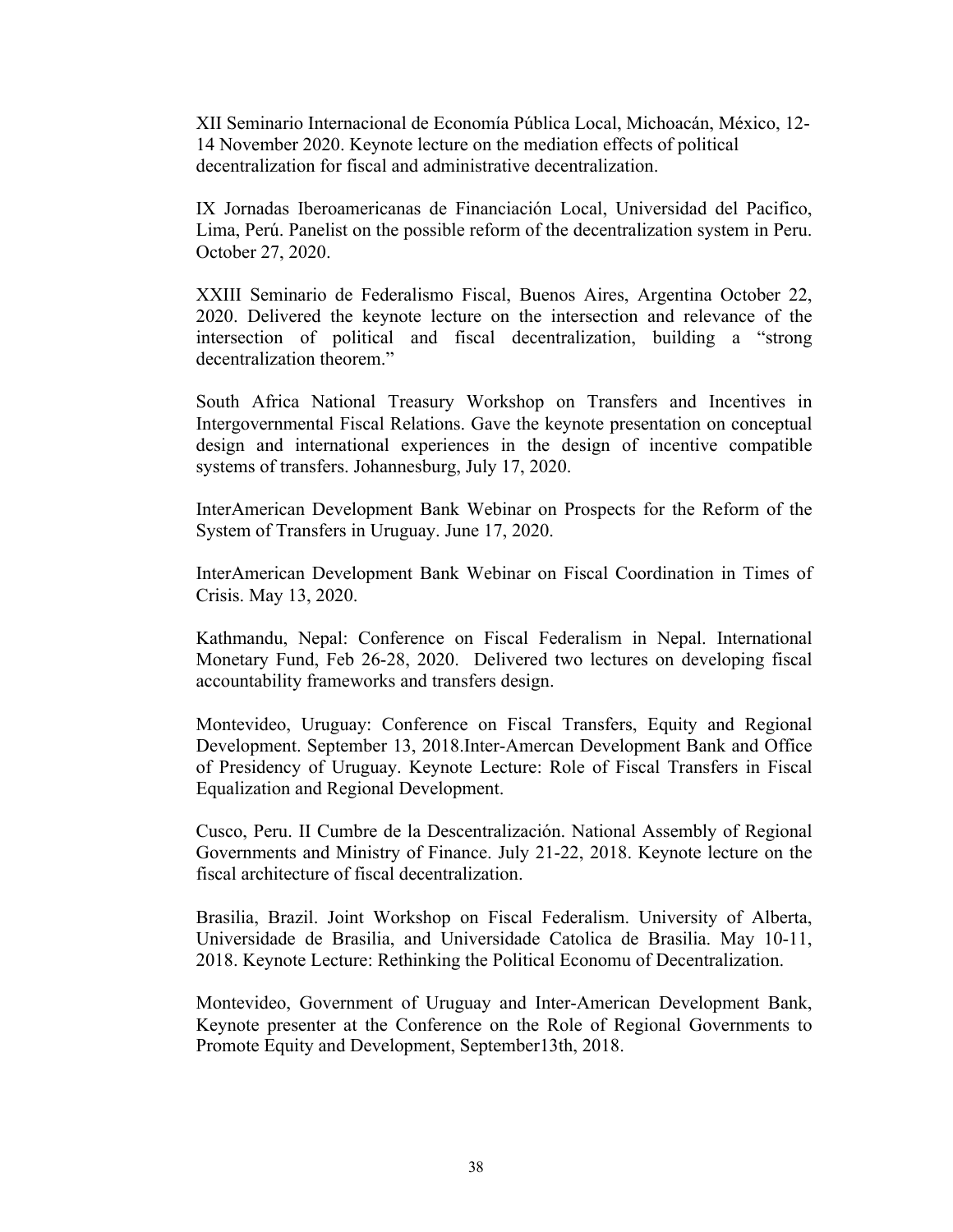Tokyo, Japan, ADBI 20th Annual Conference: Managing Private and Local Government Debt. December 2017 Presented a paper on international experiences on subnational government debt governance.

Madrid, Spain, FUNCAS Conference on the Shadow Economy and Tax Evasion, November 7, 2017. Presented a paper on tax evasion and the shadow economy in Spain.

Santiago de Compostela, Spain, DETERNET International Conference on Decentralization after the Great Recession, October 26-27, 2017. Co-Organizer of the conference and presenter of a paper on Fiscal Stability and Decentralization Design.

DIÁLOGOS ESPAÑA-PORTUGAL Parador de Baiona, Spain, November 16, 2017. Foro Económico de Galicia. Panel discussion member on Macroeconomic and Fiscal Stability.

Cyprus, Nicosia, International Monetary Fund-United Nations: Workshop on Fiscal Federalism, February 23-24, 2016.Made a presentation on tax assignments policies across levels of government.

México World Bank-Moody's Conference: "Disciplina Financiera para Entidades Federativas and Municipios" Club de Industriales, México D.F. April 25, 2016. Plenary lunch speaker: made a presentation of the international experience and best practices with subnational fiscal discipline legislation.

China Ministry of Finance-World Bank High-level Summit on Fiscal Adjustment and Subnational Borrowing Regulations October 22, 2015*.* Nanning, Guangxi Province, P.R. CHINA: made a presentation on international experience with subnational borrowing rules.

Inter-American Development Bank, Workshop on Equalization Transfers in Latin America., Washington, DC, November 3, 2015; provide a methodological guide for all the country studies and commented on the case studies.

World Bank Conference on "Quality of Spending, Budgeting and Public Investment Management for Results" Bogotá, Colombia: September 29, 30 and October 1, 2015. Made a presentation on the Intergovernmental Dimension of Public Investment Management

Organized with Santiago Lago the Conference *Gasto Público en España: presente y futuro*, FUNCAS, RIFDE and Universidade de Vigo, May 27-28, 2015.

Asian Development Bank Institute and Zhongnan University of Economics and Law (ZUEL), International conference on "Public power division and fiscal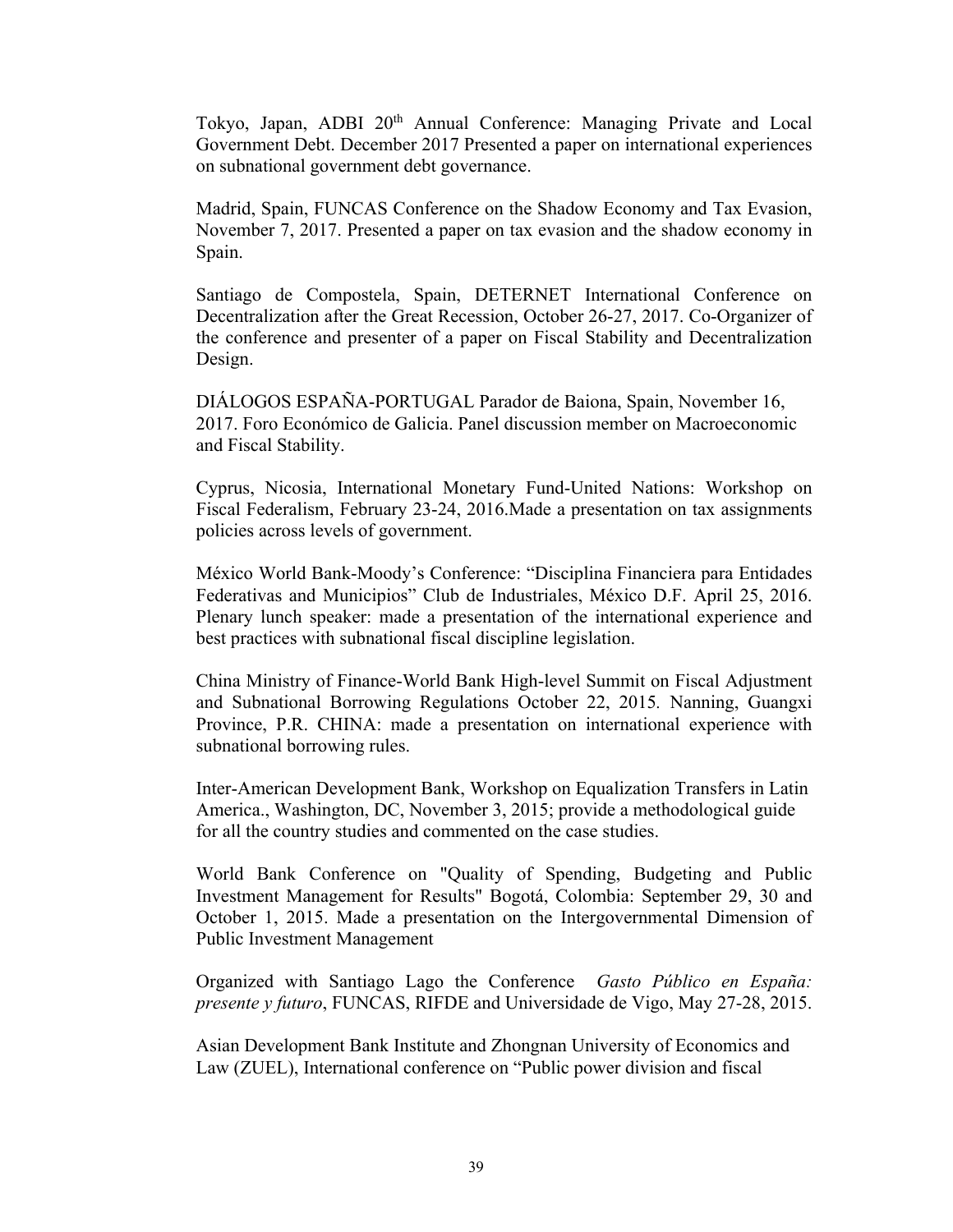expenditure responsibility" in Wuhan, China; wrote a paper on the international experience with subnational borrowing regulations.

International Monetary Fund and World Bank Workshop on *Tax Policy Diagnostic Assessment*, Washington, D.C. December 17, 2015.

Plenary speaker International Conference on regional Science "Financing and the Role of Regions in Economic Recovery" Zaragoza, Spain November 21-22. Regional economic Association of Spain. 2014

Organized with Santiago Lago the Conference *La nueva reforma de la financiación autonómica: análisis y propuestas*, FUNCAS, RIFDE and Universidade de Vigo, May 22-23, 2014

Master Lecture in the Foundation Rafael del Pino, on "*Spain's Fiscal System: Recent Reforms and Perspectives for the Future*." "…The Foundation organizes a programme of master lectures to disseminate the ideas of prominent figures in the forum of universal thinking.." Madrid, Spain November 18, 2014

UNHabitat, Global Expert Group Meeting, "Urban development Financing: The Challenges of Local Government in Developing Countries" organized the meeting and presented a paper on Urban Financing. Barcelona, June 25-26, 2014.

Southwestern University of Finance and Economics, Chengdu, China, International Conference on Local Governance for a Creative Society. Presented a plenary paper of revenue assignments in China. Chengdu August 4-5, 2014.

5th International Tax Dialogue Global Conference on "Tax and Intergovernmental Fiscal Relations" Marrakech, Morocco 3-5 December, 2013. Guidance Speaker on Fiscal Decentralization and Economic Growth.

World Bank Workshop Fiscal Policy for an Equitable Society. Washington, D.C. June 10-12. General resource participant.

Asian development Bank-AFDC International Seminar on Fiscal and Taxation Policy Reform." Shanghai, May 21, 2013. Presented a paper on international perspectives in fiscal and tax policy reform.

" International Monetary Fund and World Bank "Conference on Fiscal Policy, Equity, and Long-Term Growth , Washington D.C. April 21-22, 2013. Discussant for two papers.

"Decentralization and Infrastructure: From Gaps to Solutions" Conference at the World Bank, Washington D.C. organized jointly with Jonas Frank. February13- 14, 2013. Also delivered a papers on capital grants and equity.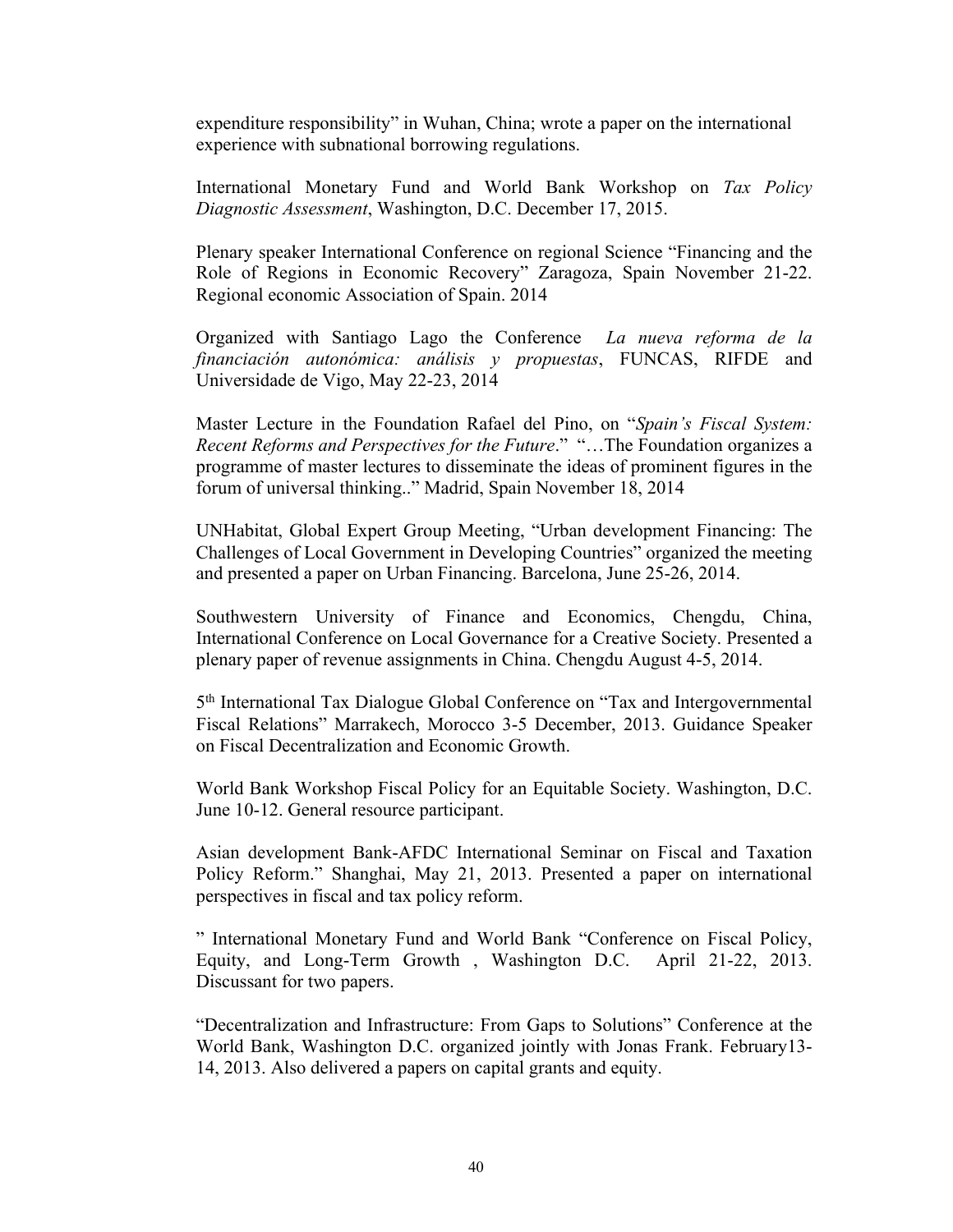Simposium: "El sistema fiscal español en tiempos de crisis: ¿Cambios o reforma? Institut d'Economia de Barcelona, December 4-5, 2012. Delivered a paper on tax devolution.

Indian Institute of Public Finance and Policy, main address for the Raja Chelliah Memorial Lecture, New Delhi, November 8, 2011.

III Conferencia sobre Federalismo Fiscal y Descentralización en España. Santiago de Compostela, Universidade de Vigo, Spain. October 16-17, 2012.

Inter-American Development Bank, Fiscal Policy for Sustainable and More Equitable Growth in Latin American and the Caribbean Conference; delivered a paper on the impact of taxes and public expenditures on economic growth in the region. June 11-12, 2012.

World Bank, PREM Public Economics Course; delivered lecture on the impact of taxation on growth and inequality; May 18, 2012.

Macedonia (Skopje), UNDP and Government of Macedonia, National Forum on Fiscal Decentralization Reform; delivered keynote presentation Fiscal decentralization: Opportunities and Challenges in Macedonia. June 5<sup>th</sup>, 2012

Indonesia, International Conference on Visions for Decentralization in Indonesia organized by the Ministry of Finance of Indonesia. Delivered a paper on reforming the assignment of expenditure responsibilities in Indonesia. Jakarta, 12- 13 March, 2012.

III Foro de Economia Galega 2012, Illa da Toxa, Spain, February 2 and 3, 2012

XIX Encuentro de Economia Pública, Santiago de Compostela, Spain, January 26 and 27, 2012.

4th International Tax Dialogue Global Conference on "Tax and Inequality" New Delhi7-9 December, 2011. Guidance Speaker on Income Taxes and Inequality.

Organized with Santiago Lago the REDE and University of Vigo International Conference on "The Challenge of Local Government Size: Theoretical perspectives, International Experience, and Policy Reform " 29-30 September. Pazo de Mariñán, A Coruña, Galicia (Spain).

Inter-American Development Bank conference on "The Future Taxation in Latin America and the Caribbean: Understanding the Cyclical Behavior of Fiscal revenues." Washington D.C., August 1-2, 2011.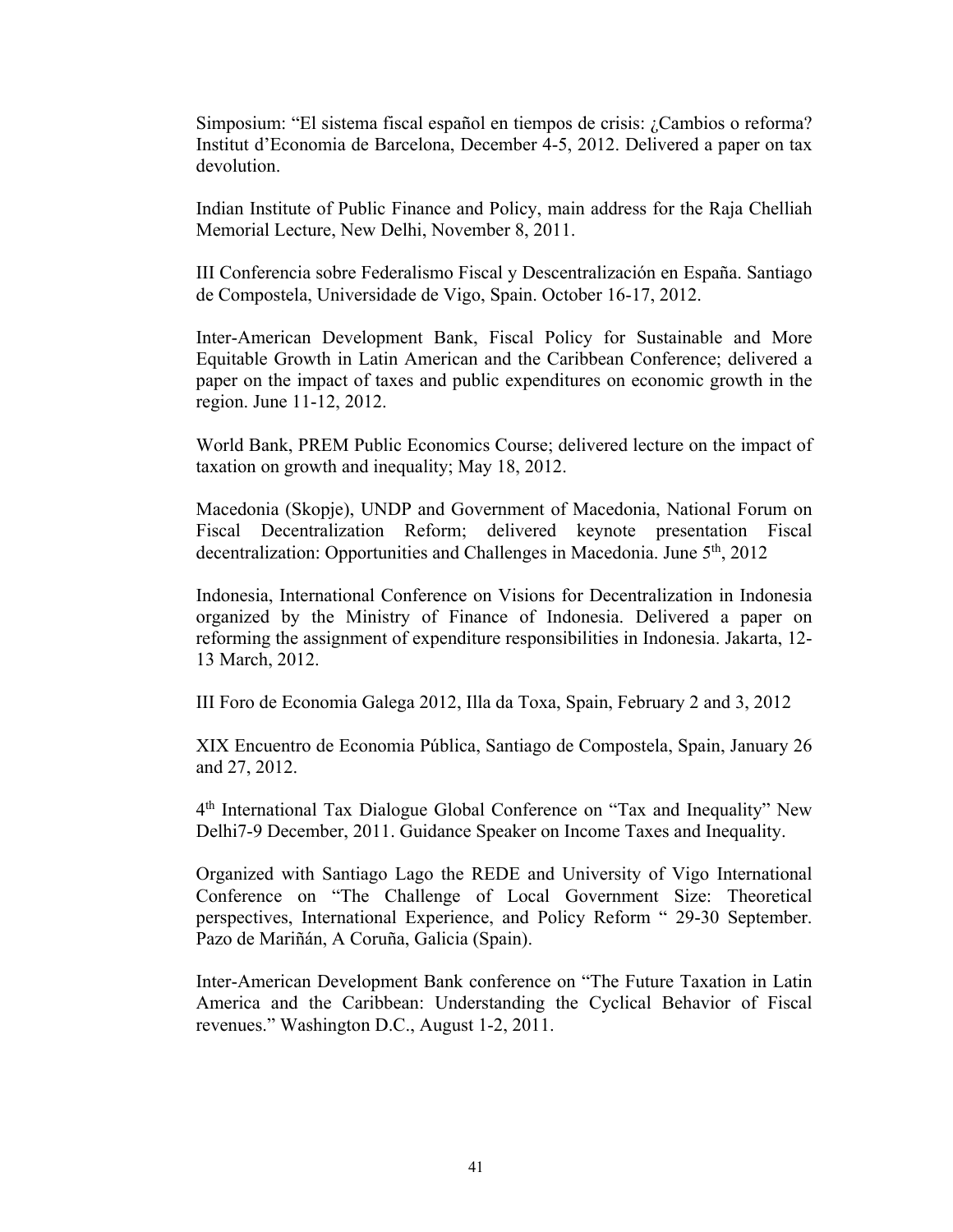Brookings Institution and Lincoln Institute of Land Policy conference on "Metropolitan Finance in Developing Countries," July 11-12, 2011, Washington D.C. Presented a paper on local taxation and user charges.

Confederación Andina de Fomento (CAF), conference on "Desarrollo y Política Fiscal," June 16-17, 2011, Bogota, Colombia. Presented a paper with V. Vulovic on "Tax Structure and its Impact on the Real Economy in Latin American Countries."

Inter-American Development Bank conference on "Subnational revenue Mobilization in Latin America and the Caribbean." Washington D.C., August 1-2, 2011. Presented a paper on revenue mobilization in Peru.

International Monetary Fund, Financial Programming and Policies –HQ Course; lectured on "Tax Policy and Decentralization Reform: Are there tradeoffs between economic growth and income distribution?" June 2011

World Bank Workshop on "Fiscal Policy for Growth and Development," April 29, 2011. Washington, D.C. Presented a paper on the distributional impact of fiscal policy.

OECD Expert Meeting on "Taxanomy of Grants and the Measurement of Fiscal Decentralization," Paris. Presented a paper assessing existing measures of decentralization and new approaches.

9th Workshop da APDR, Decentralization Finance and Development, Universidade do Minho , Braga, Portugal, February 11, 201. Plenary Speaker.

Lincoln Institute, Cape Town, South Africa, Conference on *Property Taxation in Africa*. University of Pretoria and African Tax Institute, December3-5, 2010.

Asian Development Bank Headquarters, Manila, gave three public policy lectures for ADB staff on " Impact and Outcomes from the Global Experience with Fiscal decentralization," "Perspectives on Fiscal decentralization in Asia" and " A Tax Policy Perspective in Asia' and held consultations with different staff groups. October 7-8, 2010.

World Summit of Local and regional Leaders, UCLU 3<sup>rd</sup> Congress, Mexico City, "Facing the financial squeeze- toward re-or de-centralization  $(2<sup>nd</sup> GOLD$  report), November 2010.

Organized with Santiago Lago the 2nd REDE and University of Vigo Conference on " Las Transferencias Intergubernamentales en España: Análisis y Propuestas de Reforma " October 21 and 22, 2010. Santiago de Compostela, Spain.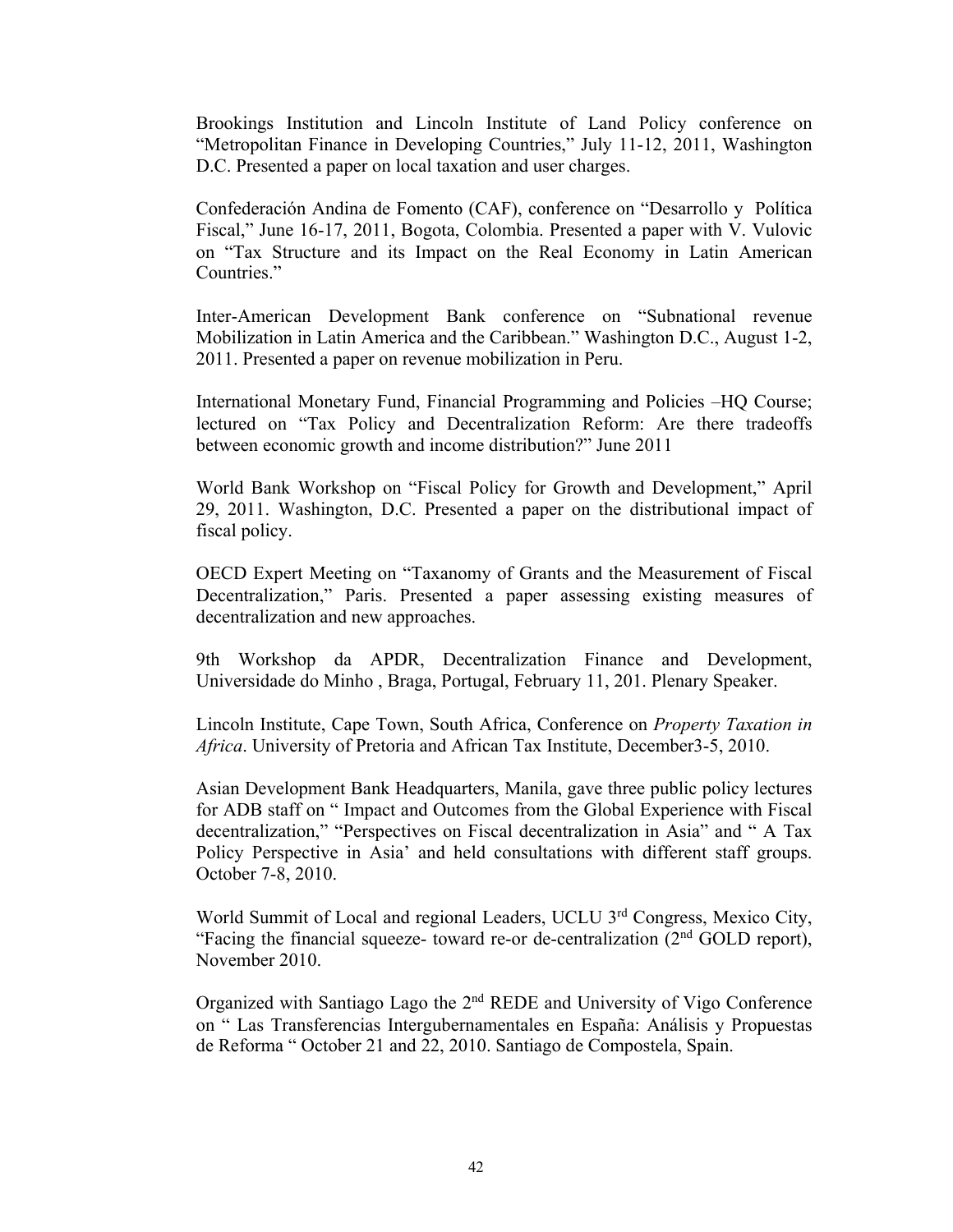CAER Workshop: Insurance for the Poor; discussed paper by Olivier Mahul on "Opportunities and challenges in micro insurance in developing countries: The experience of the World Bank." September 29-30, 2010.

Organized with Stan Winer an international conference on "Coercion and Social Welfare in Contemporary Public Finance" October 1 and 2, 2010, Andrew Young School of Policy Studies, Evergreen Hotel and Resort, Stone Mountain, Georgia.

GOLD Steering Committee, UCLG World Secretariat, Barcelona, Spain, gave several presentations on the advancement of research effort on municipal finance, July 29-30, 2010.

Bocconi University, Milan , Italy gave a lecture on "Public service standards and expenditure needs equalization: A general framework," in the Conference *Service Standards and Financial Equalization in decentralized Countries: International Evidence and Perspectives for Italy,* organized by DAIMAP, ECONPUBBLICA and CERGAs, July 1, 2010.

United Nations Development Program (UNDP), Skopje, Macedonia Conference on "Delivering Equitable Services to All," gave keynote presentation on "A Roadmap for Achieving Financing for Equitable Service Delivery for All Citizens," June 9-10, 2010.

Washington, D.C., The World Bank, PREM Fiscal Policy for Growth and Development Workshop, gave a paper on " Analyzing the Distributional Impact of Fiscal Policy: Overview of the Mian Issues and Challenges," April 29, 2010.

UCLG-CEMR Workshop, 2<sup>nd</sup> Global report on Decentralization, Sceaux, France, March 2010.

San Salvador, FLACMA Workshop on Local Public Finance in Latin America; keynote speaker. February 11, 2010.

Brussels, Keynote Speaker, Joint Conference by the European Parliament and the European Commission on Tax and Development, December 2009.

Santiago de Compostela, Spain, International Conference on the Political and Economic Consequences of Decentralization, November 2009.

Malaga, Spain, International Conference on "Tax Systems: Whence and Whither," Sponsored by the Savings Banks Foundation of Spain, September 2009.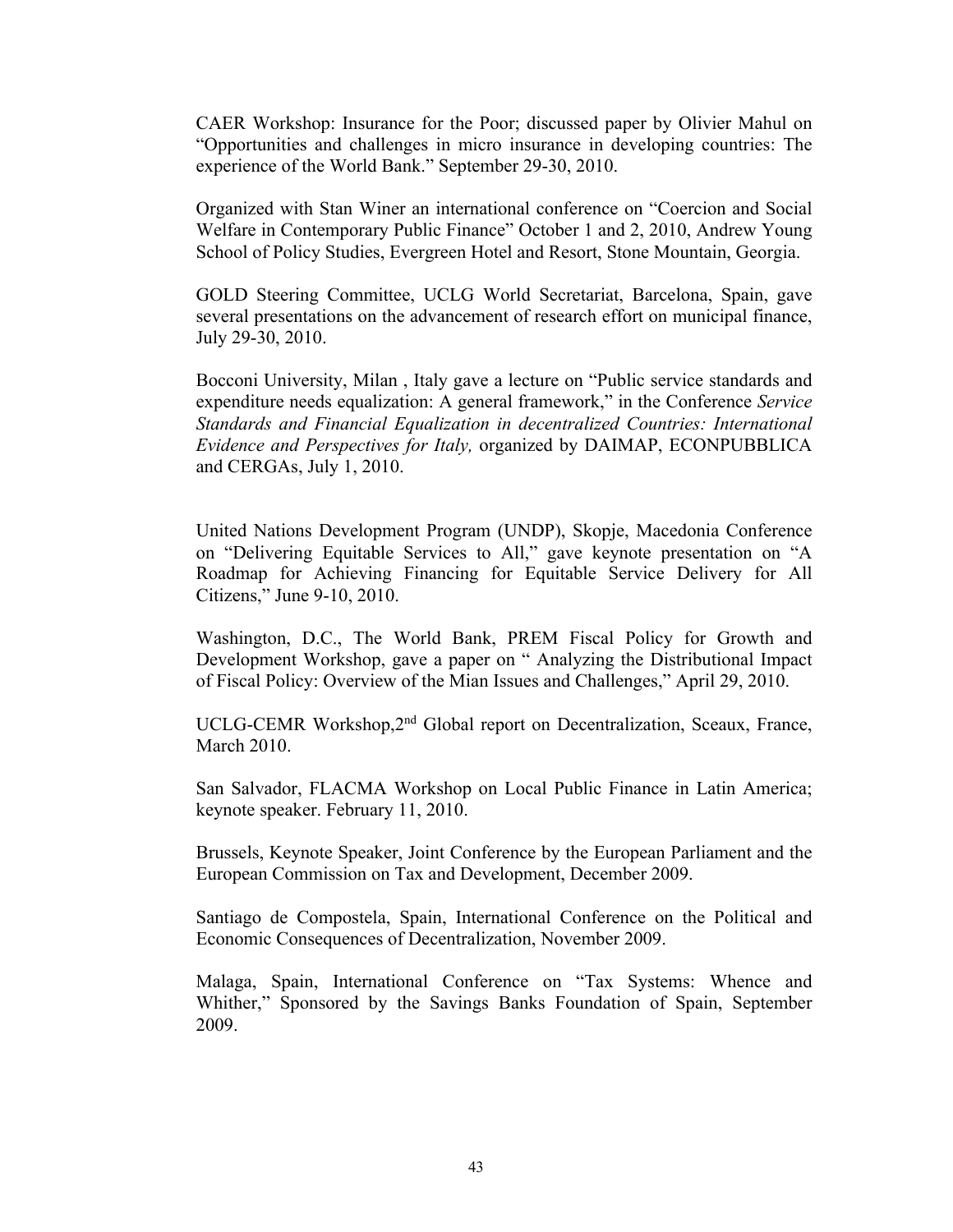Skopje, Macedonia, Keynote Speaker in United Nations and Government of Macedonia, National Forum on Financing Equitable Services for Macedonian Citizens, June 2009.

Ankara, United Nations and Ministry of Finance of Turkey International Conference on Tax Policy Option for Turkey in the Wake of EU Accession, January 2009.

Washington D.C., Inter-American Development Bank, Conference on Sustained Growth and Development in Panama, May 2009.

Lahore, Pakistan. Government of Pakistan, IMF and World Bank Conference on Tax Reform Prospects for Pakistan. December 2008.

Lima, Peru. Keynote speaker, Conference on Promises and Realities of Fiscal Decentralization in Latin America, Confederacion Andina de Fomento, December 2008

Santiago de Compostela, Spain. Local Fiscal Competition Workshop organized by the Urban Public Economics Review, October 2007.

Hanoi, Vietnam. " Tax Policy in Vietnam: Key Issues and Reform Proposals," Ministry of Finance of Vietnam and the World Bank, May 29-30, 2008.

Lincoln Institute Conference on Local Public Finance and Property Taxation in China, Cambridge, MA, May 12, 2008

National Bureau of Economic Research, Public Economics Program Meeting, Cambridge, MA, with Y. Gordnichenko and K.S. Peter, April 2008

World Bank Institute, International Seminar on Measuring the Fiscal Health of Cities, Washington, D.C. April 2008

Cairo, Egypt. Keynote speaker at the Conference on "Decentralization in Egypt: Opportunities and Challenges." Ministry of Local Development of Egypt and USAID, May 2008.

Organized with Santiago Lago the 1<sup>st</sup> REDE and University of Vigo Conference on "La Financiación del Estado de las Autonomías: Perspectivas de Futuro," November 15 and 16, 2007. Santiago de Compostela, Spain.

Invited presentation, UNDP Regional Meeting of Deputy Resident Representatives, Sarajevo, Bosnia and Herzegovina, November 2007.

Santiago de Compostela, Spain, Urban Public Economics review Conference on "Local Fiscal Competition." October 2007.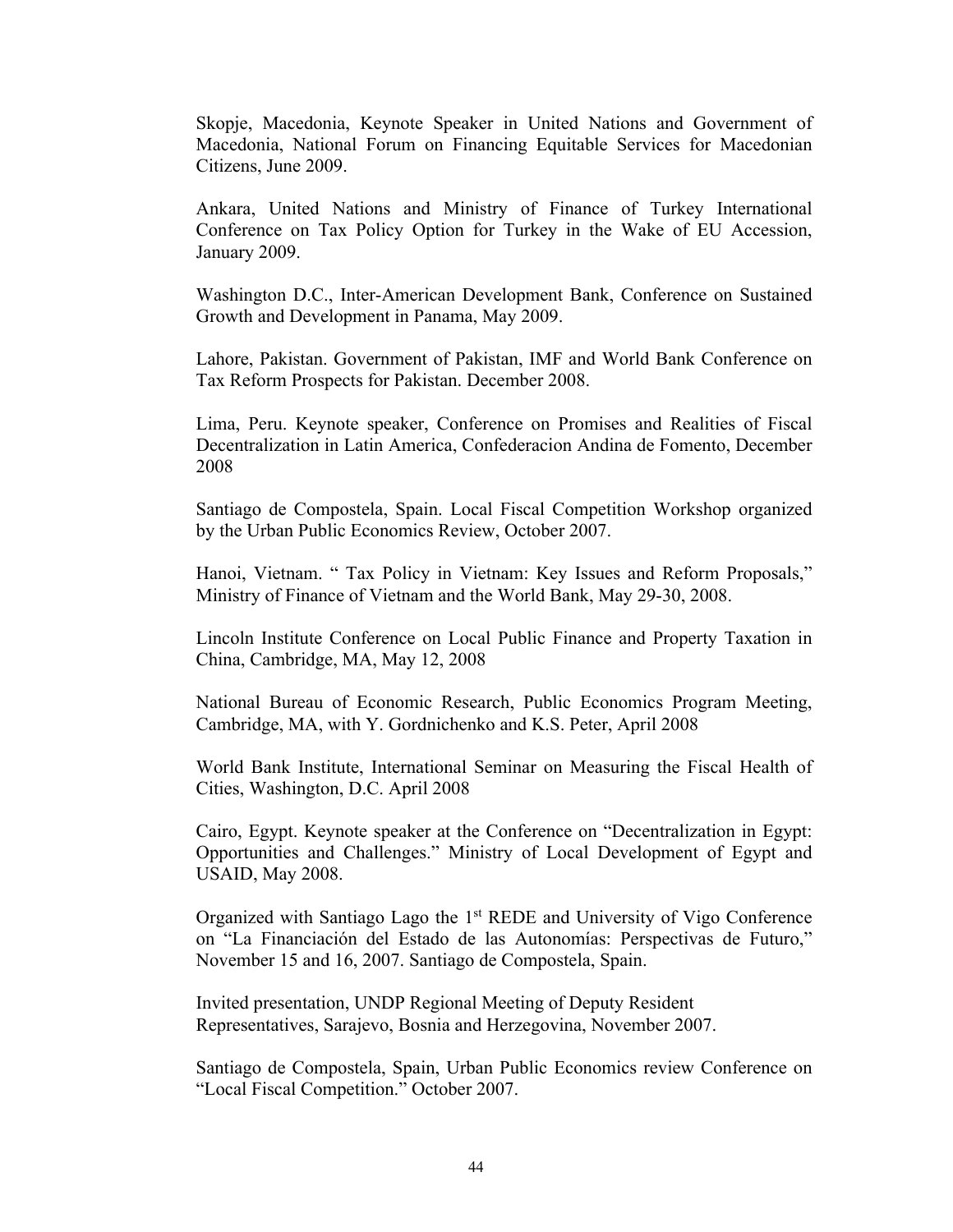CEPAL, United Nations Conference on " La tributación directa en América Latina: equidad y desafíos" Santiago de Chile, May 2007.

Invited keynote speaker, Conference on Decentralization and the Future of Local Development in Egypt" USAID-Government of Egypt, Cairo, June 27-28, 2007

Lincoln Institute of Land Policy International Conference on Land Policies and Fiscal Decentralization, Cambridge, MA, June 3-5, 2007

Invited keynote speaker, XXI Simposio de Analisis Economico, the Spanish Economic Association, Oviedo, Spain, December 2006.

City University of Hong Kong, Governance in Asia Research Center. Conference on Governance in China. Paper presented on China's fiscal equalization with Baoyun Qiao and Li Zhang, January 2007.

Junta de Andalucia and CEA, Sevilla, Spain, invited conference on model for autonomous government financing, November , 2006.

4th Symposium on Fiscal Federalism, Institut d'Economia de Barcelona, Spain; invited paper on revenue assignments. June, 2006

Organized an international conference jointly with Joan Youngman, Lincoln Institute and Roy Bahl, Andrew Young School on Property Taxes in Developing Countries, Stone Mountain, October 2006

Universidad Internacional Menendez-Pelayo, Pontevedra, Spain, "Curso de Verano", spoke on tax administration policies, July 2006.

Beijing, China, International Seminar on Public Finance for a Harmonious Society, Ministry of Finance of China and the World Bank. June 2006

Central University of Finance and Economics, Beijing , June 2006

Flagship World Bank Report on "East Asia Decentralizes" with seminar presentations in Beijing, Hanoi, Jakarta, and Manila, October 2005

The World Bank, Washington D.C, keynote speaker on Intergovernmental Finance at the Urban Learning Week, March 2005.

Organized with Xavier Labandeira the Conference: The Role of Government in Regional Economic Development," University of Vigo, at the Parador of Baiona, Galicia, Spain, September 2005.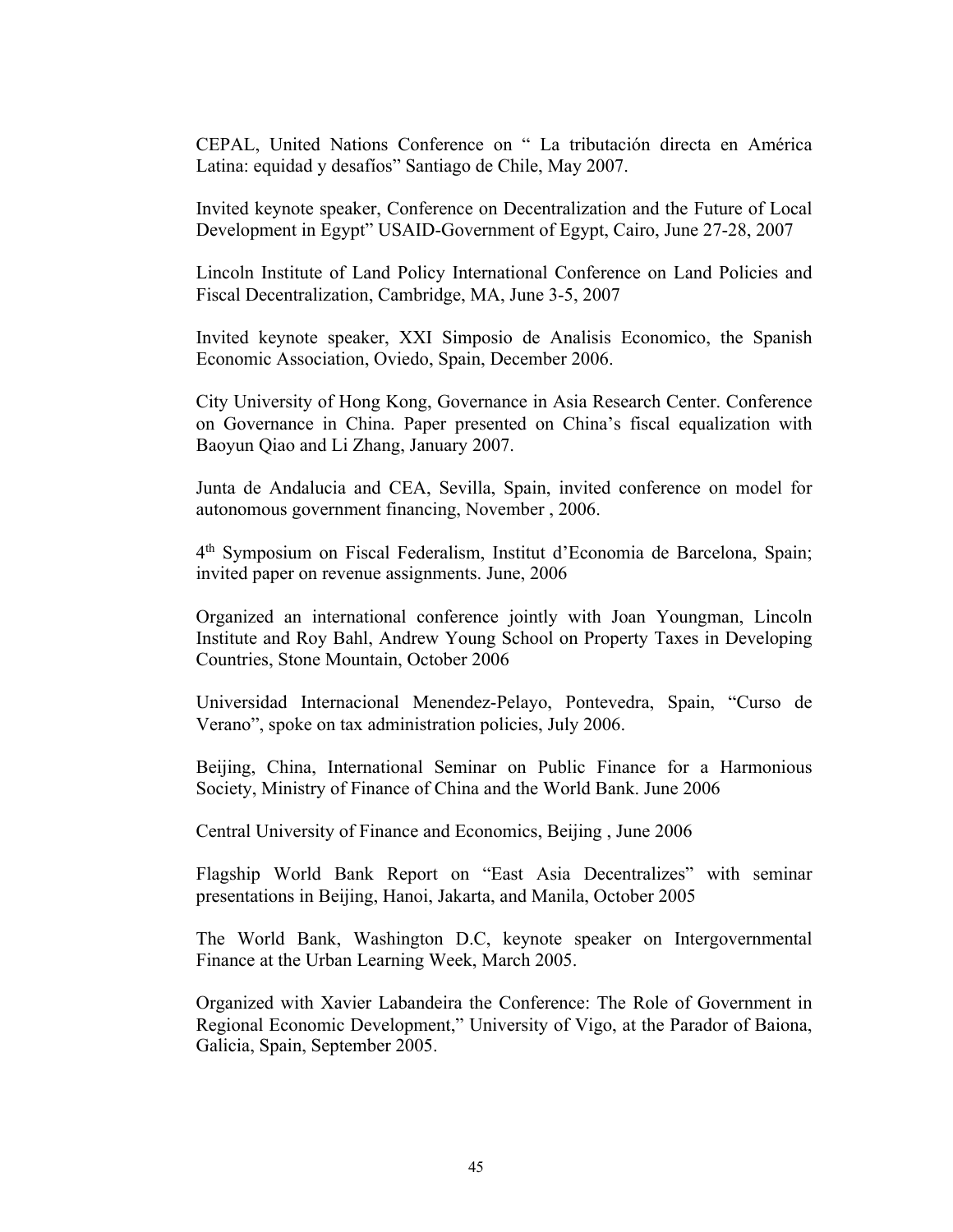PADCO 40th Anniversary Forum, The Cosmos Club, Washington D.C. Presenter, November, 2005.

Universidad Internacional Menendez-Pelayo, Santander, Spain, "Curso de Verano", sponsored by Spain's Agencia Estatal de Administracion Tributaria; spoke on international trends in tax administration, July 2005.

El Escorial, Universidad Complutense de Madrid, Summer School; lectured on the design of fiscal decentralization policies. August 2005.

Organized with James Alm an international conference on "Experimental Public Economics" May 23-24, 2005, Andrew Young School of Policy Studies, Evergreen Hotel and Resort, Stone Mountain, Georgia.

Thailand, Bureau of the Budget, and Office of the Prime Minister in Bangkok presented "An Assessment of Decentralization Trends around the World: What does it mean for Thailand?" January, 2005

Thailand, National Workshop on the Impacts of Fiscal and Labor Market Policies on Income Distribution, organized by the National Economic and Social Development Board. Presented a lecture on"Impacts of Fiscal Policies on Income Distribution: Lessons for Thailand." Bangkok, January 2005.

UNDP-Vietnam's Ministry of Finance Conference on Decentralization, Hanoi: Key Note Presentation on International Experience and Options for Reform in Fiscal Federalism, November 2004.

Organized with Bob Searle the conference the Challenges in the Design of Fiscal Equalization and intergovernmental Transfers. October 3-5, 2004, Evergreen Hotel and Resort, Stone Mountain, Georgia.

Universidad Internacional Menéndez Pelayo , Cursos de Verano, Barcelona, July 2004. Presented a lecture on "Models of Decentralization in Tax Administration: An International Perspective."

Organized with James Alm and Mark Rider the conference the Challenges of Tax Reform in a Global Economy. May 25-26, 2004, Evergreen Hotel and Resort, Stone Mountain, Georgia.

Vietnam's Ministry of Finance and Academy of Finance Workshop on "Budget Decentralization in Vietnam and International Experiences" in Thac Da – Ba Vi, Ha Tay Province, April 2004.

Jakarta, Indonesia ," Building Indonesia's Decentralization System", USAID and Ministry of Finance. Presented "Bridging Expenditure Responsibilities and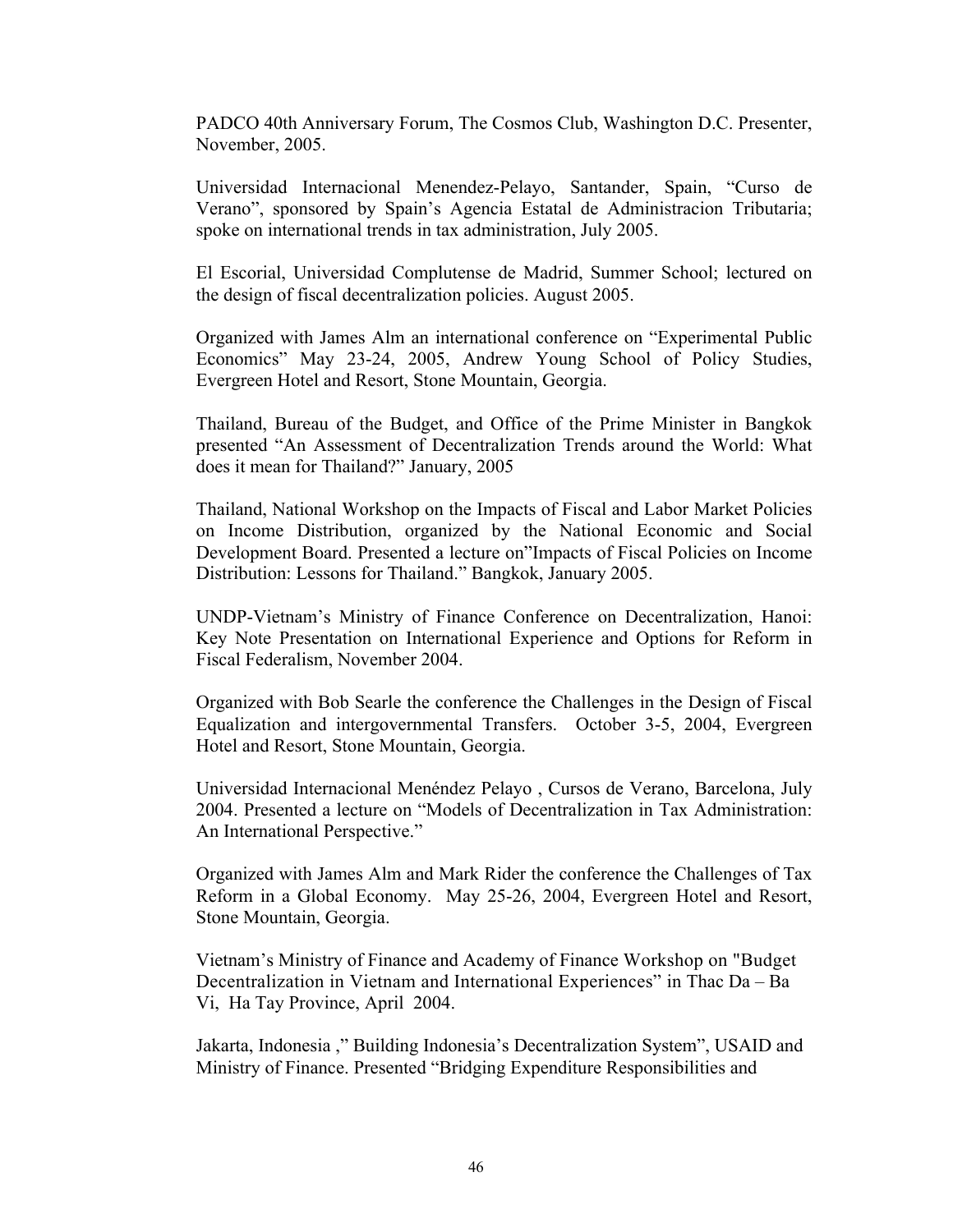Minimum Service Standards to Revenue Assignments and the Design of Equalization Grants" February, 2004.

Gorbachev Foundation, Moscow, the Russian Federation. Delivered a conference assessing President Putin's recent fiscal reforms, sponsored by the World Bank Institute, February, 2004.

Barcelona, Spain, "XI Encuentro de Economia Publica." Delivered the key note Hacienda Publica Española-Instituto de Estudios Fiscales lecture, February, 2004.

DaLi City, China, "International Symposium on Fiscal Transfers" Ministry of Finance P.R.China. Presentations on "General Principles of Transfer Design" and "An Assessment of the System of Equalization Transfers in China," December 2003.

Organized with James Alm and Sally Wallace the conference the Hard-to-Tax. May 15-16, 2003, Evergreen Hotel and Resort, Stone Mountain, Georgia.

Washington, D.C. Key Speaker for thematic sessions "Tax Policy and Tax Administration" and "Fiscal Decentralization" at the World Bank LCSPS/World Bank one week training, January 2003.

Mexico. Presented a paper on decentralization policies in Latin America at Nuevos The Hewlett Conference on Retos de la Descentralizacion Fiscal en America Latina Conference organized by Centro de Investigacion y Docencia Economicas (CIDE) December 2002.

Spain. XV Simposio de Moneda y Credito, November 2002. Presented comments on the "Impact of Globalization of Fiscal Policy" by Emilio Albi.

Atlanta, Georgia. Conference on Tax Reform in Colombia, Ministry of Finance, Colombia, October 2002.

Washington, D.C. Presented session on "Descentralizacion y lucha contra la pobreza" at the Regional Conference: Politica Fiscal, Descentralizacion y Lucha Contra la Pobreza organized by the World Bank Institute, October 15-18, 2002.

Bogor, Indonesia. Presented a proposed revision of the DAU Fiscal Year 2003 formulation at the workshop on evaluation of DAU FY2002 and Revising on Formulation of DAU FY2003, (July 2002)

Jakarta, Indonesia. Participated as a discussant on Revenue Allocation Issues at the Regional University Conference on the Regional Economic Development in a Decentralizing Indonesia. (July 2002).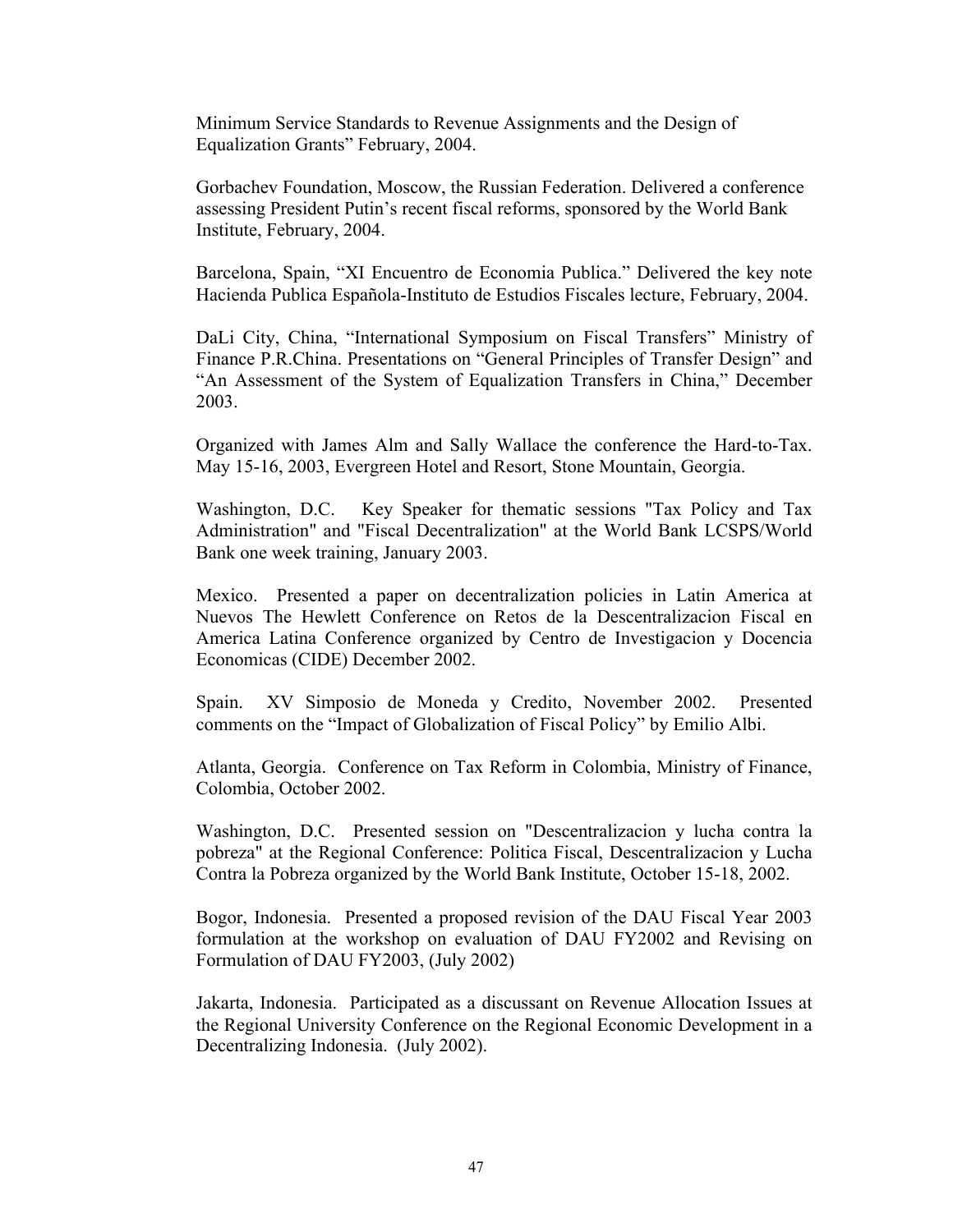Presented "An Analysis of Indonesia's Transfer System: Recent Performance and Future Prospects" with Bambang Brodjonegoro at the conference Can Decentralization Help Rebuild Indonesia? May 1-3, 2002, Andrew Young School of Policy Studies, Evergreen Hotel and Resort, Stone Mountain, Georgia.

Organized with James Alm the conference Can Decentralization Help Rebuild Indonesia? May 1-3, 2002, Evergreen Hotel and Resort, Stone Mountain, Georgia.

Seattle, Washington. Participated as a discussant of treasury reform and personal income tax reform in China at the International Workshop on Fiscal Reform in China. (April 2002).

Beijing, China. Presented on revenue assignment issues and budget management in China's intergovernmental fiscal relations at Conference sponsored by the World Bank, (March 2002).

Bali, Indonesia, ASEM-World Bank Sponsored Workshop on Intergovernmental Fiscal Relations in East Asia. Made presentations on general principles of revenue assignments and transfers design and their application to East Asia (January 2002).

Haikou, China, World Bank Institute Conference on Fiscal Federation. Made a presentation on tax apportionment issues at the subnational level and discussed the international experience with equalization transfers (November 2001).

Peru, Central Bank and InterAmerican Development Bank. Made a presentation on the fundamental aspects of fiscal decentralization to the newly-elected congress and government officials (July 2001).

Ministry of Finance of Indonesia and World Bank Conference on Fiscal Equalization. Presented a paper on general principles for equalization transfers and a second paper on the design of a equalization grant for Indonesia (April 2001).

Organized with James Alm the conference Public Finance in Developing and Transition Countries: A Conference in Honor of Richard Bird, April 5-6, 2001, Evergreen Hotel and Resort, Stone Mountain, Georgia. Also presented paper on tax evasion in developing and transition countries

OCED Conference, Moscow. Presented a Perspective on President Putin's Reform in Intergovernmental Fiscal Relations (January 2001).

World Bank Conference on Ukraine's draft Budget Code. Kiev, Ukraine, 2000.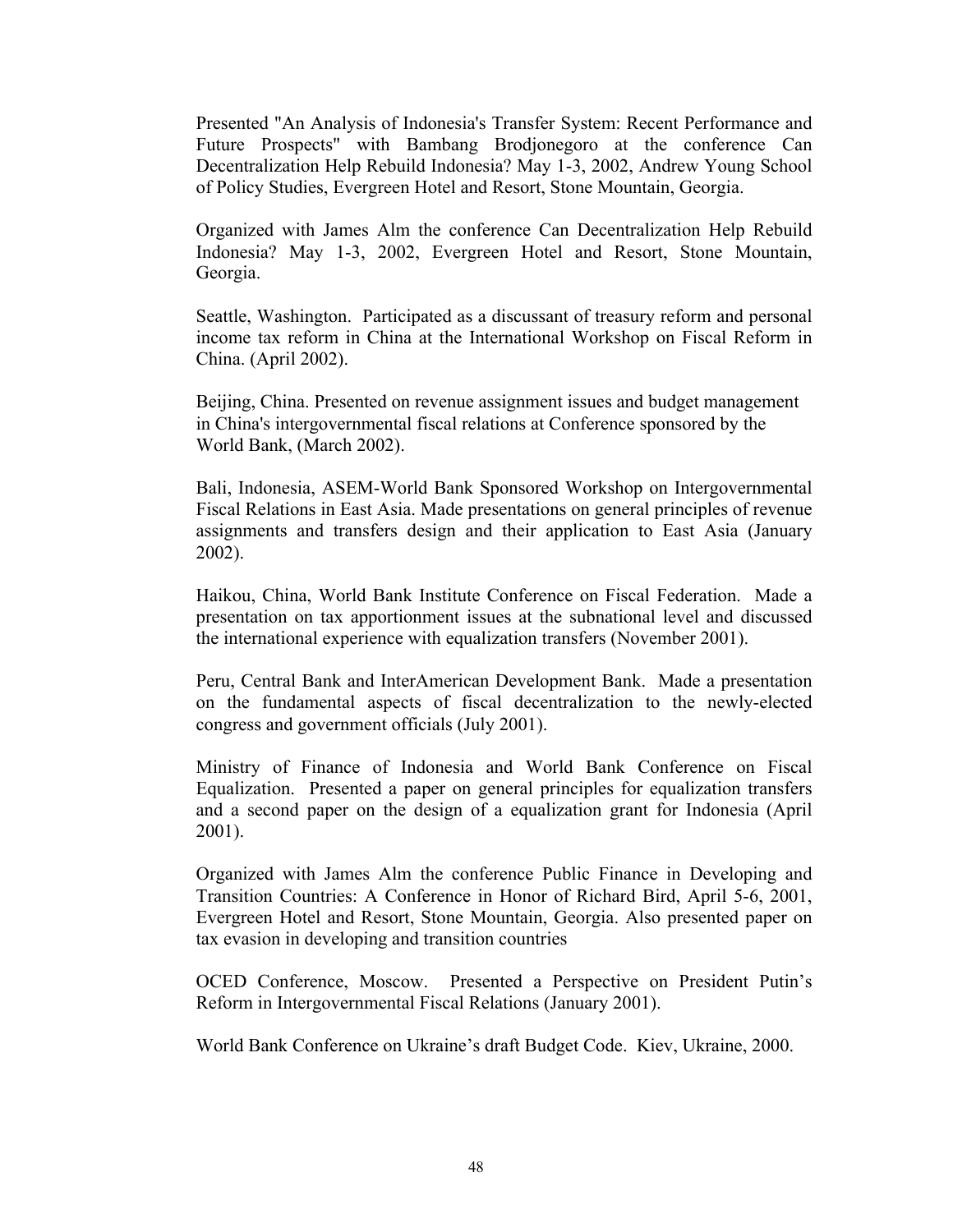Presented "Making Decentralization Work: The Case of Russia, Ukraine and Kazakhstan" at the International Monetary Fund Conference on Fiscal Decentralization (November 20-21, 2000).

World Bank Conference on Intergovernmental Fiscal Relations in Central Asia, Washington and Astana, Kazakhstan (April 2000).

Presenter, World Bank Institute Conference on Intergovernmental Fiscal Relations and Local Financial Management in Astana, Kazakhstan in a video session from Washington, D.C. on April 19, 2000.

Presenter for the session on Stability of Intergovernmental Transfers and Local Own-Source Revenue Generation, Global Conference on Capital Markets Development at the Subnational Level, Subnational Capital Markets: Challenges at the National and Local Level in the XXI Century, New York City (February 15-17, 2000).

Commentator for the session on Russia, Conference sponsored by the World Bank Institute and the Swiss Institute of Federalism held in Murten, Switzerland. Centralization-Decentralization: The Role of Intergovernmental Fiscal Relations in Shaping Effective States within Fragmented Societies (February 10-12, 2000).

Presented "Tax Reform in the Transition: The Ups and Downs in the Russian Federation" at the NTA conference in Atlanta, Georgia (October 1999). Session on Tax Reform in the Russian Federation.

Discussant and Moderator at the World Bank Conference on Intergovernmental Fiscal Relations in the Ukraine (June 28-30, 1999).

Presented a paper on intergovernmental fiscal reform in Armenia at the World Bank conference on Intergovernmental Reform (May 1999).

Presenter at the World Bank ECA Conference on intergovernmental fiscal reform in transitional countries (April 1999).

Presenter at the World Bank joint seminar with the IMF on fiscal reform strategy and issues in the Russian Federation (April 1999).

Intergovernmental Fiscal Policy Seminar, World Bank, Moscow (February 18-19, 1999). Presented "Political Economy of Reforming Sub-National Revenue and Expenditure Assignment."

Discussant at the AEA Meeting in New York (January 1999). Session on Eastern Europe.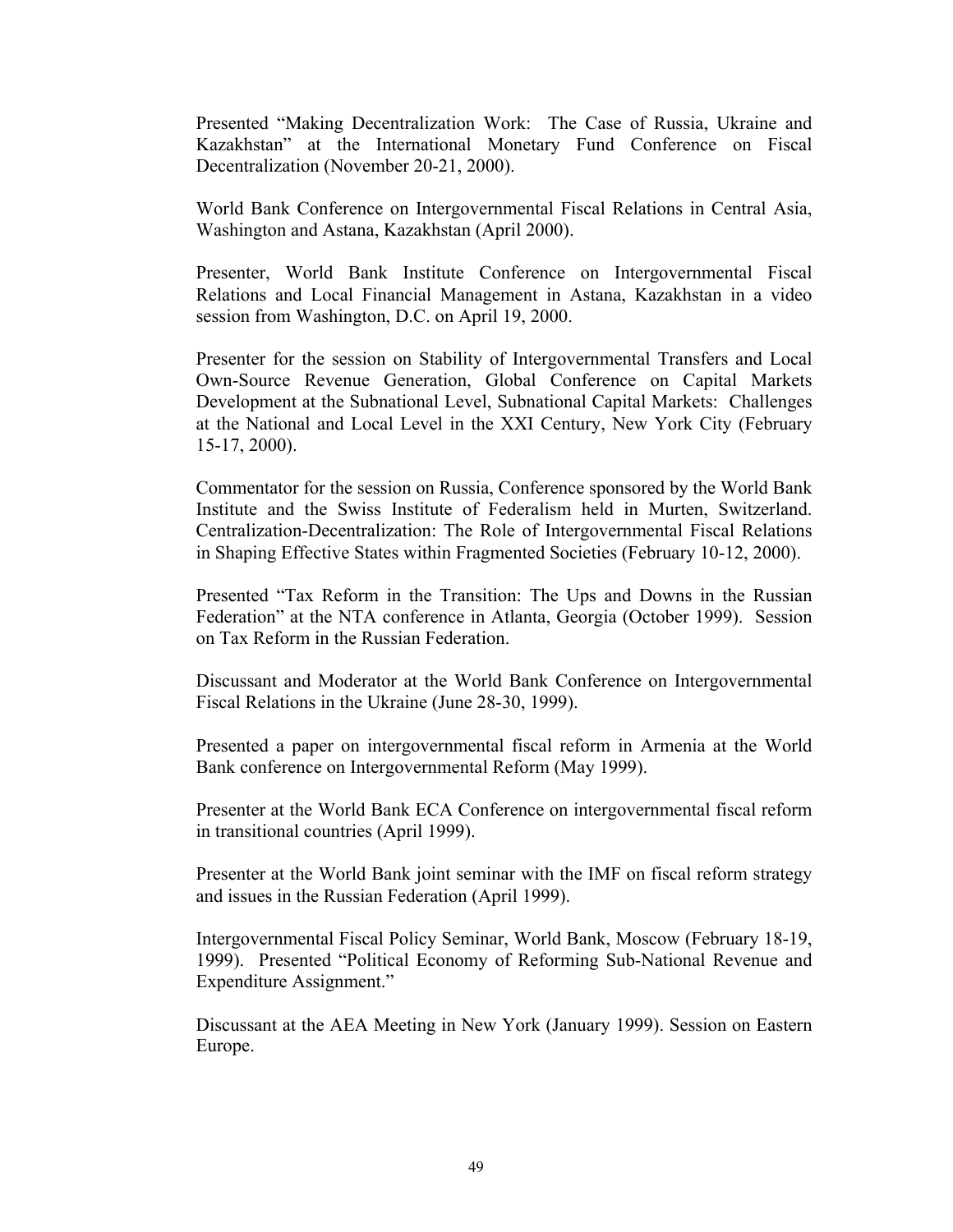Presented "The Assignment of Expenditure Responsibility" at a World Bank-OECD joint seminar in Vienna (March, 1998).

National Tax Association's 90th Annual Conference on Taxation, Chicago, Illinois (November 9-11, 1997).

USAID Conference on Economic Growth and Democratic Governance, Washington, D.C. (October 9-10, 1997).

International Institute of Public Finance, Kyoto, Japan (August 1997).

International Seminar in Public Economics, Tokyo, Japan (August 1997).

Conference on Fiscal Decentralization Strategies for Kazakstan, Budapest (March 1997).

Duke University's Conference on Taxation in Russia (January 1997).

Asian Development Bank Conference on Public Finance Issues in the Transition Economies of Asia, Manila (December, 1995).

USAID's Economists Conference, Annapolis (September 1995).

World Bank Seminar on the Design of Decentralization Policies in Countries in Transition (September 1995).

DAI Conference in Washington D.C. on the Design of Fiscal Management in Transition Economies (June 1995).

Lincoln Institute Conference on Financing the Development of Large Cities in Latin America, La Serena, Chile (July 1994).

TRED/Lincoln Institute Conference on Public Finance in Economies in Transition, Cambridge (October 1993).

International Institute of Public Finance Conference, Berlin (August 1993).

OECD and World Bank Conference on Fiscal Federalism in the Russian Federation, Paris (April 1993).

Seminar at the Public Economics Division, the World Bank (June 1992).

International Seminar in Public Economics, co-sponsored by Spain's Instituto de Estudios Fiscales, El Escorial, Spain (June 1992).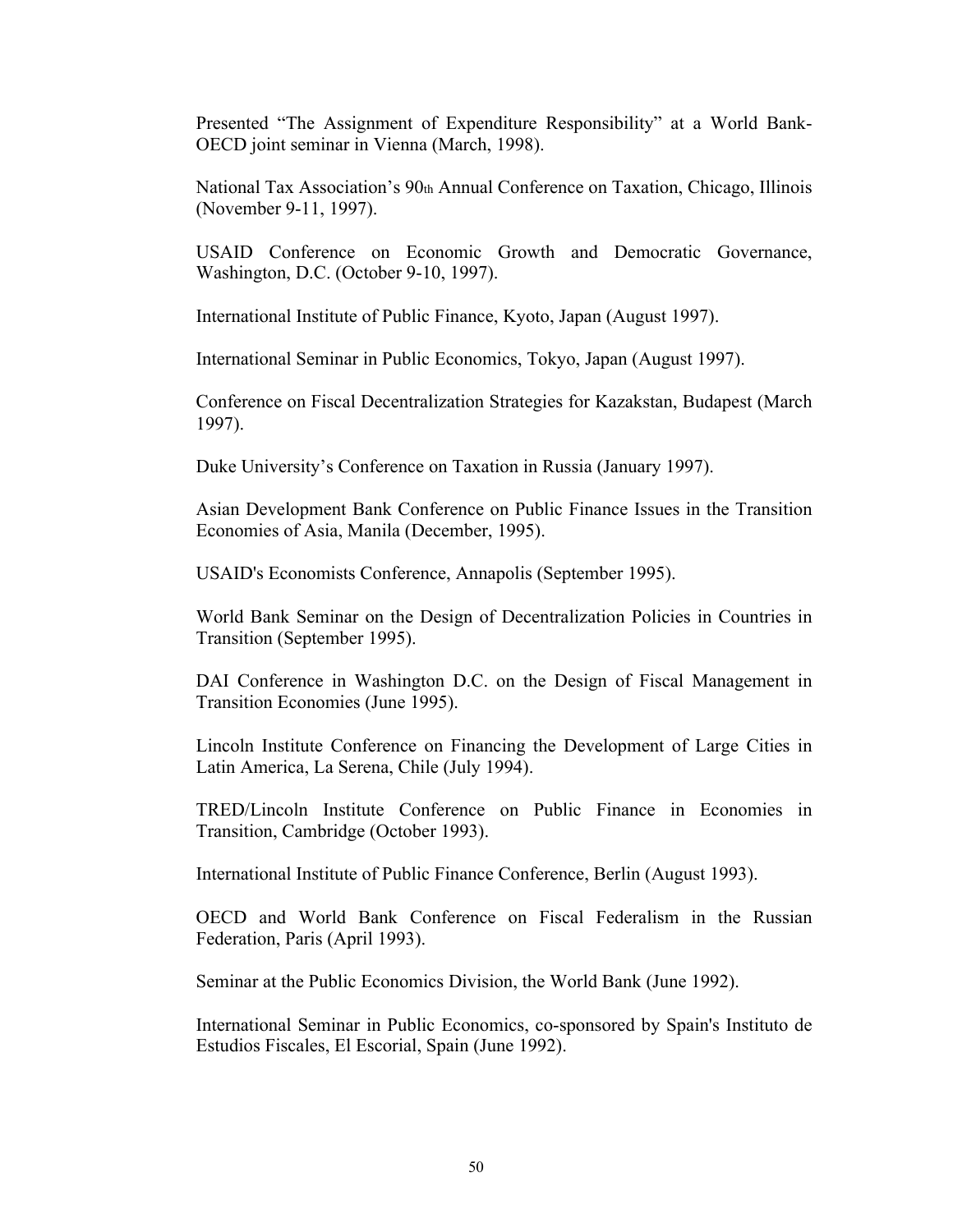Baltic Conference on Municipal Privatization, Pärnu, Estonia (November 1991). Organized by The U.S.-Baltic Foundation.

TRED/Lincoln Institute of Land Policy Conference on Financing Local Governments, Cambridge, Massachusetts (October 1991).

Conference on Tax Administration in CIAT Countries in Segovia, Spain, (June 1991). Organized by the IMF and the Institute of Fiscal Studies, Spain.

Urban Institute Conference on Big City Governance and Fiscal Choices, Los Angeles, California (June 1990).

#### **Professional Organizations:**

American Economic Association National Tax Association International Institute of Public Finance Southern Economic Association GEN, University of Vigo, Spain

# **Reports and Selected Advisory Consulting Appointments:**

South Africa, the World Bank, comprehensive performance review of the decentralization system over the last two decades and proposals for reform, 2020- 2021.

Croatia, the World Bank, comprehensive performance review of the decentralization system over the last two decades and proposals for reform, 2020- 2021.

World Bank, wrote a comprehensive report on "adapting fiscal decentralization design to combat climate change," as blueprint manual for operations and project design in the institution, 2020-21.

Mexico, the Inter-American Development Bank, wrote a report on the impact of capital transfers on regional convergence in Mexico and a blueprint concept framework for the reform of capital transfers. 2020-21.

Kyrgyz Republic, the World Bank, led a team of researchers analyzing the structure and limitation of the current system of intergovernmental equalization grants and options for their reform. 2020-21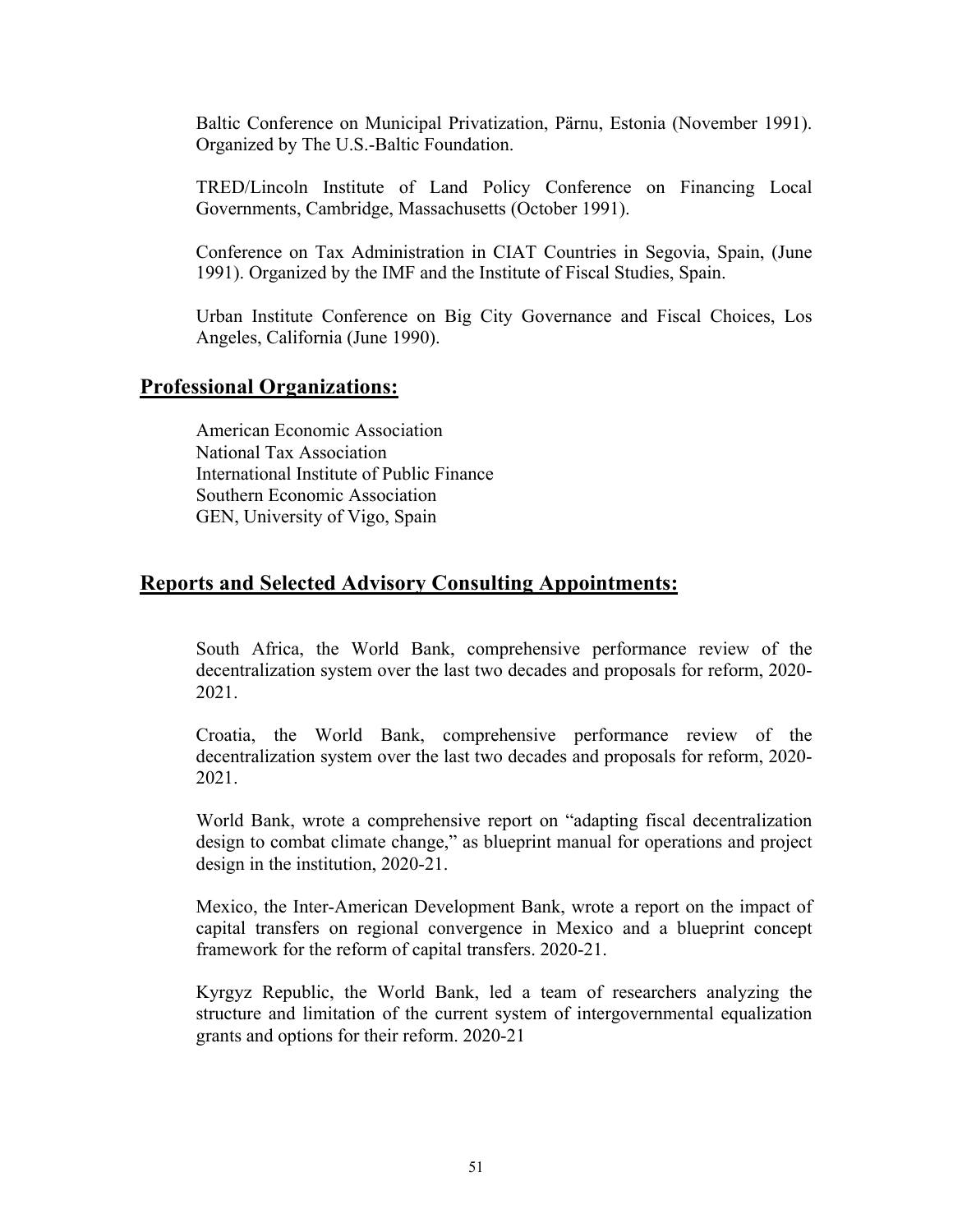Mexico, the World Bank, contributed to the design of a comprehensive reform plan for the fiscal relations between the federal and state governments in Mexico, 20-21.

Romania, the World Bank, contributed to the diagnostic of the system of intergovernmental transfers in the country and to the design of a comprehensive reform project., 2020.

Bulgaria, the World Bank, contributed to the diagnostic of the system of intergovernmental transfers in the country and to the design of a comprehensive reform project., 2020.

Brazil, the World Bank, coauthored a policy note on federal government financial assistance to subnational governments in times of fiscal crisis: principles, international practices and lessons for Brazil, 2020.

Peru, the World Bank, ongoing advice to the Ministry of Finance on the reform of the system of intergovernmental transfers to the local and regional governments. 2019-20.

Brazil, the World Bank, ongoing advice to the Federal Government on the integral reform of the system of intergovernmental transfers to the states governments. 2019-20.

Paraguay, the Inter-American Development Bank, advised the Ministry of Finance on the reform of the system of intergovernmental relations; 2019-20.

Chile, the World Bank, advised the Government of Chile on the creation of regional governments, as an intermediate level between the central governments and municipalities; 2019-20.

Lincoln Institute of Land Policy, Cambridge, Massachusetts. Wrote a comprehensive evaluation report for the Latin America and Caribbean Program. 2019.

Poland, the World Bank, participated in discussions and wrote a comprehensive report on the reform of equalization grants and other aspects of intergovernmental finance in Poland. 2018-19.

Argentina, the World Bank. Headed a team for the review and reforms of the system of revenues sharing between the federal and provincial governments in Argentina, 2018-19.

India, the World Bank, advised India's XV Finance Commission on reforming the system of block grants and fiscal rule in India.2018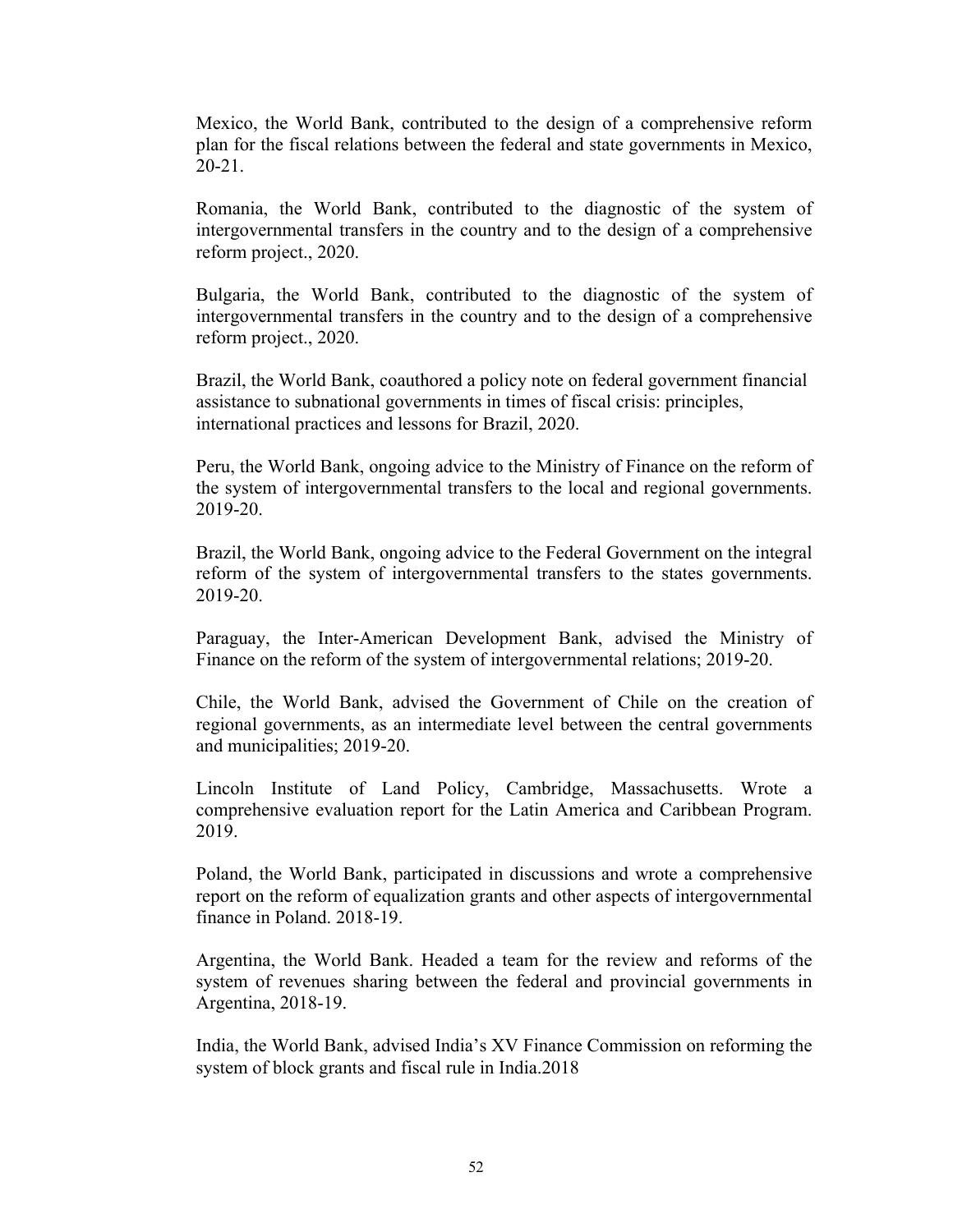Uruguay, the Inter-American Development Bank, advised the Ministry of Finance on the reform of the transfer system in Uruguay. 2018

Macedonia, the World Bank. Public Expenditure Review team. Wrote the chapter on the assessment and potential reforms of the system of intergovernmental fiscal relations in Macedonia. November 2017 to June 2018.

Argentina, the World Bank. Headed a team on the Diagnostic and Options for Reform of the System of Intergovernmental Transfers in the Province of Buenos Aires, February to December, 2017.

Indonesia, the Asian Development Bank, Directed the Subnational Tax Policy and Tax Administration Project in collaboration with the LPEM, University of Indonesia, Jakarta, from January 2017 to February 2018.

Indonesia, the World Bank, Reexamination of the Intergovernmental System of Transfers, January to June, 2017.

Brazil, Inter-American Development Bank, wrote a report on Metropolitan Finance Reform in Brazil, September to December 2016.

Peru, International Finance Corporation- the World Bank Impact Assessment Report of IFC's MRI and MIM Interventions in Perú, with A. Chong, January-December 2016.

Vietnam, World Bank, Budget Policy Reform Technical Assistance Mission to the Ministry of Finance, May 2016.

Peru, World Bank, Intergovernmental Fiscal Reform Assistance Mission to the Ministry of Finance, March 2016.

Bosnia-Hercegovina, International Monetary Fund, Tax Policy Technical Assistance Mission to the Ministry of Finance, February 2016.

Cyprus, International Monetary Fund, Fiscal Architecture of a post-settlement Cyprus Technical Assistance Mission, February 2016

Peru, International Monetary Fund, Tax Policy Technical Assistance Mission to the Ministry of Finance, December 2015.

Vietnam, the World Bank. Fiscal Implications of Reforming Vietnam's Household Registration (*Ho Khau*) System. 2015

Tulane University, consultant and referee for the project "The Impact of Fiscal Policy on Inequality and Poverty in Low-Income Countries." Bill and Melinda Gates Foundation Grant. 2015.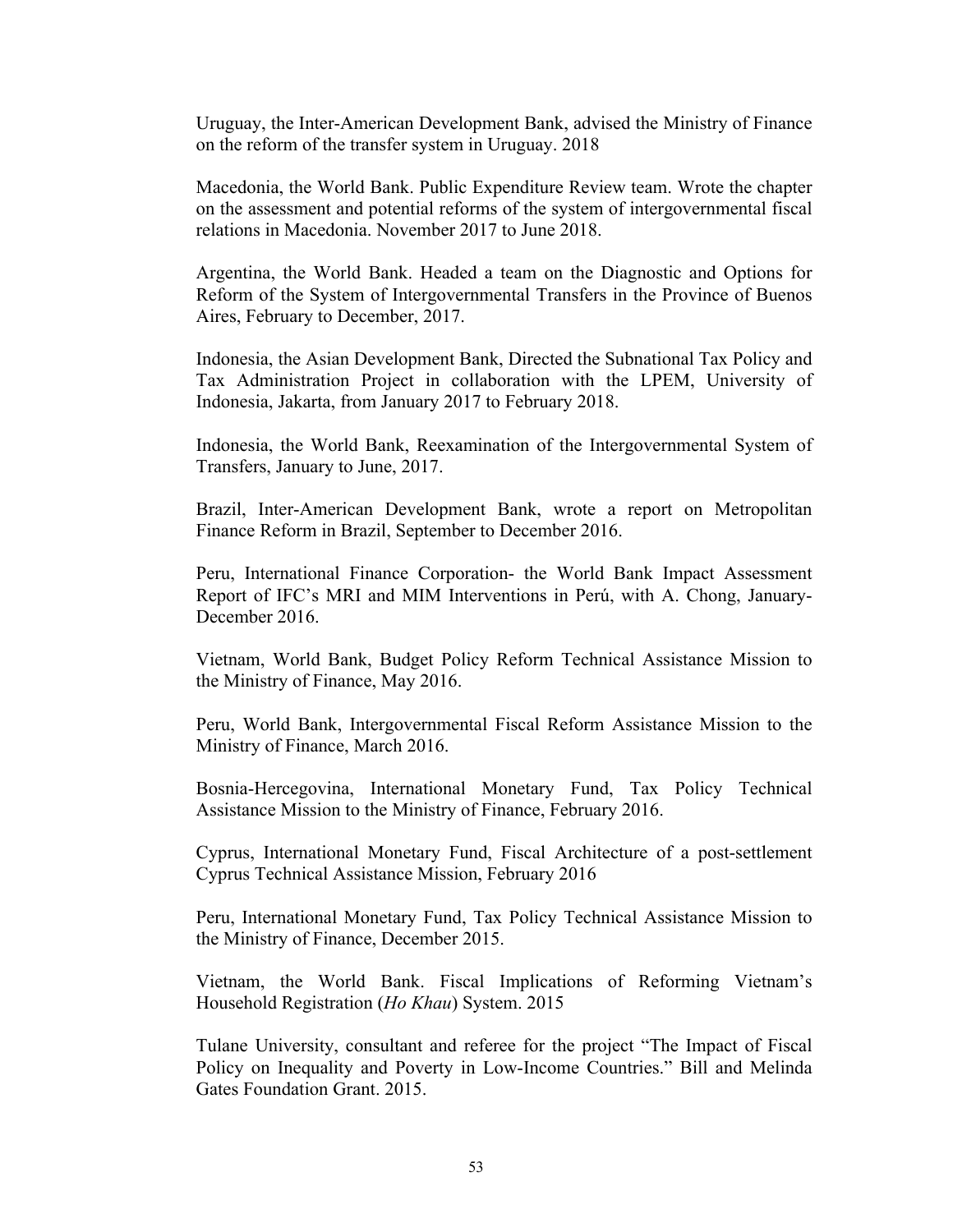Inter-American Development Bank, wrote a methodological guide for undertaking country studies on equalization transfers in Latin America, 2015.

Colombia, the World Bank; wrote a report on the reforms and modernization of the local tax on commercial and industrial activities. 2015.

Dominican Republic, Inter-American Development Bank. The Reform and Modernization of the Municipal System, 2015-16.

Peru, the World Bank. The Fiscal dimensions of developing cities for sustainable and equitable growth, 2015 -16.

Cambodia, Asian Development Bank, directing a multiyear project on facilitating the reform and modernization of the system of intergovernmental fiscal relations in the country, 2014-16.

Palestine, the World Bank, coordinated a report on the reforms of intergovernmental fiscal relations in the West Bank and Gaza under the Palestinian Authority, 2014-15.

Nepal, UNDP and Government of Nepal, coordinated a report of functional expenditure assignments for the transitions to a Federal Constitution in Nepal, January-August, 2014.

Vietnam, The World Bank, contributed chapter on revenue sources and the system of transfers for the report *Making The Whole Greater Than The Sum Of The Parts: A Review Of Fiscal Decentralization In Vietnam, Hanoi, November* 2014.

Moldova, the World Bank. Coauthored a report of intergovernmental fiscal relations reform options for the country. November 2013–2014

Republic of Georgia, the World Bank. Coauthored a report of intergovernmental fiscal relations reform options for the country. February –November, 2013

China, the Asian Development Bank. Coauthored a flagship report on intergovernmental reform in China. April July, 2013.

Vietnam, the World Bank. Coauthored a comprehensive review of the systems of intergovernmental fiscal relations in Vietnam, April-June 2013.

Lao PDR, the World Bank. Advised the Lao Government on the reform of the Local Administration Law, Vientiane, March 2013.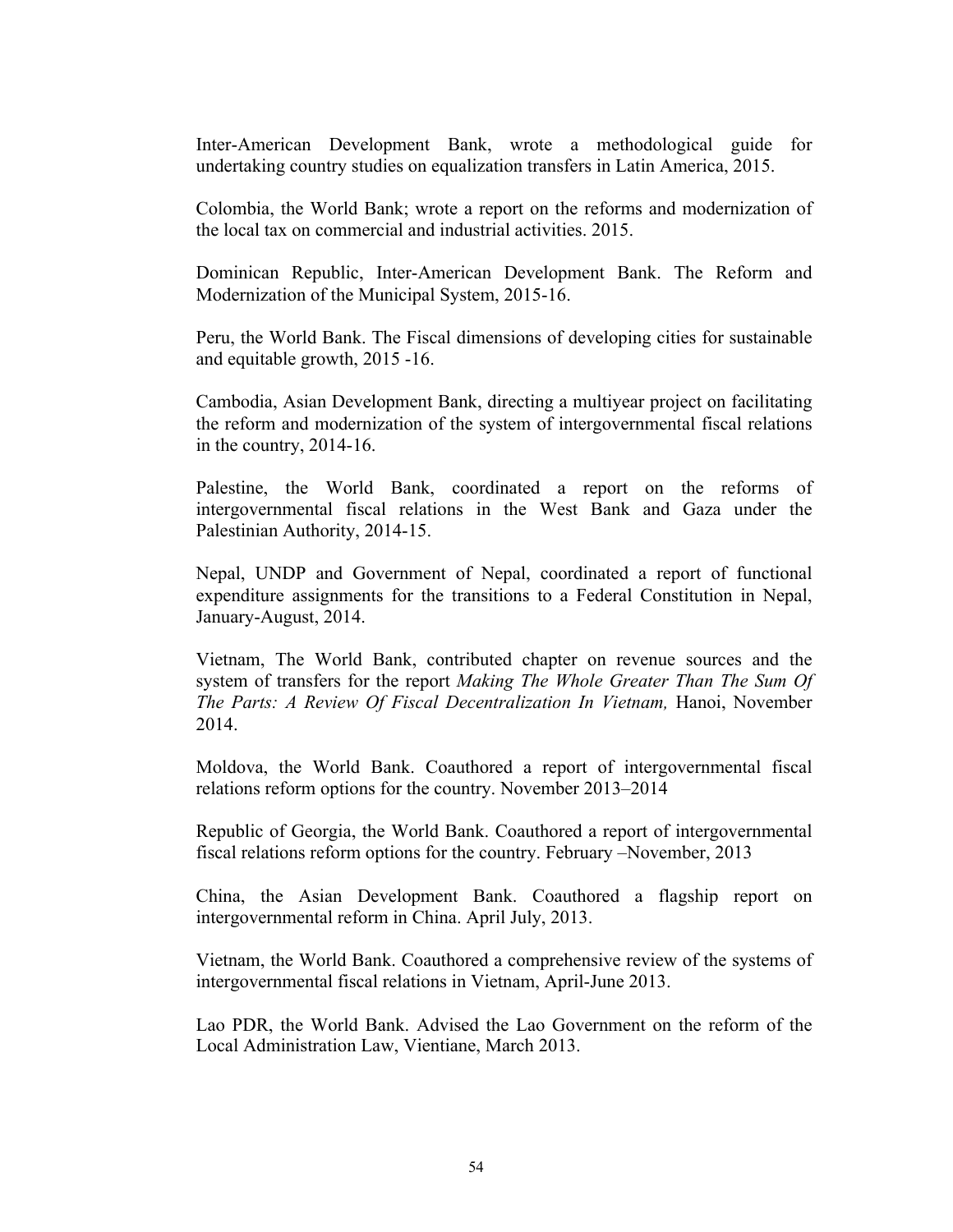Philippines, Asian Development Bank, Assessment of the Intergovernmental Finance System in the Philippines. Manila, July 2012.

Belarus, the World Bank, Public Expenditure Review; coauthored a chapter on fiscal decentralization reform. June-August, 2012.

Macedonia, United Nations Development Program, directed a project on "Fiscal Decentralization for Local Development." Skopje 2012.

Vietnam, the World Bank, TA Mission on Budget System and Fiscal Decentralization. May 2012.

Cambodia, Asian Development Bank, conducted a study on "Tax and non-Tax Revenue Sources for Sub-National Administration in Cambodia," August 2011.

Philippines, Asian Development Bank, conducted a study on "Designing the Fiscal Equity and Expenditure Performance Funds for the Philippines," April 2011.

Asian Development Bank, Manila, wrote three policy notes on "Impact and Outcomes from the Global Experience with Fiscal decentralization," "Perspectives on Fiscal decentralization in Asia" and "A Tax Policy Perspective in Asia' November 2010.

Panama, Inter-American Development Bank, wrote a report with Juan Luis Gomez on the "Challenges of Decentralization in Panama 2009-2010

El Salvador, the World Bank, conducted a review of the current system of intergovernmental fiscal relations and the feasibility of implementing fiscal stimulus conditional grants, December 2009.

Laos, the World Bank, conducted an evaluation of the recent decentralization reform in the country, 2009

Saudi Arabia: led a study for the design of a system of capital transfers in the Kingdome of Saudi Arabia, funded by the World Bank, 2008-2009.

Peru: led a team of researchers in the completion of four technical reports for the Ministry of Finance on expenditures assignments, equalization and capital transfers, revenue mobilization and borrowing for the comprehensive reform of Peru's system of intergovernmental fiscal relations, sponsored by CAF (Confederación Andina de Fomento), 2008-2009.

Macedonia, directed a study of Macedonia's system of intergovernmental transfers under contract for the UNDP/Macedonia, 2008-09.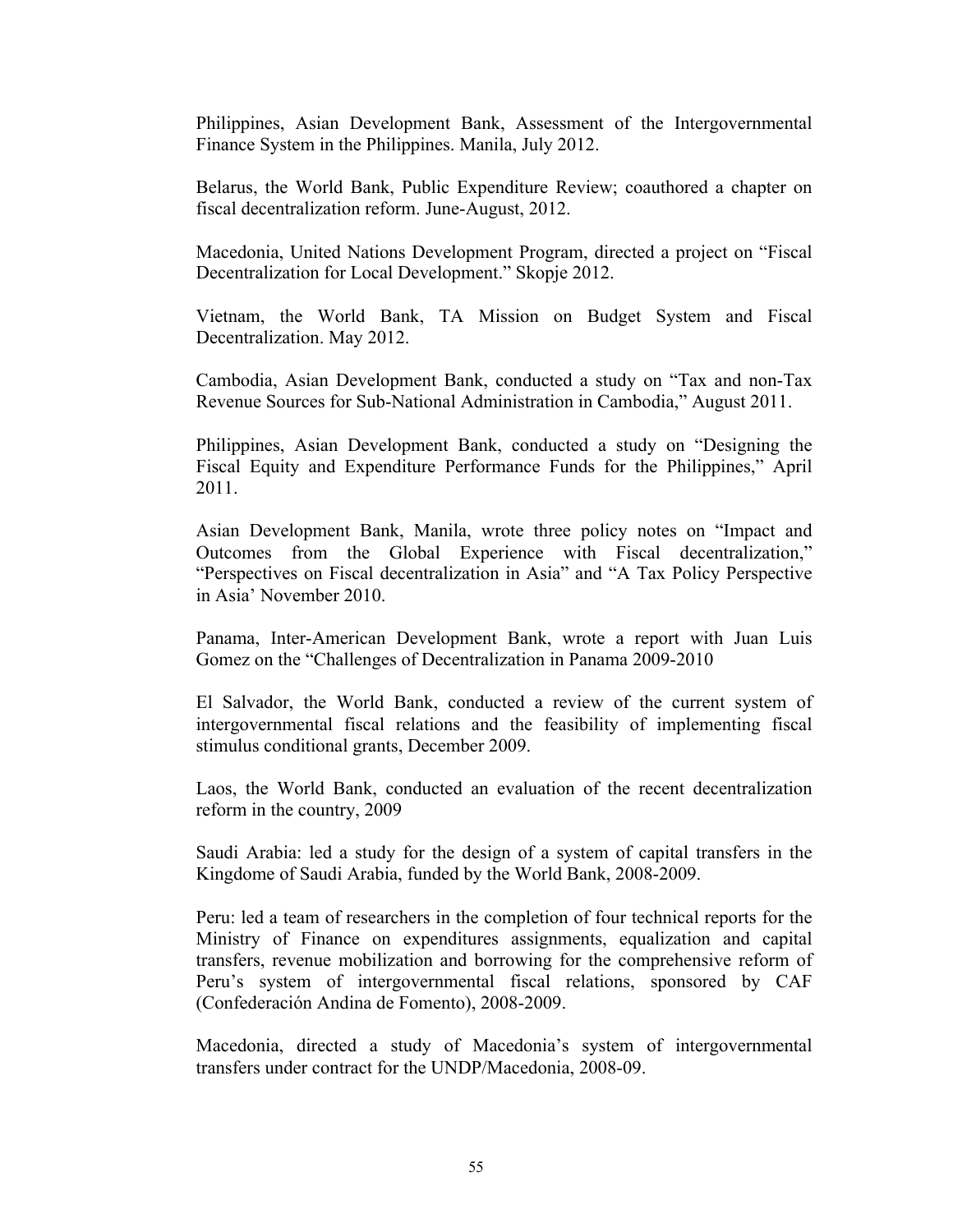Indonesia: led study of causes and effects of sub-national government fragmentation in Indonesia for the Ministry of Home Affairs, funded by the Asian Development Bank, 2008.

South Africa: led study for the reform of the provincial equalization grant system of South Africa, funded by the Fiscal and Financial Commission and the Ministry of Finance of South Africa, 2008.

Turkey: led study for Turkey's excise tax reform strategy for discussions for accession with the European Union funded by UND and Turkey's Ministry of Finance, February-April 2008

Colombia: led a mission of CAF (Confederación Andina de Fomento) to design a technical assistance plan for decentralization reform in Colombia, November 2007

Peru: led a mission of CAF (Confederación Andina de Fomento) to design a technical assistance plan for decentralization reform in Peru, November 2007

Macedonia, directed a review of Macedonia's fiscal decentralization system under contract for the UNDP/Macedonia. 2007

Turkey: Led study tour of Pakistan's Federal Board of Revenue authorities to Turkey, September 2007.

China: wrote a report on the reform of the assignment of expenditure functions in China, the World Bank, 2007.

Pakistan: the World Banks and Central Board of Revenue and Ministry of Finance, Islamabad. Directed the Tax Policy Overview project. 2007-08

Belarus: wrote a policy note for the Government assessing the strengths and weaknesses of the current system of intergovernmental finance. The World Bank. 2007.

China: the World Bank. Directed a team of Chinese experts in the writing of several reports on education, health and welfare decentralization policies in China. 2006

Pakistan: traveled to Islamabad and wrote a report for the Central board of Revenue and the Ministry of Finance assessing the overall performance and need for reform of Pakistan's tax system, funded by the World Bank. 2006

Romania: USAID. I worked with the Ministry of Finance and the Ministry of Interior and administration on a report for updating Romania's equalization grant formula.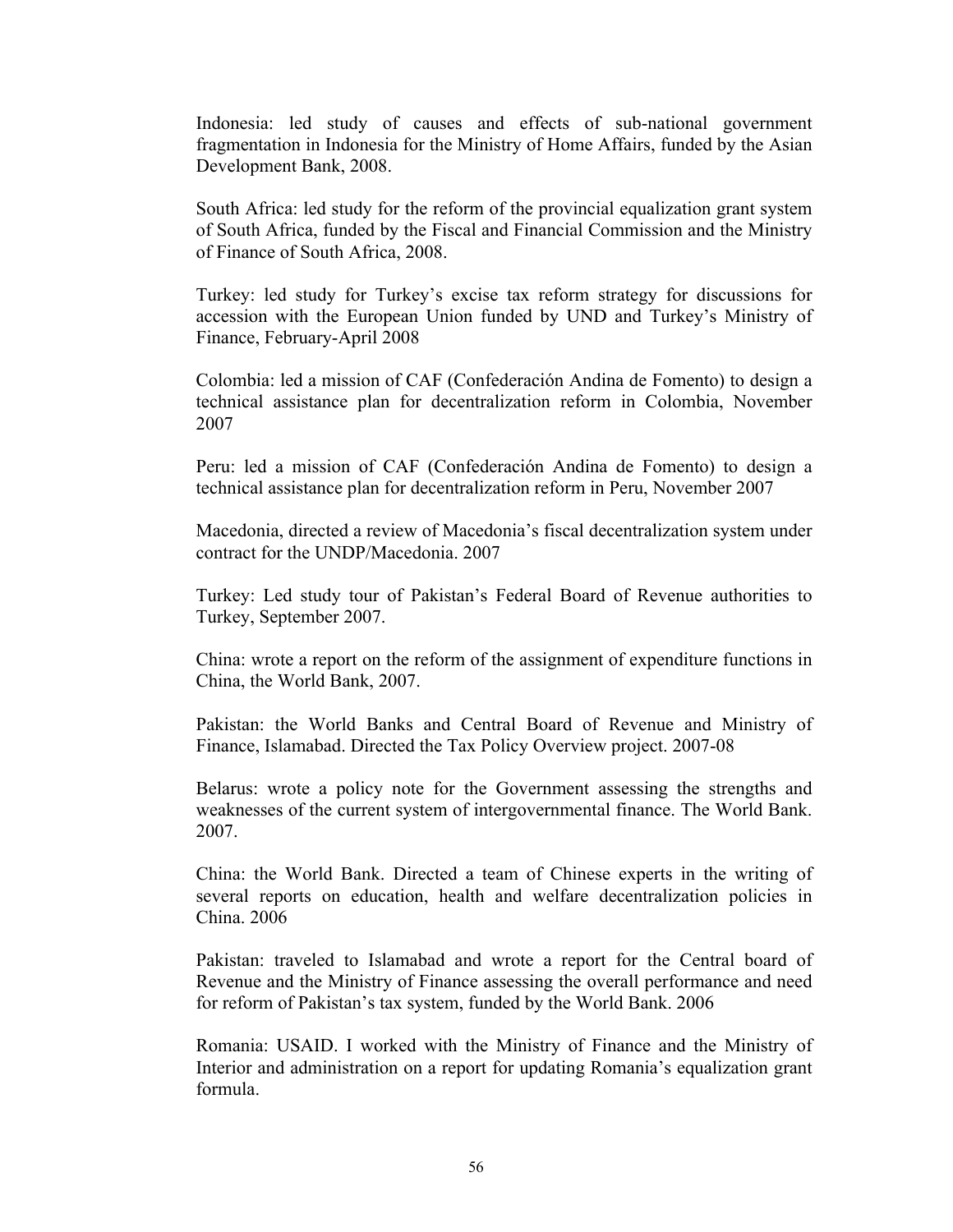Indonesia. Asian Development Bank. Worked on the development and implementation of several projects on the strengthening and evaluation of fiscal reform in Indonesia. 2005-07

Lao PDR, funded by the European Union and the World Bank traveled to Lao in repeated missions advising the Government on issues relating to the centralization of tax administration and customs and the formulation of a decentralization strategy. 2006-2007.

Nicaragua, UNDP. Worked on a project with the Government of Nicaragua for the reform of the system of equalization grants, 2005-06

India: wrote a report on *An Assessment of the Fiscal Condition of the States and their Relations with the Union Government*, for the Ministry of Finance, New Delhi and USAID and presented the results in a Ministry of Finance workshop (with R. Bahl and M. Rider), 2005

Directed and participated in five-country study on fiscal decentralization reforms in five transition countries (Macedonia, Serbia and Montenegro, Croatia, Armenia, and Georgia), UNDP/Bratislava Resource Center (BRC) (February-March 2005).

Laos, World Bank Public Expenditure Review, funded by the European Union, November, 2005, wrote a report on the reform strategy for the decentralization of revenues and expenditures and the centralization of tax administration.

Romania, Ministry of Finance of Romania, wrote a report setting a reform agenda for fiscal decentralization in Romania, December, 2005

Vietnam, United Nations Development Program (UNDP), provided advice to the Ministry of Finance of Vietnam on the reform of expenditure norms and the development for a comprehensive reform blueprint in intergovernmental fiscal relations (November 2004-March 2005)

Bolivia, World Bank, provided several background reports and presented a Methodology for the Design of Intergovernmental Transfers, September, 2005.

Tanzania, Ministry of Finance and DANIDA, wrote a report on Local Revenue Mobilization (November 2004-June 2005)

Equatorial Guinea, World Bank, Public Expenditure Review Appraisal. Discussed with the Government the possibility of a Public Expenditure Review and wrote an exploratory report (November, 2004)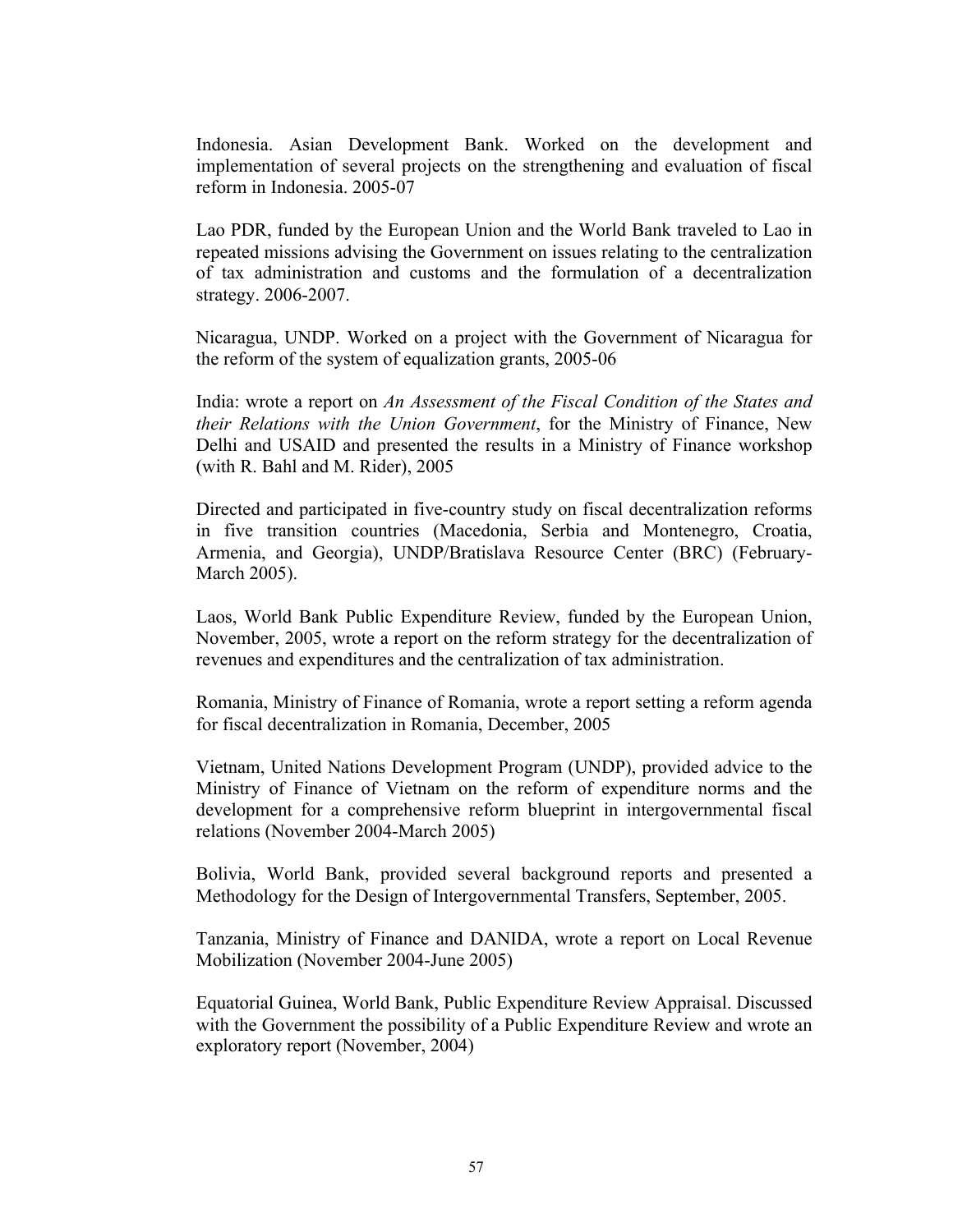Republic of Georgia, Tbilisi. Government of Georgia, Municipal Development Fund. Developed a proposal for an equalization grant system in Georgia and coauthored draft Law on Local Budgets. (August-October, 2004)

Vietnam, World Bank, Public Expenditure Review. Contribute a chapter on reforming the system of intergovernmental fiscal relations. (April-June, 2004).

Indonesia, USAID. Wrote a report with Jamie Boex and Gabe Ferrazi on how to link the law assigning functional responsibilities in Indonesia with the law structuring transfers and revenue assignment. A second report took an overview of the state of the decentralization process in Indonesia (June 2003).

Mexico, World Bank. Housing and Local Development. Traveled to Mexico and contributed several reports on subnational financing strategies. (January-February 2003).

Washington, D.C., World Bank. Presenter for the Latin American and Caribbean Region Public Sector Training. (January 2003).

Vietnam, World Bank. Traveled to Hanoi and several provinces to assess the Central Government on possible fiscal decentralization strategies and evaluated current fiscal policies in the country (November 2002).

El Salvador, World Bank. Traveled to El Salvador and wrote report on the strategy for decentralization. (September 2002).

Indonesia, World Bank. Advised Ministry of Finance officials on a variety of fiscal management and decentralization issues. (August 2002).

Ukraine, World Bank. Traveled to Ukraine and reviewed new system of grants. (June-July 2002).

Mexico, Tax Reform and Fiscal Adjustment Loan. Traveled to Mexico and contributed to the review and analysis of proposed reforms of the corporate and personal income tax. Wrote report on the efficiency effects of CIT reform. (November 2001 and March 2002).

China, the World Bank. Traveled to Beijing and Gansu as a member of a public expenditure review at the provincial level in China; wrote and presented a series of reports on intergovernmental finance issues as inputs to review report. Wrote chapter on expenditure review and policy note with Christine Wong.(December 2000-November 2001).

Moldova, the World Bank. Traveled to Chisinau to review current reforms in intergovernmental fiscal relations and wrote a co-authored report on analysis and options for reform (September 2001).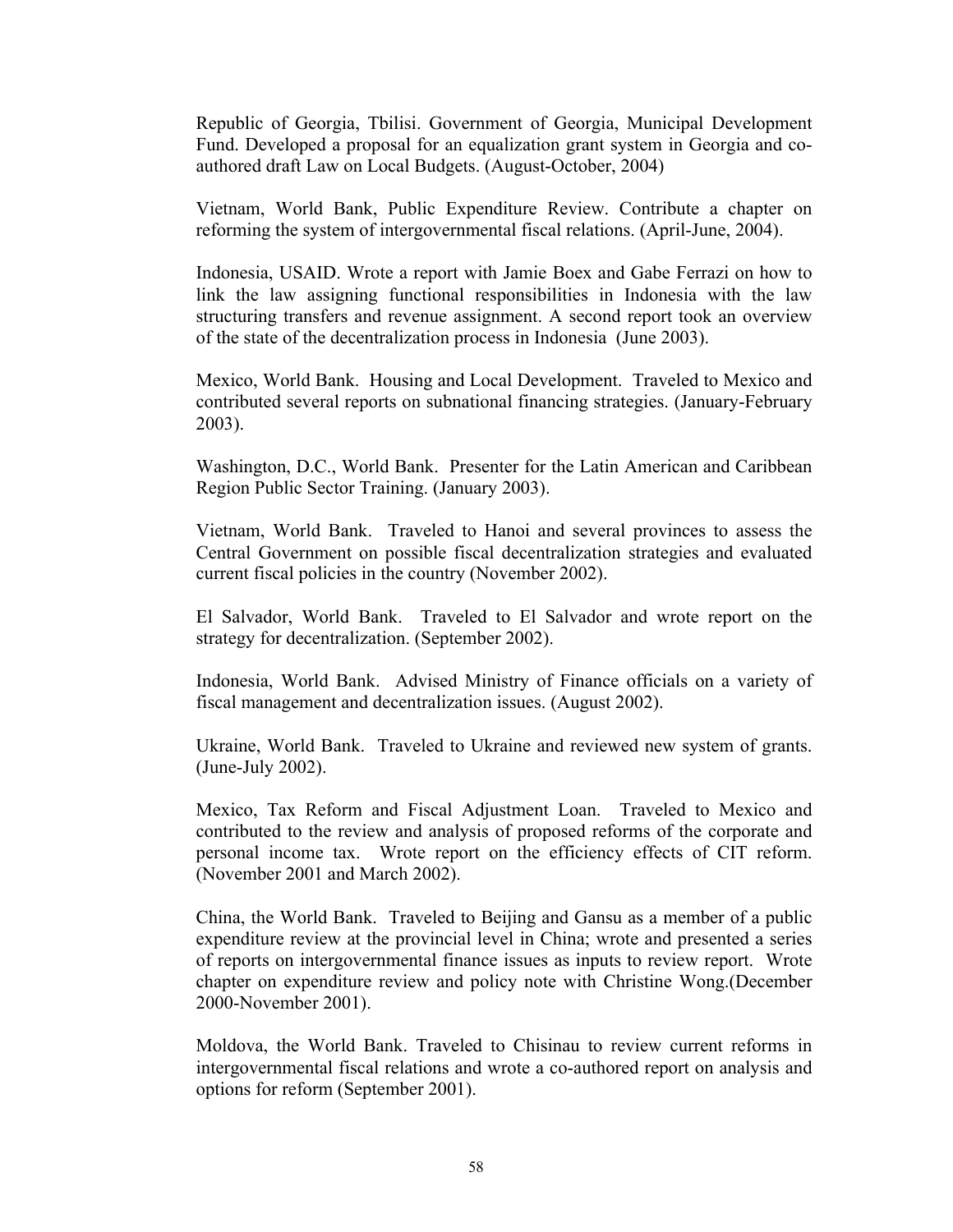Indonesia, the World Bank. Analyzed the equalization grant system and proposed several reforms (February 2001 and January 2002).

Indonesia, USAID/IRIS, University of Maryland. Traveled to Jakarta to advise government officials on intergovernmental fiscal relations issues. Wrote a series of notes on several issues, including the design of an equalization transfer system (October 2000 and February 2001).

Czech Republic, the World Bank. Traveled to Prague as a member of a public expenditure review mission and co-authored a report on intergovernmental fiscal reform in the Czech Republic (November 2000).

Ecuador, InterAmerican Development Bank. Wrote a report evaluating the current reform efforts in intergovernmental fiscal relations and commented on several draft laws (July-September 2000).

Mexico, World Bank. Traveled to Mexico and wrote two reports on tax reform in Mexico. The first was an evaluation of the efficiency equity and revenue performance of the current tax system. The second report was an evaluation of Mexico's tax policies in the context of NAFTA (March-June 2000).

Ukraine, World Bank. Traveled to Kiev, provided comments on the new draft Budget Code and made several presentations on the budget process and intergovernmental reform to government officials (June 2000).

Served on an advisory panel for World Bank work on intergovernmental fiscal relations in Russia (1998-99)

Kazakhstan, traveled to Astana, for the World Bank and wrote a report on Fiscal Decentralization in Kazakhstan: Recent Developments and Agenda for Reform and a recent report on budget institution and process as background papers for the Bank's Public Expenditure Review of Kazakhstan of 1999 (July-December 1999).

Latvia, traveled to Riga and wrote a report for the World Bank on equalization transfer reform in Latvia (September 1999).

Ukraine, World Bank. Gave comments on draft report on intergovernmental fiscal relations (June 1999).

Moldova, World Bank. Gave comments on the draft Budget System Law (May 1999).

Presented at the World Bank Planning Session for Decentralization Issues in the ECA. Presentation was on the Challenges of Decentralization that are specific to ECA countries (April 1, 1999).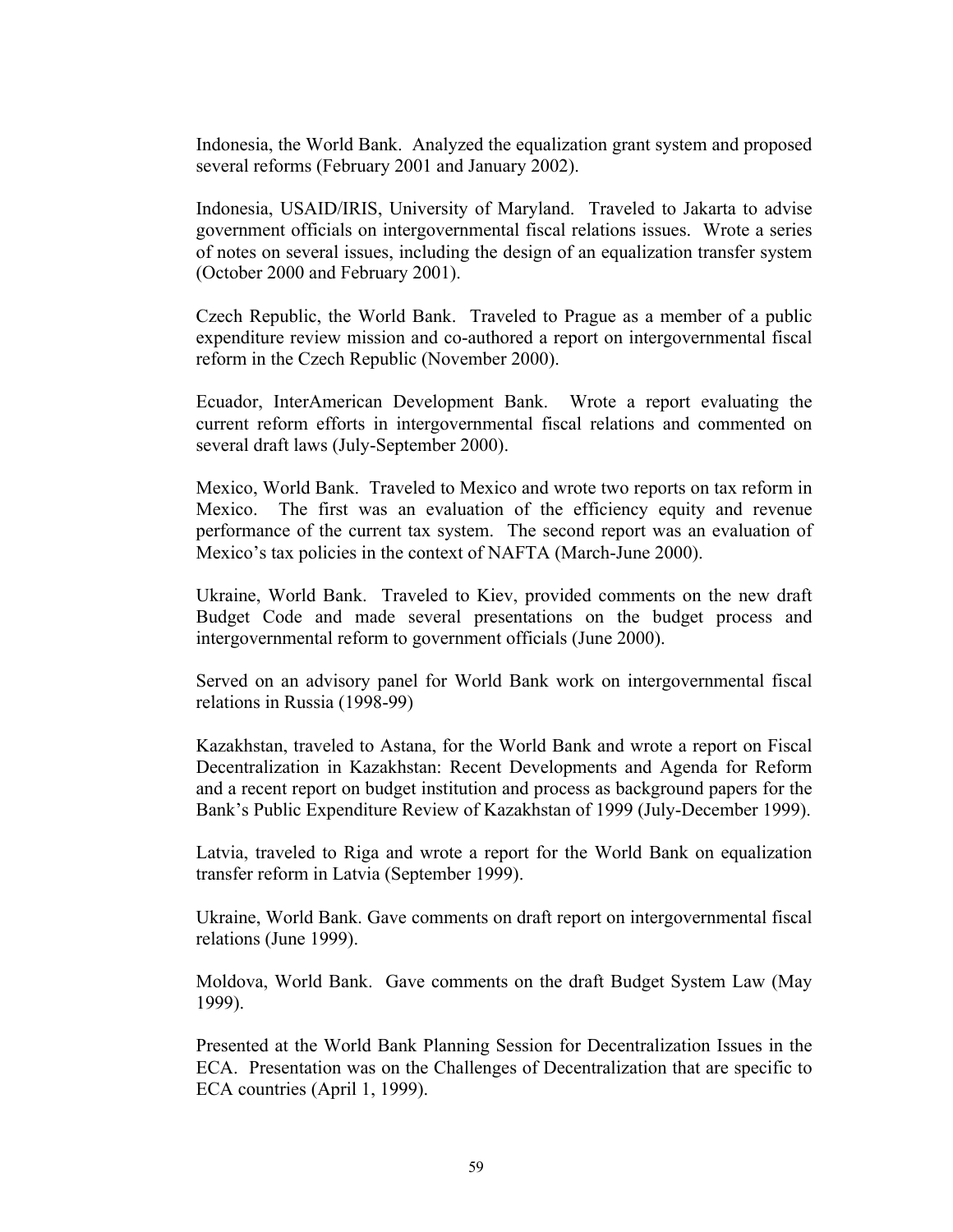Mexico, traveled to Mexico on a World Bank Mission concerned with reforming Intergovernmental Fiscal Relations. Co-authored a paper on expenditure assignment issues in fiscal federalism in Mexico (January and March 1999).

Sri Lanka, traveled to Columbo to prepare a work plan to provide technical assistance to the Department of Treasury involving the development of capabilities of the Department of Fiscal Policy and Economic Affairs in the Ministry of Finance and Planning, and the Departments of Inland Revenue and Customs to conduct tax policy analysis (February 1999).

Jordan, World Bank Appraisal Educational Sector Mission to Jordan (December 1998). Wrote a report on the economic feasibility of the 10-year education reform in, "Jordan Human Resources Development Sector Investment Loan Aide Memoir of the World Bank Appraisal Mission." Also served as economic consultant to the mission team.

Poland, traveled to Warsaw on a World Bank mission to provide assistance with fiscal issues concerning the accession to the European Union (December 1998).

Russia, wrote a report in response to a request from the Federation Council with Jameson Boex. "A Methodology For Implementing Transfers For Depressed Regions In The Russian Federation" (March 1, 1998).

Russia, wrote a report in response to a request from the Ministry of Finance of the Russian Federation with Jameson Boex. "A Brief Note on Making Misreporting Adjustments for National Income and Product Accounts" (February 1998).

Ukraine, World Bank, member of the mission team. Wrote a report, "An Update on Fiscal Decentralization in Ukraine and Agenda for Reform" (January 1998).

Wrote a report at the request of the Ministry of Finance of Ukraine. "Should Ukraine Continue To Use Budgetary Norms For Subnational Governments" (December 1997).

Wrote a report on the request of the Ministry of Finance of the Russian Federation. "Determinants of Foreign Direct Investment: Analysis and Applications for the Russian Federation."

Wrote a report on the request of the Budget Department of the Ministry of Finance of the Russian Federation under the sponsorship of the World Bank. "Multi-year Budgeting: A Review of International Practices and Their Potential Application to the Russian Federation."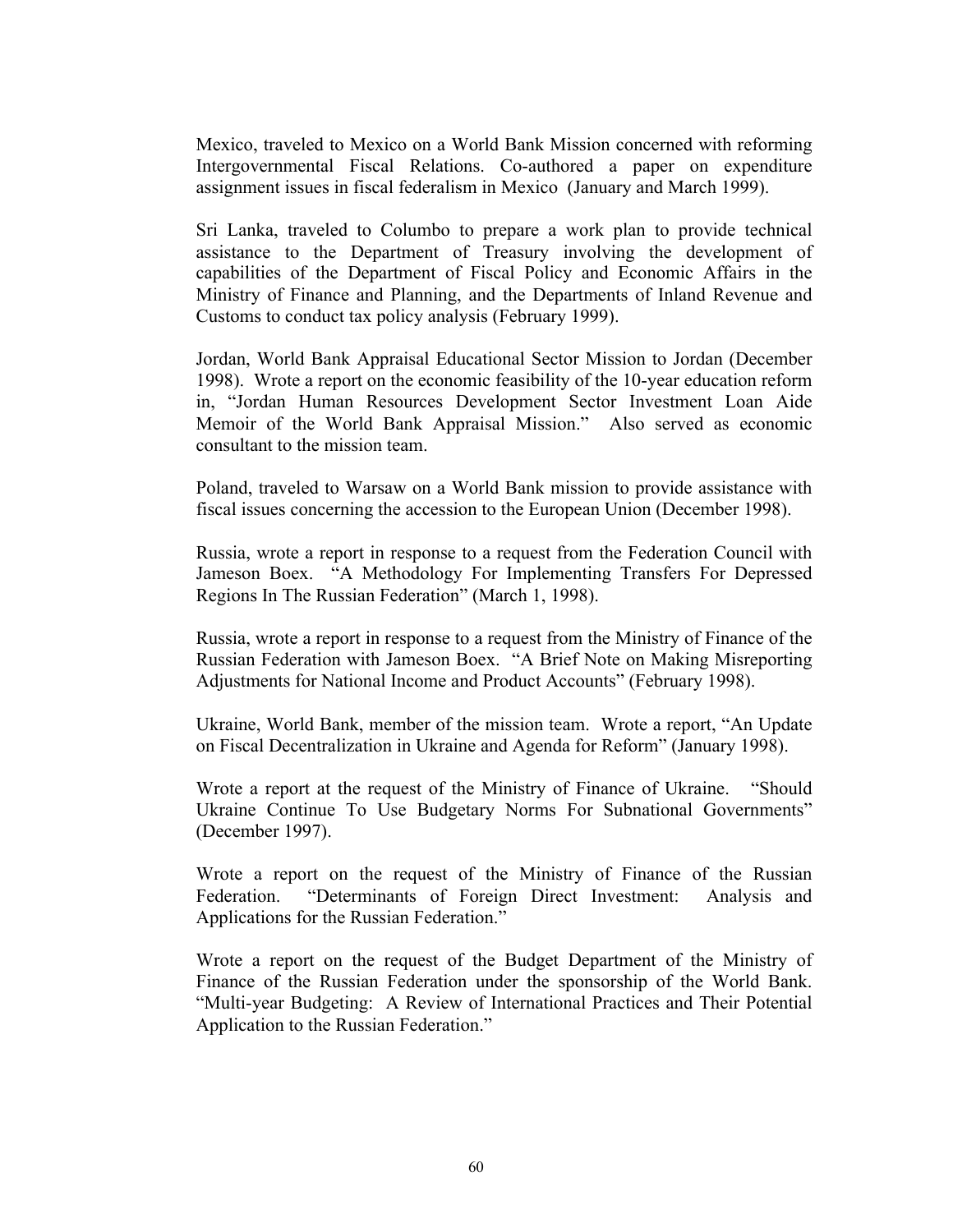Lithuania/World Bank (July 1997), member of a mission to write "policy notes" on contemporary economic issues in Lithuania. Wrote a chapter on fiscal decentralization and management issues.

Latin America, Public Expenditure Review/World Bank. Wrote an evaluation of public expenditures reviews in Latin America for the World Bank (May-July 1997). Contributed to a World Bank Study on how effective Public Expenditure Reviews are. I wrote, "Evaluation of Public Expenditure Reviews in LAC Honduras, Peru, Trinidad and Tobago."

Wrote a report in response to a request from the Ministry of Finance of the Russian Federation with Jameson Boex. "An Analysis of Alternative Measures of Fiscal Capacity for Regions of the Russian Federation." (June 1997).

Wrote a report in response to a request from the Ministry of Finance of the Russian Federation with Jameson Boex. "A Methodological Note on the Reform of Equalization Transfers in the Russian Federation." (June 1997).

Wrote a report and developed a model for the Ministry of Finance of Ukraine. "Ukraine Public Resources Management Loan Discussion Memorandum on Intergovernmental Finance Issues, Short-term Reforms, and Simulated Results." (June 1997).

Ukraine/World Bank (June 1997), member of the SAL preparatory mission. Wrote a report on fiscal decentralization issues and proposed a set of formuladriven transfers.

Bangladesh, World Bank Intergovernmental Fiscal Relations, 1996-97. I led a mission of five fiscal economists and co-edited and wrote several chapters of a World Bank report, "Bangladesh Municipal Finance Management Sector Study." (May 1997).

USAID - (DAI and HIID). Wrote a manual with W. Loehr and G. Guess for conducting sectoral studies on fiscal decentralization in developing and transition economies, "Fiscal Decentralization: A Methodology for Case Studies." (May 1997).

Russia/World Bank, January 1997, member of the SAL preparatory mission for Russia, advising on fiscal issues, wrote a report on the reform of equalization transfers in Russia and advised on general fiscal management issues.

Estonia, World Bank Public Expenditure and Financial Management, October 1996. I wrote a report on budget processes and economic policy formulation issues, "Estonia: Fiscal Management and the Budget Process." (January 1997).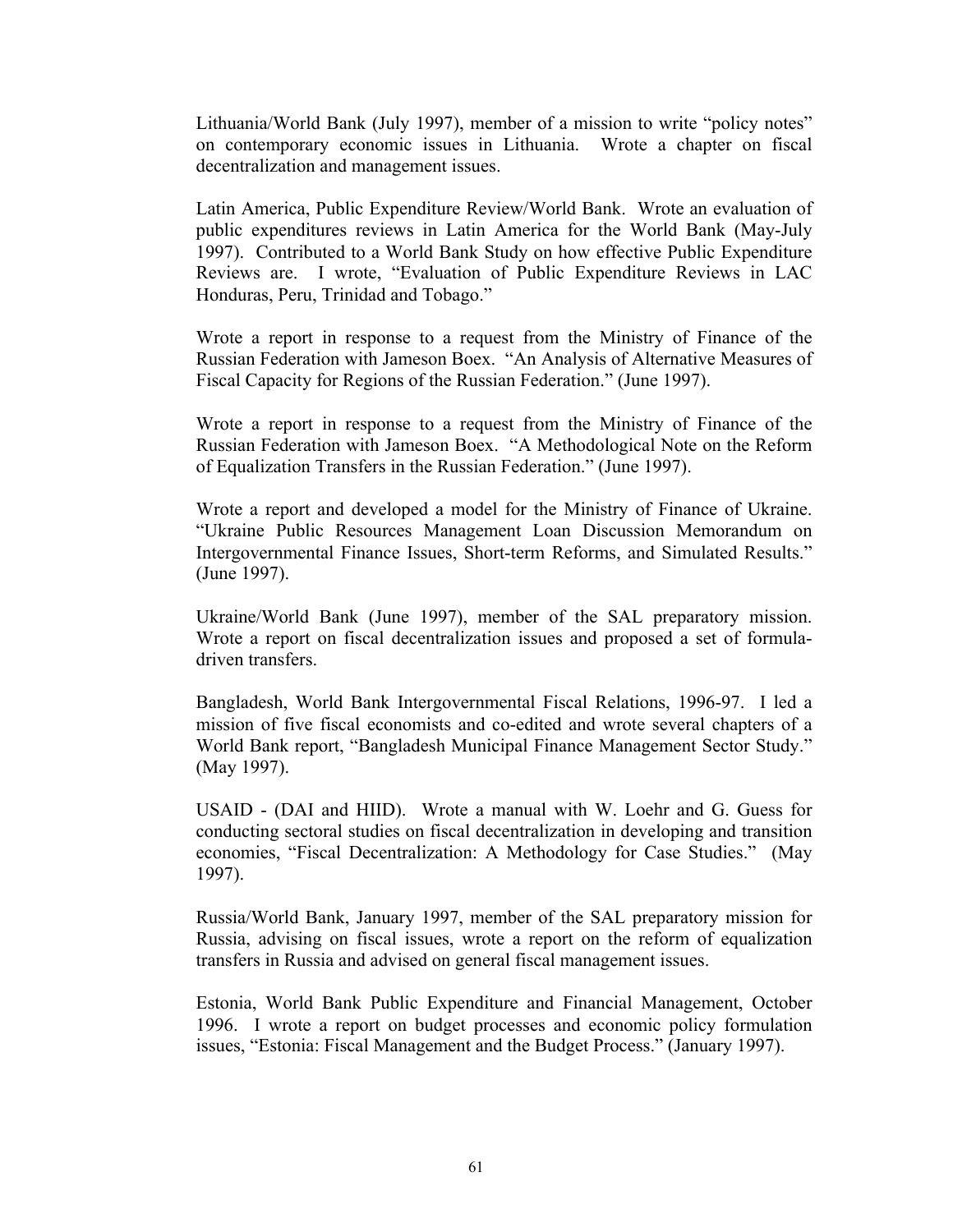Kazakstan/USAID Intergovernmental Fiscal Relations Project, 1996. I acted as an advisor at different stages of the project.

Director of the City of Moscow Fiscal Management Project under contract with the Research Triangle Institute and USAID, Washington (1994-1996).

Croatia, Ministry of Finance, 1996-97. I wrote a manual with Robert. McNab for tax revenue forecasting and produced a set of econometric forecasts, "Forecasting Revenue Collections for the Republic of Croatia: Preliminary Results and Methodology." (November 30, 1996).

Nicaragua/USAID, Intergovernmental Fiscal Relations (November 1996). Advised the Government on policy developments for intergovernmental issues and wrote a report on how to plan it, "Principios Para Una Estrategia de Descentralizacion Fiscal en Nicaragua, Borrador." The results were presented in a series of conferences in the Spring of 1997.

Croatia, World Bank appraisal mission for Public Sector Adjustment (July 1996).

Honduras/USAID tax reform project. I advised the Ministry of Finance and the Chief of the Economic Cabinet on tax reform issues in Honduras (July 1996).

Vietnam/Asian Development Bank mission on intergovernmental fiscal relations. I wrote a report on fiscal decentralization with C. McLure (April 1996).

Kyrgyzstan/World Bank Mission for Fiscal Management and Intergovernmental Finance Project. I built a matrix of policy reform conditions in fiscal management and government finance as part of a structural adjustment operation (March 1996).

Croatia/World Bank Mission for Public Sector Adjustment Loan, continuing the work under the Country Economics Memorandum. I built a matrix of policy reform measures in taxation, expenditure and budgeting, and designed terms of reference for technical assistance in these areas (January 1996).

World Bank, Russian Training Foundation Project. I wrote with Sally Wallace the terms of reference for training in public finance (taxation, budgeting and intergovernmental relations) for over 40,000 Russian officials at the federal and subnational levels (1994-1995).

Honduras/USAID Tax Reform. I advised the vice-prime minister, the Ministry of Finance, and the tax reform committee on general strategy issues for the reform of the tax system (December 1995).

World Bank Mission to Croatia on the Country Economics Memorandum, July 1995. I wrote the three background papers on fiscal issues (tax policy and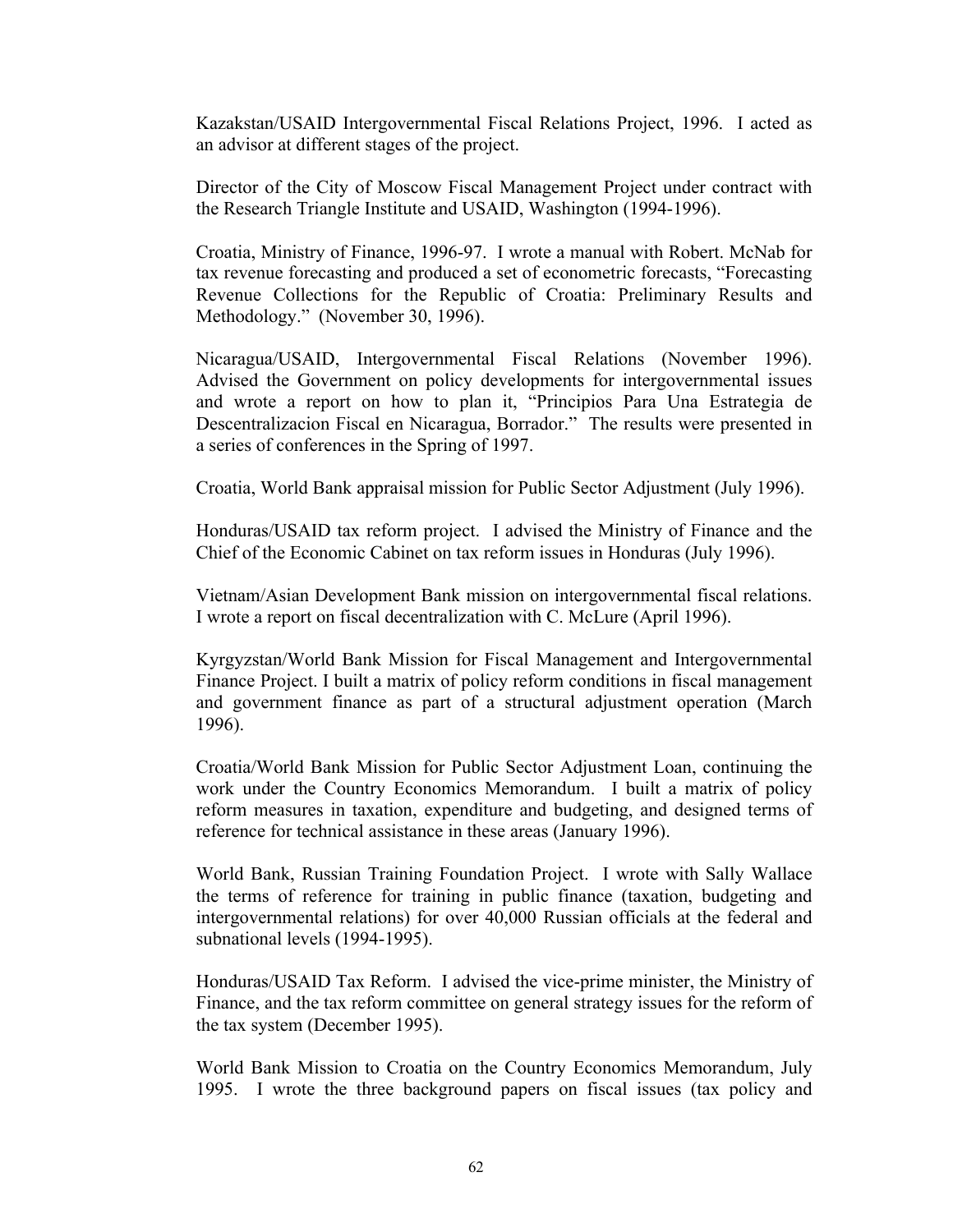administration, expenditure priorities, and budgeting and fiscal management) for the Memorandum. "Croatia: Budget Management and Institutions."(November 1995).

Joint World Bank and IMF Mission to Madagascar on Tax Policy and Tax Administration. I wrote a blueprint for reform of the VAT, excise taxes, and fiscal incentive system (September 1995).

Asian Development Bank Mission to Kazakhstan on Intergovernmental Fiscal Relations. I wrote two chapters on expenditure assignment, and fiscal management and budgeting issues (August 1995).

World Bank Fiscal Management in the Russian Federation. I wrote a report on budget compliance, audit and control in the Russian Federation (June 1995).

World Bank Mission to Russia, Fiscal Management. I wrote a comprehensive report on debt management issues and policies at the federal and subnational levels (October 1994 – June 1995).

World Bank, Fiscal Management and Budgeting in the Russian Federation. I prepared a comprehensive paper on Fiscal Management and the budgeting system, with inputs from a team of six people (December 1993 – June 1995).

World Bank Mission to Estonia on Intergovernmental Fiscal Relations. I wrote a report on vertical structure, expenditure and revenue assignments, and transfers and borrowing in Estonia with proposals for reform (May 1995).

World Bank Mission to Latvia. I wrote a report on the efficiency of expenditures, assignment of responsibilities and the reform of the transfer system (February 1995).

World Bank Mission to Madagascar, Comprehensive Fiscal Reform, June 1994. I wrote a comprehensive study of Madagascar tax system and put together a fiscal reform plan and agenda for Madagascar. "Madagascar: Overview of the Tax System and the Need for Comprehensive Reform." (September 1994).

World Bank Mission to Russia (Rostov and Moscow) Municipal Infrastructure and Social services. Wrote a number of reports on the issues of financing local projects with World Bank loans in the context of the Russian Federation (July 1994).

World Bank Mission to Ukraine, Urban Infrastructure Development. I prepared a strategy paper for fiscal decentralization in Ukraine (May 1994).

World Bank Mission to Latvia, Urban Infrastructure Development. I prepared a paper on fiscal decentralization and municipal finance in Latvia (February 1994).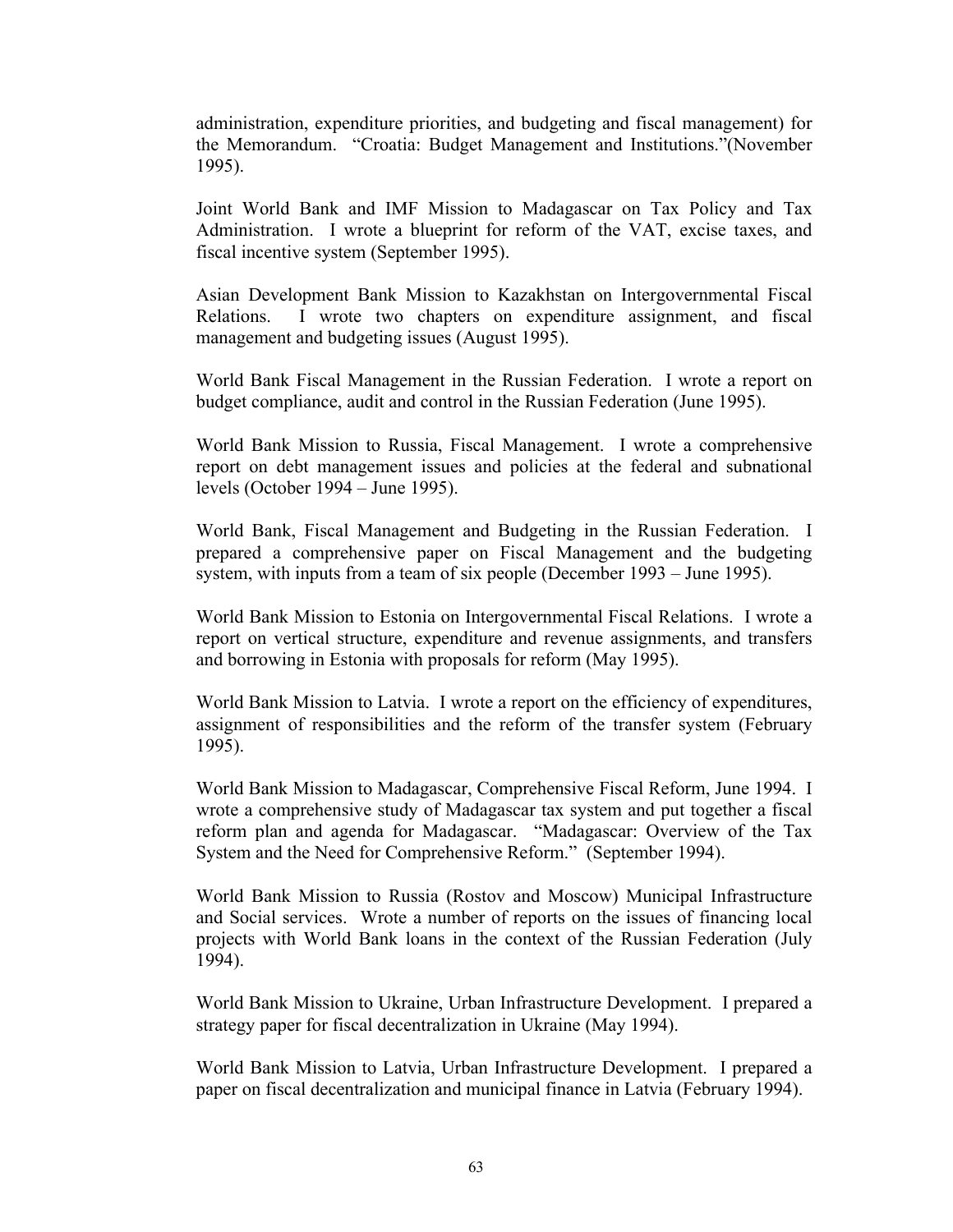World Bank Missions to Mexico, Public Expenditure Review in the Agricultural Sector. Wrote several reports on public investment, budgeting tax treatment of the agricultural sector, and fiscal federalism in Mexico (September and December 1993).

Honduras/USAID Projects for Fiscal Reform. I wrote a report assessing Honduras tax system and budget process and suggesting areas for reform (August 1993).

Mission Leader for Intergovernmental Fiscal Relations in Ukraine/USAID/ Coopers & Lybrand. I led an eight-member mission and had the responsibility of writing a plan of technical assistance to the Government of Ukraine in the areas of intergovernmental fiscal relations, fiscal policy design, information systems and revenue forecasting, tax administration, budgeting at the central and subnational levels of government, and computerization of tax administration and budget processes (July 1993). "Intergovernmental Finances, Budgeting, and Tax Administration in Ukraine, Final Report."

World Bank Mission to Russia on the Social Sector and the Social Safety Net. I wrote a report on the financing of social expenditures in Russia emphasizing the role of subnational governments (June 1993).

USAID Mission to Russia. Participated in the design of technical assistance to the Ministry of Finance and the Supreme Soviet for the establishment of fiscal analysis units, and a comprehensive technical assistance program in the fiscal area for the Moscow Oblast (March and June 1993).

World Bank/Peat Marwick Design Team for Technical Assistance to Bulgaria in the area of intergovernmental relations and wrote a report titled "The Decentralization of Basic Education in Bulgaria" on education finance (April 1993).

USAID Mission to Ukraine. Wrote a report on possible technical assistance to Ukraine in the areas of tax policy, tax administration, intergovernmental relations, monetary policy, and central bank supervision (December 1992).

World Bank Decentralization of Local Government in the Philippines Mission, 1990 to 1991. Co-authored a comprehensive report with Roy Bahl on the local public finances of the Philippines. "The Philippines Fiscal Decentralization Study." (November 10, 1992).

World Bank Public Finance Mission to Bulgaria. Wrote a report on fiscal decentralization issues in Bulgaria (October – November 1992).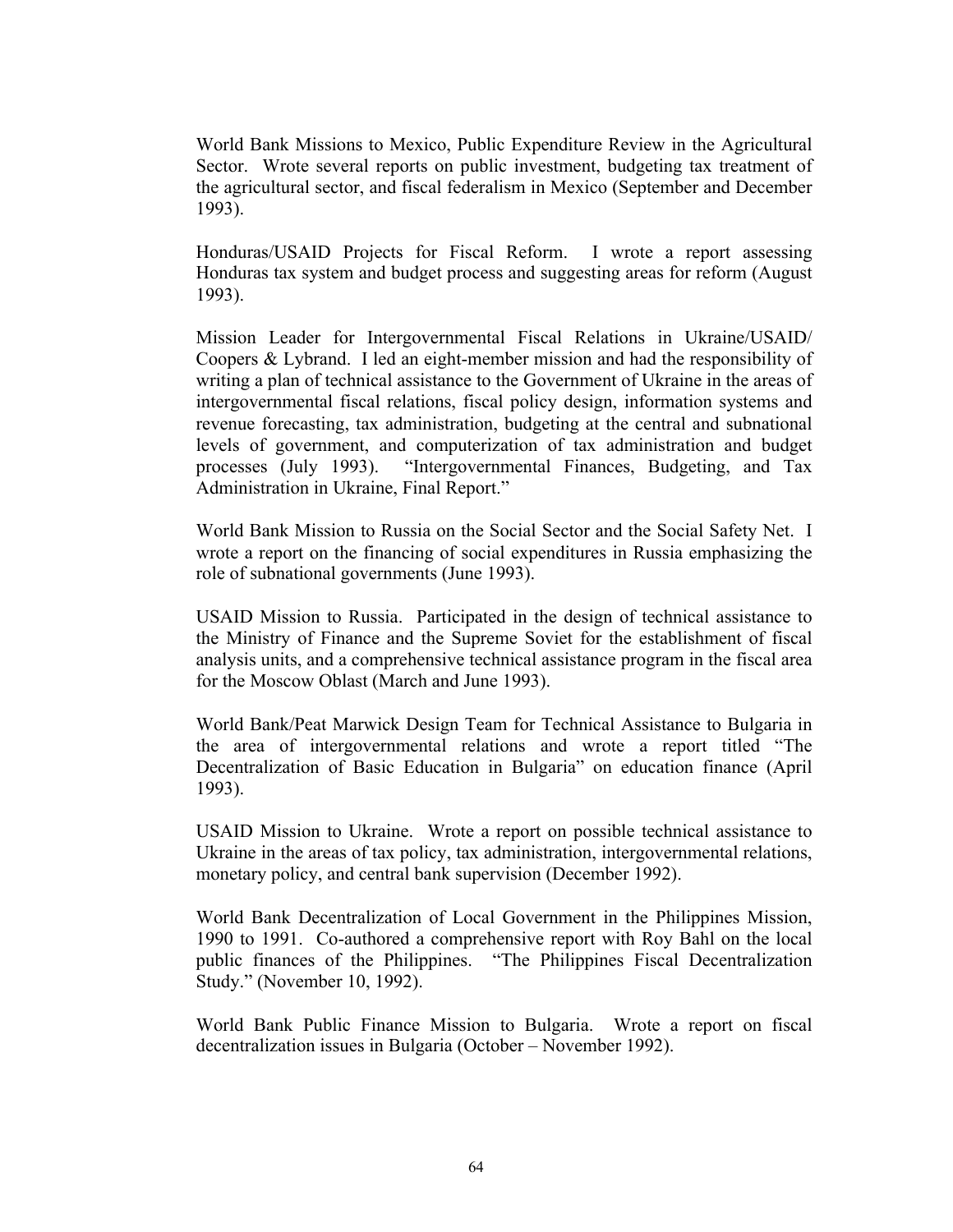World Bank Fiscal Federalism Mission to the Russian Federation. Wrote several reports on the expenditure side of fiscal federalism in Russia (March - September 1992).

World Bank Public Sector Investment Review Mission to Egypt. Wrote a report on public investment in the social sectors of Egypt (February 1992).

U.S. Baltic Foundations' privatization conference, "Municipal Government in a Democratic, Free Market Society." in Pärnu, Estonia Also sponsored by the Lincoln Institute of Land Policy (November 19-22, 1991). Wrote several short reports on privatization and municipal finance and discussed them in several meetings with officials of Estonia and Latvia and Lithuania. "Raising Municipal Revenues: The Roles of Privatization, Taxation and Other Sources of Funds."

Egypt Fiscal Reform Project USAID/Policy Economics Group, KPMG Peat Marwick. Wrote a report and proposals for reform in the area of trade and tax policy (June 1991).

Economic Policy Reform Project for Panama/USAID, December 1991. Proposed a strategy for technical assistance by the U.S. Government to the Government of Panama in fiscal policy, public enterprises, labor markets, tariff protection, and the turnover of the Canal operations in 1999. "Report on the Design of an Economic Reform Project USAID/PANAMA." (February 27, 1991).

Mission Leader for El Salvador Fiscal Reform Project, Policy Economics Group KPMG Peat Marwick and USAID/El Salvador. I led a nine-member mission to El Salvador and had the responsibility of writing a comprehensive fiscal reform project proposal for the country including the areas of tax policy, tax administration, customs, budget, treasury and computerization of the Ministry of Finance (August-October 1990).

World Bank Public Expenditure Review Mission to Jordan. Wrote the review for the social sectors including Education and Health (May – June 1990).

USAID/Ecuador (December 1989). Wrote a report on choices, strategies and a preliminary project plan for continuation of AID Fiscal Administration Project in Ecuador, "Discussion Document and Draft Proposal for the Amendment of Project No. 518-0042."

World Bank SAL Preparatory Mission in Egypt, Social Sector (August-September 1989). Wrote sections of the incidence of the tax system, social security, housing, subsidies, targeting and access to water and electricity. "An Assessment of Incidence of the Egyptian Tax System."

Member of Final Evaluation Team of the Ecuador Tax Administration Development Project, USAID/Development Associates, Inc. Contributed to the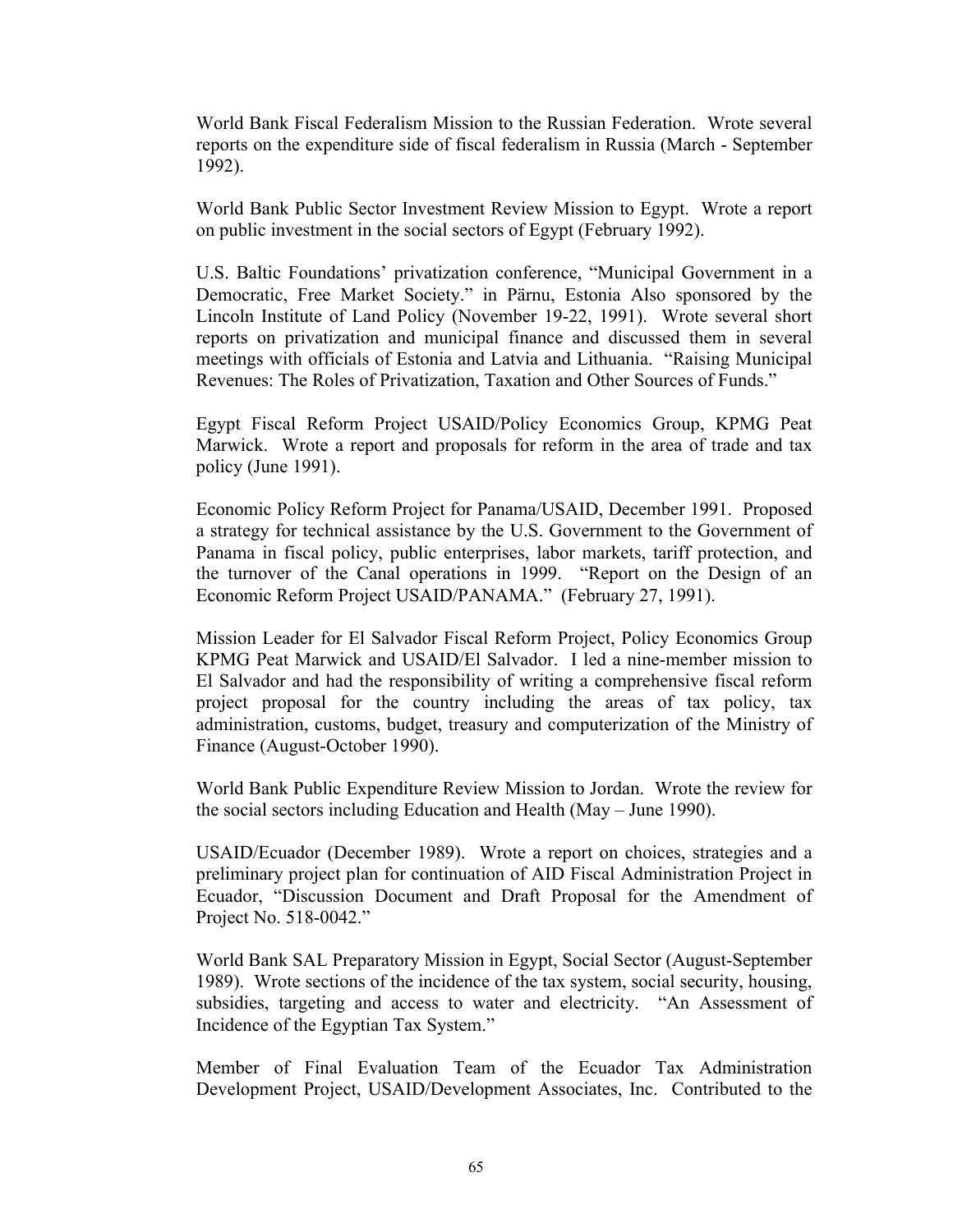"Final Report of the Fiscal Administration Development Project," which was divided into two parts: (1) a logical framework analysis summary, (2) major issues section providing answers to questions raised (August 1989).

Basic Education Project Paper, Guatemala, USAID and Academy for Educational Development. Wrote an economic analysis of the efficiency of the primary education system, estimated earning functions from census data and did benefitcost analysis of the project (March 1989).

Guatemala Fiscal Administration Project, USAID, Peat Marwick and Georgia State University Policy Research Center, 1988-1993. I served as co-director of the project and wrote, "Technical Memorandum No. 7: Income and Payroll Taxes." (February 1989).

World Bank Educational Sector Mission to Belize. Wrote the economic and educational finance chapters of the Mission's final report (June – July 1988).

Budget Revenues Forecasting and Fiscal Policy for Ecuador. World Bank, United Nations and Robert Natham Association. I developed a methodology for revenues forecasting, implemented a number of forecasts, analyzed different aspects of fiscal policy and made recommendations (March – June 1988).

Central America Education Field Technical Support. USAID and the Academy for Educational Development (December 1987 to June 1988). I wrote a report on Guatemala labor markets and needs for skills training. "A Perspective on Skill Training Needs and Labor Markets in the Guatemalan Economy."

Bolivia Economic Policy Project. Harvard Institute for International Development. I wrote a report on Bolivian budget policies (September 1987).

Project Identification Paper for Guatemala Fiscal Policy Project, USAID-Guatemala (August 1987).

Member of Mid-Term Evaluation Team of the Ecuador Fiscal Administation Development Project. USAID-Development Associates, Inc. Evaluation gave primary attention to the timeliness of input delivery and the effectiveness of the technical assistance and training (July 1987).

Tax Reforms Project in Ecuador, USAID and Syracuse University (1985-86). I wrote a staff paper analyzing sensitivity of tax revenues and distribution of the tax burdens to structural changes in the personal income tax. A second part of the project analyzed different forms of income tax evasion in Ecuador.

Jamaica Tax Examination Project, Syracuse University and USAID (1984-86). I wrote a staff paper on the taxation of financial institutions and co-authored another one of the taxation of life insurance companies.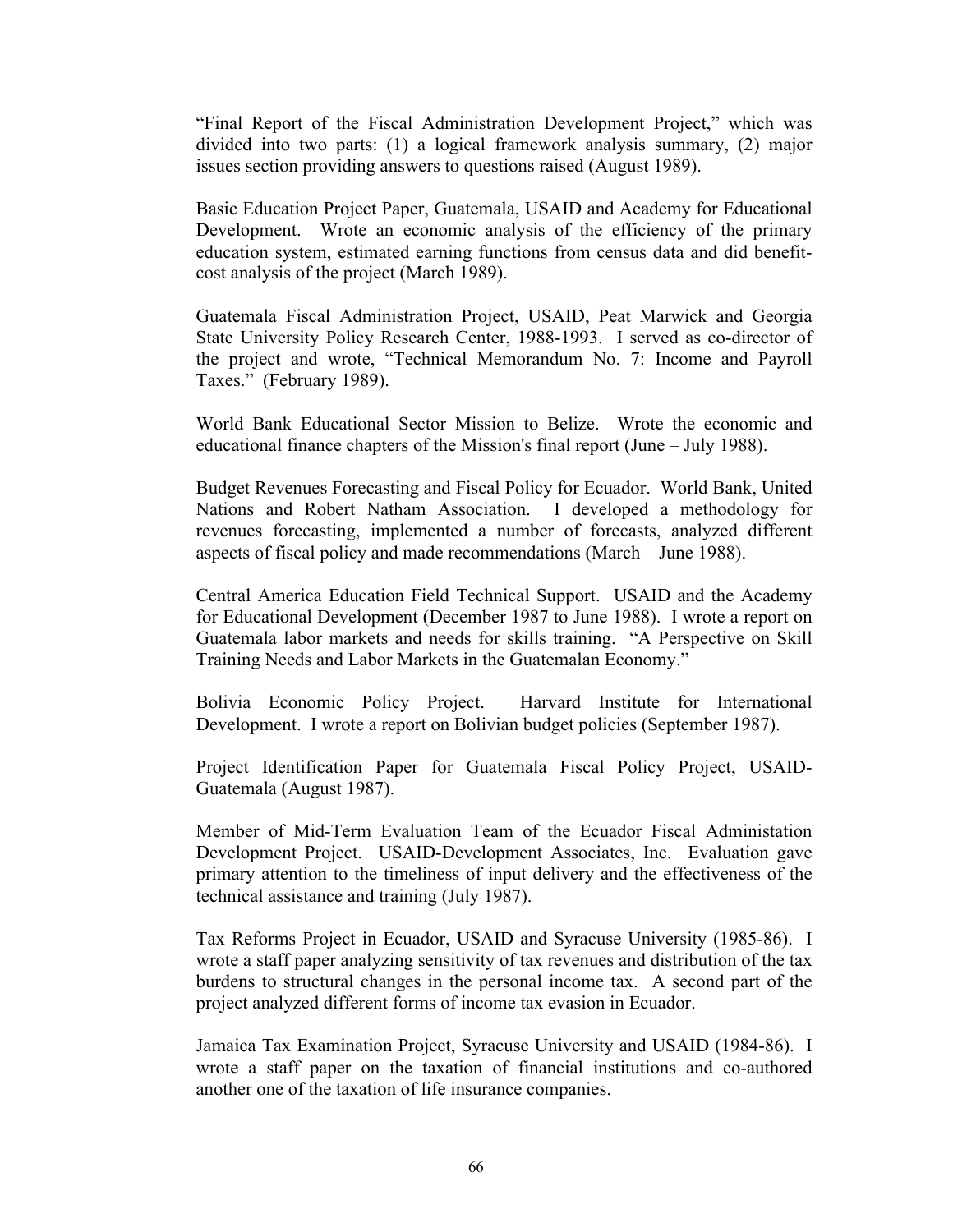Guatemala Regionalization of Primary Education, USAID and The Academy for Educational Development. I wrote a report on local participation in school financing (September 1986).

Member of USAID Tunisia CDSS Team (March 1985). I wrote reports on the ongoing fiscal reform, budget trends, and an evaluation of consumer price subsidies. "Report No. 1- Expenditure Policies: GOT Budget." "Report No. 2- Tunisia's Tax System." "Report No. 3-Price Subsidies in Tunisia."

Fiscal Advisor to the Ministry of Finance, Grenada (July-September 1984). Contracted by the Maxwell School, Syracuse University and USAID. Among other activities, I wrote reports on the reform of property tax, personal and corporation income taxes, and budget procedures.

# **Contract Research:**

Grant (with K. Ihlanfeldt) on property tax capitalization rates for U.S. Department of Housing and Urban Development, 1984 (principal investigator).

Grant (with R. Saposnik) on the development of a contagion model of the urban underclass for U.S. Department of Health and Human Services, 1989 (coprincipal investigator).

Fiscal Reform Project in Guatemala, USAID, \$1,200,000; Co-Project Director

**Project Number Title Amount Funding Source**

**Fiscal Year 1995**

| Chinese Training Program                       | \$46,242  |
|------------------------------------------------|-----------|
| American Federalism Exchange Russian Officials | \$128,913 |
| <b>Russian Federation</b>                      | \$289,102 |
| Moscow Fin Planning Courses                    | \$26,936  |
| State Tax Inspectorate                         | \$246,478 |
| Federalism Study Tour for Chinese              | \$118,498 |
| Central Asian Republic Tax Training #1         | \$127,385 |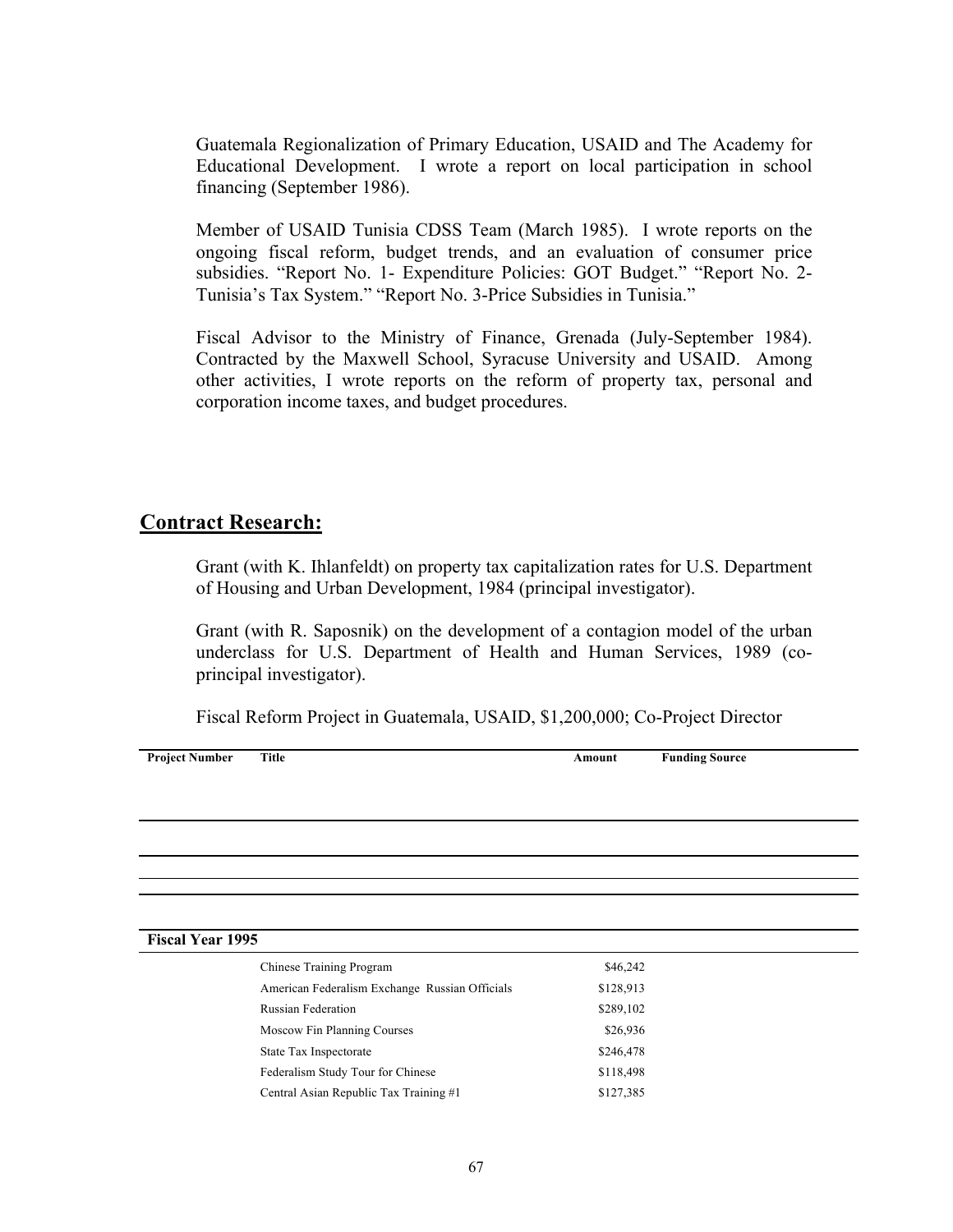|                         | Central Asian Republic Tax Training #2                                     | \$94,507     |                      |
|-------------------------|----------------------------------------------------------------------------|--------------|----------------------|
|                         | Central Asian Republic Tax Training #3                                     |              |                      |
|                         | Training for Kazakhstan Officials                                          | \$37,963     |                      |
|                         | Subtotal for 1995                                                          | \$1,208,677  |                      |
| <b>Fiscal Year 1996</b> |                                                                            |              |                      |
|                         | "The Design Fiscal Decentralization: Czech Republic"                       | \$33,985     |                      |
|                         | Fiscal Mgt Project II                                                      | \$849,977    |                      |
|                         | <b>Fiscal Decentralization</b>                                             | \$98,055     |                      |
|                         | Property Tax Program                                                       | \$41,636     |                      |
|                         | South Africa Assignment                                                    | \$20,732     |                      |
|                         | Subtotal for 1996                                                          | \$1,044,385  |                      |
| <b>Fiscal Year 1997</b> |                                                                            |              |                      |
|                         | Russian Federation Fiscal Reform Project                                   | \$10,600,000 |                      |
|                         | Russia Multi-Year Budgeting Project                                        | \$100,000    |                      |
|                         | WBI Vienna Fiscal Decentralization Training                                | \$138,000    |                      |
|                         | <b>Subtotal for 1997</b>                                                   | \$10,838,000 |                      |
| <b>Fiscal Year 1998</b> |                                                                            |              |                      |
|                         | Palestine Budgeting Training Program                                       | \$87,000     |                      |
|                         |                                                                            | \$132,000    |                      |
|                         | Sri Lanka Tax Analysis Training<br>Uganda Fiscal Decentralization Training |              |                      |
|                         |                                                                            | \$500,000    |                      |
| <b>Fiscal Year 1999</b> | <b>Subtotal for 1998</b>                                                   | \$719,000    |                      |
|                         |                                                                            |              |                      |
|                         | DTT-GSU-FPC Fiscal Decentralization in Russia                              | \$240,000    |                      |
|                         | Fiscal Policy Training Program 2000                                        | \$95,000     |                      |
|                         | Anambra State Fiscal Study                                                 | \$98,000     |                      |
|                         | Malawi Fiscal Transfers Study (UNCDF)                                      | \$50,000     |                      |
| <b>Fiscal Year 2000</b> | <b>Subtotal for 1999</b>                                                   | \$483,000    |                      |
|                         |                                                                            |              | State Dept/ALO       |
|                         | Palestine An Najah Partnership                                             | \$100,000    | <b>USAID</b>         |
|                         | IET-GSU-CFP Fiscal Decentralization                                        | \$400,000    | Various              |
|                         | Fiscal Policy Training Program 2001                                        | \$120,000    | World Bank           |
|                         | Fiscal Policy Training Program 2001 grant                                  | \$20,000     | <b>UNCDF</b>         |
|                         | <b>UNCDF Bangkok Training</b>                                              | \$25,000     |                      |
|                         | <b>Subtotal for 2000</b>                                                   | \$665,000    |                      |
| <b>Fiscal Year 2001</b> |                                                                            |              |                      |
|                         | Summer Training Program                                                    | \$300,000    | Various Donors       |
|                         | Indonesia Masters Program                                                  | \$462,000    | <b>USAID</b>         |
|                         | India Assessment Task Order                                                | \$200,000    | <b>USAID</b>         |
|                         | Tanzania Study                                                             | \$180,000    | <b>DANIDA</b>        |
|                         | Bangladesh                                                                 | \$40,000     | <b>UNDP</b>          |
|                         | Subtotal for 2001                                                          | \$1,182,000  |                      |
| <b>Fiscal Year 2002</b> |                                                                            |              |                      |
|                         | Nepal Training #1                                                          | \$20,000     | <b>UNCDF</b>         |
|                         | Swaziland Intergovernmental Fiscal Study                                   | \$80,000     | Swaziland Government |
|                         | Ron Brown Institute                                                        | \$2,500,000  | <b>USAID</b>         |
|                         | Indonesia Masters Program II                                               | \$800,000    | <b>USAID</b>         |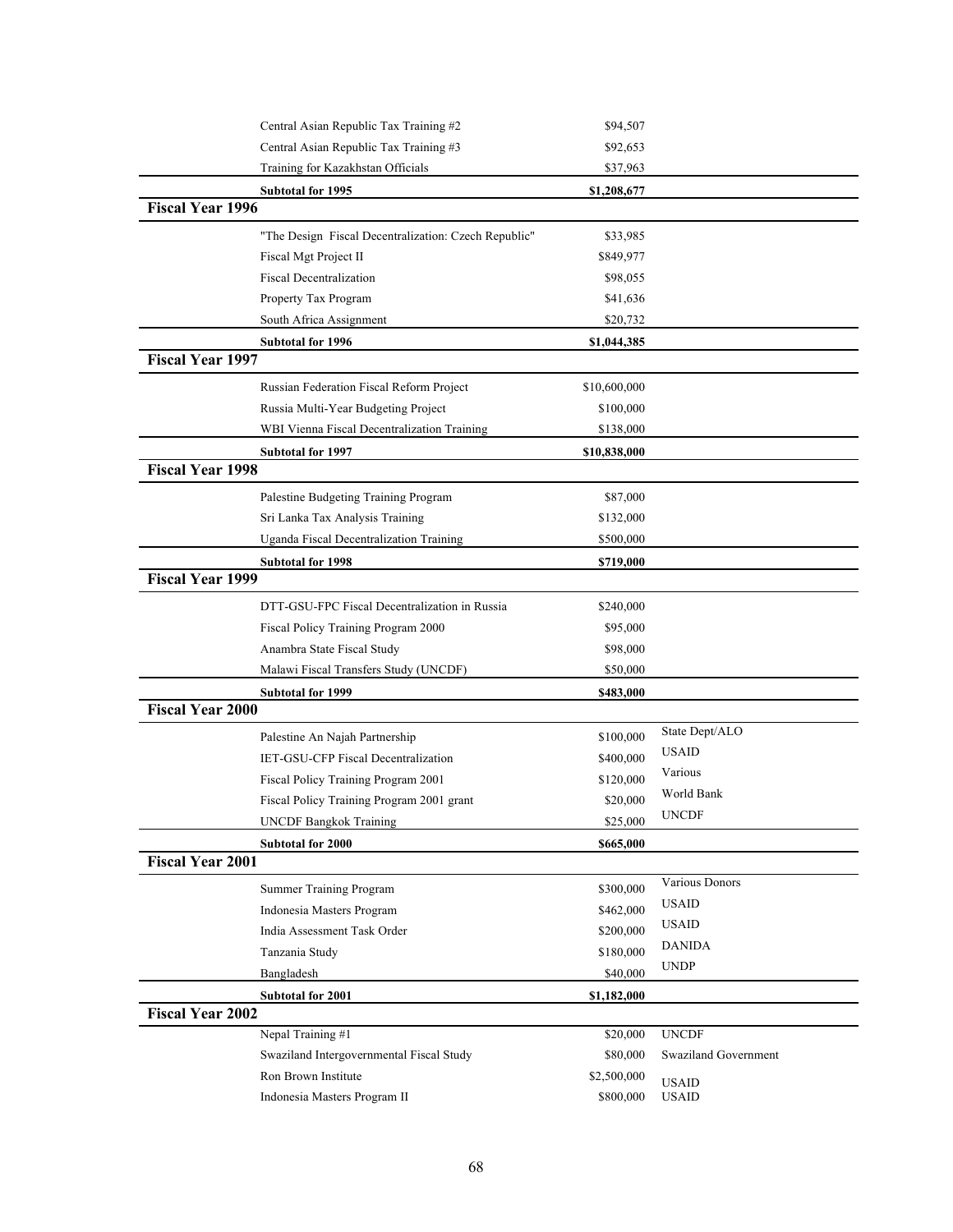|                         | Tanzania Formula Based Grants                                          | \$154,151             | <b>DANIDA</b>                                              |
|-------------------------|------------------------------------------------------------------------|-----------------------|------------------------------------------------------------|
|                         | Indonesia Fiscal Decentralization                                      | \$110,000             | PADCO/USAID                                                |
|                         | <b>Subtotal for 2002</b>                                               | \$3,664,151           |                                                            |
| <b>Fiscal Year 2003</b> |                                                                        |                       |                                                            |
|                         | Fiscal Analysis Training Program Indonesia                             | \$16,462              | Dutch Trust Fund                                           |
|                         |                                                                        | \$966,499             | Government of Jamaica                                      |
|                         | Jamaica Tax Reform                                                     | \$76,778              | Government of Swaziland                                    |
|                         | Intergovernmental Fiscal Transfers Swaziland                           | \$480,201             | DAI/USAID                                                  |
|                         | FERTL-DAI Trade liberalization                                         | \$11,160              | Government of Uganda                                       |
|                         | Uganda Revenue Forecasting Training                                    | \$16,735              | NDI                                                        |
|                         | NDI Guyana Decentralization Training                                   | \$27,811              | <b>UNCDF</b>                                               |
|                         | Nepal Decentralization Training                                        | \$274,651             | Various Sponsors                                           |
|                         | Summer Training 2004                                                   |                       |                                                            |
|                         | Tanzania Grant Allocation III                                          | \$181,528             | <b>DANIDA</b>                                              |
|                         | Fiscal policy training 2004                                            | \$61,838              | DAI/USAID                                                  |
|                         | <b>Subtotal for 2003</b>                                               | \$2,113,663           |                                                            |
| <b>Fiscal Year 2004</b> |                                                                        |                       |                                                            |
|                         | <b>Expenditure Management Course</b>                                   | \$100,000             | Government of Thailand                                     |
|                         | Tanzania Revenue Study                                                 | \$211,300             | Government of Tanzania                                     |
|                         | Fiscal Decentralization in Trans Countries                             | \$52,613              | <b>UNDP</b> Bratislava                                     |
|                         | Bangladesh - Decentralization                                          | \$28,354              | United Nations Office Dhaka                                |
|                         | <b>USAID Training 2005</b>                                             | \$90,938              | DAI/USAID                                                  |
|                         | Summer Training 2005                                                   | \$158,718             | Various Sponsors                                           |
|                         | <b>Subtotal for 2004</b>                                               | \$641,923             |                                                            |
| <b>Fiscal Year 2005</b> |                                                                        |                       |                                                            |
|                         |                                                                        | \$55,000              | Government of Tanzania                                     |
|                         | Tanzania - LGF Training                                                | \$29,757              | <b>UNDP</b>                                                |
|                         | Training-East Timor<br>University of Guyana - Strengthening Statistics |                       |                                                            |
|                         | Sub-national Capital Transfer (OSI)                                    | \$182,210             | University of Guyana/IADB                                  |
|                         |                                                                        | \$29,928              | Open Society Institute                                     |
|                         | SUM II MCW Toolkit Task Order<br>Making Tax Policy Work. Conference    | \$7,914               | PADCO/USAID                                                |
|                         | Tanzania - Local Government Reform                                     | \$48,506              | Lincoln Institute of Land Policy<br>Government of Tanzania |
|                         | Tanzania - Inter-Governmental Fiscal Transfer                          | \$139,271<br>\$43,096 | Min of Development/Netherlands                             |
|                         | Namibia - Design Regional Grant Systems                                |                       | Ramboll Finconsult                                         |
|                         | Guatemala - MTEF and Performance Budgeting                             | \$156,358<br>\$20,358 | World Bank Institute                                       |
|                         | <b>USAID Training 2006</b>                                             | \$36,375              | DAI/USAID                                                  |
|                         | II Summer School in Public Economics                                   | \$45,852              | Rafael Del Pino Foundation                                 |
|                         |                                                                        | \$2,500               | World Bank                                                 |
|                         | CDD E-Learning Project<br>Summer School in Public Economics            |                       | Rafael Del Pino Foundation                                 |
|                         | Summer Training Program 2006                                           | \$68,517              | Various Sponsors                                           |
|                         |                                                                        | \$350,105             |                                                            |
|                         | <b>Subtotal for 2005</b>                                               | \$1,215,747           |                                                            |
| <b>Fiscal Year 2006</b> | Bangladesh - Decentralization                                          |                       |                                                            |
|                         | Guatemala MTEF Training II                                             | \$29,812              | <b>UNOPS</b>                                               |
|                         | Transfer Systems in Romania                                            | \$12,000              | World Bank Institute                                       |
|                         | Sudan - In Country ESL Training                                        | \$27,487              | PADCO/USAID                                                |
|                         | Tanzania Masters Program                                               | \$79,972              | Government of Sudan                                        |
|                         | Tanzania JFC Training                                                  | \$31,741              | Government of Tanzania                                     |
|                         | Nigeria GSP Reform Project                                             | \$14,217              | Government of Tanzania                                     |
|                         |                                                                        | \$4,453               | PADCO/USAID                                                |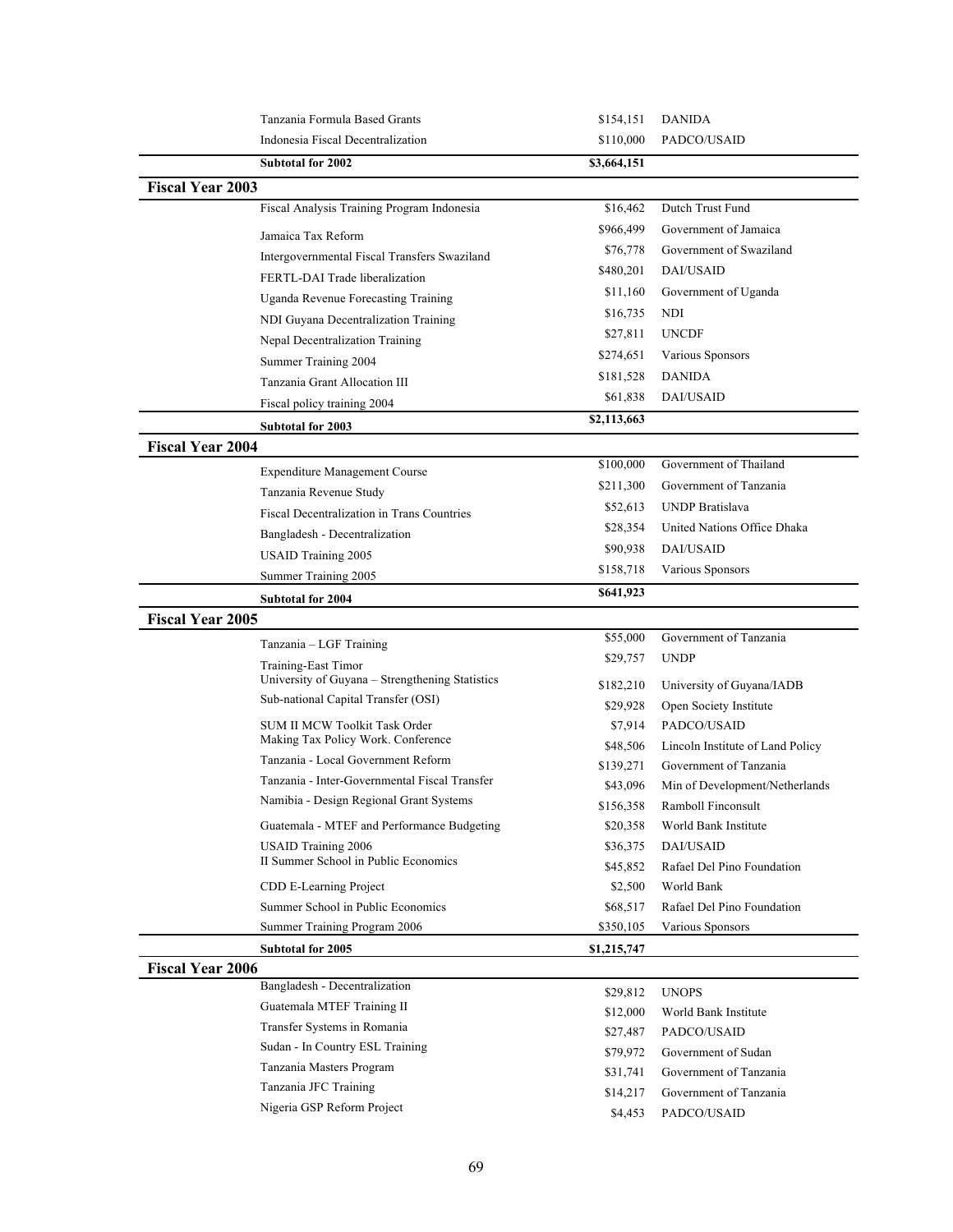| Lincoln Land Policies and Fiscal Decentralization                               | \$12,000    | Lincoln Institute of Land Policy        |
|---------------------------------------------------------------------------------|-------------|-----------------------------------------|
| Tanzania - Tech and Cap. Build. Fiscal Transfers                                | \$148,330   | Government of Tanzania                  |
| Namibia - Capacity Building for Recurrent Sys.                                  | \$81,819    | Ramboll Finconsult                      |
| Pakistan - Tax Policy Review                                                    | \$825,076   | World Bank/Pakistan                     |
| <b>USAID Training 2007</b>                                                      | \$60,000    | DAI/USAID                               |
| Egypt Decentralization Initiative (Task 1)                                      | \$69,736    | PADCO/USAID                             |
| Guatemala - Performance-Based Budgeting                                         | \$18,011    | Bank of Reconstruction/Guatemala        |
| Sudan - ESL for Fiscal Policy (Summer)                                          | \$131,955   | Sudanese Government                     |
| Namibia - Long Term Fiscal Advisor                                              | \$101,773   | Ramboll Finconsult                      |
| Summer training Program 2007                                                    | \$287,228   | Various Sponsors                        |
| SEGIR MACRO II - Task Order I                                                   | \$36,145    | Louis Berger/DAI/USAID                  |
| Egypt – Task Order 2 (Decent. Initiative Sup)                                   | \$110,241   | PADCO/USAID                             |
| Subtotal for 2006                                                               | \$2,081,996 |                                         |
| <b>Fiscal Year 2007</b>                                                         |             |                                         |
| Summer School in Public Economics                                               | \$58,650    | Rafael Del Pino Foundation              |
| Macedonia - Fiscal Decentralization                                             | \$47,371    | UNDP Macedonia                          |
| Vietnam -- Piloting Improved Fiscal Framework                                   | \$12,868    | <b>UNDP</b>                             |
| Egypt – Task Order 3 (Decent. Initiative Sup)                                   | \$170,082   | PADCO/USAID                             |
| Namibia – Fiscal Decentralization training III                                  | \$26,642    | Ramboll Finconsult                      |
| Peru – Technical Assist. For Fiscal Decentralization                            | \$34,799    | <b>REMURPE/OSI</b>                      |
| <b>Fiscal Decentralization Handbook</b>                                         | \$15,000    | <b>UNDP</b> Bratislava                  |
| Peru Columbia Fiscal Policy Advisory Services                                   | \$12,846    | <b>REMURPE</b>                          |
| Peru - Municipal Training in Fiscal Decentralization                            | \$24,357    | REMURPE                                 |
| Lao PDR Fiscal Decentralization Training                                        | \$45,106    | Lao Govt                                |
| Pakistan Visiting Scholars                                                      | \$29,456    | Pakistan FBR                            |
| Viet Nam Decentralization Presentation                                          | \$7,222     | <b>UNDP</b>                             |
| Fiscal Decentralization Training--Congo                                         | \$58,894    | Congo Govt                              |
| What Role for the Property Tax?                                                 | \$68,000    | Lincoln Institute                       |
| Russia's Political Economy                                                      | \$2,000     | <b>NBER</b>                             |
| Task Order 4: Egyptian Decen. Initiative Fiscal Support                         | \$3,500     | <b>USAID/AECOM</b>                      |
| Task Order 5: Egyptian Decen. Initiative Fiscal Support                         | \$96,290    | USAID/AECOM                             |
| Fiscal Policy and Management - USAID Training 2008                              | \$60,000    | <b>USAID/DAI</b>                        |
| <b>Subtotal for 2007</b>                                                        |             |                                         |
| <b>Fiscal Year 2008</b>                                                         | \$773,083   |                                         |
| VI Summer School in Public Economics 2008                                       | \$60,616    | Rafael Del Pino Foundation              |
|                                                                                 | \$92,940    |                                         |
| Summer training Program 2008                                                    |             | Misc                                    |
| CAF Fiscal Policy Assistance Program--Peru                                      | \$311,478   | CAF                                     |
| Fiscal Decentralization in Rebuilding Countries                                 | \$40,434    | USAID/DAI                               |
| Egypt: Enhancing Capacity for Research in Economics                             | \$202,819   | <b>HED/USAID</b>                        |
| Macedonia--Equitable Service Delivery for all Citizens                          | \$108,204   | <b>UNDP</b>                             |
| Bihar Local Governance Finance Study                                            | \$70,000    | World Bank                              |
| Task Order #6 : Egyptian Decentralization Initiative                            | \$69,868    | <b>USAID/AECOM</b>                      |
| Pakistan Tax Policy Extension                                                   | \$122,332   | World Bank                              |
| Fiscal Decentralization: A Review of Concepts and<br>Applications for Indonesia | \$150,206   | University of Gadjah Mada,<br>Indonesia |
| Pakistan Micro-simulation Modeling                                              | \$142,832   | Pakistan FBR                            |
| Subtotal for 2008                                                               | \$1,371,729 |                                         |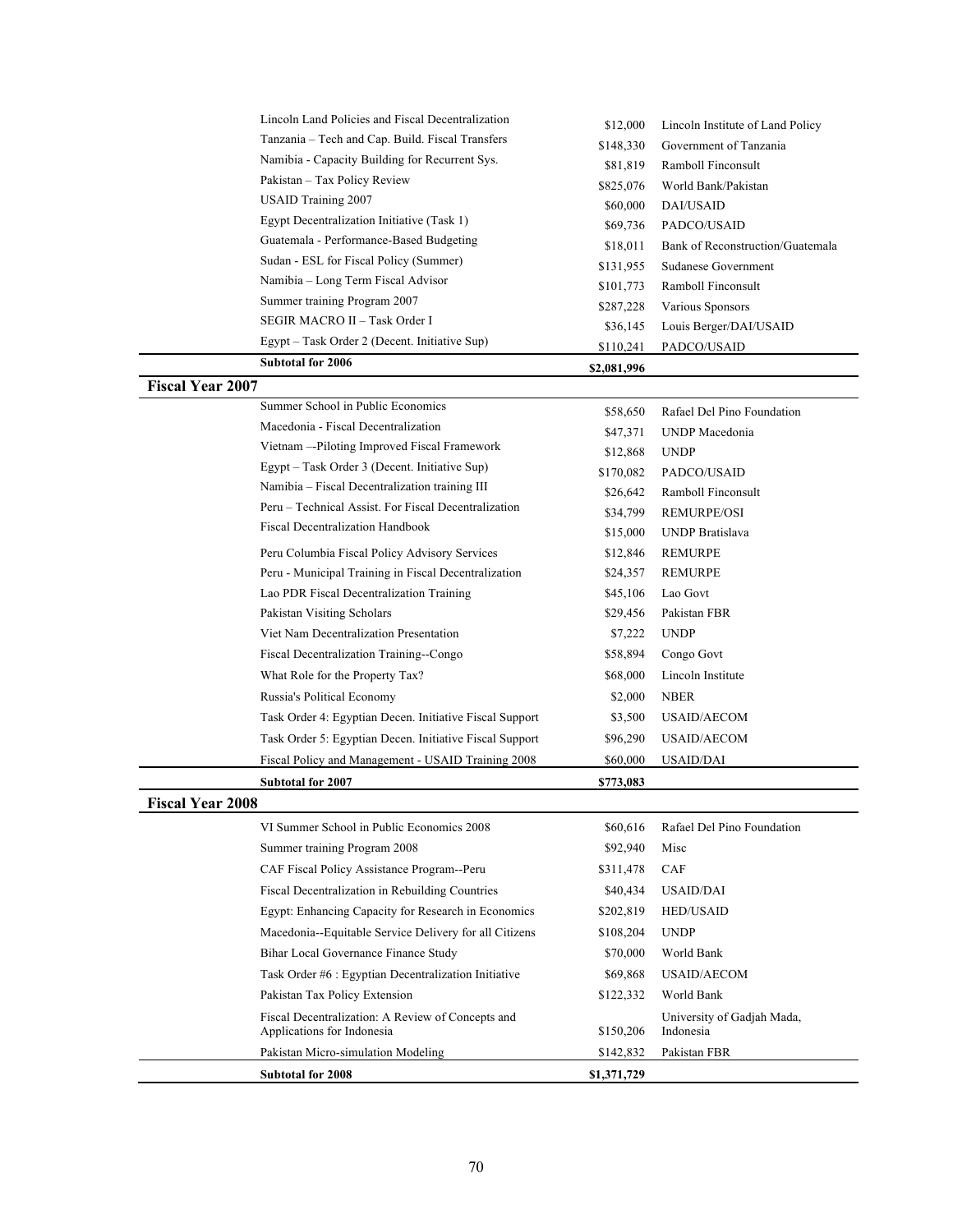| <b>Fiscal Year 2009</b>                                              |                          |                                             |
|----------------------------------------------------------------------|--------------------------|---------------------------------------------|
| Indonesia Fiscal Aspects of Decentralization Training                | \$18,654                 | Asian Development Bank                      |
| Municipal Training II -- Peru                                        | \$12,904                 | Red de Municipalidades Rurales              |
| Task Order 7: Egyptian Decentralization Initiative Fiscal Support    | \$58,426                 | PADCO, Inc.                                 |
| Summer Training 2009                                                 | \$144,061                | Multiple Sponsors                           |
| Macedonia Financing Equitable Service Delivery for All Citizens II   | \$15,403                 | United Nations Development Programme        |
| Best Practices Property Tax                                          | \$34,983                 | DAI                                         |
| Workplan and timeline India                                          | \$116,830                | Department for International Development    |
| Trust in the Stability of the Banking System                         | \$15,582                 | University of Delaware                      |
| Global Observatory on Decentralization & Local Democracy             | \$24,000                 | United Cities and Local Governments         |
| VII Summer School in Public Economics 2009                           | \$78,702                 | Rafael De Pino & Instituto De Fiscales      |
| Indonesia Training II 2009 (October)                                 | \$105,000                | University of Gadjah Mada                   |
| <b>CEPAL</b>                                                         | \$24,000                 | UN Economic Commission for Latin<br>America |
| <b>Subtotal for 2009</b>                                             | \$648,545                |                                             |
|                                                                      |                          |                                             |
| <b>Fiscal Year 2010</b>                                              |                          |                                             |
| Task Order FRTL: Fiscal Policy and Management Training 2010          | \$67,000                 | USAID/DAI                                   |
| Jordan Fiscal Reform (DAI)                                           | \$54,480                 | <b>USAID/DAI</b>                            |
| USAID/Indonesia Masters Program                                      | \$2,999,965              | <b>USAID</b>                                |
| Summer Training 2010                                                 | \$60,395                 | <b>Tuition Based</b>                        |
| Task Order 8: Egyptian Decentralization                              | \$56,821                 | Aecom International Development             |
| Social Services in Suppport of Social Development and Cohesion       | \$150,000                | <b>UNDP</b>                                 |
| <b>Subtotal for 2010</b>                                             | \$3,388,661              |                                             |
|                                                                      |                          |                                             |
|                                                                      |                          |                                             |
| <b>Fiscal Year 2011</b>                                              |                          |                                             |
| Public Policy Training Courses                                       | \$60,395                 | Multiple                                    |
| Summer School in Public Economics                                    | \$75,501                 | RFP and IEF                                 |
| Egyptian Decentralization Initiative Fiscal Support # 8              | \$56,821                 | <b>USAID</b>                                |
| Subnational Revenue Mobilization in Peru-IADB                        | \$31,768                 | Inter-American Development Bank             |
| Vietnam Public Financial Management Training                         | \$66,300                 | World Bank                                  |
| India Public Financial Management Training Course                    | \$234,600                | <b>Asian Development Bank</b>               |
| India Public Financial Management Training Course                    | \$78,011                 | Office of General Accounts India            |
| <b>Subtotal for 2011</b>                                             | \$603,396                |                                             |
| <b>Fiscal Year 2012</b>                                              |                          |                                             |
| Microsimulation                                                      | \$175,844                | FBR-Pakistan/WB                             |
| Sectoral Analysis                                                    | \$127,257                | FBR-Pakistan/WB                             |
| Summer School in Public Economics 2011                               | \$76,015                 | RFB and IEF                                 |
| Fiscal Policy for Sustainable and More Equitable Growth in Latin     |                          |                                             |
| America and the Caribbean (IADB)                                     | \$57,131                 | Inter-American Development Bank             |
| Consultancy Services to conduct a local government revenue potential |                          |                                             |
| study for the government of Rwanda                                   | \$192,443                | Government of Rwanda                        |
| Summer Training 2012 - FY13                                          | \$93,500                 | <b>Tuition Based</b>                        |
| Jordan Fiscal Reform (DAI)                                           | \$87,927                 | <b>USAID/DAI</b>                            |
| USAID/Indonesia Masters Program<br><b>Subtotal for 2012</b>          | \$400,000<br>\$1,210,119 | <b>USAID</b>                                |

**Fiscal Year 2013**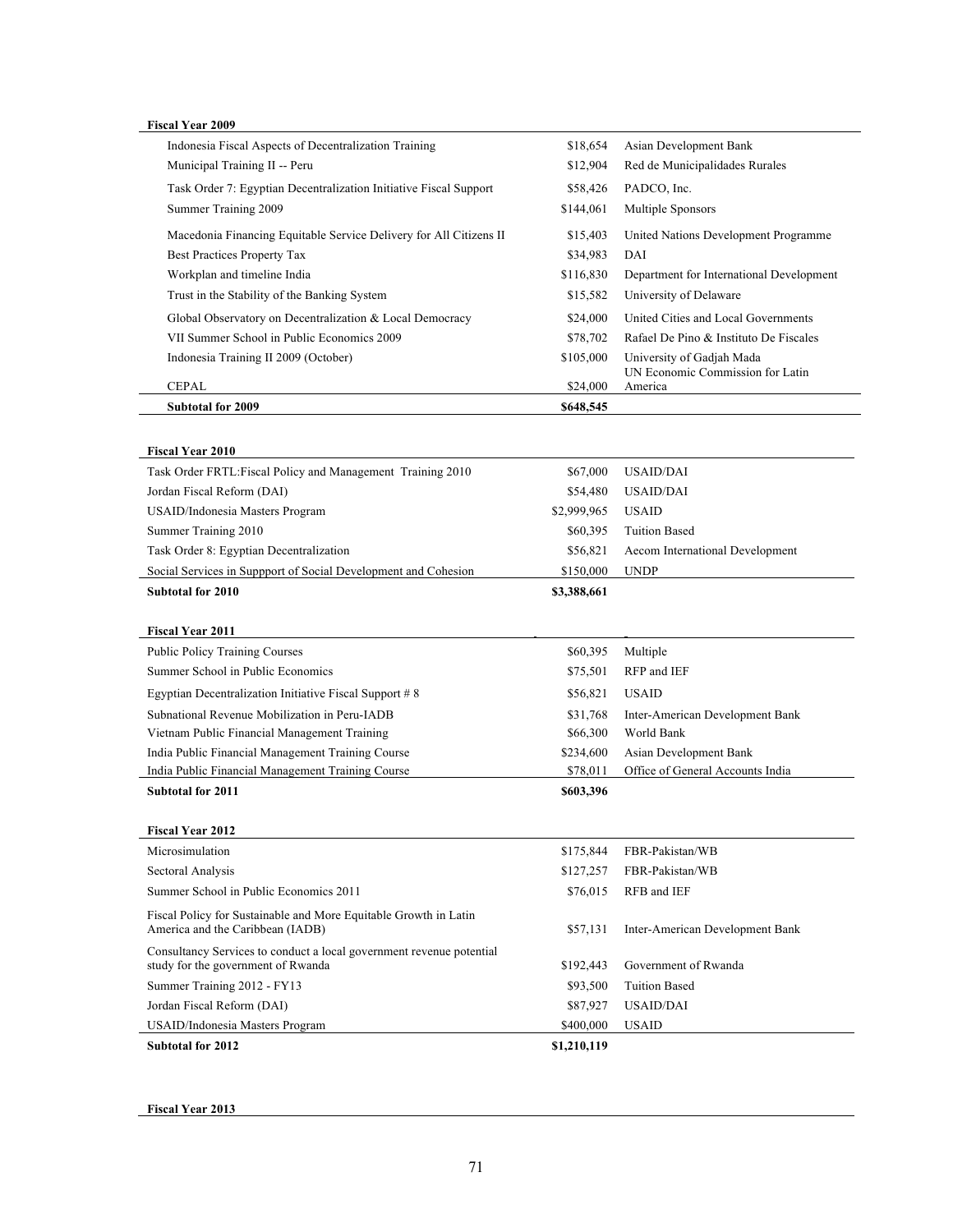|                                                                                                                                                                                                                                                                                        |                        | Fundacion Refael del Pino, Instituto de                             |
|----------------------------------------------------------------------------------------------------------------------------------------------------------------------------------------------------------------------------------------------------------------------------------------|------------------------|---------------------------------------------------------------------|
| Summer School in Public Economics 2013                                                                                                                                                                                                                                                 | \$73,729               | <b>Estudios Fiscales</b>                                            |
| Public Financial Management Course for the Government of Meghalaya                                                                                                                                                                                                                     | \$88,421               | Government of India                                                 |
| Public Financial Management Course For the Government of Meghalaya                                                                                                                                                                                                                     |                        |                                                                     |
| П                                                                                                                                                                                                                                                                                      | \$85,986               | Government of India                                                 |
| 14th Annual Public Policy Summer Training                                                                                                                                                                                                                                              | \$94,346               | <b>Tuition Based</b>                                                |
| Indonesia Tax Policy Revenue                                                                                                                                                                                                                                                           | \$51,772               | World Bank                                                          |
| Jordan Tax Incidence Analysis                                                                                                                                                                                                                                                          | \$108,583              | DAI                                                                 |
| Primary Rural Health Facilities for Optimal Delivery                                                                                                                                                                                                                                   | \$49,996               | <b>IFPRI</b>                                                        |
| Saving Maternal and Infant Lives Affordable Technology<br>Advisory Assistance for Fiscal Decentralization: Development of<br>Efficient Systems of Intergovernmental Fiscal Relations - Development<br>and Implementation of Expenditure and Revenue Assignment, and Fiscal<br>Transfer | \$153,681<br>\$469,935 | USAID and HEC<br>Asian Development Bank                             |
|                                                                                                                                                                                                                                                                                        |                        |                                                                     |
| <b>Subtotal for 2013</b>                                                                                                                                                                                                                                                               | \$1,176,456            |                                                                     |
|                                                                                                                                                                                                                                                                                        |                        |                                                                     |
| <b>Fiscal Year 2014</b>                                                                                                                                                                                                                                                                |                        |                                                                     |
| Pakistan Program Evaluation Training                                                                                                                                                                                                                                                   | \$178,366.00           | <b>FATA</b> Secretariat                                             |
| Pakistan Evaluation Design, Tech Assistance, and Analysis                                                                                                                                                                                                                              | \$91,800.00            | Khyber Pakhtunkhwa Secretariat                                      |
| Meghalaya Crime Research and Policy Training I                                                                                                                                                                                                                                         | \$84,396.00            |                                                                     |
| Meghalaya Crime Research and Policy Training II                                                                                                                                                                                                                                        | \$77,098.00            |                                                                     |
| X Summer School in Public Economics                                                                                                                                                                                                                                                    | \$71,514.00            | Fundacion Refael del Pino, Instituto de<br><b>Estudios Fiscales</b> |
| Functional Analysis and Assignment of the Government of                                                                                                                                                                                                                                |                        |                                                                     |
| Nepal                                                                                                                                                                                                                                                                                  | \$71,830.60            | United Nations Development Programme                                |
| Jordan Tax Incidence Analysis Additional Funds)                                                                                                                                                                                                                                        | \$71,945.33            | DAI/USAID                                                           |
| Jordan Fiscal Reform II                                                                                                                                                                                                                                                                | \$70,466.05            | DAI/USAID                                                           |
| <b>Subtotal for 2014</b>                                                                                                                                                                                                                                                               | \$717,415.98           |                                                                     |
|                                                                                                                                                                                                                                                                                        |                        |                                                                     |
| <b>Fiscal Year 2015</b>                                                                                                                                                                                                                                                                |                        |                                                                     |
| Facilitating Public Investment - Philippines                                                                                                                                                                                                                                           | \$135,071.00           | Development Alternatives Inc.                                       |
| Summer School in Public Economics                                                                                                                                                                                                                                                      | \$102,000.00           | Fundacion Refael del Pino, Instituto de Estudios<br>Fiscales        |
| Jordan Macro-Fiscal and Econometric Advisory Services                                                                                                                                                                                                                                  | \$120,000.00           | <b>DAI/USAID</b>                                                    |
| Public Policy Summer Training Program                                                                                                                                                                                                                                                  | \$237,000.00           | Multiple Sponsors                                                   |
| Legal and Market Review of Local Government Borrowing in                                                                                                                                                                                                                               |                        |                                                                     |
| South Africa, Colombia, and Peru.                                                                                                                                                                                                                                                      | \$24,884.00            | <b>International Finance Cooperation</b>                            |
| <b>Subtotal for 2015</b>                                                                                                                                                                                                                                                               | \$618,955.00           |                                                                     |
|                                                                                                                                                                                                                                                                                        |                        |                                                                     |
|                                                                                                                                                                                                                                                                                        |                        |                                                                     |
| <b>Fiscal Year 2016</b>                                                                                                                                                                                                                                                                |                        |                                                                     |
| XII Summer School in Public Economics                                                                                                                                                                                                                                                  | \$102,393.76           | Fundacion Refael del Pino, Instituto de Estudios                    |
|                                                                                                                                                                                                                                                                                        |                        | Fiscales                                                            |
| Public Debt Management Training                                                                                                                                                                                                                                                        | \$104,144.58           | International Institute of Education                                |
| Evaluation of the MRI Peru and MIM Peru Projects                                                                                                                                                                                                                                       | \$119,956.15           | IFC                                                                 |
| Indonesia Tax Revenue Modernization Project                                                                                                                                                                                                                                            | \$311,275.00           | LPEM/ADB                                                            |
| Decentralization, Party Competition, and Economic Growth                                                                                                                                                                                                                               | \$71,500.00            | DFID-Under Review                                                   |
| <b>Subtotal for 2016</b>                                                                                                                                                                                                                                                               | \$709,269.49           |                                                                     |

# **Languages:**

English, Spanish, French, and good knowledge of Portuguese.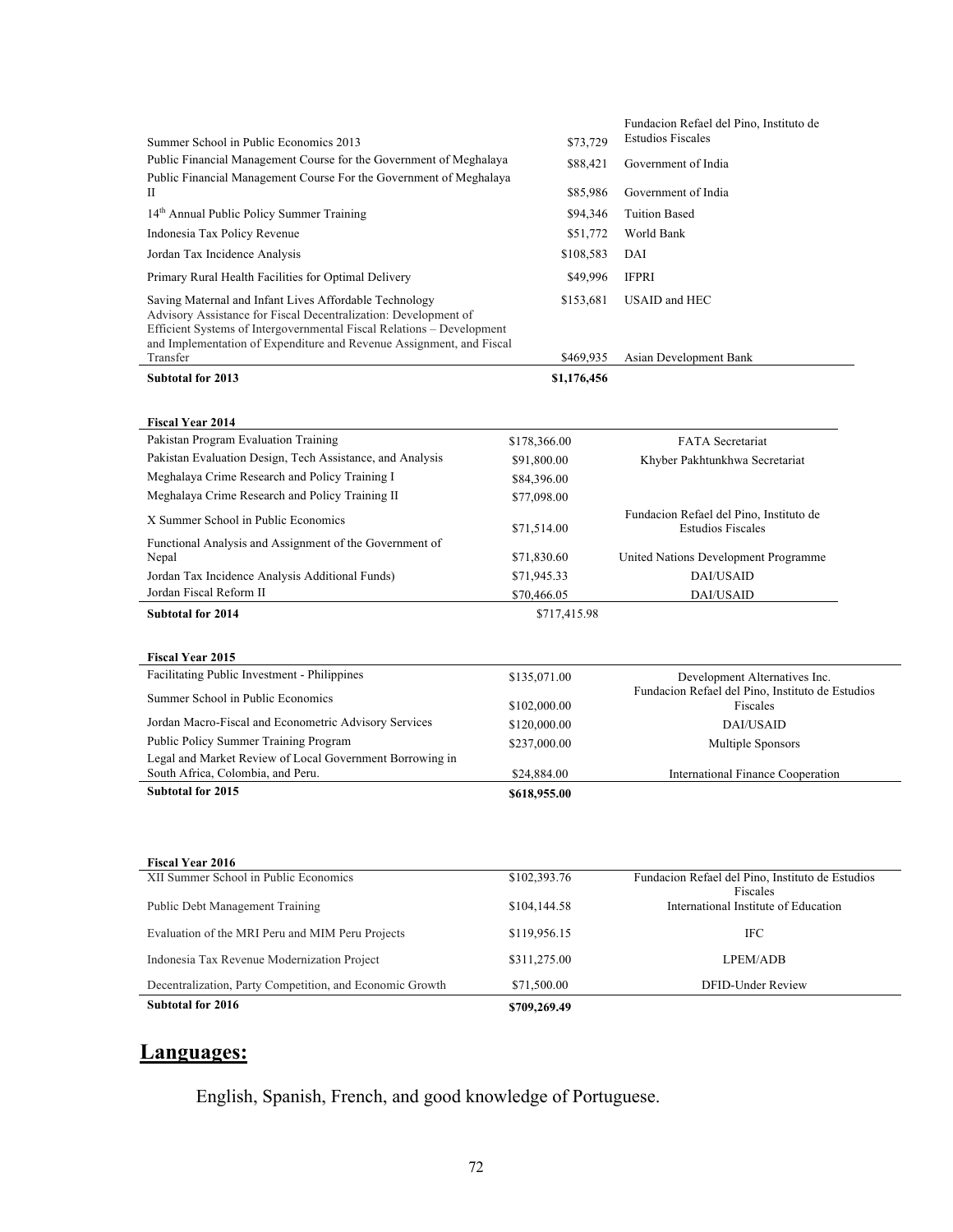## **Ph.D. Dissertation Supervision:**

Willis Sheftall Mary Bumgarner Alan Biegeleisen Hamid Bastin (Chair) Rafael Hernandez Roger Tutterow Jenny Chen (Chair) Lidija Polutnik (Chair) Mark Rider (Chair) Warren Bilotta (Chair) Fitzroy Lee Jamie Boex (Chair) Baoyun Qiao (Chair) Robert Collins (Chair) Femi Alao Olga Pavlova Pablo Saavedra (Chair) Asmaa El-Ganainy Guevara Yao (Chair) Xinye Chen Mohammad Yunus Nara Monkan (Chair) Raul Alberto Ponce (Chair) Viviane Bastos de Malafaia Muliadi Widjaja Sean Turner Musharraf Cyan Roberta Calvet Monica P. Ospina Violeta Vulovic (Chair) Leonora Brown (Chair) Nicolas Zuñiga Elizabeth Gooch (Chair) Elena Andryeva (Chair) Eduardo Sanz (Univ of Zaragoza) Bauyrzhan Yedgenov (Chair) Krishanu Karmakar (Chair) Daniel Colombo (U Sao Paulo) Wangsit Supriyadi-reader (QUT) Sansia Blackmore (Univ of Pretoria) Nasir Iqbal (PIDE, Pakistan)

Ansar Siddiqui Martin Morman Joon Gi Song Don Mathews Keith Legget Robert Reardon Khairudin Damhoeri Sal Sehili (Chair) Loren Williams Salvador Lopez (Chair) Glenwood Ross James Murphy (Chair) Kathleen Thomas Darmen Zhumadil (Chair) Javier Arze (Chair) Sasatra Sudsawasd Jose Rendon-Garza (Chair) Edward Sennoga Abdu Muwonge Steven Buigut Abel Embaye Cristian Sepulveda (Chair) Angelino Viceisza Resul Cesur Grace Chikoto Attasit Pankaew Jason J. Delaney Thalyata E. Yuwono Gustavo Canavire-B (Chair) Gabriel Leonardo (Chair) Omer Baris Yongzheng Liu (Chair) Femi Tolani (U.Calgary) Andrés Muñoz (New York U.) Vladimir Fleurimond (Chair) Lia Fadliya (Australian Nat Univ) Kafayat Amusa (Univ of Pretoria) Seyedmasood Dastan Ángela Castillo(U. Zaragoza) David Rodríguez-Justicia (U.Rovira i Virgili, Spain) Amakoe Delali Alognon(coChair) Benard Akalbeo (Chair)

David Green (Chair) Ralph Allen Vince Eagan Michael Raper John Burns David Rittiner Tom Marks Carole Keels Richard Hawkins Robert McNab (Chair) Michael Jordan (Chair) Steve Everhart (Chair) Wasseem Mina (Chair) Andrei Timofeev Eunice Heredia (Chair) Dmitry Shiskin (Chair) Paul Kagundu (Chair) Artidiatum Adji Ming-Hung Yao(Chair) Hanji Wu Riatu M. Qibthiyyah Panupong Panudulkitti (Chair) Li Zhang (Chair) Abdullah Khan Rentanida Puwanti (Chair) Juan Luis Gomez-Reino (Chair) Lewis Ishemoi (U.of Groningen) Denvil R. Duncan Robynn J Cox Tamoya A. Christie Harina Kankan Harold Vasquez-Ruiz (Chair) Chandler McClellan (Chair) Nasir Iqbal (Pakistan PIDE) Jeffrey Condon Linda Porras Mendoza (Chair) Antonios Koumpias (Chair) Koo Amusa (Univ of Pretoria) Olga Gomez (UNED,Sp)Co-chair Yasin Civelek Hyo (Jessica) Jung Kang (Chair) Kshitiz Shrestha

## **Committee Membership:**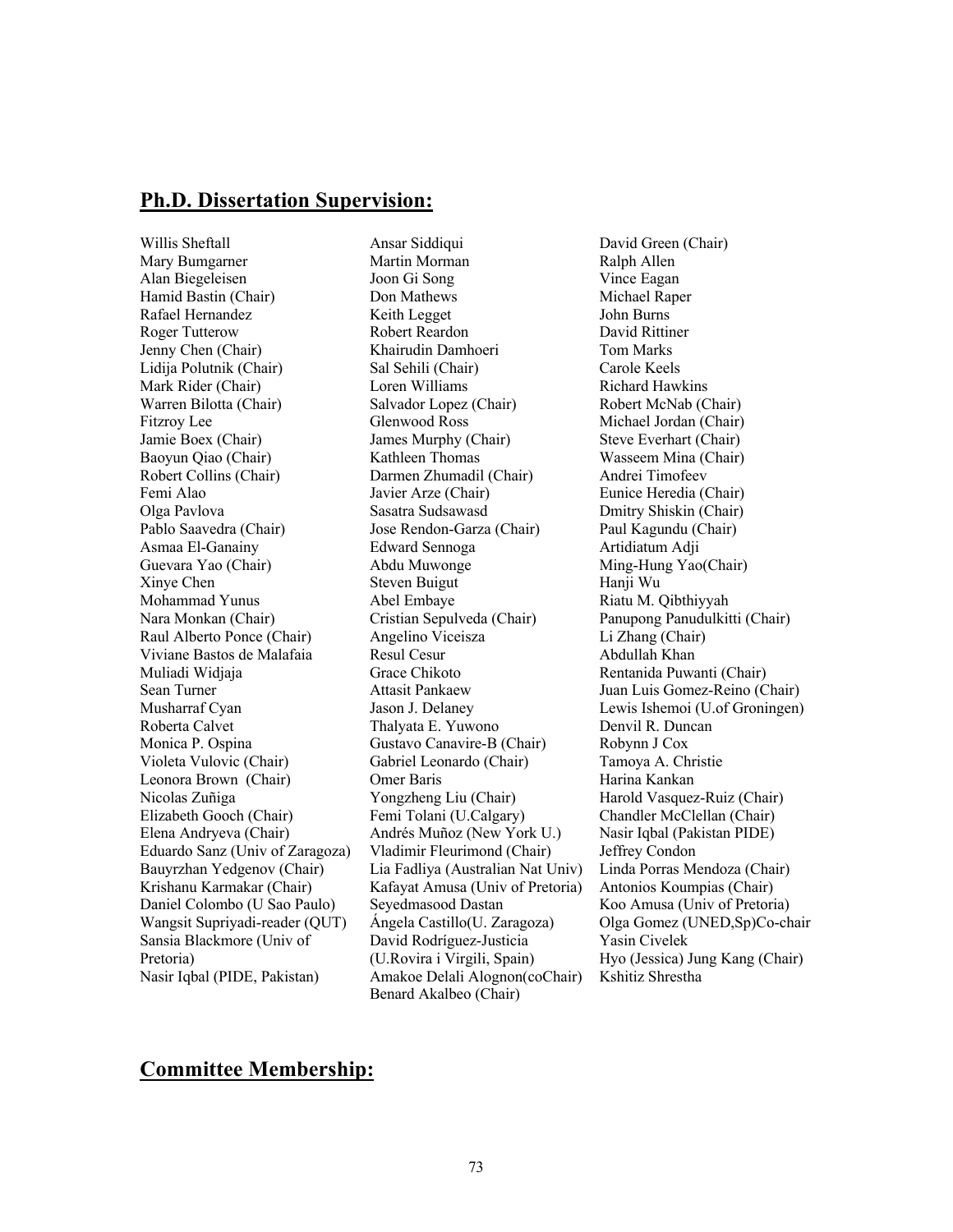Review Committee of Vice-president for International Affairs 2020 Strategic Plan Committee -- Office of International Initiatives 2018 Chair of Review Committee for the Fiscal Research Center 2017-2018 Regents Professor Review Committee 2017 Chair, Recruiting Committee, 2CI Literacy and Development Scholar, 2015 International Advisory Board of the Office of International Initiatives, at large representative, 2011-- University Strategic Plan Committee 2009-2010 Provost and Vice-president for Academic Affairs Search Committee for Georgia State University, 2009 Director of Center for the Economic Analysis of Risk Search Committee, Georgia State University, 2009 Chair Promotion Committee for Erdal Tekin 2011 Chair Tenure Committee for Klara Peter 2009 Chair Tenure Committee for Mark Rider 2007-08 Andrew Young School Tenure Committee 2004-06 Chair Promotion Committee for Sally Wallace 2005-06 Chair Tenure Committee for Neven Valev 2004-05 Chair Tenure Committee for Felix Rioja 2003-04 Faculty Awards, 2003-2004 Chair, Self-Study of the Economics Department, 2000-2001 Educational Policies Committee, Public Finance/Urban Economics, 1977-78, 1978\_79, 1979-80, 1981-91, 1994-2000, 2001-09 Educational Policies Committee, Microeconomic Theory, 1977-78, 1978-79, 1979-80, chair 1981-82, 1984-86, 1986-2000. Dissertation Workshop Committee, 1980-2003, 2005-09 Graduate Coordinating Group, 1978-79, 1988-95, 1997-99. Member of Provost University Committee for Integration of University Activities, 1996-99. Recruiting Committee, 1979-81, 1983-84, chair 1984-85, 1986-87, 1989-90, 1992-93, 1994, 1996-99, 2001-2002, 2006-09 Dissertation Workshop Coordinator, 1988-99, 2001-09 Tenure and Promotion Committee, AYSPS, 1998-2003 Member of Executive Committee, Andrew Young School of Policy Studies, 1997- Chair, Search Committee, 1989, 1996. College of Business, Graduate Program Council, 1991-95. Graduate Review Committee, 1981-95. Graduate Placement Coordinator, 1991-94. College of Business, Undergraduate Program Council, 1987-90. Working Papers Coordinator, 1984-90. Coordinator of Joint Workshop Series with Atlanta Federal Reserve Bank and Emory University, 1987-88. Steering Committee, 1977-78, 1978-79, 1979-80, 1980-81, 1981-82, 1986-88. Economics Workshop Coordinator, 1983-88.